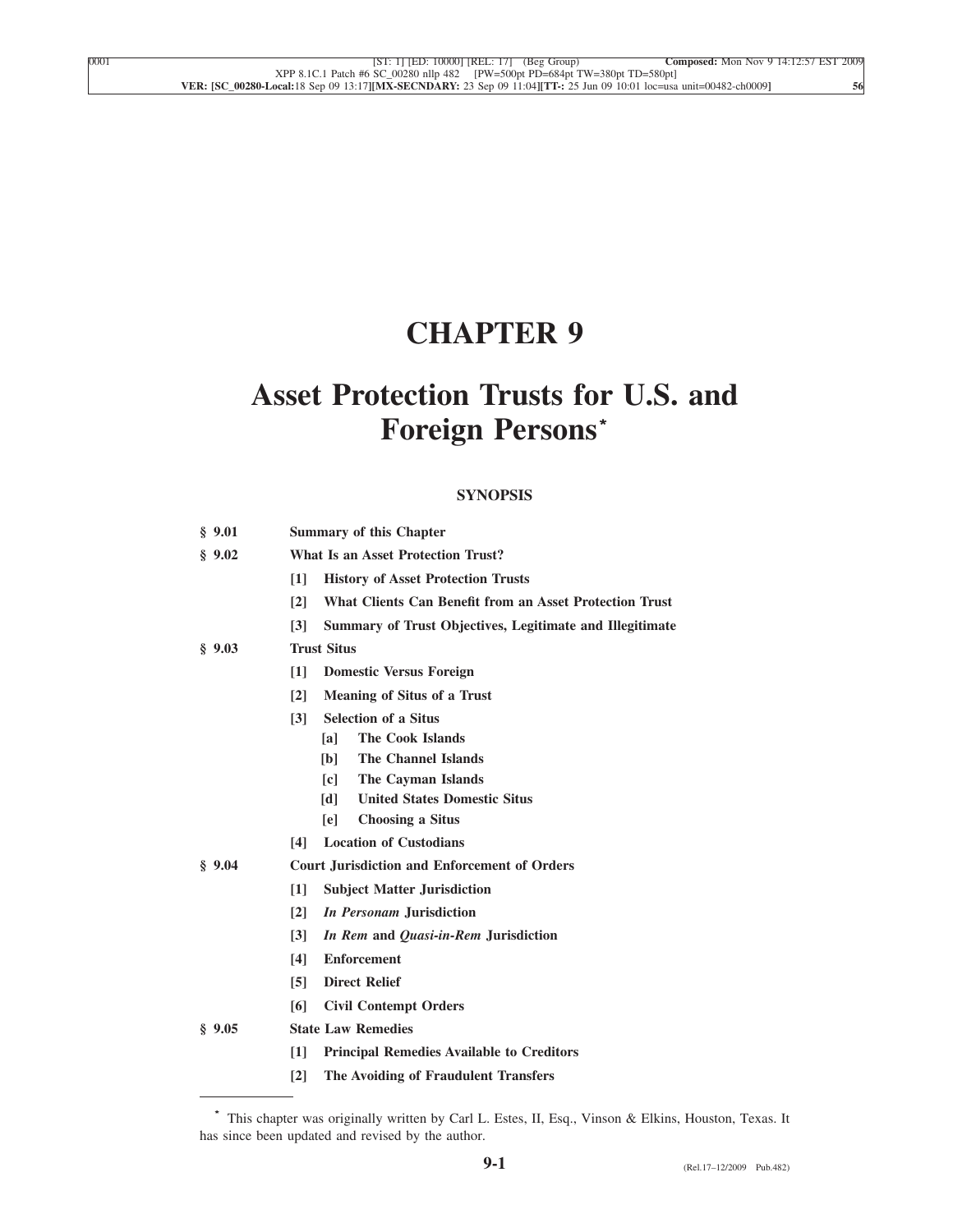#### **INTERNATIONAL ESTATE PLANNING 9-2**

| $[3]$ |  |  | <b>Types of Fraudulent Transfers</b> |  |
|-------|--|--|--------------------------------------|--|
|-------|--|--|--------------------------------------|--|

- **[a] Actual Intent to Hinder, Delay, or Defraud**
- **[b] Constructive Fraud**
- **[4] Bankruptcy Estate Planning: Conversions**
- **[5] Statutes of Limitations**
- **§ 9.06 Bankruptcy**
	- **[1] Definition of Bankruptcy**
	- **[2] Extent of Bankruptcy Estate**
	- **[3] Exemption of Certain Trust Interests**
	- **[4] Powers Over Trusts**
	- **[5] Discharge**
	- **[6] Fraudulent Transfers**
	- **[7] Other Beneficiaries**
	- **[8] Foreign Bankruptcy Representative's Rights Under U.S. Law**
	- **[9] Recent Decisions Under the Federal Bankruptcy Act**
- **§ 9.07 Planning for Situs Change for Asset Protection Trust**
	- **[1] Authority for Change of Situs**
	- **[2] Methods for Changing Situs**
	- **[3] Changing Situs by Modification**
	- **[4] Changing Situs by Termination and Re-Creation**
	- **[5] Changing Situs by Decanting**
- **§ 9.08 Drafting for Change of Situs**
	- **[1] Discretionary Change of Situs**
	- **[2] Escape Clause**
	- **[3] Compliance with Trust Laws of New Situs**
	- **[4] Procedure for Selecting New Trustee and Transferring Trust Assets**
	- **[5] Avoid Escape Clauses Designed to Forestall Government Inquiries**
- **§ 9.09 Drafting Restraints on Alienation**
	- **[1] Necessity for Inclusion of Restraint on Alienation**
	- **[2] Direct Restraints**
		- **[3] Indirect Restraints**
		- **[4] Alternatives: Discretionary Distributions, Evergreen Term, and Powers of Appointment**
		- **[5] Public Policy Limitations**
			- **[a] U.S. Cases**
			- **[b] English Cases**
			- **[c] Noncreditor cases**
- **§ 9.10 Pre-Emergency Event Planning Considerations**
	- **[1] Timing of Creation of Trust**
	- **[2] Limits on Settlor's Retained Powers—Use of Protector**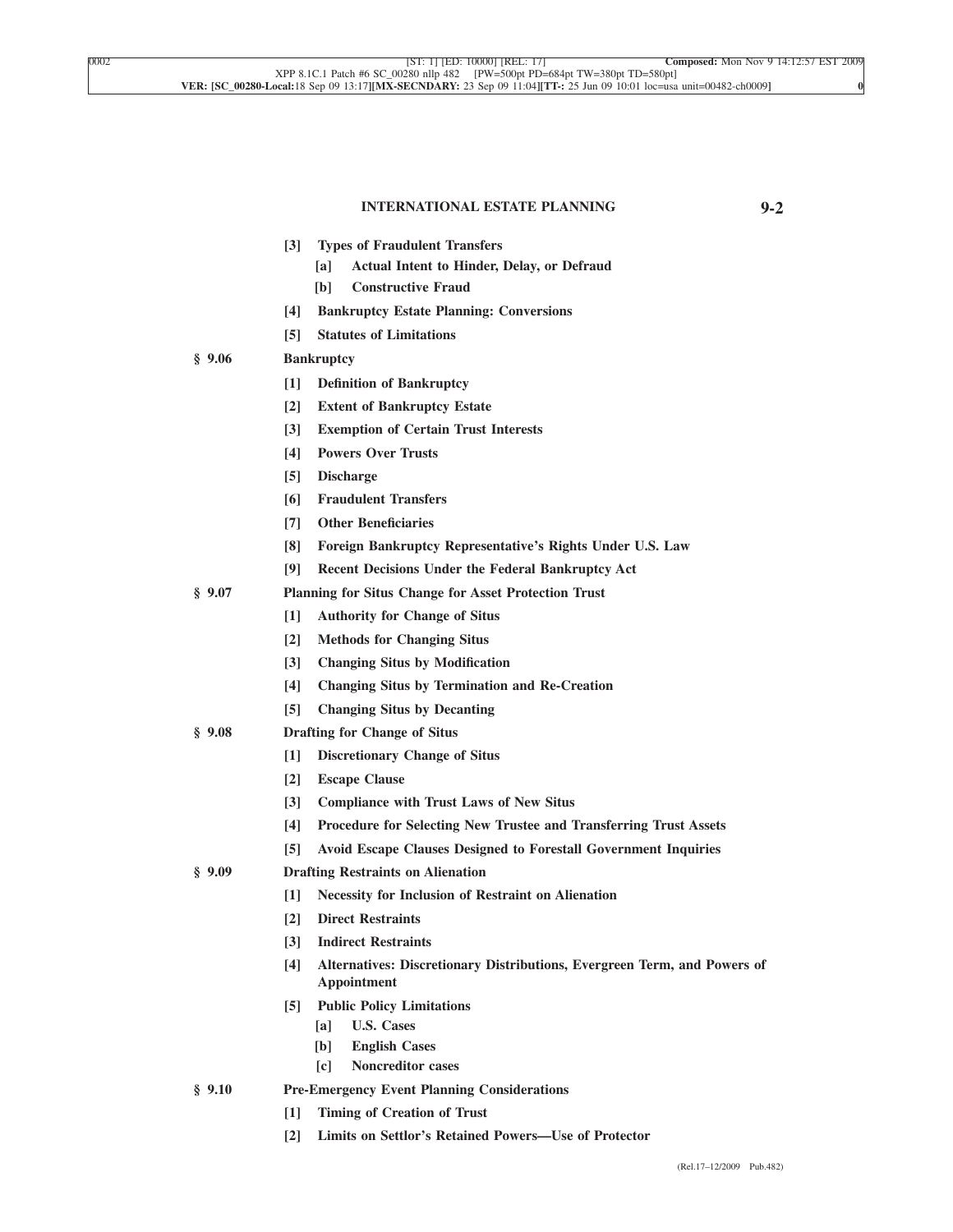| $9 - 3$ | <b>ASSET PROTECTION TRUSTS</b>                                                               |  |  |  |  |
|---------|----------------------------------------------------------------------------------------------|--|--|--|--|
|         | Use of a Holding Company<br>$\lceil 3 \rceil$                                                |  |  |  |  |
|         | <b>Domestic Holding Company</b><br>[a]                                                       |  |  |  |  |
|         | <b>Foreign Holding Company</b><br>[b]                                                        |  |  |  |  |
| § 9.11  | U.S. Tax Aspects of Asset Protection Trust                                                   |  |  |  |  |
|         | $\lceil 1 \rceil$<br><b>Income Tax Aspects</b>                                               |  |  |  |  |
|         | $\lceil 2 \rceil$<br><b>Estate and Gift Tax Aspects</b>                                      |  |  |  |  |
|         | <b>Exit Tax</b><br>$\lceil 3 \rceil$                                                         |  |  |  |  |
| § 9.12  | <b>The Protector</b>                                                                         |  |  |  |  |
|         | $\lceil 1 \rceil$<br><b>Evolution of the Protector's Role</b>                                |  |  |  |  |
|         | <b>Status of Protector</b><br>$\lceil 2 \rceil$                                              |  |  |  |  |
|         | <b>Powers of Protector</b><br>$\lceil 3 \rceil$                                              |  |  |  |  |
|         | <b>Choice of Protector</b><br>[4]<br><b>The Best Choice</b>                                  |  |  |  |  |
|         | [a]<br><b>The Worst Choice</b><br>[b]                                                        |  |  |  |  |
|         | <b>Replacing the Protector</b><br>$\lceil 5 \rceil$                                          |  |  |  |  |
| § 9.13  | <b>Adviser Liability Issues</b>                                                              |  |  |  |  |
|         | <b>Professional Rules</b><br>$\lceil 1 \rceil$                                               |  |  |  |  |
|         | <b>Criminal Penalties</b><br>$\lceil 2 \rceil$                                               |  |  |  |  |
|         | <b>Bankruptcy Fraud</b><br>[a]                                                               |  |  |  |  |
|         | <b>Other Types of Fraud</b><br>[b]                                                           |  |  |  |  |
|         | <b>RICO</b><br>$\lceil c \rceil$                                                             |  |  |  |  |
|         | [d]<br>Conspiracy                                                                            |  |  |  |  |
|         | <b>Civil Liability</b><br>$\lceil 3 \rceil$                                                  |  |  |  |  |
| § 9.14  | <b>Goals of Asset Protection Trusts for Foreign Persons</b>                                  |  |  |  |  |
|         | $\lceil 1 \rceil$<br><b>Emergency Events</b>                                                 |  |  |  |  |
|         | $\lceil 2 \rceil$<br><b>Situs of Trust for Foreign Person</b>                                |  |  |  |  |
| § 9.15  | <b>Protection Against Expropriation</b>                                                      |  |  |  |  |
|         | <b>Act of State Doctrine</b><br>$[1]$                                                        |  |  |  |  |
|         | $\lceil 2 \rceil$<br><b>Expropriation of U.S. Assets</b>                                     |  |  |  |  |
|         | Difficulty of Expropriating U.S. Assets Owned by Asset Protection Trust<br>$\lceil 3 \rceil$ |  |  |  |  |
| § 9.16  | <b>Freezing Assets by United States—International Emergency Economic Powers Act</b>          |  |  |  |  |
| \$9.17  | Vesting Assets by United States—Trading With the Enemy Act                                   |  |  |  |  |
|         | $\lceil 1 \rceil$<br>Defense-Not an Enemy                                                    |  |  |  |  |
|         | $\lceil 2 \rceil$<br>Use of Trust—Limit Rights of Enemy Beneficiary of Trust                 |  |  |  |  |
|         | <b>Situs of Trust Factor</b><br>$\lceil 3 \rceil$                                            |  |  |  |  |
| \$9.18  | <b>Drafting Elements of Asset Protection Trust</b>                                           |  |  |  |  |
| § 9.19  | <b>Suggested Clauses for Asset Protection Trust</b>                                          |  |  |  |  |
|         | Form: Definition and Effect of an Emergency Event<br>$[1]$                                   |  |  |  |  |
|         | $[2]$<br><b>Form: Appointment of Successor Protector</b>                                     |  |  |  |  |

**[3] Form: Appointment and Removal of Trustees**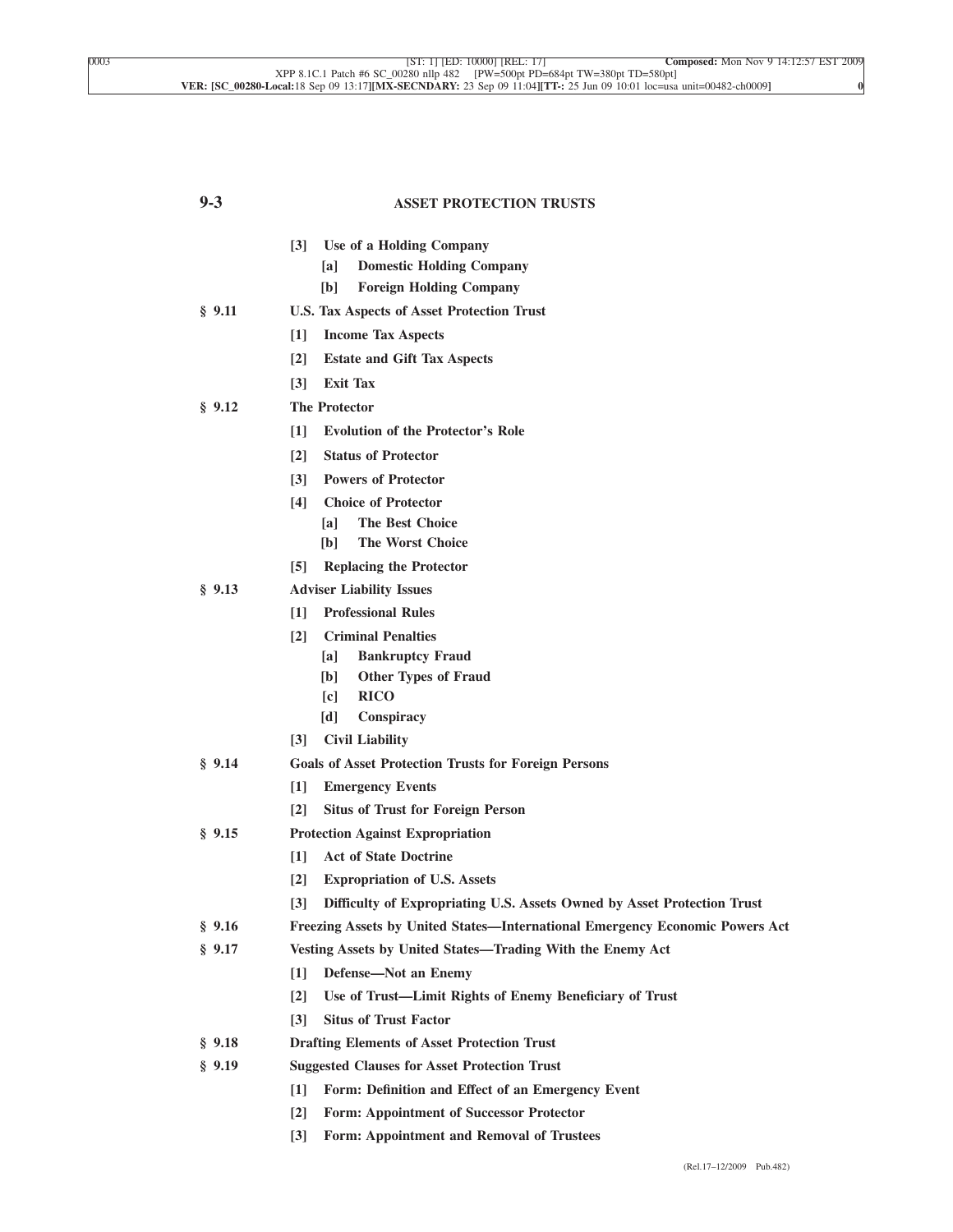#### **INTERNATIONAL ESTATE PLANNING 9-4**

- **[4] Form: Transfer of Trust Assets to Another Trust**
- **[5] Form: Change of Situs Provisions**
- **[6] Form: Termination**
- **[7] Form: Amendment and Revocation**
- **[8] Form: Proper Law**
- **[9] Form: Trust Term**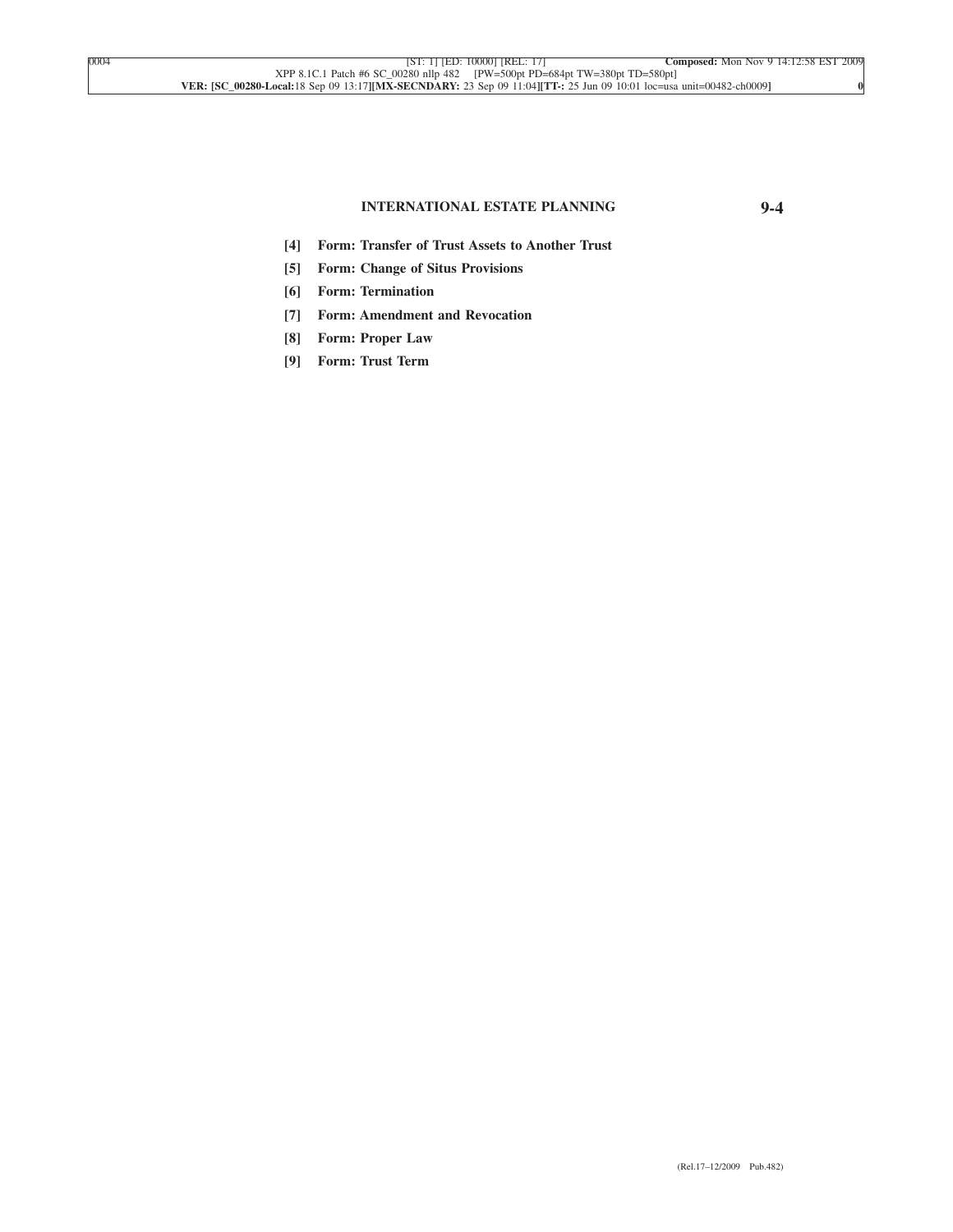#### **9-5 ASSET PROTECTION TRUSTS § 9.01**

#### **§ 9.01 Summary of this Chapter**

**§ 9.02 What Is an Asset Protection Trust?** Asset protection trusts have existed in the United States for over 100 years, and some would say for much longer than that in England. Early asset protection trusts were "spendthrift" trusts to protect spendthrift heirs who were made trust beneficiaries. The controversy in more recent times has been over so-called "self-settled" trusts which are exclusively or, at the trustee's discretion, in part for the benefit of the settlor.

**§ 9.03 Trust Situs.** Selecting an offshore situs for a trust can provide a superior level of asset protection, but sometimes creates an inference that the settlor has an improper purpose. A trust's situs is determined by trustee's residence, law governing the trust and where it is administered. A country's rules regarding fraudulent transfers, restraints on alienation, conflict of law principles and transfers of situs are key reasons for choosing particular situs. Custodians holding trust assets should be located outside country of trust's situs.

**§ 9.04 Court Jurisdiction and Enforcement of Orders.** U.S. courts' perception of their in personam jurisdiction is extremely broad so that they are likely to hold that trustee of any offshore asset protection trust is subject to their jurisdiction. Under common law principles, however, courts in trust's situs will enforce U.S. court's order only if it is for fixed monetary amount and trustee was doing business in U.S. under common-law standards.

**§ 9.05 State Law Remedies.** Under U.S. state law, creditors can seize not only the debtor's property but also property he has previously transferred to others if the transfer was either sham or fraudulent. Fraudulent transfers are made with actual intent to hinder, delay or defraud creditors or, under certain conditions, when the debtor did not receive adequate consideration for transfer. Intent is determined by the existence (or absence) of certain fact patterns (badges of fraud), such as transfers to insiders, concealed transfers and threatened or pending legal action.

**§ 9.06 Bankruptcy.** Debtor's assets (including those brought back under fraudulent transfer rules) become bankruptcy estate that is liquidated and whose proceeds are distributed to creditors. Interests in spendthrift trusts and powers that cannot benefit debtor are exempted. Debtor is entitled to discharge of most kinds of debts unless he has engaged in certain types of conduct. Trust beneficiaries may be liable for some part of grantor-debtor's unpaid debts. Foreign bankrupt's creditors can receive substantial assistance from U.S. courts in pursuing his U.S. assets.

**§ 9.07 Planning for Situs Change for Asset Protection Trust.** Trust instrument should expressly provide for change of situs under certain circumstances. Situs of trust can be changed by modification, termination and re-creation or decanting. Changes by modification are smoothest because trust does not terminate. Changes by termination and re-creation or decanting can create substantial tax liability.

**§ 9.08 Drafting for Change of Situs.** Most practitioners now favor including a provision in the trust instrument which permits the trustee, or the trust protector, purely as a matter of discretion, to change the situs of the trust for any reason deemed to be in the interest of the trust beneficiaries. In addition, a settlor may wish to include in the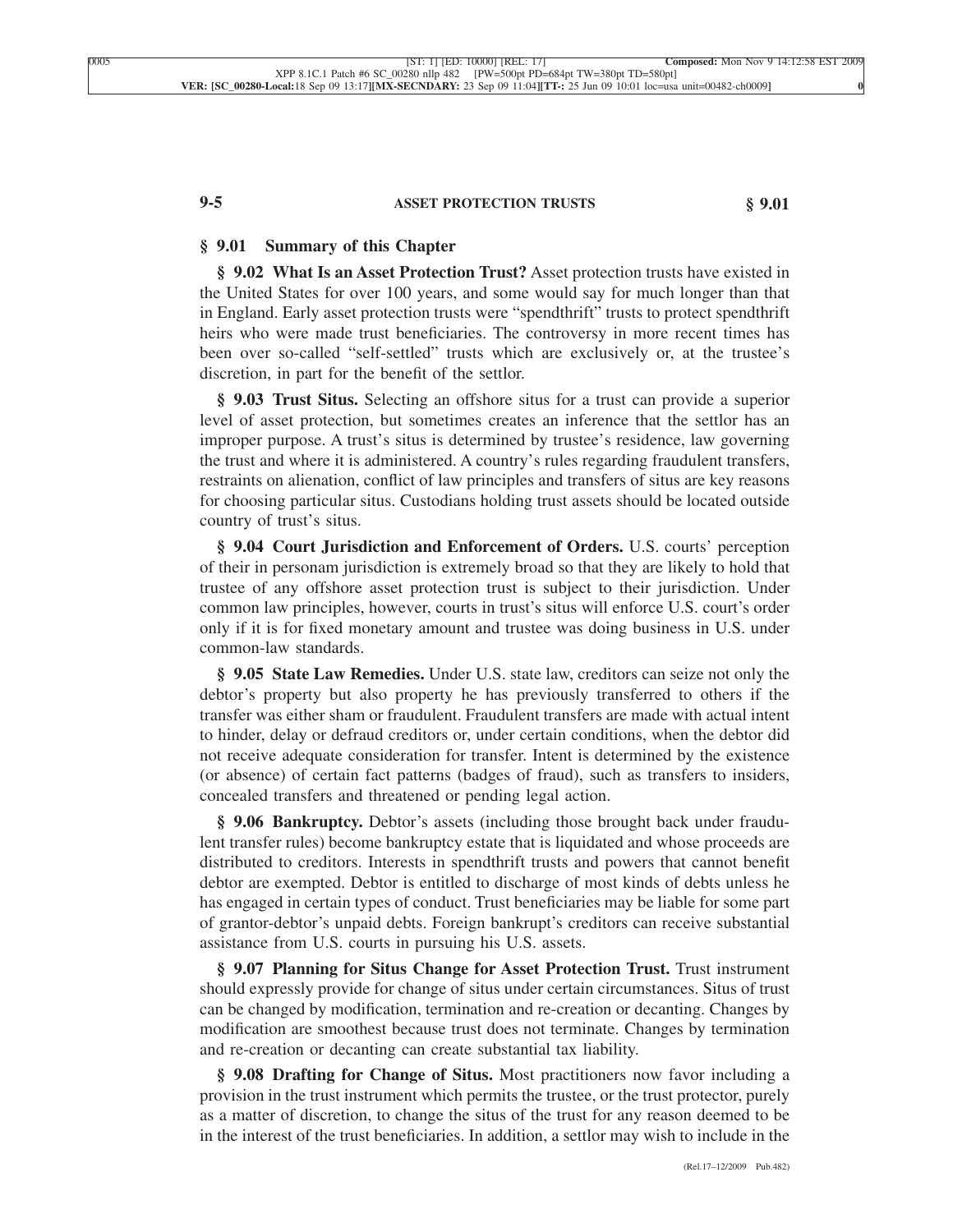# **§ 9.01 INTERNATIONAL ESTATE PLANNING 9-6**

trust instrument a provision for automatic and immediate change of situs of the trust, often to a pre-determined second jurisdiction, in defined circumstances.

**§ 9.09 Drafting Restraints on Alienation.** Restraint on alienation of trust interest may protect interest from expropriating government and creditors. Validity of restraint is governed by law of trust situs. Certain direct restraints are generally valid under U.S. law, but not under English law. Validity of indirect restraints depends on number of factors including: type of interest involved (income or principal); language used in creating restraint; and public policies of trust-situs jurisdiction.

**§ 9.10 Pre-Emergency Event Planning Considerations.** Trust must be created prior to occurrence of emergency event. Most Settlors desire high degree of control over trust assets or trustee, but Settlor's control prior to event may defeat purpose of trust. One solution is to appoint Protector with power of direction over trust assets and power to remove trustee. Other solutions involve creation of holding company (domestic or foreign) or limited partnership whose shares are held by trust.

**§ 9.11 U.S. Tax Aspects of Asset Protection Trust.** Asset protection trust is generally treated as grantor trust (income is taxed to grantor) even after emergency event. Transfer of assets to trust is not taxable gift in most cases. Trust assets are includable in settlor's gross estate.

**§ 9.12 The Protector.** Settlor of asset protection trust can avoid potential problems caused by retaining too much control over trust or trustee by granting control to Protector. Protector should be person (corporate or individual) who is not settlor, trustee or beneficiary, who resides outside relevant jurisdictions, and who has few economic ties to those jurisdictions. Protector should be allowed to designate his own successor.

**§ 9.13 Adviser Liability Issues.** When rendering advice regarding asset protection trust, U.S. lawyer must be aware of potential liabilities, under rules of professional conduct, criminal laws, and tort and other civil statutes, that could attach to suggesting asset protection trust strategy for client. Potential for liability is greatly enhanced if trust is created after client files bankruptcy petition.

**§ 9.14 Goals of Asset Protection Trusts for Foreign Persons.** Asset protection trust may be created to protect foreign investor's U.S. assets from: (1) expropriation in grantor's home country or in intermediate, offshore jurisdiction; (2) freezing or vesting by United States; (3) political turmoil in home country or offshore jurisdiction; and (4) bankruptcy in home country. When choosing situs of asset protection trust, advisor should consider potential forum jurisdiction's conflict-of-law principles and hospitality toward trust concept.

**§ 9.15 Protection Against Expropriation.** Under Act of State Doctrine, United States does not interfere with foreign country's expropriation of property located within its territory. Even if expropriated property is located within United States, foreign law is applied in most cases unless application of such law would violate U.S. public policy. Trust may protect U.S. assets from expropriation.

**§ 9.16 Freezing Assets by United States—International Emergency Economic**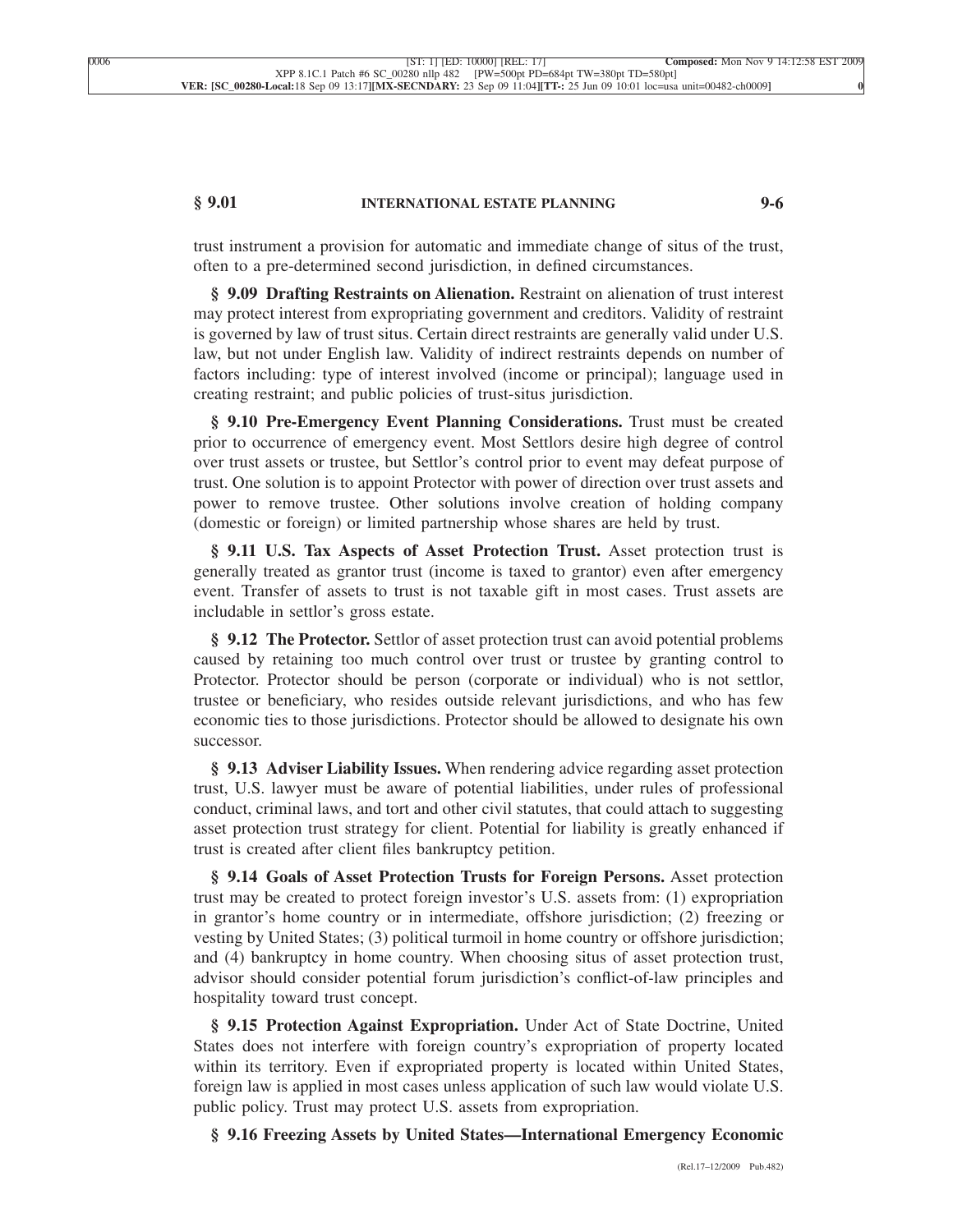# **9-7 ASSET PROTECTION TRUSTS § 9.01**

**Powers Act.** United States can freeze U.S. assets of foreign investors in cases of national emergency. Foreign investor can retrieve U.S. assets if he leaves country affected by freeze for country unaffected by freeze. Foreign corporations cannot retrieve U.S. assets during freeze because they cannot leave affected country. Trust can benefit those beneficiaries who leave affected country.

**§ 9.17 Vesting Assets by United States—Trading With the Enemy Act.** United States can seize property belonging to or controlled by enemy during war. If beneficiary's interest in trust vests while he is enemy, United States can seize his interest. If beneficiary's interest in trust does not vest while he is enemy, United States cannot seize his interest. Trust assets may be further protected if trust situs is non-enemy foreign jurisdiction.

**§ 9.18 Drafting Elements of Asset Protection Trust.** Asset protection trust should be created under laws of a jurisdiction providing that contingent remainder interests in personal property do not vest until occurrence of contingency. Trust instrument should contain escape clause and provide for Protector. Trust instrument should give trustee discretion to make distributions of income and principal and should give settlor limited power of appointment.

**§ 9.19 Suggested Clauses for Asset Protection Trust.** Trust instrument should define emergency events and provide terms for appointment of trustee and Protector. Trust instrument should designate which country's law governs trust administration and provide for change of governing law under certain circumstances.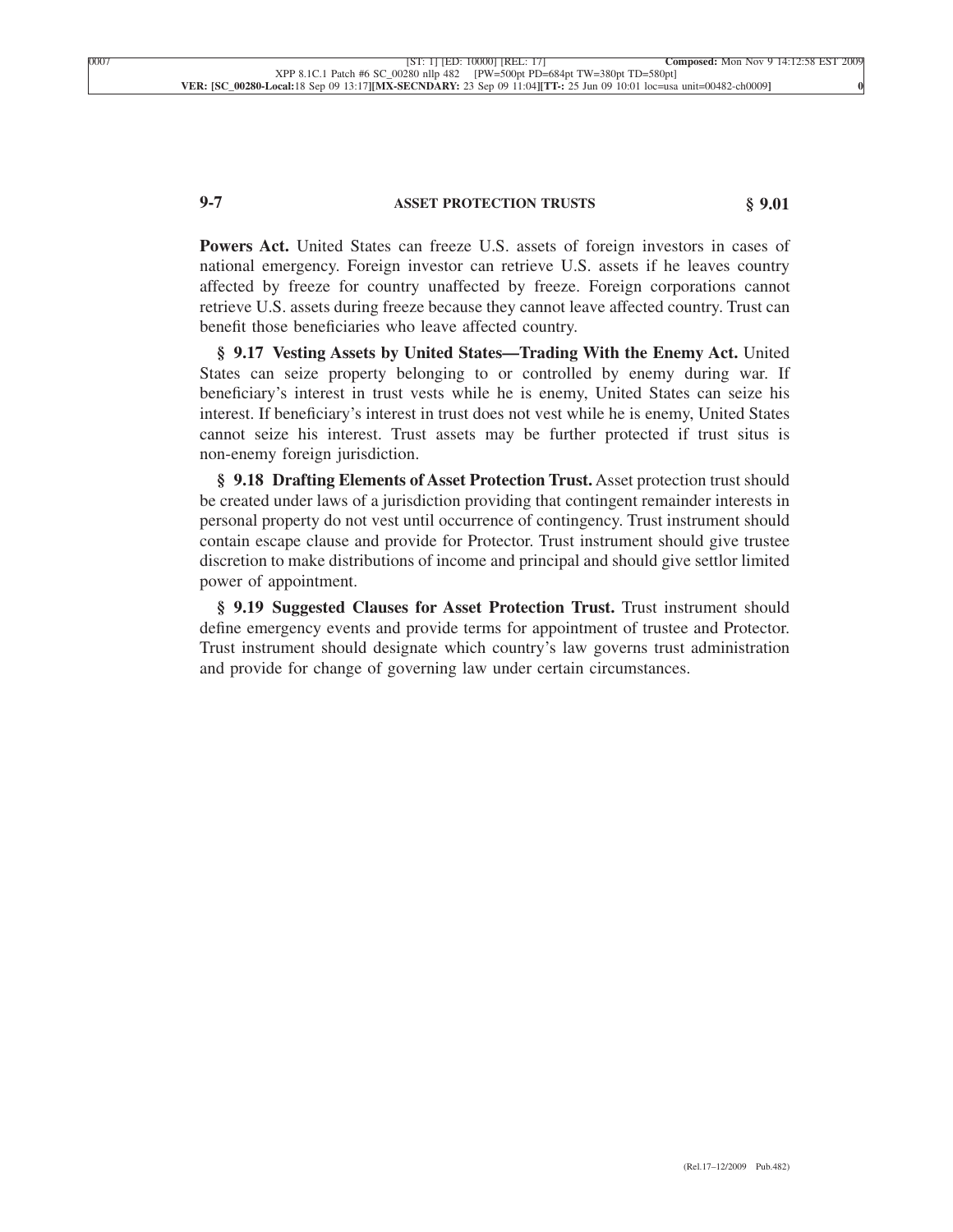#### **§ 9.02[1] INTERNATIONAL ESTATE PLANNING 9-8**

#### **§ 9.02 What Is an Asset Protection Trust?**

**Asset protection trusts have existed in the United States for over 100 years, and some would say for much longer than that in England. Early asset protection trusts were "spendthrift" trusts to protect spendthrift heirs who were made trust beneficiaries. The controversy in more recent times has been over so-called "selfsettled" trusts which are exclusively or, at the trustee's discretion, in part for the benefit of the settlor.**

### **[1] History of Asset Protection Trusts**

In simplest terms, an asset protection trust is a trust which is intended to the greatest extent possible to protect the trust assets from claims of the settlor's or the beneficiary's creditors, and from the beneficiary's own extravagance. The latter type of trust is known generally as a "spendthrift" trust in that it may by the terms of the trust itself, or by state law, prevent the trust beneficiary from voluntary or involuntary alienation of his interest in the trust. If not barred by state law or a provision in the trust deed, a trust beneficiary could sell or mortgage his interest in the trust, and his creditors could freely attach his interest.**<sup>1</sup>**

Asset protection trusts seem to have evolved in the United States in the late 19th century. Provisions in a trust deed barring alienation of the beneficiary's interest have been enforced in the United States at least since 1875.**<sup>2</sup>** Now state law may limit a beneficiary's right to anticipate his or her interest.**<sup>3</sup>** Some would argue that trusts from their beginning as used in England in the 14th century have existed to protect assets from creditors and from incapable beneficiaries,**<sup>4</sup>** but in general England does not recognize spendthrift trusts today.**<sup>5</sup>** Many variants of asset protection trusts are now in use – so called "Armageddon" trusts, which an individual or a corporation creates initially in revocable form but which becomes irrevocable, and may move from one jurisdiction to another in the event of catastrophic changes in the domicile of the settlor,**<sup>6</sup>** special needs trusts or supplemental benefits trusts to allow a settlor to provide for extra benefits for a disabled relative without the trust assets or income being taken into account in determining state aid available to the beneficiary**<sup>7</sup>** and, more problematic as a matter of policy, so-called Medicaid protection trusts, intended if created early enough to protect the settlor's own assets after he or she begins receiving

- **<sup>2</sup>** Nichols v. Eaton, 91 U.S. 716 (1875); *see* Restatement (Second) of Trusts § 152.
- **<sup>3</sup>** N.Y. Estates, Powers and Trusts Law § 7-1.5.

**<sup>4</sup>** *See* Langbein, *The Contractarian Basis of the Law of Trusts*, 105 Yale L. J. 625 (1995), discussed in § 8.02, text for Note 2.

**<sup>5</sup>** 2 Bogert, The Law of Trusts and Trustees § 221 (2d rev. ed. 1979).

**<sup>§ 9.02</sup> <sup>1</sup>** Restatement (Third) of Trusts § 56.

**<sup>6</sup>** Such trusts were relatively common in Europe before the Second World War. Perhaps the most famous was the trust created in Connecticut by the Phillips Corporation, a Netherlands corporation, to hold its North American assets. With the onset of the war, the trust became an irrevocable trust for the benefit of Phillips' shareholders.

**<sup>7</sup>** N.Y. Estates, Powers and Trusts Law § 7-1.12.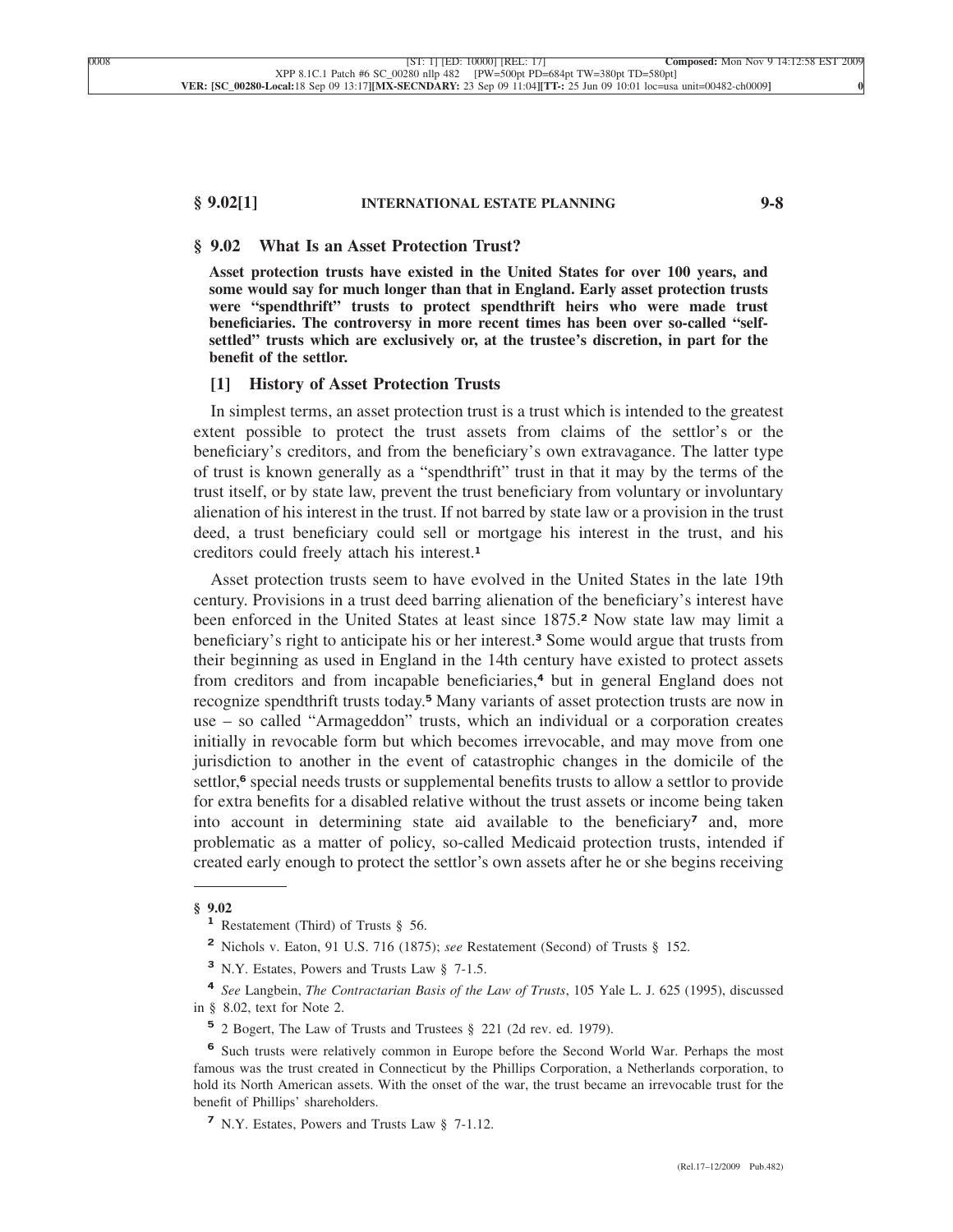# **9-9 ASSET PROTECTION TRUSTS § 9.02[2]**

Medicaid benefits such that his or her assets would normally be subject to capture by the state to reimburse it for expenses incurred to care for the settlor.**<sup>8</sup>**

The most controversial version of an asset protection trust is a self-settled trust, created by a settlor in the place of his domicile or in another state or offshore jurisdiction, in which the settlor reserves a fixed or discretionary interest for himself. (In contemporary discussions, this is what is generally meant by an "asset protection trust.") Such a trust is ignored for income tax purposes,**<sup>9</sup>** and for estate tax purposes if the settlor has a right to any income or assets of the trust**<sup>10</sup>** or if the settlor's creditors have a right to attach the assets of the trust under applicable law.**<sup>11</sup>** These are the types of trusts that this chapter will focus upon.

Historically, it was almost universally the case that the assets of a self-settled trust were subject to attachment by the settlor's creditors.**<sup>12</sup>** This remains the case in most jurisdictions today,**<sup>13</sup>** but some states of the United States, led by Alaska, Delaware, Missouri, Nevada, Rhode Island and South Dakota, and many offshore jurisdictions now offer varying levels of asset protection for self-settled trusts. In 2007, the American College of Trust and Estate Counsel created an Asset Protection Committee of its members to monitor and discuss developments in this area. Asset protection trusts thus seem to have found a receptive audience and should now be considered for their utility for many clients. Indeed some have argued that an estate planning attorney may have a duty to consider asset protection trusts.**<sup>14</sup>**

### **[2] What Clients Can Benefit from an Asset Protection Trust**

This chapter focuses on individuals who are residents and nonresidents of the United States. See § 9.14, below, for discussion of the reasons why foreign persons might want to create an asset protection trust. The trust acts as an insurance policy; it is designed to ameliorate the economic consequences of certain *future* events. Where the client is already in financial difficulty, or an expropriation order has been issued, the creation of an asset protection trust is likely to be of little use and may even have harmful consequences. For example, if assets are transferred to the trust too late in the game, the settlor may be denied a discharge at the end of a bankruptcy proceeding as discussed in § 9.06[5], below. For these reasons, he is unlikely to find a lawyer or a trustee who will be willing to assist him. Therefore, the client referred to in this chapter is one who can act without causing or reacting to an impending bankruptcy, expropriation and the like.

**<sup>8</sup>** *See* discussion at Eason, *Policy, Logic and Persuasion in the Evolving Realm of Trust Asset Protection*, 27 Cardozo L. Rev. 2621 (2006) at 2679 et seq. The author found Professor Eason's article very thorough and helpful in preparing this introductory summary.

**<sup>9</sup>** I.R.C. §§ 673, 677.

**<sup>10</sup>** I.R.C. § 2036.

**<sup>11</sup>** Treas. Reg. § 20.2036-1(b)(2).

**<sup>12</sup>** Griswold, Spendthrift Trusts § 282 (2d ed. 1947).

**<sup>13</sup>** N.Y. Estates, Powers and Trusts Law § 7-3.1.

**<sup>14</sup>** Osborne and Terrill, Fundamentals of Asset Protection Planning, 31 ACTEC Journal 319 (2006).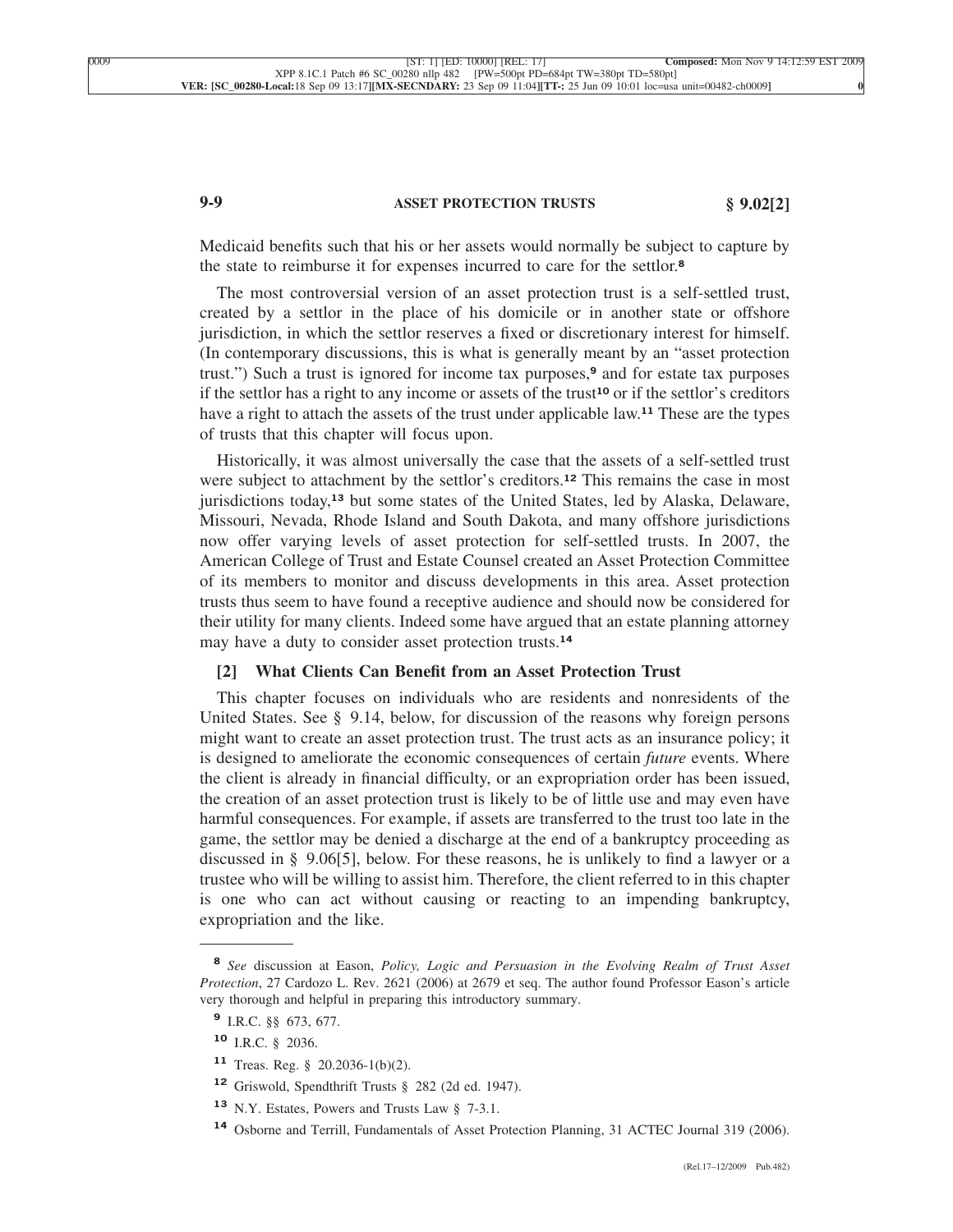#### **§ 9.02[2] INTERNATIONAL ESTATE PLANNING 9-10**

What situations may prompt a client to seek the shelter of an asset protection trust? Here are a few examples:

- The client will be acting as executor for an estate with a large amount of land holdings. She is worried about the potential liability imposed by federal and state law for environmental hazards on the property.
- The client believes that his daughter-in-law may soon be suing his son for divorce. He wants to provide for his son and his grandchildren without putting the property within reach of his daughter-in-law.
- A professional client (doctor, lawyer, architect, *etc.*) is not comfortable with the amount of her liability insurance or cannot obtain insurance at a reasonable price.
- The client will soon be selling a business and realizing substantial profits. He is worried about being sued for problems connected with the business arising after the sale.
- The client is in a very profitable, but highly litigious business such as investment banking, and would like to insulate some prudent portion of his assets from potential claims of future creditors.
- The client would like to create an "intentionally defective" grantor trust for the benefit of his children. As a U.S. person, if he creates an irrevocable foreign trust for the benefit of his U.S. citizen descendants, it will be a "grantor" trust for U.S. income tax purposes, the income of which is taxable to him while being accumulated for, or distributed to, his descendants.**<sup>15</sup>** As he pays his descendants' or the trust's income tax for the balance of his life, he depletes his free assets while retaining no interest in the trust.

In short, there are a multitude of entirely appropriate reasons to create an asset protection trust. There are also clearly inappropriate reasons such as:

- The client expects his wife to file for divorce from him, or indeed she has already done so, and he wishes to shield his assets from her.
- The client has already been sued and wishes to place his assets beyond the claims of creditors.
- The client is a surgeon who has not yet been sued but who just performed an operation in which the patient died and she fears she will be sued.

While the foregoing examples are clearly "over the line," the fundamental issue today for asset protection trusts, as a matter of law and policy, is confronted in the following situation:

• The client has no current creditors and no knowledge of any action or failure to act that may give rise to a claim against him, but as a matter of prudence, his lawyer advises him to place a fraction of all of his assets in an asset protection trust either within or without the United States, in which he has no

**<sup>15</sup>** I.R.C. § 679.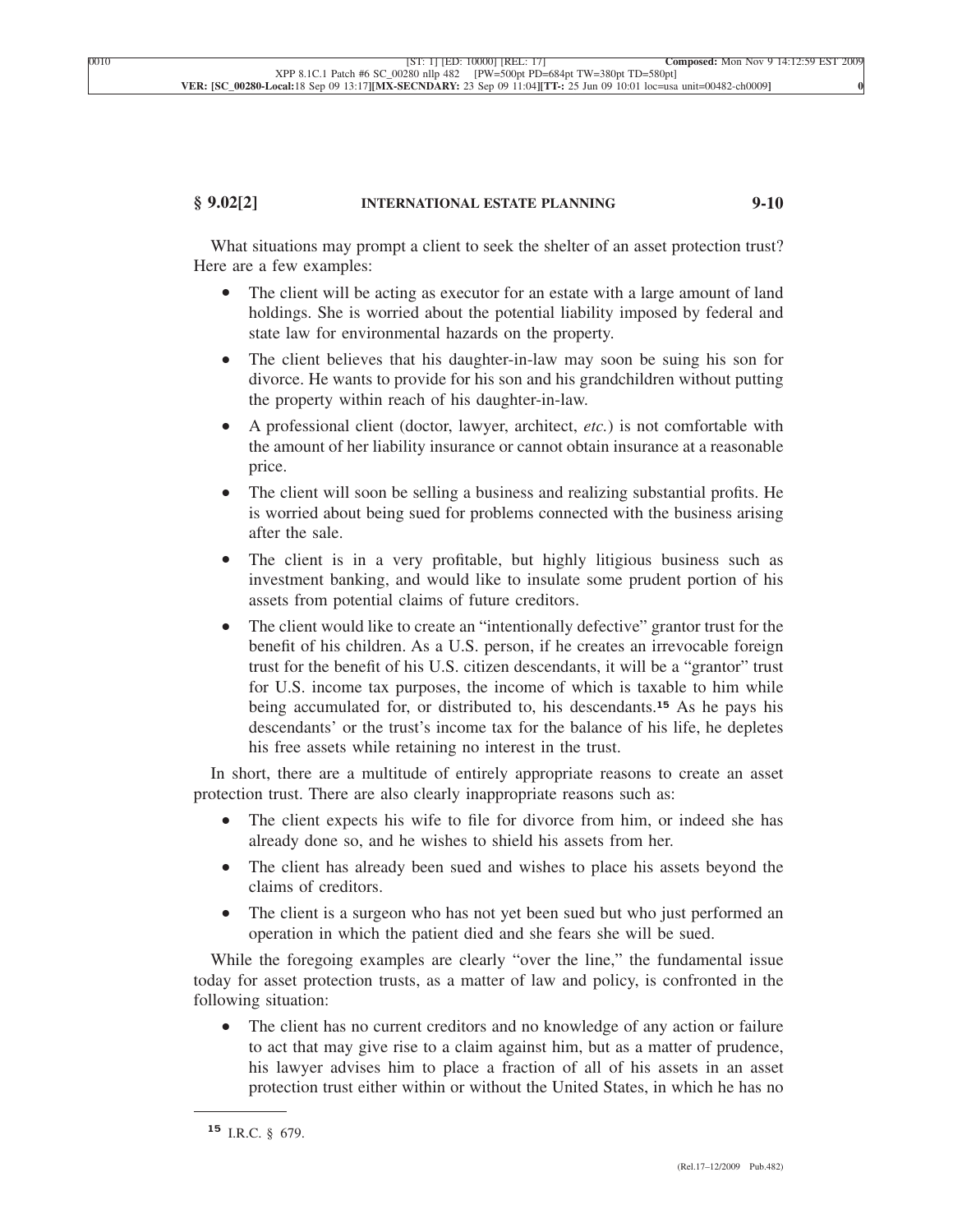# **9-11 ASSET PROTECTION TRUSTS § 9.02[3]**

fixed interest but the trustee (whom he presumably trusts to protect his interests) has discretion to distribute income or principal to him. Should such a trust protect its assets from future creditors of the settlor? What if the trustee has regularly made distributions to the settlor until a creditor/tort judgment holder/former wife/dependent child files a claim?

This is the current center of debate with respect to asset protection trusts.

As a matter of policy, all states of the United States agree that certain assets of a debtor should and will be protected from creditors. The simplest way for an individual to protect his or her assets from potential future creditors is to transfer title to the assets to his or her spouse.**<sup>16</sup>** Most judicial decisions protect asset transfers to spouses if made before a lawsuit is filed or creditors' claims mature.**<sup>17</sup>** In today's world, however, some individuals are reluctant to transfer outright title to their assets, or significant assets, to their spouse, out of fear of future marital disputes. (The author was once told by a friend of his father-in-law, "I put the house in her name and she changed the locks.")

State policy in protecting a debtor's assets from creditors is demonstrated by the laws protecting life insurance contracts from the creditors of the insured. Presumably, legislators favor supporting the insured's dependents over interests of his creditors, thereby limiting claims upon the state to support indigent widows and orphans of decedents whose life insurance was liquidated by creditors. These laws vary greatly from state to state, in particular as to the rights of creditors of the insured (at least where he or she purchased the policy and is paying premiums on it) to either levy against the policy or claim some interest in the cash value or proceeds of the policy.**<sup>18</sup>**

# **[3] Summary of Trust Objectives, Legitimate and Illegitimate**

The principal objectives of an asset protection trust are to have:

- (1) the trust respected (*i.e.,* recognized as valid and not a sham);
- (2) the trust assets protected by law against the effective enforcement of claims by third parties against the settlor;
- (3) any beneficial interest in the trust that third parties can reach have little value in their hands; and
- (4) the settlor be able to obtain a discharge of most debts in a bankruptcy proceeding.

The first objective is controlled largely by the form of the transactions and whether

**<sup>16</sup>** See, for example, Klein v. Klein, 112 N.Y.S.2d 546 (N.Y. Sup. Ct. 1952); Palumbo v. Palumbo, 284 N.Y.S.2d 884 (N.Y. Sup. Ct. 1967).

**<sup>17</sup>** The Florida case of Hurlbert v. Shackleton, 560 So. 2d 1276 (Fla. Ct. App. 1990) examines the difference between possible and likely future creditors at the time of a transfer to the spouse.

**<sup>18</sup>** For example, New York Insurance Law § 3212. For an excellent summary of the laws of the various states on protection from creditors given to life insurance. see Gideon Rothschild and Daniel Rubin, Asset Protection, published as Chapter 4 of *The PPLI Solution: Delivering Wealth Accumulation, Tax Effıciency and Asset Protection Through Private Placement Life Insurance*, Bloomberg Press (2005), Kirk Loury, editor.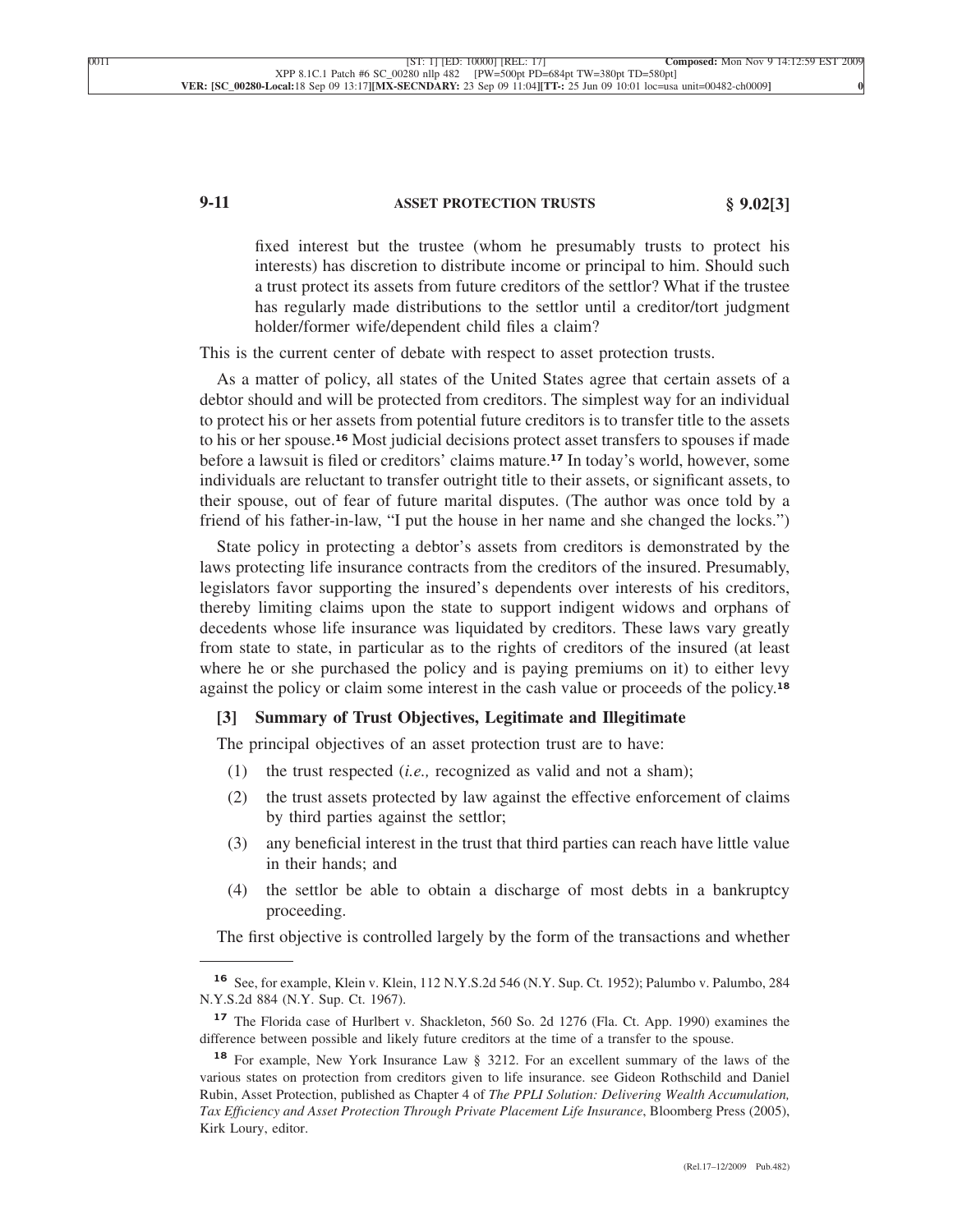#### **§ 9.02[3] INTERNATIONAL ESTATE PLANNING 9-12**

that form has had economic consequences, that is, has not been ignored by the settlor or the trustee. The second objective depends on the existence of a legal barrier that denies creditors an effective avoidance remedy with respect to transfers made to the trust. The third objective requires that the beneficial interest either be subject to a valid restraint on its alienation or be a discretionary one. The fourth objective depends on whether the settlor has transferred assets within a defined period of the filing of a bankruptcy petition with the actual intent to hinder, delay, or defraud creditors or has taken certain other actions during the bankruptcy proceedings. The defined period for fraudulent transfers under the Bankruptcy Code was formerly one year prior to the debtor's filing for bankruptcy. This period was extended to two years by the Bankruptcy Abuse Prevention and Consumer Protection Act of 2005.**<sup>19</sup>** Transfers to self-settled trusts may be recaptured if made within 10 years of the debtor's filing for bankruptcy if the transfer in trust was made with the intent to hinder, delay or defraud present or future creditors.**<sup>20</sup>** See § 9.06, below.

An effective asset protection trust divorces the settlor from the legal ownership of the assets placed in the trust. Creditors, because they stand in the place of the settlor with respect to nonexempt property, no longer have direct access to those assets. A transfer to the trust triggers the running of statutory time periods for fraudulent transfers, so that as the trust ages, it affords an increased level of protection. Such a trust can offer the settlor:

- (1) a reasonable degree of control or influence over the trust's investment and distribution policy;
- (2) the opportunity to change the trustee; and
- (3) the assurance that when (or if) it is "safe" to do so, the trust assets will re-vest in the settlor.

The trust will not alter the settlor's tax position under the Internal Revenue Code if he or she can benefit from the trust: that is, it will be tax-neutral. See § 9.11[1], below. Finally, the creation of, transfers to, and operation of the trust must not violate any criminal law or in any way inhibit the settlor's willingness to disclose to any court all relevant information he possesses and to carry out any act ordered by a court. Where the act required involves a request, demand, or order to a third party over whom the court does not have jurisdiction, a court cannot legitimately hold the party before it responsible for any failure of the required act to have the desired consequences (*i.e.,* compliance by the third party with the request, demand, or order) unless that third party is controlled by the party before the court. For this reason, it is necessary to ensure that the settlor does not control the trustee of an asset protection trust. This is the source of one of the principal tensions in asset protection trusts, because the settlor normally wants as much control as possible over the trustee. See the discussion of civil contempt orders in § 9.04[6], below.

**<sup>19</sup>** 11 U.S.C. § 548(a), (b).

**<sup>20</sup>** 11 U.S.C. § 548(e).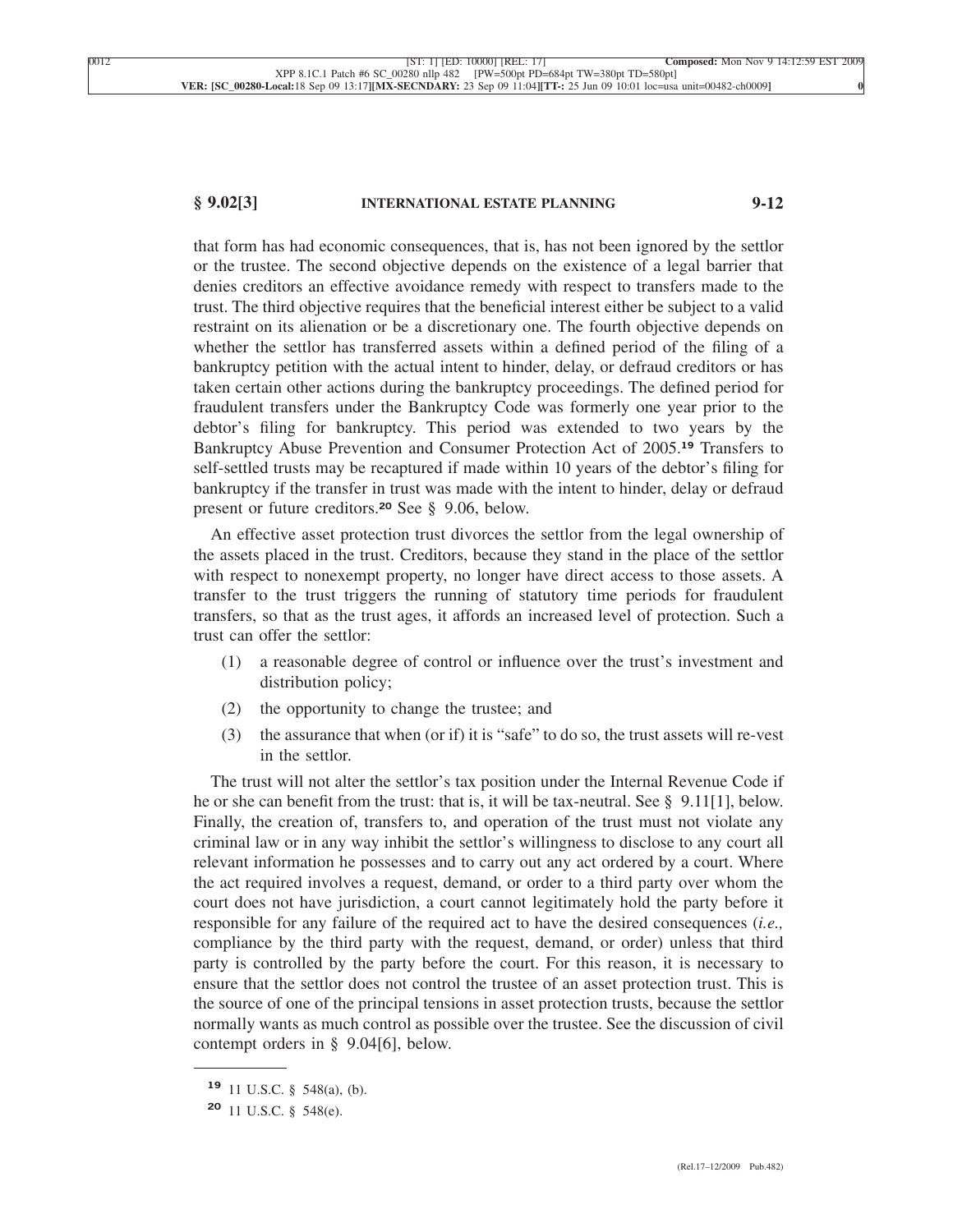#### **9-13 ASSET PROTECTION TRUSTS § 9.03[2]**

### **§ 9.03 Trust Situs**

**Selecting an offshore situs for a trust can provide a superior level of asset protection, but sometimes creates an inference that the settlor has an improper purpose. A trust's situs is determined by trustee's residence, law governing the trust and where it is administered. A country's rules regarding fraudulent transfers, restraints on alienation, conflict of law principles and transfers of situs are key reasons for choosing particular situs. Custodians holding trust assets should be located outside country of trust's situs.**

The discussion of domestic and foreign trusts in this section is solely in the context of trust and commercial law and is not concerned with the classification of the trust under the Internal Revenue Code.

### **[1] Domestic Versus Foreign**

An asset protection trust is, after all, a trust. As far as trust operations generally are concerned, the laws of the various states are perfectly adequate. The powers and duties of trustees and the rights of beneficiaries are recognized and enforced. No country has greater political stability than the United States. If these were the only criteria, as they typically are when the settlor is not a beneficiary and has no concerns about future creditors, a domestic situs would be a foregone conclusion for most United States settlors.**<sup>1</sup>** However, when the nature of the settlor's interest in the trust and the reach of any future creditors that the settlor may have are important considerations, as they are in the case of an asset protection trust, a domestic trust may be a poor choice.

Under the fraudulent transfer statutes of every state and under the Federal Bankruptcy Code,**<sup>2</sup>** a settlor's creditors (including those whose claims arise in the future) have the right to reach assets transferred by the settlor if he made the transfer with the actual intent "to hinder, delay, or defraud" his creditors. See discussion at § 9.05[2] and § 9.06[6], below. The principle on which these rules rest is not unique to the United States. It originated in England and are found in almost every common-law jurisdiction. However, this principle has been implemented differently in some of these other common-law countries and it is precisely such differences that make a foreign trust the vehicle of choice for U.S. settlors. For somewhat different reasons an offshore trust is also the better choice to protect the U.S. assets of foreign investors. See § 9.14, below.

#### **[2] Meaning of Situs of a Trust**

A trust can have multiple siti:

- (1) the residence of the trustee;
- (2) the place where the trust is administered; and
- (3) the jurisdiction under whose law the trust is created.

**<sup>§ 9.03</sup> <sup>1</sup>** Of course, a settlor may have good reason for locating a trust abroad apart from asset protection, including tax reasons or because the trust is for foreign beneficiaries.

**<sup>2</sup>** 11 U.S.C. § 101 *et seq.*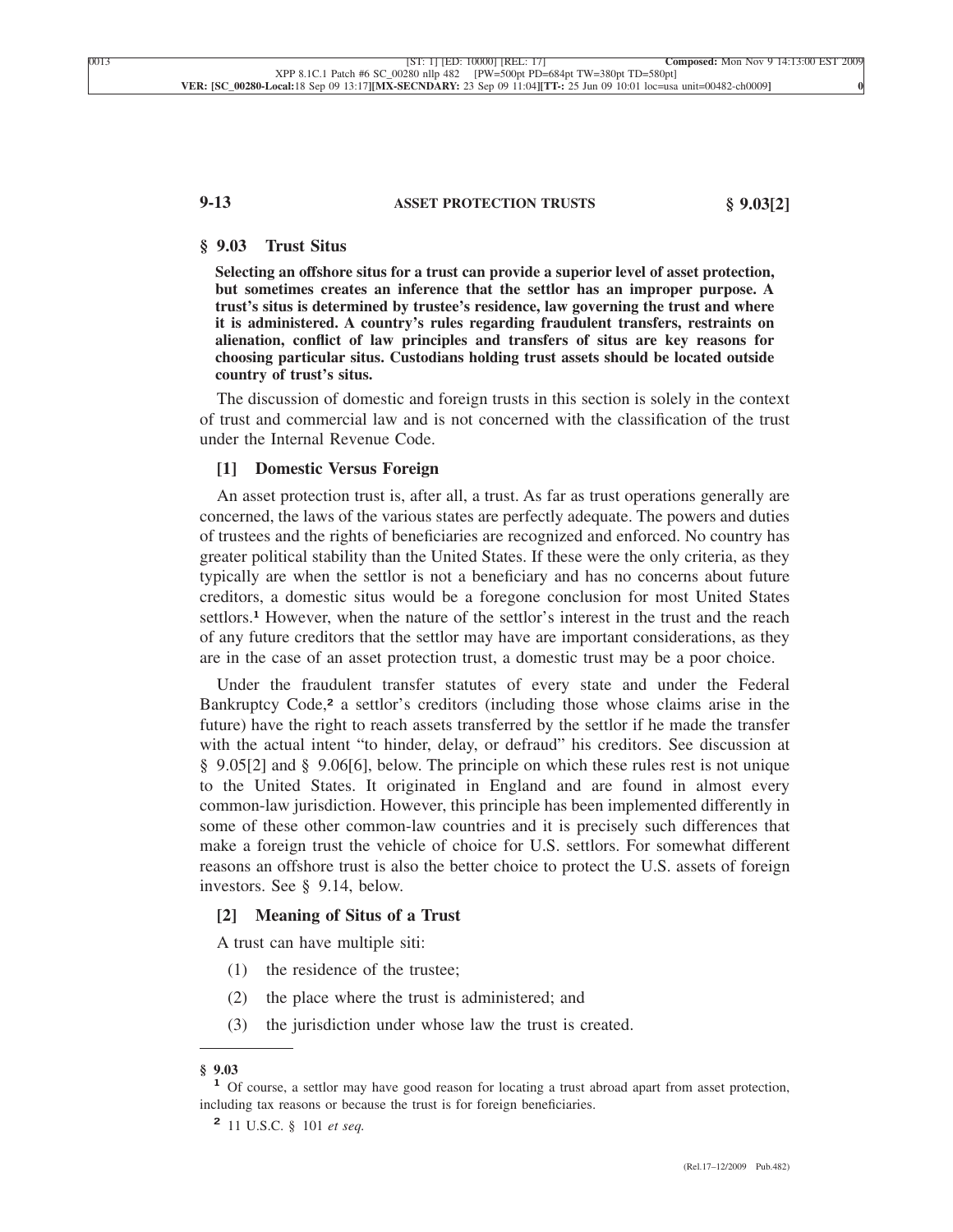#### **§ 9.03[2] INTERNATIONAL ESTATE PLANNING 9-14**

Other authors have suggested that it is possible to exploit these different siti. For example, the trustee could be resident in a civil-law country that has a favorable tax treaty with the United States with the trust itself created under the law of another common-law country.**<sup>3</sup>** However, using different jurisdictions must be a destabilizing influence on what is already a delicate structure, particularly in trying to ensure that a particular "situs jurisdiction" will apply its creditors'-rights laws to the trust. It is not enough simply to specify that the law of that foreign country applies, because this is likely to be construed by U.S. courts as referring to the law governing the interpretation of the trust and not to the law governing its administration (which would include the laws relating to creditors' rights as against the trust assets).**<sup>4</sup>** There must be a nexus (sufficient contacts between the settlor or the trustee and that foreign country) to justify a court's honoring a choice-of-law provision in the trust agreement. This nexus requirement so limits planning opportunities that multi-situs trusts are seldom tried. Therefore, as used in this chapter, the situs of a trust refers to the single jurisdiction:

- (1) whose laws govern the administration of the trust;
- (2) which is administered therein;
- (3) by a resident trustee.

A change of situs involves a change in all three of these elements.

The residence country is selected when the trustee is chosen. The place of administration is the trustee's residence, unless the trust agreement provides to the contrary.**<sup>5</sup>** The trust instrument should not rest on this assumption, but should specify that the place of administration is the residence of the trustee, which will be helpful in supporting a change in that place of administration if a new trustee, resident in a different jurisdiction, is appointed.

The law under which the trust is created should also to be fixed in the trust agreement, and that law specifically be made applicable to both the interpretation and the administration of the trust. This should prevent U.S. courts from making a distinction between the law governing the construction of the trust terms and the law governing the administration of the trust. There is no such distinction under English law: a single "proper law" exists for both the interpretation and the administration of the trust.**<sup>6</sup>** England has the same kind of nexus requirement for respecting a choice-of-law clause, so that the available choices are not unlimited:

Although there is no express English decision to this effect, there can be no

**<sup>3</sup>** *See* Zaritsky, 854 T.M., *Foreign Trusts, Estates, and Beneficiaries* A-42 (1993).

**<sup>4</sup>** *See* Restatement (Second) Conflict of Laws § 268 (construction), § 271 (administration).

**<sup>5</sup>** *See* Stetson v. Morgan Guaranty Trust Co., 164 A.2d 239 (Conn. Super. Ct. 1960); *In re* Shipman's Will, 40 N.Y.S.2d 373 (Sur. Ct. 1942). The Hague Convention on the Law Applicable to Trusts and Their Recognition generally recognizes the settlor's selection of the law to govern the trust. See Chapter 8, § 8.03[2].

**<sup>6</sup>** Chellaram v. Chellaram, Ch. 409 (1985).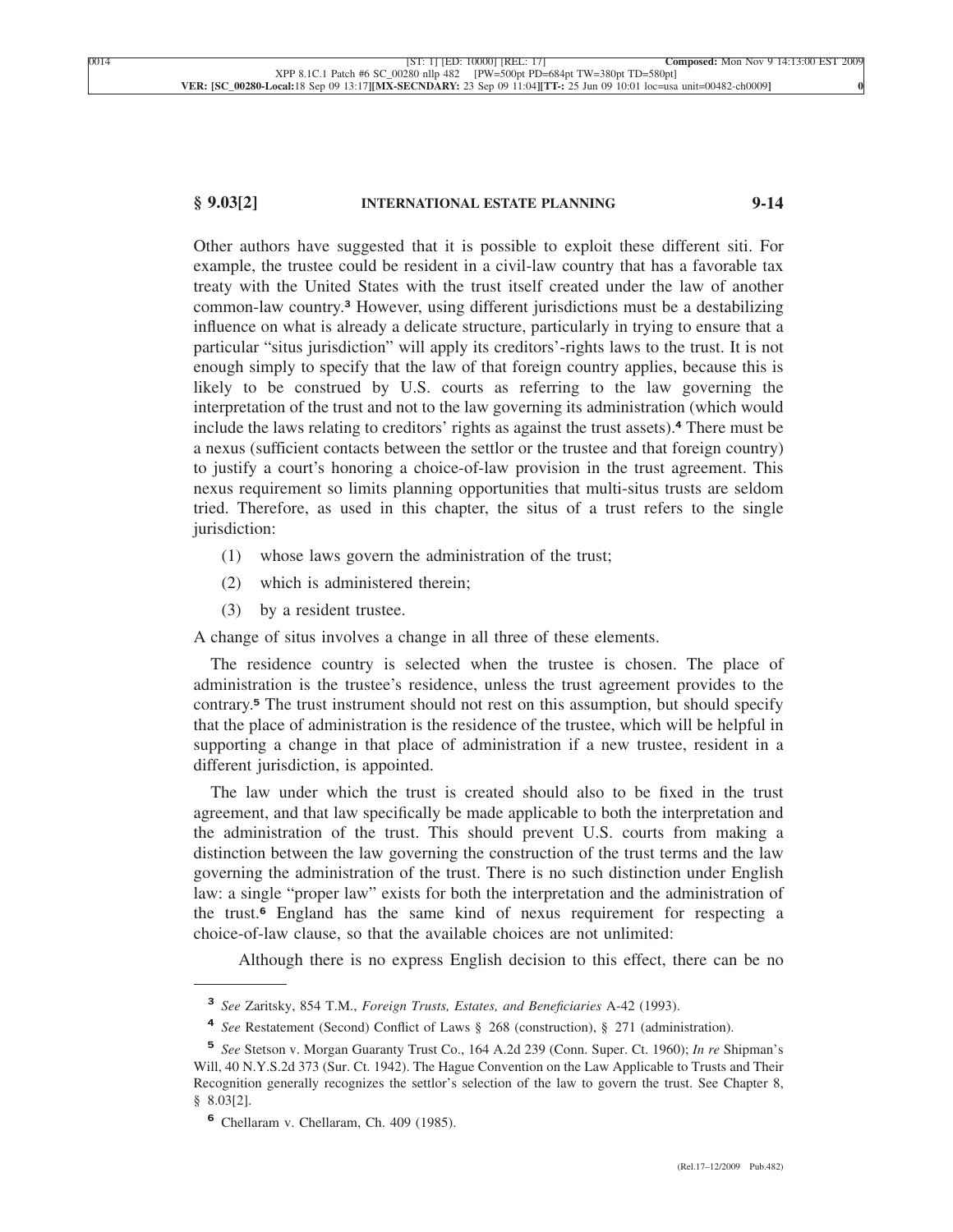# **9-15 ASSET PROTECTION TRUSTS § 9.03[3]**

doubt that the settlor could select the proper law, at any rate if the trust has a substantial connection with the chosen law. The settlor's freedom of choice might be subject to the requirements of English public policy; for example, an English court would presumably not allow a settlor creating an essentially English trust to evade the English rule against perpetuities by selecting as the proper law of the trust the law of some foreign country where the rule does not apply.**<sup>7</sup>**

A foreign trust does not necessarily entail tax consequences that are different from those arising out of the use of a domestic trust. A foreign trust involves different and more extensive tax reporting requirements. See § 9.11, below, for a more detailed discussion of U.S. taxes. However, these reporting obligations should not be seen as a detriment, because they are simply mechanisms for informing the Internal Revenue Service that certain events have occurred and for keeping the Service informed about the continuing consequences of those events.

Using a foreign situs for the asset protection trust introduces the issue of that situs jurisdiction's stability. The best locations for these trusts are likely to be British colonies or small, new countries that were formerly British colonies. However, the governments or laws of these places can be radically changed with little warning. As a consequence, the trust arrangement should incorporate a mechanism for moving the trust's situs under certain circumstances. It must be recognized, however, that those mechanisms have not been tested to any great extent. The changes against which they guard either have not happened or, at least, the effectiveness of those mechanisms has not been subjected to scrutiny by a court.

#### **[3] Selection of a Situs**

Choosing the foreign situs for the trust is not a simple task, because the substantive and procedural law of that country is more critical to the creation and effective operation of asset protection trusts than to other trusts. The initial question is the degree of recognition that the jurisdiction accords the trust concept. This ranges:

- (1) from civil-law states without a trust law (*e.g.,* Switzerland);
- (2) to civil-law states with a statutory trust law (*e.g.,* Panama);
- (3) to common-law jurisdictions with sketchy statutory law (*e.g.,* Isle of Man); and
- (4) to common-law states with extensive statutory trust law (*e.g.,* Turks and Caicos Islands).

Finally, a few common-law jurisdictions exist (*e.g.,* the Cook Islands) that have enacted special legislation applicable only to "international" or "offshore" trusts whose settlor and beneficiaries are not locally resident.

Trusts are creatures of equity that are based on the notion of fairness. Any attempt by creditors or other adverse parties to reach the property in an asset protection trust

**<sup>7</sup>** 2 Dicey & Morris, The Conflict of Laws 1074 (Lawrence Collins gen. ed., 11th ed., Stevens & Sons Ltd. 1987).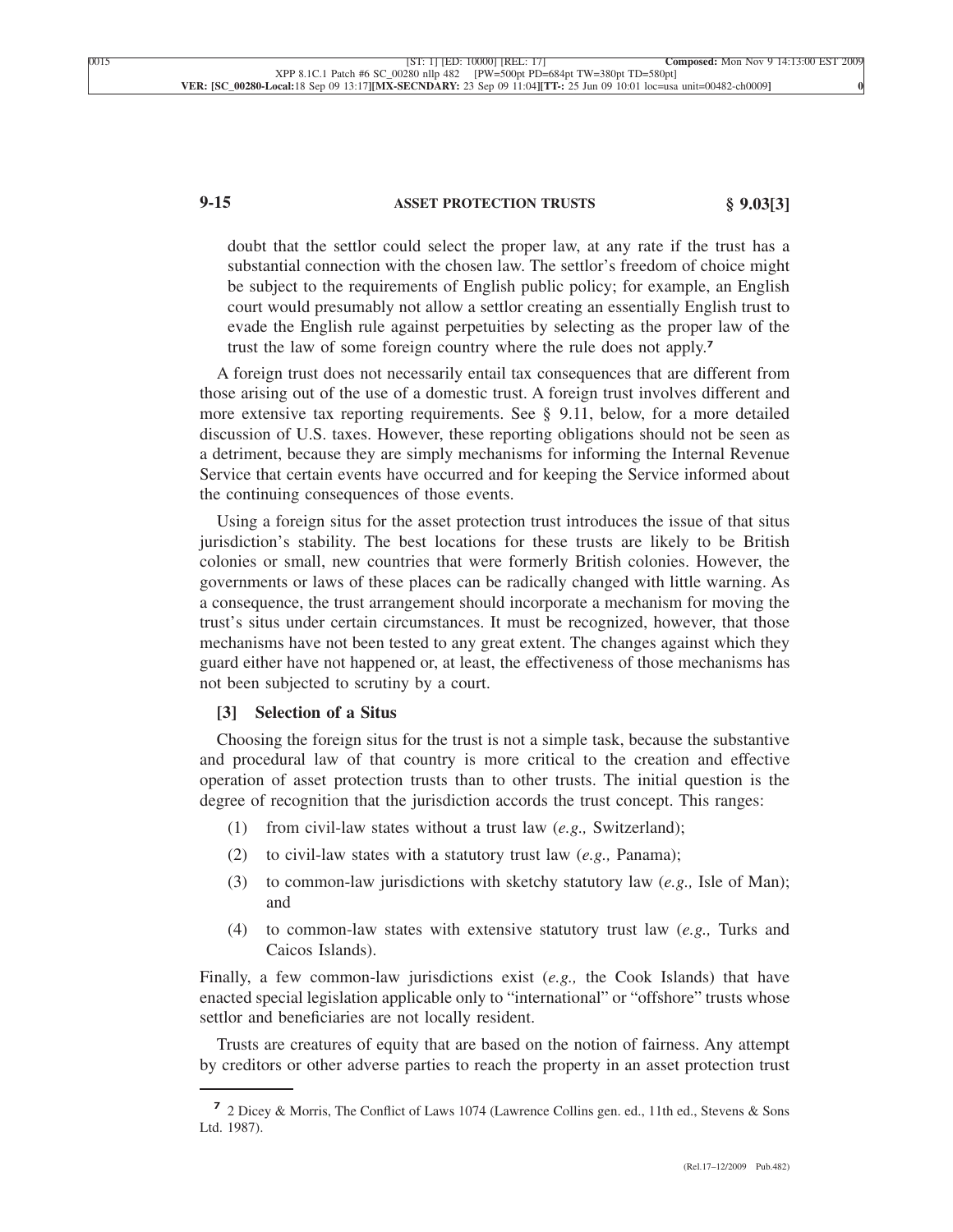#### **§ 9.03[3][a] INTERNATIONAL ESTATE PLANNING 9-16**

will likely include a claim that such a trust is an abuse of the trust notion or, at least, pushes the concept beyond its legitimate boundaries. Therefore, it is critical that the jurisdiction's trust law be well developed, which is not likely to be the case in any civil-law state, such as Switzerland or Panama.

For an asset protection trust to accomplish its mission, the jurisdiction's substantive law regarding the following must all be favorable:

- (1) the extent to which creditors can have transfers to a trust avoided as fraudulent under bankruptcy or similar creditors'-rights laws (see §§ 9.05, 9.06, below);
- (2) the effect and validity of trust provisions for the change of the situs of the trust (see § 9.07, below); and
- (3) the validity of restraints on the alienation of beneficial interests in trusts (see § 9.09, below).

**Caution:** Jurisdictions, such as the Isle of Man and the Channel Islands, which lack specific legislation on the fraudulent transfer issue should probably be avoided as a trust situs.

**[a] The Cook Islands.** The Cook Islands may be an attractive choice for a trust situs. The Cook Islands law requires that a fraudulent transfer be proved by a creditor beyond a reasonable doubt, which is a heavier burden of proof for the creditor to meet than the "preponderance of the evidence" or even a "clear and convincing" standard typically applied in the United States.**<sup>8</sup>** The Cook Islands also permit the useof self-settled spendthrift trusts and have a significantly shorter limitation period in which creditors are permitted to challenge transfers as compared to a limitations period under the Uniform Fraudulent Conveyance Act.

The Cook Islands have since the enactment of the International Trust Act 1984 been seeking international trust business, with an emphasis on asset protection. Section 13D of the International Trust Act 1984 provides that, notwithstanding any treaties or statutes, foreign judgments are not enforceable as such against an international trust in the Cook Islands. Instead, the creditor/claimant must bring an action in the Cook Islands to set aside the trust. As noted above, Section 13B of the Act requires, in order to set aside the trust, that the creditor prove "beyond reasonable doubt" both (a) that the settlement of assets in the trust by the debtor had a "principal intent to defraud that creditor of the settlor" and (b) that the settlement left the settlor either insolvent or at least without sufficient property to satisfy the claim of that creditor. Section 13B(3) provides that an international trust will not be fraudulent if it is settled more than two years after the creditor's claim accrued. Section 13B(4) provides that an international

**<sup>8</sup>** *See* The Cook Islands' International Trust Act 1984 § 13B. *See also* Alan R. Jahde and Michael P. Franzmann, *What are Creditors' Rights Against Asset Protection Trusts?*, Estate Planning, Nov. 1999, 410, 414; J. Ben Vernazza, James Bennett, Vernon Jacobs and Richard S. LeVine, *Protecting and Conserving Assets Using an Overseas Asst Protection Trust*, J. Retirement Plan., Feb. 2001; Gideon Rothschild and Daniel S. Rubin, *Self-Settled Asset Protection Trusts*, Estate Planning Tax Advisor, Volume 1, Issue 5 (June 2002).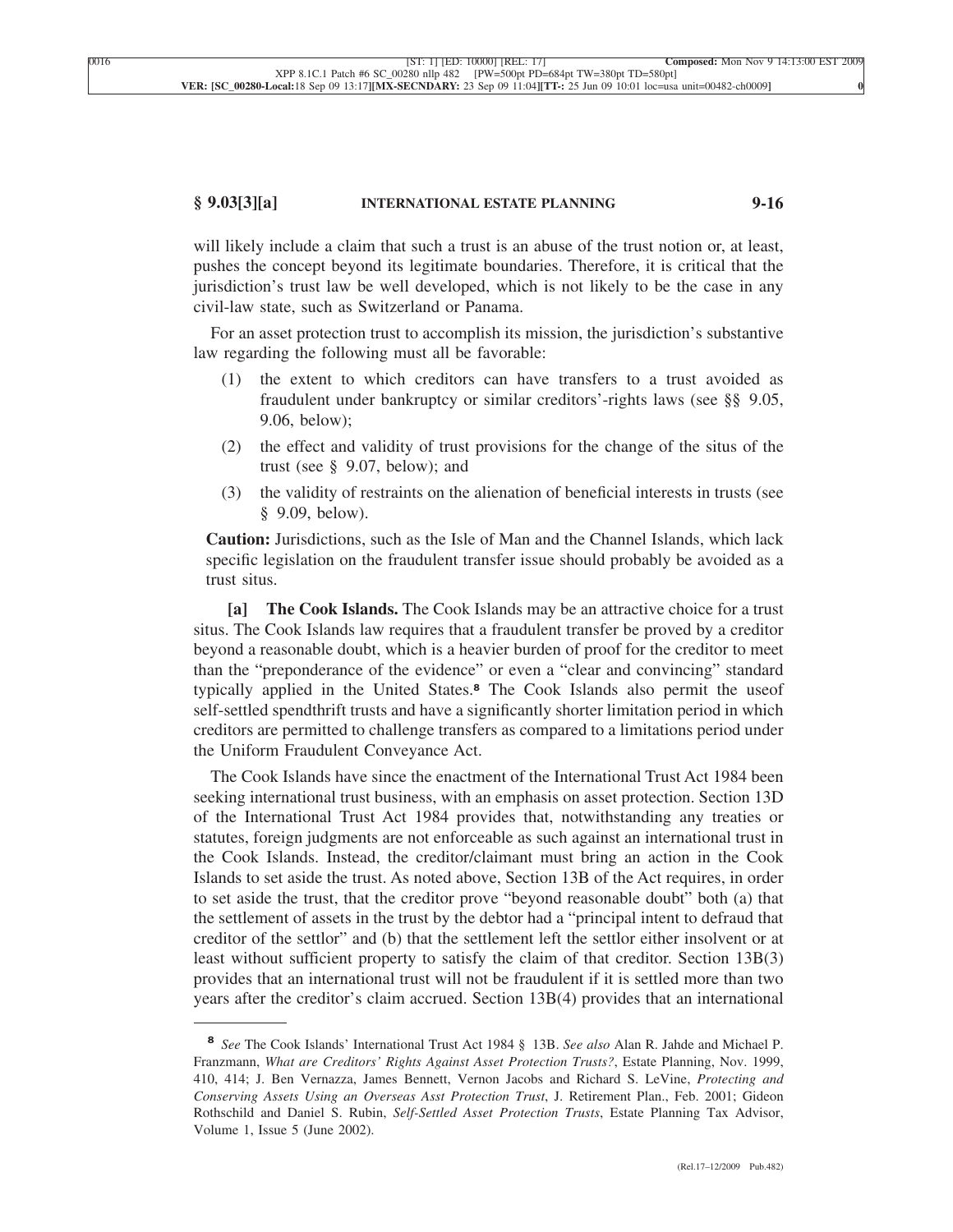# **9-17 ASSET PROTECTION TRUSTS § 9.03[3][a]**

trust will not be fraudulent as to a creditor whose claim accrues after the trust is settled. Section 13K of the Act further requires that the action be commenced in the Cook Islands within two years of the settlement of the trust in the Cook Islands.

In the so-called *Orange Grove* decision**<sup>9</sup>** the High Court of the Cook Islands**<sup>10</sup>** considered an appeal from the trial court's decision denying a so-called "mareva" injunction, barring further transfers of the administration or the assets of the international trust from the Cook Islands pending a trial on the substance of the claim,**<sup>11</sup>** on the basis that the statute of limitations had passed. The High Court reviewed all of the facts, including that petitioner appellants were individual condominium owners, and the homeowners' association of all of the condominium owners, that the individual respondents were the developers of the project, who had sold the condominium apartments to petitioners in 1988 and 1989, that after protracted negotiations concerning damages as to defects in the apartments, petitioners sued the individual respondents in Los Angeles Superior Court in 1992, and after a full trial before a jury received a favorable verdict, and a judgment of the California Court, in April of 1994. Individual petitioners each received judgments in varying amounts, aggregating \$593,850 U.S., and petitioner homeowners' association received a judgment for \$5,753,874 U.S. Judgment was entered on April 13, 1994. But the individual respondents had established 25/25 1993 Investment Trust, a Cook Islands international trust, in December of 1993. They promptly transferred all of their assets to the trust and moved to Mexico. Petitioner/Appellants brought suit in the Cook Islands to set aside the trust in late 1994, on learning of the Cook Islands trust.

In the arguments before the High Court, counsel for respondents argued that the case was time barred, because the claims of petitioners were based on defects in apartments they purchased in 1988, more than two years before they sought to set aside the trust as a fraudulent transfer. The Court noted that counsel for respondents argued, "The purpose of the legislation is the unashamed soliciting of funds to improve the economic position of the Cook Islands by giving protection against creditors exercising their rights."**<sup>12</sup>** After lengthy consideration of the relevant statutes, the High Court concluded that in the case of a suit brought in the Cook Islands, to set aside a trust for fraud based upon a judgment, the two-year period begins with the jury verdict or decision of the Court upon which the judgment is based, not the original acts. The Court reversed and reinstated the "mareva" injunction pending a full trial on the fraud charges. We understand the case was settled thereafter.

There were several court proceedings in the Cook Islands from 1999 to 2001 involving Mr. and Mrs. Michael Anderson. The United States District Court for

**<sup>9</sup>** 515 South Orange Grove Homeowners Assn. v. Orange Grove Partners [1995] CKHC 9.

**<sup>10</sup>** The High Court of the Cook Islands is the highest appeals court in the Cook Islands. From the High Court, appeals lie to the Court of Appeals in New Zealand, and then to the Privy Council in London.

**<sup>11</sup>** "Mareva" injunctions owe their name to the decision of the English Court of Appeals in Mareva Compania Naviera S.A. v. Int'l Bulkcarriers S.A., discussed below at § 9.10[1].

**<sup>12</sup>** Orange Grove, [1995] CKHC 9, at 21.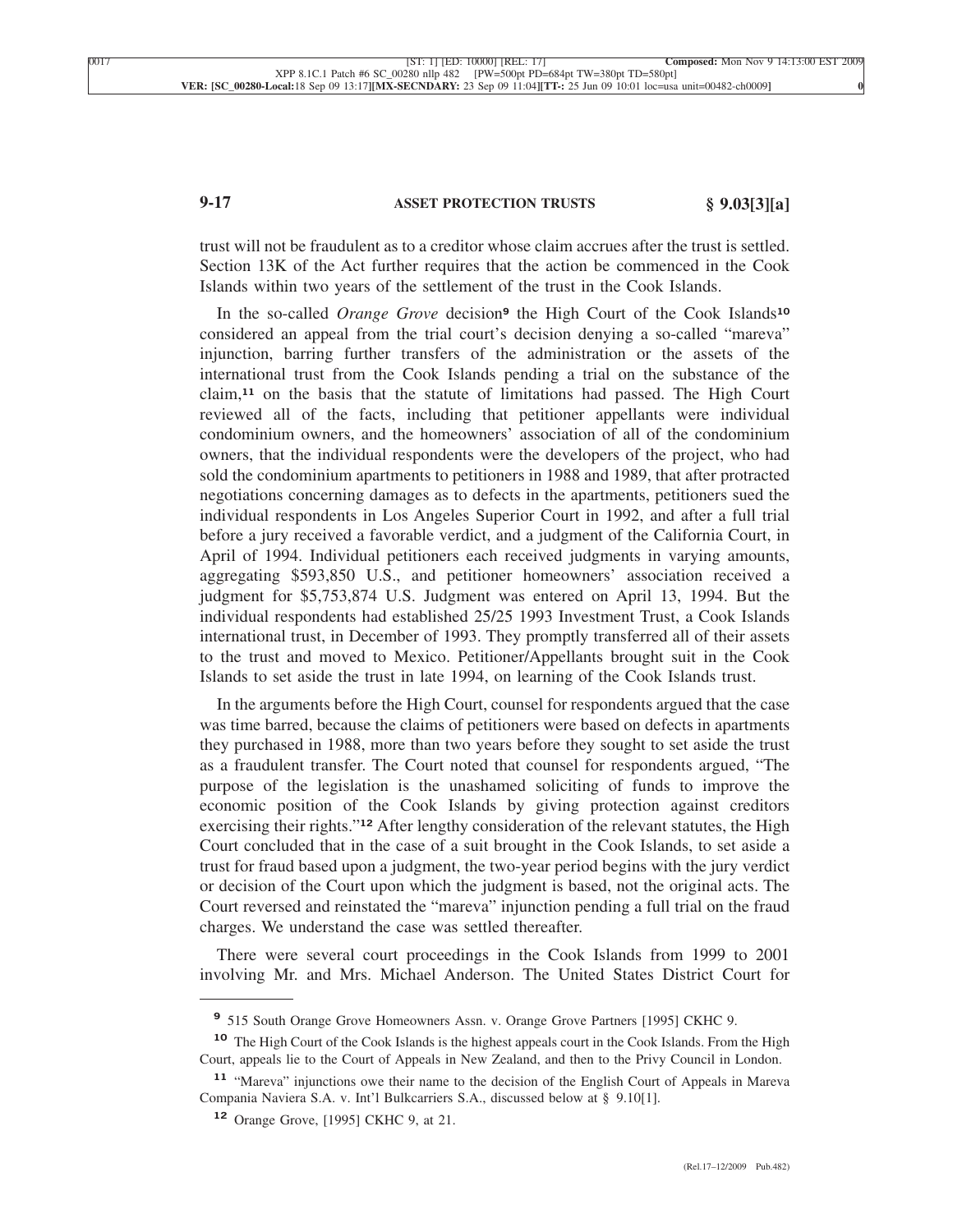### **§ 9.03[3][a] INTERNATIONAL ESTATE PLANNING 9-18**

Nevada had sentenced Mr. Anderson to prison for six months for civil contempt for his refusal to repatriate assets from a Cook Islands' trust which Mr. and Mrs. Anderson had created, in order to pay the claims of their creditors in connection with a telemarketing investment scheme in the United States.**<sup>13</sup>** The cases are not reported decisions under the names of the parties, but are generally known and discussed in the Cook Islands. Mr. and Mrs. Anderson had been automatically removed as co-Trustees of their Cook Islands' international trust upon the entry of the order of the United States District Court, upon the basis that it was an "event of duress." As trust protectors, Mr. and Mrs. Anderson then sought to remove their Cook Islands trust company as Trustee, and to substitute as Trustee a new company owned by the United States Federal Trade Commission. The Cook Islands High Court barred the change of Trustees, on the basis that the Federal Trade Commission was an "excluded person" under the original trust deed. Again, the case was eventually settled, apparently by payment to the Federal Trade Commission of the bulk of the assets in the trust,**<sup>14</sup>** but the position of the Cook Islands was that the trust was a validly created trust, that no timely claims were filed under the International Trust Act 1984, and that any claims against Mr. and Mrs. Anderson were based upon United States statutes, and not acts cognizable as crimes in the Cook Islands.

The most recent case from the Cook Islands is *E and B v. A*, **<sup>15</sup>** sometimesreferred to as the "Bookworm" case. E and B, a husband and wife residing in Baltimore, Maryland, had created a corporation, P, Inc., which opened four bookstores between 1995 and 1999. The creditor bank had loaned \$17,000,000 U.S. to P, Inc. upon the personal guarantee of E and B. Ultimately, the business failed, but when the bank creditor tried to realize upon its claim against E and B, it found they had transferred all or most of their assets to a Cook Islands' trust. The evidence was that B, the husband, testified at trial that the reason for the creation of the Cook Islands' trust was "standard" estate planning and protection of their children, and that "he believed" that E and B retained sufficient assets to satisfy the bank's claims when they transferred their assets, other than their shares of P, Inc. and other miscellaneous assets, to the Cook Islands' trust. The Cook Islands Court of Appeal, in New Zealand, reviewed all of the transactions, and the disputed facts and conclusion as to whether the settlor/respondents had committed a fraud. The issue before the Court was whether the attorney-client privilege was, by order of the Court, to be eliminated (in contrast to waived, by the client) in order to examine whether fraud had been committed sufficient to overturn a transfer to an international trust. The Court of Appeal decided, citing important decisions from the United Kingdom**<sup>16</sup>** and the United States,**<sup>17</sup>** that the

**<sup>13</sup>** See the discussion of Federal Trade Commission v. Affordable Media, LLC, 179 F.3d 1228 (9th Cir. 1999) at § 14.03[3].

**<sup>14</sup>** San Diego Union — Tribune, February 1, 2003.

**<sup>15</sup>** Cook Islands Court of Appeal, held at Auckland, New Zealand, CA 8/02.

**<sup>16</sup>** Derby & Co. Ltd. v. Weldon, [1990] 3 All ER 164.

**<sup>17</sup>** Clark v. United States, 289 US 1 (1933). *Clark* concerned the existence, or absence, of privilege and confidentiality of the deliberations of a jury, but Cardozo, J. found his authority in cases holding that the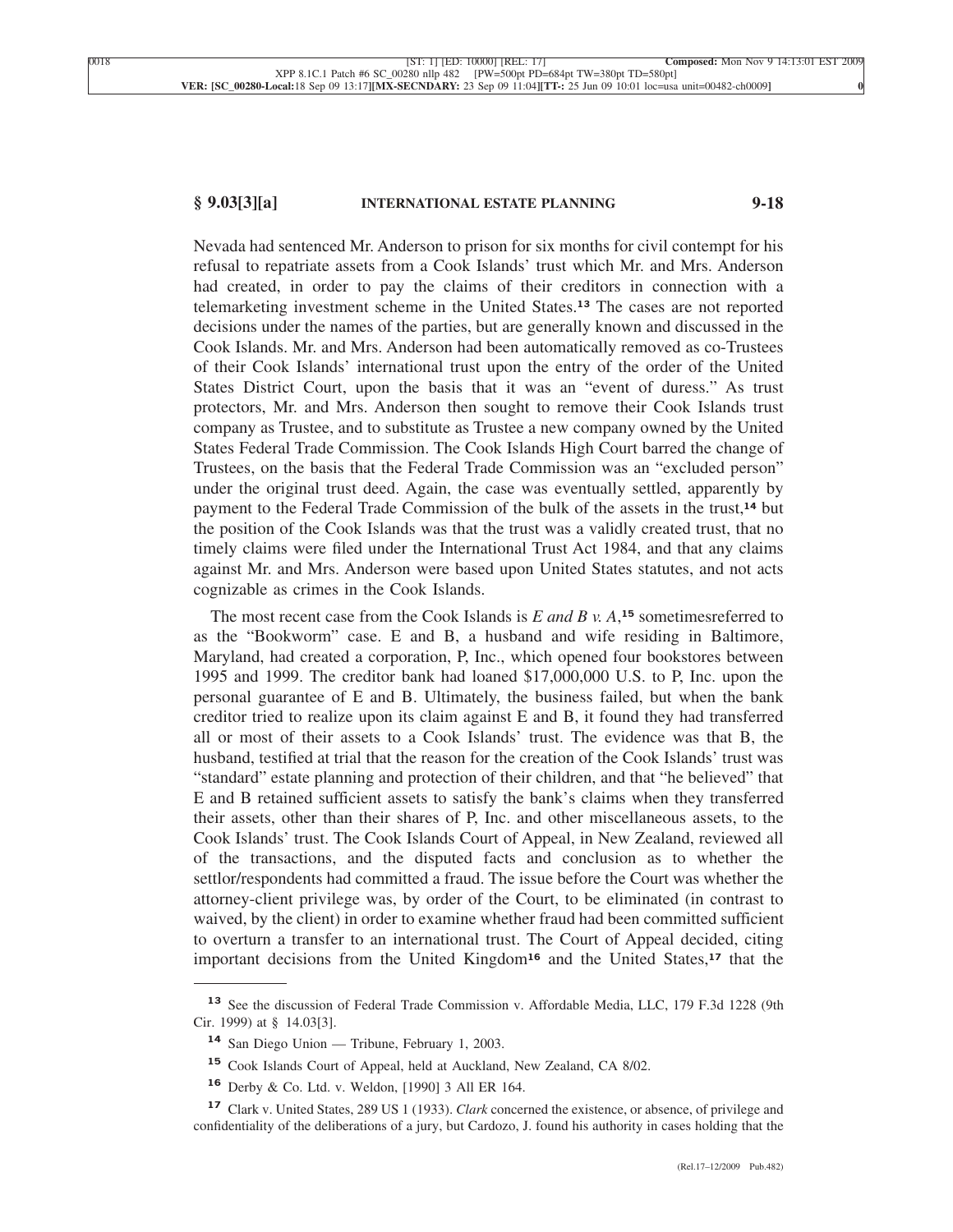# **9-19 ASSET PROTECTION TRUSTS § 9.03[3][b]**

attorney-client privilege does not exist when the transaction with respect to which information is sought is fraudulent. All documents were to be produced.

In summary, the Cook Islands continue to aggressively build their offshore trust business, and they may be the most welcoming situs for a foreign trust created by a settlor seeking asset protection. However, recent cases show that the Cook Islands are trying to accommodate their laws to those of the rest of the world on creditor protection matters where the facts would suggest overwhelming sympathy for the petitioner.

**[b] The Channel Islands.** For those considering the use of Jersey or Guernsey for the establishment of an asset protection trust, the 2004 decision in *Minwalla v. Minwalla and DM Investments SA***<sup>18</sup>** will provide some concern. The case was a divorce proceeding in England. Mr. and Mrs. Minwalla had been involved in a relationship for almost 15 years, and married for almost 10 years. While they had no children, Mrs. Minwalla's two children from her first marriage had been supported by Mr. Minwalla for the last 15 years. The couple had homes in England, New York and Pakistan. Mr. Minwalla was an international businessman, with a family owned hotel in Karachi, and a position as manager for Cathay Pacific airlines in Pakistan and Afghanistan.

When the marriage began breaking down, it became clear that Mr. Minwalla had transferred most of his assets to a Panamanian corporation, and subsequently transferred ownership of the Panamanian corporation to a Jersey trust. The trust was initially for the benefit of charity, but thereafter there was some doubt as to the identity of the beneficiaries. Judge Singer notes that the evidence discovered showed two different letters of wishes, both signed by Mr. Minwalla on the same day, one declaring Mr. Minwalla to be the primary beneficiary of the Jersey trust for the balance of his life, and Mrs. Minwalla to receive one-third of the trust assets outright on his death, and the other letter declaring that Mr. Minwalla's children by his prior marriages were the only beneficiaries. The Court found the evidence of two simultaneous and conflicting letters of wishes repugnant to any normal off-shore trust structure,**<sup>19</sup>** and that in fact Mr. Minwalla had treated the trust as his own piggy bank.**<sup>20</sup>** Interestingly, and reminiscent of the result in *Fillman v. United States*, **<sup>21</sup>** Mr. Minwalla had ignored (as apparently had his Trustee) all of the ownership structure of the Panamanian company and the Jersey trust, and treated the assets as his own. As a result, the Court held that the trust assets were to be treated as personal assets of Mr. Minwalla.**<sup>22</sup>** The Court entered a substantial lump sum award against Mr. Minwalla (£4,185,000) and

attorney-client privilege must fall where a defendant consults an attorney in order that he may commit a fraud. Clark, 289 U.S. 1, at 15.

**<sup>18</sup>** [2004] EWHC 2823 (Fam), [2005] 1 FLR 771.

**<sup>19</sup>** Minwalla, at Pars. 47 through 51.

**<sup>20</sup>** Minwalla, at Pars. 57 through 59.

**<sup>21</sup>** See discussion of *Fillman* at § 1.12[1].

**<sup>22</sup>** Minwalla, at Par. 60.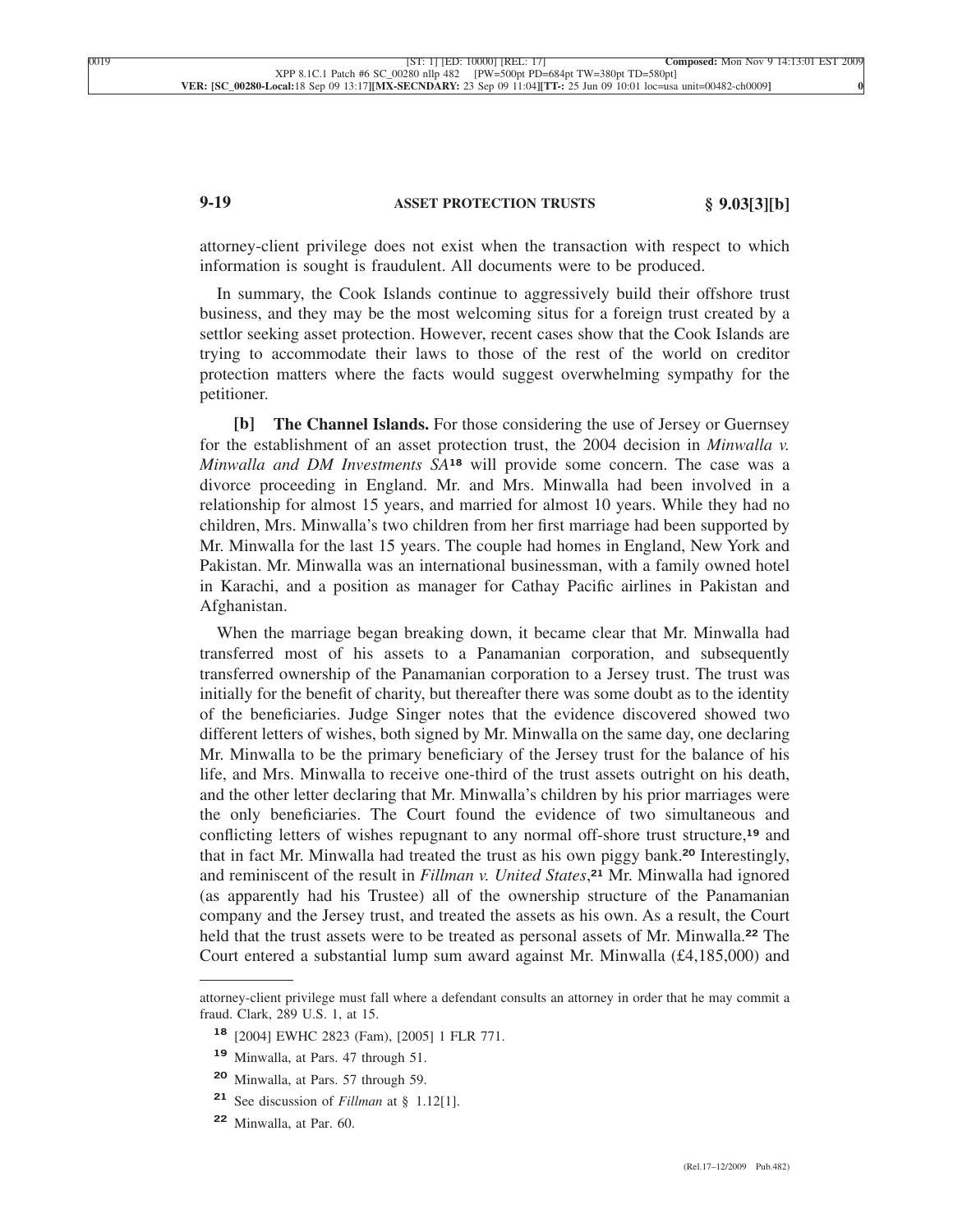## **§ 9.03[3][c] INTERNATIONAL ESTATE PLANNING 9-20**

noted that some portion of the award would probably have to be met from the Jersey trust. Noting that all requests of the authorities in Jersey had "been dealt with the utmost courtesy, speed and efficiency,"**<sup>23</sup>** the Court adjourned further proceedings until it could be determined if Mrs. Minwalla's judgment was to be satisfied from the Jersey trust or other sources.

**[c] The Cayman Islands.** The Cayman Islands also are a jurisdiction where settlors may choose to create trusts to protect assets from creditors, and there are statutes that operate to protect the trust assets. In particular, the Fraudulent Dispositions Law provides that a disposition of property in trust in the Cayman Islands "made with an intent to defraud and at an undervalue shall be voidable at the instance of a creditor thereby prejudiced."**<sup>24</sup>** The burden of establishing an intent to defraud is on the creditor.The statute of limitations is six years from the disposition of the property in trust.**<sup>25</sup>** However, the recent case of *Al Sabah and Another v. Grupo Torras SA***<sup>26</sup>** shows that there are limits to the protection offered by the Courts of the Cayman Islands. Sheikh Fahad Mohammed Al Sabah (the "debtor") was the head of the Kuwait Investment Authority in London. After long civil trials in London, the debtor was found liable for very large damages for fraud in 1999. The debtor established two trusts in the Cayman Islands in 1992, one for his principal benefit and the other for the principal benefit of his son. The debtor moved to the Bahamas and in 2001 was declared bankrupt under the law of the Bahamas. Grupo Torras SA, a major creditor of the debtor, commenced proceedings against his Cayman Islands trusts in 1995 for settlement of its claims. The Courts below had held that the assets of the Cayman Islands trusts were available to meet the claims of the debtor's creditors. The wife and child of the debtor, as beneficiaries of the trusts, appealed. After a complex analysis of the bankruptcy law of Great Britain, Jamaica and the Cayman Islands, the Privy Council affirmed the judgment that the trusts' assets were to be considered assets of the debtor in bankruptcy.

**[d] United States Domestic Situs.** Led by Alaska**<sup>27</sup>** and Delaware**<sup>28</sup>** in 1997, several states of the United States now recognize self-settled asset protection trusts in varying degrees. The number of states recognizing such trusts may be expected to increase as state legislatures are convinced by their constituent trust companies and trust advisors that business is being lost to other states which have enacted such legislation. The advantages to a settlor of a domestic situs include convenience, appearance (choosing, for example, Delaware over the Cook Islands) given recent publicity over some lawsuits involving foreign asset protection trusts with bad facts, and greater confidence that the trust assets will by maintained and administered in

**<sup>23</sup>** Minwalla, at Par. 97.

**<sup>24</sup>** Fraudulent Dispositions Law (1996 Revision) S. 4(1).

**<sup>25</sup>** Fraudulent Dispositions Law (1996 Revision) S. 4(3).

**<sup>26</sup>** [2005] UKPC1, [2005] 2 AC 333.

**<sup>27</sup>** Alaska Code § 34.40 (1997).

**<sup>28</sup>** 12 Del. Code § 3570 *et seq.*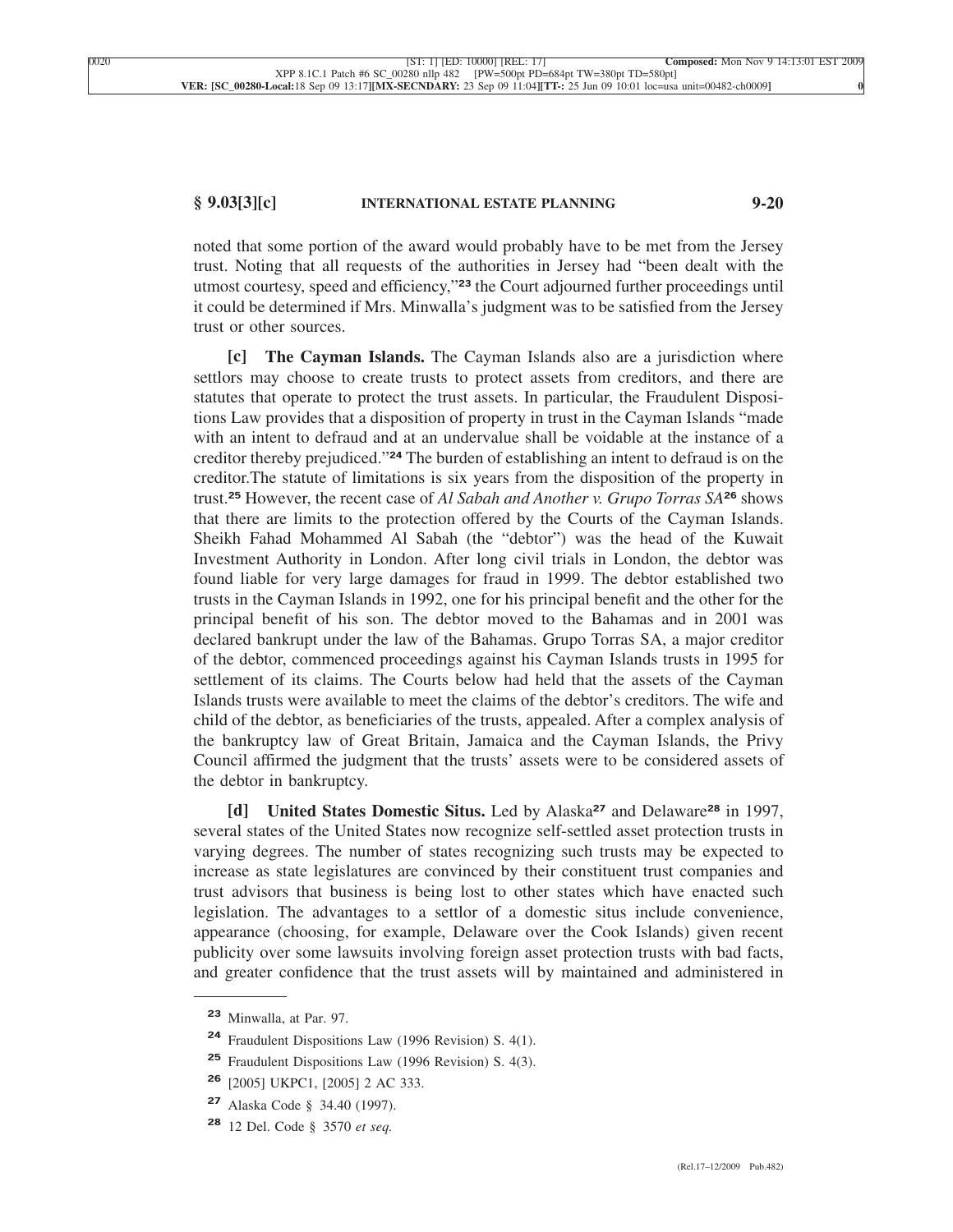# **9-21 ASSET PROTECTION TRUSTS § 9.03[3][e]**

accordance with the settlor's wishes. The disadvantage is that the courts of the settlor's state of residence are likely to have greater access to assets in a sister state in enforcing creditors' claims than they will to assets in a trust established offshore.

**[e] Choosing a Situs.** A choice of a trust situs must take into consideration numerous factors, which may include the jurisdiction's tax legislation, minimum assets requirements, residency requirements, registration of trusts requirements, perpetuity period, recognition of revocable and irrevocable trusts, recognition of self-settled trusts, limits on trust income accumulations, flexibility and restrictions of beneficiary requirements, flexibility with respect to trustees and trust companies, confidentiality rules, financial disclosure requirements, forced heirship rules, existence of tax treaties.**<sup>29</sup>**

The situs jurisdiction's conflict of laws principles are also critical. Although the trust instrument may specify that the trust is to be governed by local law, in any action by creditors, there will doubtless be a claim that such a provision pertains to the administration of the trust (or perhaps to the bare legal title to trust assets) but not to the rights of creditors. A persuasive case can be made for that result, at least from U.S. decisions.**<sup>30</sup>** Consequently a U.S. court would probably order transfers that violate domestic fraudulent transfer rules to be undone. The effectiveness of such an order is discussed in § 9.04, below. In an action brought in the trust's situs, will the local court accept this argument? If so, what creditors'-rights law will apply? Only if the answers result in applying the local fraudulent transfer rules can the trust provide the expected protection.

The laws governing trusts and creditors' rights in each jurisdiction are different. Most of the law of trusts is found in court decisions, not in statutory enactments. Outside the United States, the English decisions are the principal source of this law. Consequently, most common-law jurisdictions can be said to start at the same place in determining their trust law. However, England and each of the other jurisdictions will have enacted specific statutory provisions dealing with some or many aspects of trust law. The careful adviser cannot therefore assume that the law of trusts will be the same in different common-law states and must become sufficiently familiar with the peculiarities of each to select the jurisdiction that best serves the settlor's goals of protecting the trust assets and implementing his estate planning, with a minimum of taxes and administrative costs and inconveniences. This will require preliminary discussions with advisors (such as lawyers and trust companies) in a number of jurisdictions; selecting one of more countries for more extensive consideration; and finally making a choice of one.**<sup>31</sup>**

**<sup>29</sup>** Some commentators have distilled as many as 29 "vital elements" to consider in choosing a trust situs. *See*, *e.g.*, Walter H. Diamond, Dorothy B. Diamond, and Barry A. Kaplan, *International Trust Laws and Analysis* (WG&L, 1998).

**<sup>30</sup>** *See* Thomas H. Day, *Solutions for Conflict of Laws Governing Fraudulent Transfers: Apply the Law that was Enacted to Benefit the Creditors,* 48 Bus. L. 889 (1993).

**<sup>31</sup>** *See generally* Diamond & Diamond, Tax Havens of the World (Matthew Bender) for complete discussion of the relative merits of various offshore jurisdictions.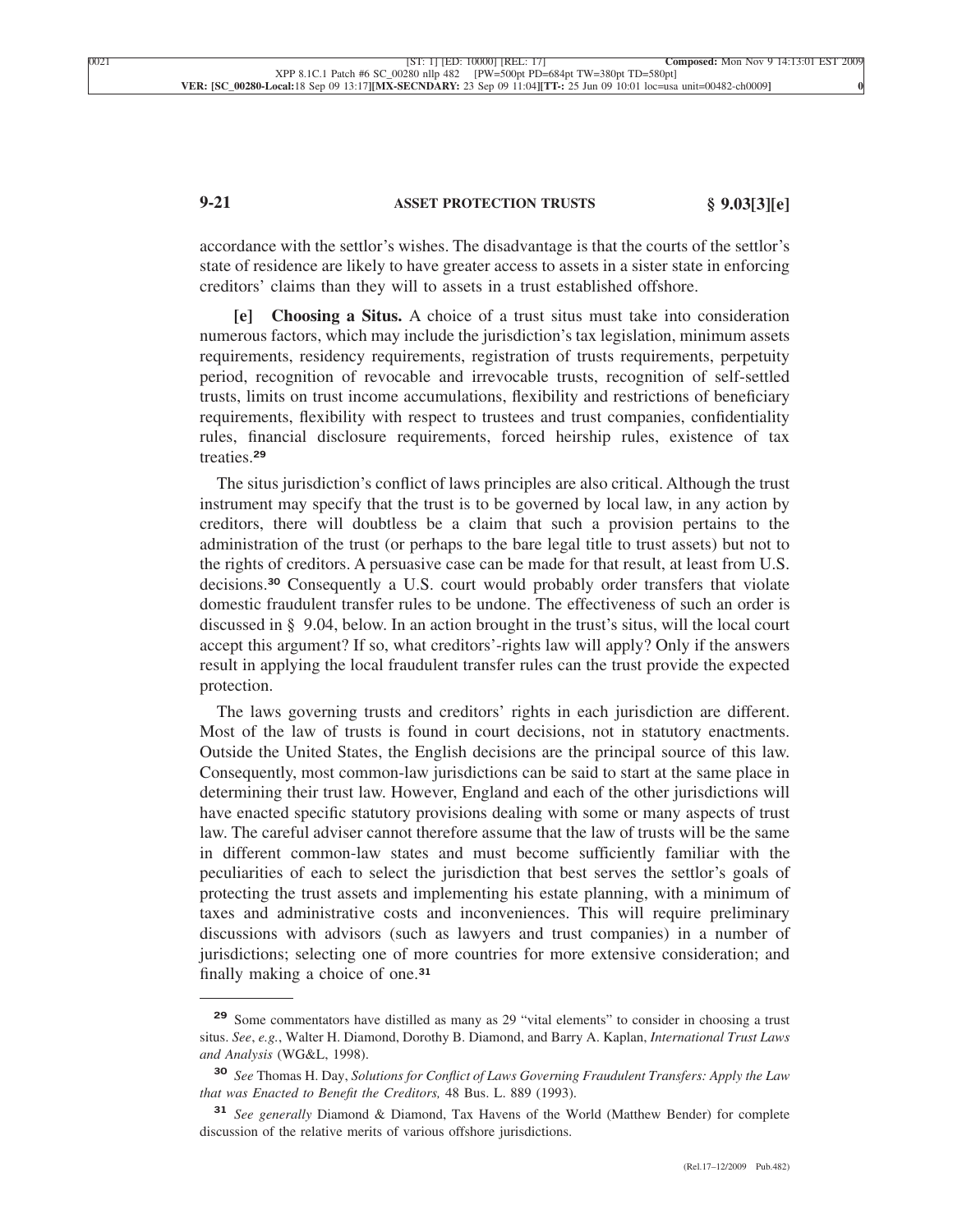### **§ 9.03[4] INTERNATIONAL ESTATE PLANNING 9-22**

#### **[4] Location of Custodians**

The trust assets will consist of principally of intangible property, such as stocks and bonds. Although the trustee can hold these directly, his possession of the property would materially delay transactions involving those assets and would also expose them directly to the laws of the trust situs. Typically, readily marketable assets should be held by independent custodians whose business is dealing with purchases and sales of those assets. If these custodians are local, the assets remain within the direct control of the situs jurisdiction's government. Consequently, consideration should be give to requiring foreign (as to the trust situs) custodians. This requirement would avoid the necessity of changing custodians when a situs shift occurs (see the discussion in § 9.08[3], below) and, in that event, would provide a measure of continuity.

Logically, a custodian should be located where the assets that he holds are located. In that way, the custodian will be familiar with changes in laws and regulations that might affect the trustee's decisions about sales or purchases. This logic may not have much force if the country is the United States, because the trustee is likely to be very aware of what happens here, and the settlor's lawyer is also likely to keep the trustee informed of developments, at least in a general way.

In any event, the identities of the custodians are likely to be more important than their locations. If the custodian is known and if he is domestic, creditorswould not have any jurisdictional problems in getting freezing or transfer orders directed to the custodian from a United States court. The ramifications of the identity of the custodians is discussed in § 9.04[3], below.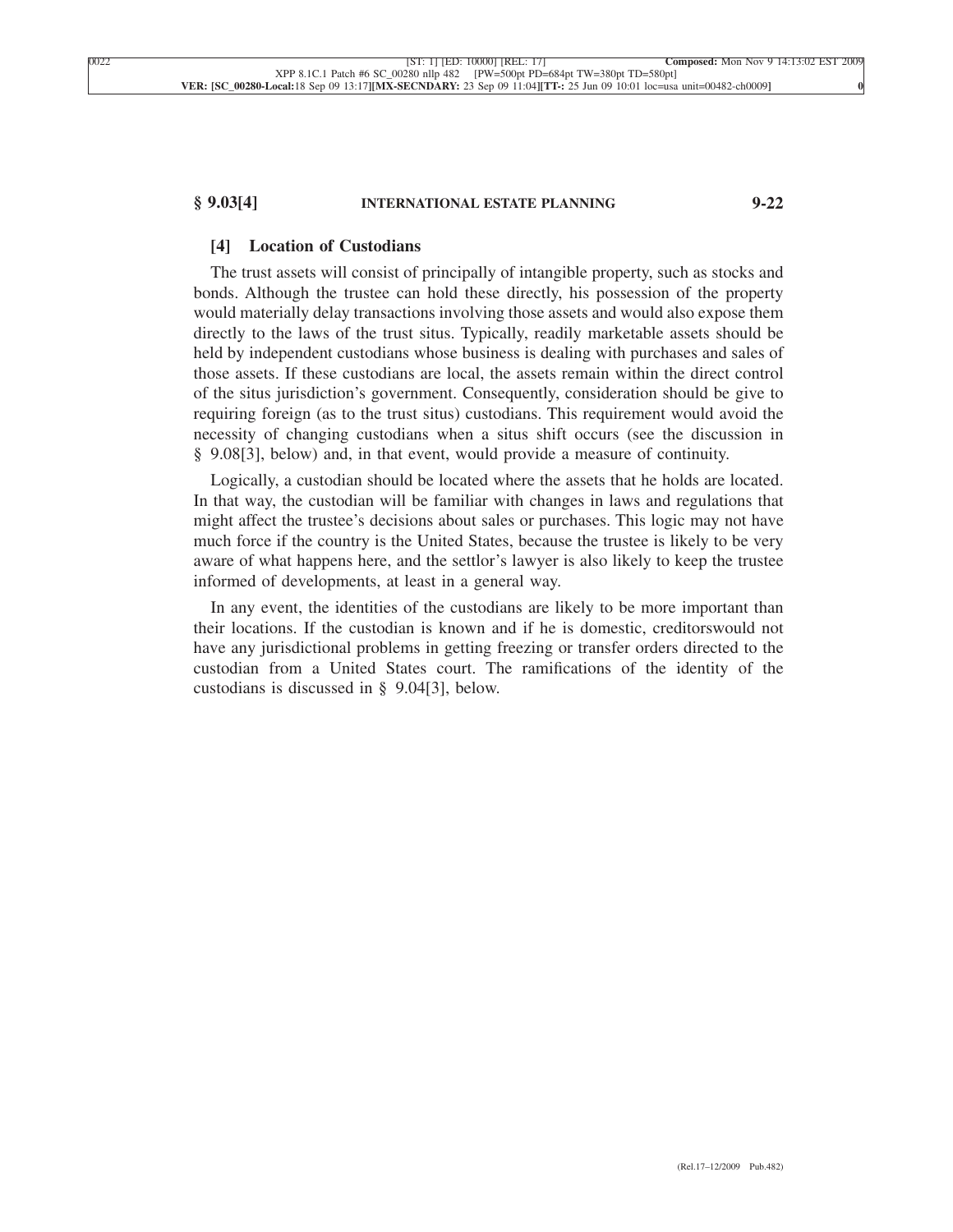# **9-23 ASSET PROTECTION TRUSTS § 9.04[2]**

#### **§ 9.04 Court Jurisdiction and Enforcement of Orders**

**U.S. courts' perception of their in personam jurisdiction is extremely broad so that they are likely to hold that trustee of any offshore asset protection trust is subject to their jurisdiction. Under common law principles, however, courts in trust's situs will enforce U.S. court's order only if it is for fixed monetary amount and trustee was doing business in U.S. under common-law standards.**

For a creditor or bankruptcy trustee to obtain any legal remedy, the court in which the action is brought must have jurisdiction over both: (1) the type of claim (subject matter jurisdiction), and (2) either the defendant (*in personam* jurisdiction) or the property at issue (*in rem* jurisdiction or *quasi-in-rem* jurisdiction). A U.S. subject matter jurisdiction for claims against a U.S. citizen or resident by creditors is present in the case of an asset protection trust. A U.S. court will probably find that it has jurisdiction over the trustee of the asset protection trust or the trust's assets under U.S. rules. For this to have any effect, however, the U.S. court must have the power to enforce its orders itself or have its orders enforced by courts in the jurisdiction in which the object of its orders is found. It is the enforcement of the U.S. court's judgments and orders that presents the creditors and other adverse parties with the most difficult problem. This problem is likely to be insuperable if the trustee and the situs of the asset protection trust are chosen with care.

#### **[1] Subject Matter Jurisdiction**

Courts in the United States are tribunals of limited jurisdiction, that is, their power to hear a case depends on a constitutional or legislative grant of authority. In the context of bankruptcy matters, that subject matter jurisdiction has clearly been granted to federal courts by the Bankruptcy Code. Similarly, state courts have jurisdiction to decide fraudulent transfer issues under local law. Consequently, a claim by a creditor that a transfer to the trust was fraudulent or that it is subject to the bankruptcy court's orders would almost certainly fit within the subject matter jurisdiction of a United States court.

#### **[2]** *In Personam* **Jurisdiction**

To issue a valid order to a person, a court must have jurisdiction over that person (*in personam* jurisdiction). The scope of *in personam* jurisdiction in the United States is very broad, much broader than in most other countries. To appreciate the significance of this difference, a brief review of the development of *in personam* jurisdiction in the United States is provided.

The early decisions based their concept of *in personam* jurisdiction on the court's physical power over the defendant (or on the defendant's consent to the court's jurisdiction).**<sup>1</sup>** As the mobility of people increased with advances in communications and transportation, pressure arose to expand the basis of personal jurisdiction. Domicile was added to the list of jurisdictional hooks.**<sup>2</sup>**

**<sup>§ 9.04</sup> <sup>1</sup>** *See, e.g.,* Bank of Augusta v. Earle, 38 U.S. 519 (1839).

**<sup>2</sup>** McDonald v. Mabee, 243 U.S. 90 (1917).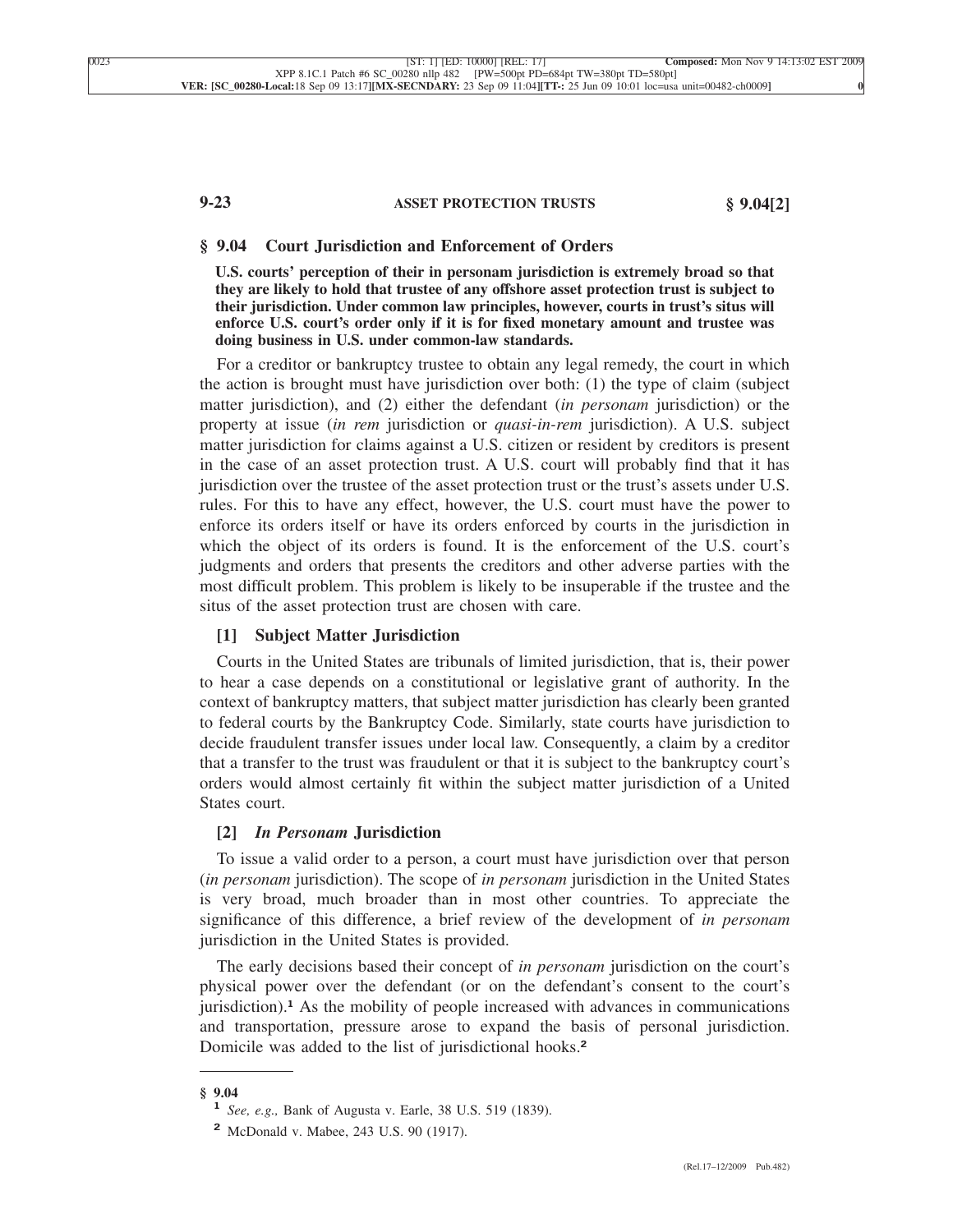### **§ 9.04[2] INTERNATIONAL ESTATE PLANNING 9-24**

The next step was to broaden the consent basis of jurisdiction. In its early form, actual consent was required. Actual consent had been of little significance to individuals, but of much more importance to corporations, because a state typically required consent to local jurisdiction as a prerequisite to granting permission to do business in the state. The new idea was implied consent. It began with the notion that by using a state's highways, the motorist consented to the state being his or her agent for service of process.

In the United States, the basis for *in personam* jurisdiction was completely overhauled by the Supreme Court in *International Shoe Co. v. Washington*. **<sup>3</sup>** The fiction of implied consent was discarded. Instead, the new criterion for jurisdiction was whether the defendant had sufficient "contacts" with the forum state so that the exercise of a court's jurisdiction over the defendant did not offend "traditional notions of fair play and substantial justice."**<sup>4</sup>** Decoupling *in personam* jurisdiction from its traditional bases created an unparalleled opportunity for U.S. courts to expand that jurisdiction. The early cases focused on the "minimal contacts" needed to confer jurisdiction, and these turned out to be minimal indeed. For example, California courts had jurisdiction over a Texas insurance company, because the insurance contract was delivered in California (by the postman, having been mailed in Texas), the premiums were mailed (to Texas from California) and the insured was a resident of California when he died.**<sup>5</sup>**

In an ironic twist, what at first appeared to be a limit on the minimal contacts theory became the springboard for further expansion. For example, in denying Florida's jurisdiction over a Delaware trustee who had never done or solicited any business in Florida (the settlor was not a Florida resident or domiciliary when the trust agreement was executed in Delaware), the Supreme Court held that "it is essential in each case that there be some act by which the defendant purposefully avails itself of the privilege of conducting activities within the forum State, thus invoking the benefits and protection of its laws."**<sup>6</sup>** It did not take thelower courts long to turn the "purposefully availed" test from a limitation into a basis for *in personam* jurisdiction. If the defendant had purposefully availed himself of the benefits of the forum state, that state had jurisdiction regardless of the number of contacts.**<sup>7</sup>** It soon became evident that it was not necessary for the defendant to intend to avail himself of the forum state's laws, at least in the case of products. It was enough that the defendant introduced the product into the "stream of commerce," and it was reasonably foreseeable that the product would be sold or used in the forum state.**<sup>8</sup>**

The "stream of commerce" basis applied only to products. The next step was to

**<sup>3</sup>** 326 U.S. 310 (1945).

**<sup>4</sup>** 326 U.S. at 316 (1945).

**<sup>5</sup>** McGee v. International Life Ins. Co., 355 U.S. 220 (1957).

**<sup>6</sup>** Hanson v. Denckla, 357 U.S. 235, 253 (1958).

**<sup>7</sup>** *See, e.g.,* Vault Corp. v. Quaid Software Ltd., 775 F.2d 638 (5th Cir. 1985).

**<sup>8</sup>** *See e.g.,* Plant Food Co-op v. Wolfkill Feed & Fertilizer Corp., 633 F.2d 155 (9th Cir. 1980).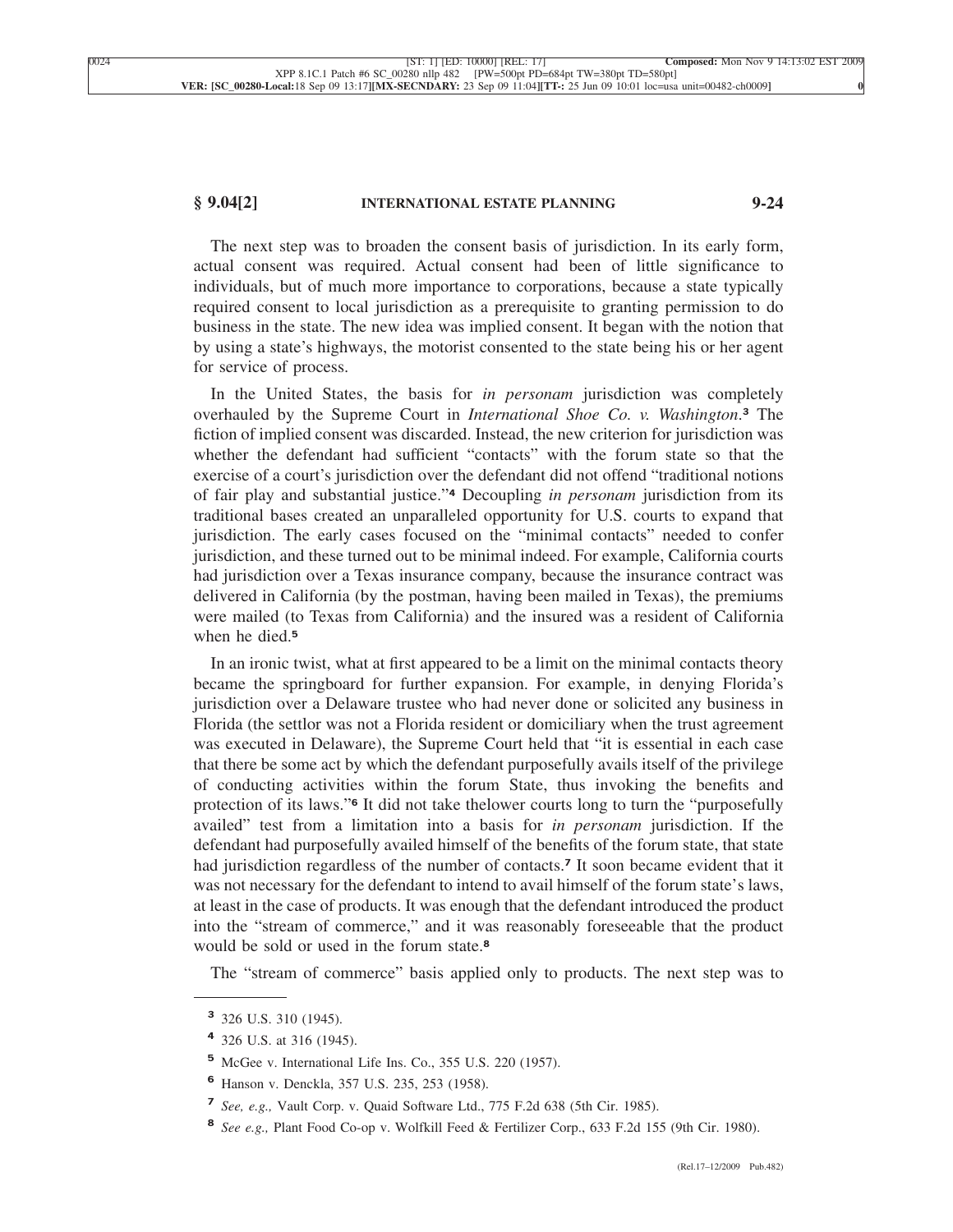# **9-25 ASSET PROTECTION TRUSTS § 9.04[3]**

enfold activities outside the forum state that had an "effect" in that state. For example, California was held to have jurisdiction over a Florida reporter and editor in a libel action brought by a California resident, on the theory that the defendants knew that the article was about a California resident and that it would be read in California.**<sup>9</sup>** In other words, the defendants had knowingly engaged in conduct (albeit in Florida) that had an effect in California.

In view of the extraordinarily broad reach of *in personam* jurisdiction in the United States, it is likely that a U.S. court would hold that it had jurisdiction over the foreign trustee of an asset protection trust. Even with the best facts (*e.g.,* no official of the foreign trustee has ever traveled to the United States to conduct or solicit business; the trustee has never mailed any business solicitation material to the United States; the trust was formed under foreign law and was executed outside the United States; and all transfers to the trust were made outside the United States), it is probable that *in personam* jurisdiction would be found by a U.S. court on the "effect" theory. In other words, the trustee could reasonably foresee that its activities would have an effect in the United States.

### **[3]** *In Rem* **and** *Quasi-in-Rem* **Jurisdiction**

Like *in personam* jurisdiction, *in rem* and *quasi-in-rem* jurisdiction were originally based on the territorial principle. However, the scope of these two property-derived jurisdictional bases has remained relatively unchanged.**<sup>10</sup>** A U.S. federal court has always had jurisdiction over:

- (1) real property located in the United States;**<sup>11</sup>**
- (2) chattels physically present in the United States;**<sup>12</sup>**
- (3) shares of stock in domestic corporations (which would include shares in domestic mutual and money market funds);**<sup>13</sup>** and
- (4) intangible property (*e.g.,* debt obligations issued by domestic or foreign entities), the ownership of which is represented by a document which is physically located in the United States.**<sup>14</sup>**

Consequently, a U.S. court has jurisdiction over the trust assets to the extent that they consist of these four types of property.

The practical problem for creditors in the context of an asset protection trust will probably be finding the location of the trust assets. Although this might seem easy in the case of real property, it is likely that any realty will be owned by some intermediate entity (such as a holding company), because the foreign trustee will not want to own

**<sup>9</sup>** Calder v. Jones, 465 U.S. 783 (1984).

**<sup>10</sup>** *See, e.g.,* Shaffer v. Hertner, 433 U.S. 186, 205 (1977).

**<sup>11</sup>** Restatement (Second) Conflict of Laws § 59.

**<sup>12</sup>** Restatement (Second) Conflict of Laws § 60.

**<sup>13</sup>** Restatement (Second) Conflict of Laws § 64(1).

**<sup>14</sup>** Restatement (Second) Conflict of Laws § 63.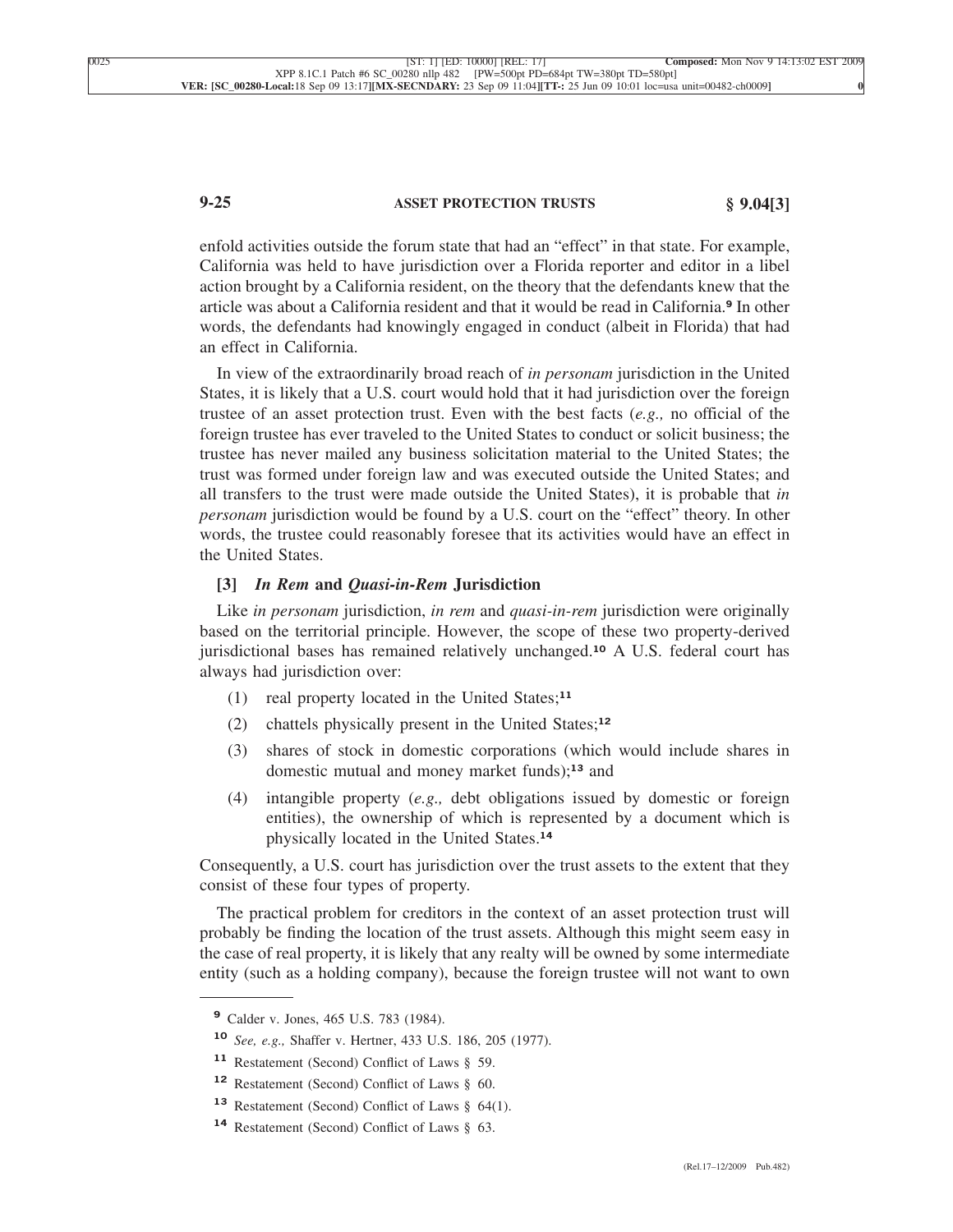#### **§ 9.04[3] INTERNATIONAL ESTATE PLANNING 9-26**

real property directly. Someone must have possession of the trust assets (or at least the evidences of their ownership), but discovering this information may be impossible. Of course, the settlor will provide the bankruptcy trustee with all the information he possesses, such as the name and address of the foreign trustee and a description of the assets owned by the trust (which will be taken from the regular statements furnished by the trustee).

**Comment:** Other authors have suggested that the trust agreement prohibit the trustee from supplying the beneficiaries with information that specifies the exact nature of the trust assets. This secretiveness may be for the ostensible reasons of avoiding conflicts of interest and insider trading violations. However, unless these are legitimate concerns, such a provision may increase the likelihood that a U.S. court will view the transfers to the trust as "fraudulent." Moreover, such a provision may not be effective, because the trust law of most jurisdictions gives the beneficiaries the right to demand details regarding trust assets. Therefore, the settlor-beneficiary (under court order) would probably be able to obtain that information despite a contrary provision in the trust agreement.

The settlor will almost certainly not know the names of any custodians (*e.g.,* brokerage houses) that the foreign trustee may be using to hold trust assets. Nothing is unusual about this, because it would be atypical for a trustee to routinely advise the beneficiaries (or the settlor) which nominees or brokerage houses the trustee used to hold trust assets. A domestic trustee would doubtless disclose these names if asked, but a foreign trustee of an asset protection trust would not. Without knowing the name and location of the custodians, the bankruptcy trustee would not know against whom (assuming them to be United States persons) to seek an order requiring the assets to be turned over. This difficulty can effectively prevent the "dawn raid" in which creditors attempt to sequester the debtor's assets (and those alleged to be recoverable in a bankruptcy proceeding, which could include the trust's assets) in a surprise move on the eve of an involuntary bankruptcy proceeding.

## **Planning Note**

**Trustee May Protect Trust Assets by Changing Custodians When Request for Information is Received.** An inventive bankruptcy trustee might cause the settlor's request for information from the foreign trustee to incorporate the rationale that such information was sought to ensure that no self-dealing existed between the trustee and the nominees or custodians. Such an approach might produce (eventually) the names of the custodians as of the time that the inquiry was made. If the trustee of the asset protection trust was at all knowledgeable of U.S. proceedings, he would have liquidated any investment of trust assets in shares, interests, and debt obligations of U.S. persons. Then, he would transfer those proceeds and any other trust assets in the hands of the original custodians to different (and foreign) custodians. In doing so, custodians whose names and locations were ultimately produced would, by that time, no longer have any trust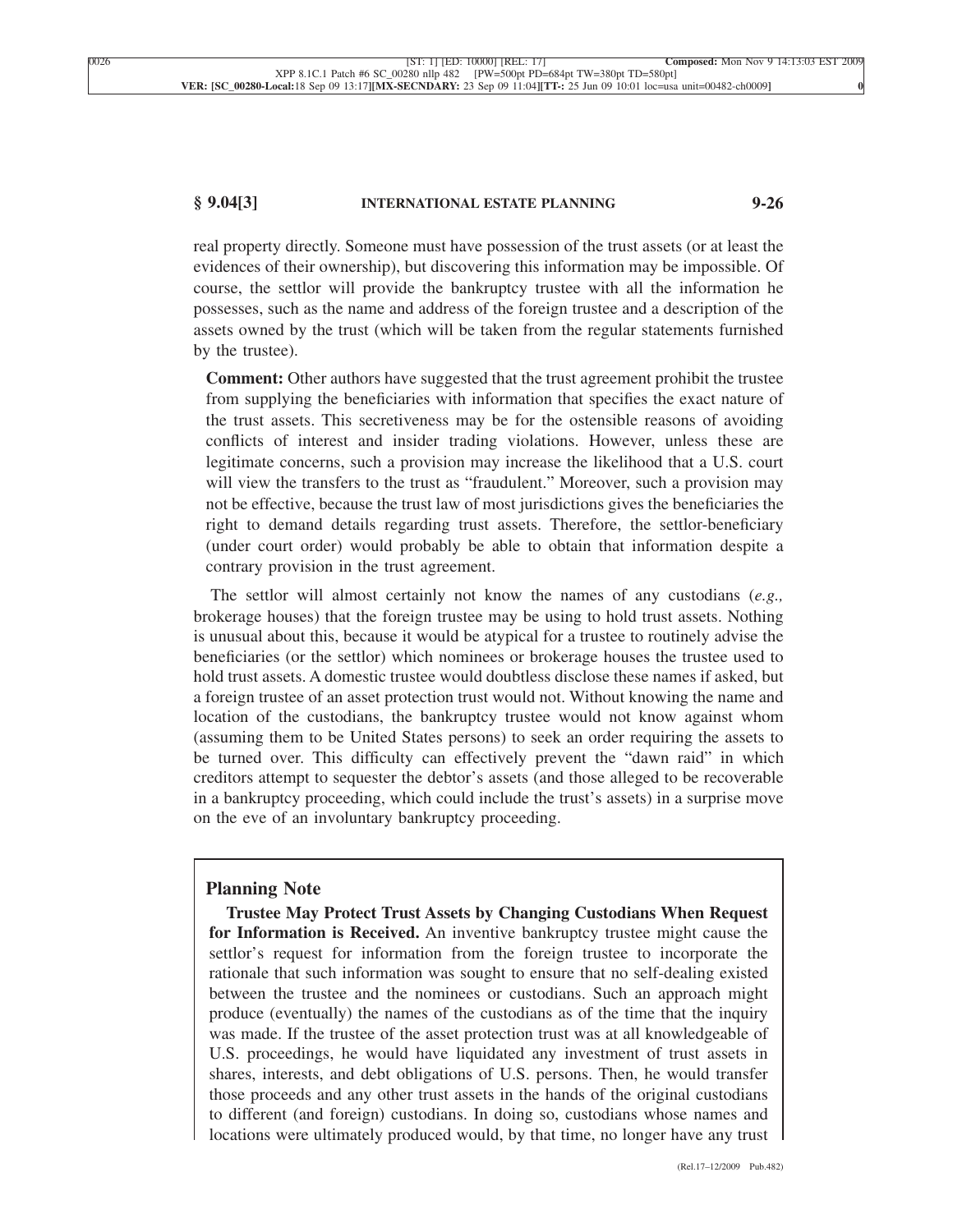# **9-27 ASSET PROTECTION TRUSTS § 9.04[4]**

assets in their custody nor would any of the trust assets be subject to the *in rem* or *quasi-in-rem* jurisdictions of a U.S. court.

## **[4] Enforcement**

Obviously a U.S. court cannot directly enforce its judgments and orders against persons who neither are physically present within the United States nor have property in the United States that can be found.**<sup>15</sup>** Therefore, in those cases, the enforcement of these judgments and orders has to be carried out by the courts of other jurisdictions. In the context of an asset protection trust, it generally would be the courts of the trustee's home jurisdiction that would be asked to enforce the foreign (as to that jurisdiction) judgment or order rendered by a United States court. If the asset protection trust has been properly set up in an intelligently selected foreign situs and if the trustee understands the risks, the applicable laws (those of the trust situs) are likely to treat those judgments as undeserving of respect. In other words, they will not be enforced with the result that the creditors will face an insurmountable hurdle in their quest for the trust assets.

The English rules on the enforcement of foreign judgments are likely to be the foundation for such rules in any current or former British colony. Therefore, any analysis of this topic begins with an examination of English common law. The basic principle at common law is that English courts do not actually "enforce" foreign judgments.**<sup>16</sup>**

If the foreign judgment is for a sum certain (*e.g.,* a judgment against the trustee for the value of the assets transferred to the trust), the obligation to pay that amount can be enforced in an English action to collect a debt.**<sup>17</sup>** Technically this is not the same as enforcing the foreign judgment, but for all practical purposes, there is no difference between the English approach and the actual enforcement of a foreign judgment in the case of fixed monetary judgments. However, that difference is evident where the foreign judgment is for specific performance (*e.g.,* a judgment requiring the trustee to turn over the trust assets). English courts would not enforce such an order.**<sup>18</sup>**

Assuming that the U.S. judgment is of the type that an English court would "enforce" (*i.e.*, is for a fixed sum of money), the next question is under what circumstances an English court would act. The foreign judgment must meet a number of common law requirements.**<sup>19</sup>** Two of these are relevant in this discussion. First, the

<sup>&</sup>lt;sup>15</sup> For a discussion of the Internal Revenue Service's authority to serve administrative summonses outside of the United States upon U.S. citizens, *see* Service of Summons, Chief Counsel Advice 200107032. *See also* Priv. Ltr. Rul. 200143032.

**<sup>16</sup>** *See, e.g.,* Williams v. Jones, (1845) 67 Rev. Rep. 767, 769, 13 Meeson & Welsby 628, 633.

**<sup>17</sup>** *See, e.g.,* Godard v. Gray, [1870] 6 Q.B. 139; Schibsby v. Westenholz, [1870] 6 Q.B. 155.

**<sup>18</sup>** Peter Kaye, Civil Jurisdiction and Enforcement of Foreign Judgments 1338 (Professional Books Ltd. 1987); P.M. North & J.J. Fawcett, Private International Law 367 (12th ed. Butterworths 1992).

**<sup>19</sup>** Emmanuel v. Symon, [1907] 1 K.B. 302 (Eng. C.A.) (per Buckley L.J.); Rousillon v. Rousillon, Ch. 351 (1880).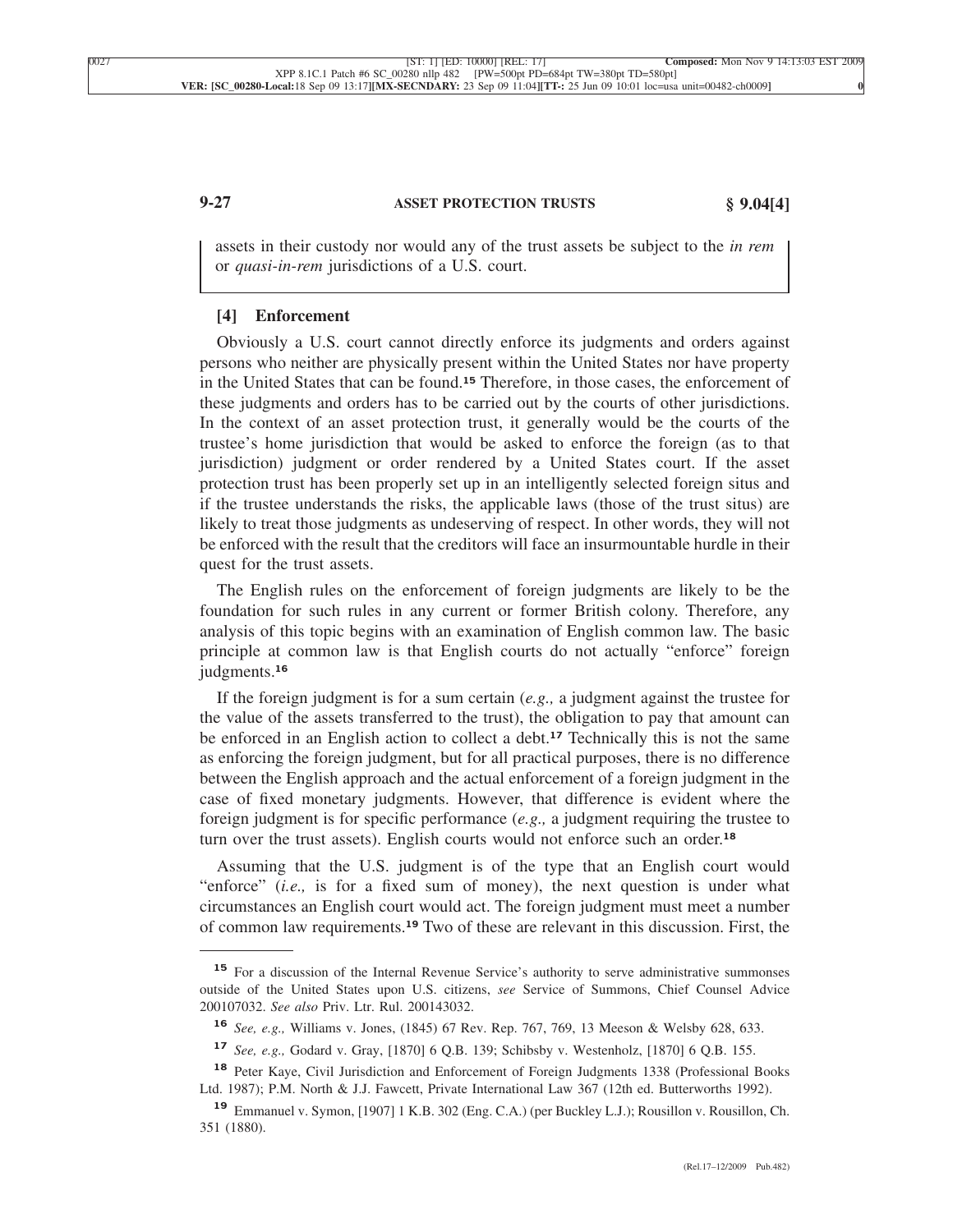# **§ 9.04[4] INTERNATIONAL ESTATE PLANNING 9-28**

rendering court must have had jurisdiction over the party against whom the judgment was given. This is determined by reference to criteria specifically developed by English courts for deciding whether the foreign judgment is capable of being enforced. The standards used by the foreign court where the judgment was obtained to determine its jurisdiction are irrelevant.**<sup>20</sup>** Assuming that the trustee is a corporation, these rules require that it be resident in the United States or that it have either voluntarily appeared in the U.S. court or expressly agreed to submit to that court's jurisdiction. For the corporate trustee to be resident in the United States, it must to some extent carry on business in the United States at a definite and reasonably permanent place.**<sup>21</sup>** The mere presence in the United States of an agent of the trustee who solicits clients but who has no authority to conclude contracts on behalf of the trustee will not beenough to give a U.S. court jurisdiction over the trustee for the purpose of applying this requirement of the common law rules for enforcing foreign judgments.**<sup>22</sup>** It should be relatively easy to select a foreign trustee that is not "resident" in the United States under the common law test for enforcing foreign judgments.

The second of these common law rules requires that the judgment not violate the public policy of the enforcing jurisdiction.**<sup>23</sup>** In jurisdictions without specific statutory provisions dealing with this subject, public policy is likely to be expressed in a bankruptcy law that is similar to that of England. Under Section 339 of the Insolvency Act,**<sup>24</sup>** a donative transfer can be set aside if the settlor becomes bankrupt within two years after making the transfer, and within a further period of three years (*i.e.,* within five years of the transfer) if the settlor was insolvent at the time of or became insolvent as the result of the transfer. The motive or intention of the settlor in making the transfer is irrelevant. Under Section 423 of the Act, a transfer can be set aside at any time (*i.e.,* there is no limitation period) if the settlor's "purpose" in making the donative transfer was to put assets "beyond the reach" of any creditor (present or future) or to prejudice the ability of any such creditor to pursue his claim. In other words, unless the local jurisdiction has special legislation on the subject, its public policy is not likely to be offended by the enforcement of a U.S. court order based on the bankruptcy or other creditors'-rights laws of the United States. If, on the other hand, there are statutes that address the matter, it is quite likely that the public policy of the trustee's home jurisdiction, with respect to the rights of the settlor's creditors to reach trust assets, will limit their ability to avoid transfers to trusts to those situations prescribed in the local statutes. These statues will almost certainly be very much narrower than the U.S. rules. For example, Bermuda provides in part that a Bermudian court "shall not vary [a valid

**<sup>20</sup>** Ronald A. Brand, ed., *Enforcing Foreign Judgments in the United States and United States Judgments Abroad* 94 (ABA Sec. Int'l L. & Prac. 1992). *See* Pemberton v. Hughes, [1907]1 Ch 781.

**<sup>21</sup>** Okura & Co., Ltd. v. Forsbacka Jernverks Aktiebolag, [1914] 1 K.B. 715. To the same effect, *see, e.g.,* Littauer Glove Corp. v. FW Millington (1920) Ltd., [1928] 44 T.L.R. 746.

**<sup>22</sup>** Vogel v.R&AKohnstamm Ltd., [1973] Q.B. 133, [1971] 2 All. E.R. 1428, [1971] 3 W.L.R. 537.

**<sup>23</sup>** Rousillon v. Rousillon, [1890] Ch. D. 351; *In re* Macartney (Macfarlane v. Macartney), [1921] 1 Ch. 522.

**<sup>24</sup>** Insolvency Act, 1986, ch. 45 (Eng).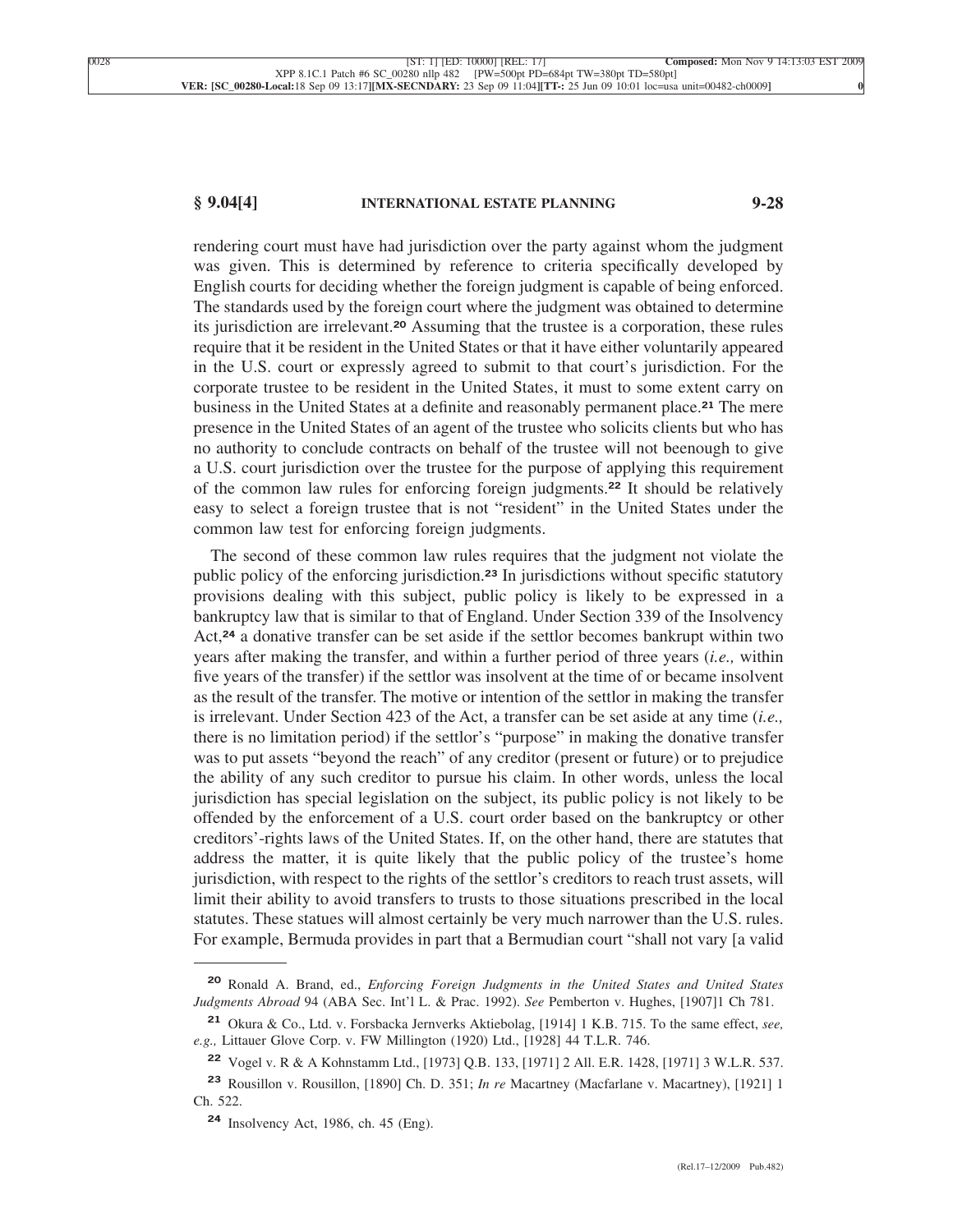# **9-29 ASSET PROTECTION TRUSTS § 9.04[4]**

Bermuda trust] or set it aside pursuant to the laws of another jurisdiction in respect of . . . (c) the protection of creditors in matters of insolvency unless the law of Bermuda has corresponding laws or public policy rules."**<sup>25</sup>**

**Comment:** At some symposia on asset protection trusts, concern has been expressed that Sections 426(4) and (5) of the United Kingdom Insolvency Act, 1986, could be used to circumvent the common law rules and local legislation regarding the enforcement of foreign bankruptcy orders. Section 426(4) requires British courts "having jurisdiction in relation to insolvency matters [to] . . . assist courts having the corresponding jurisdiction . . . in any relevant country or territory." Section 426(5) provides that "a request made to a [British] court . . . by a court . . . in a relevant country or territory is authority for the court to which the request is made to apply, in relation to any matter specified in the request, the insolvency law which is applicable by either court in relation to comparable matters . . . ." Section 426(11) provides that a " 'relevant country or territory' means (a) any of the Channel Islands or the Isle of Man, or (b) any country or territory designated . . . by statutory instrument." Those so designated include The Bahamas, Bermuda, the Cayman Islands, Gibraltar, and the Turks & Caicos Islands.**<sup>26</sup>** This statute is a one-way street. British courts are obligated to assist courts in specified countries and territories, but the legislation does not purport to make the obligation reciprocal. Therefore, even if an inventive creditor could validly institute a bankruptcy proceeding in the United Kingdom, the statute does not impose any duty on the courts of the listed jurisdictions to render any aid to the British bankruptcy court. However, the careful adviser should review this analysis with local counsel if the trust is to be created in one of the listed jurisdictions.

How these basic common law jurisdictional rules are applied in the trust situs is one of the most important consequences of selecting that situs. It should be relatively easy to choose a foreign trustee that is not "resident" in the United States under the common law test for enforcing foreign judgments. Moreover, the situs may have special rules that further restrict the enforceability of foreign judgments against trusts and trustees, which is a separate bar to its enforcement. For example the Cook Islands provide in part that "no proceedings for or in relation to the enforcement or recognition of a judgment obtained in a jurisdiction other than the Cook Islands against . . . an international trust [or its trustee] . . . shall be entertained by any Court in the Cook Islands if. . .that judgment is based upon the application of any law inconsistent with the provisions of this Act . . . ."**<sup>27</sup>**

In sum, if the trustee has not appeared in or expressly agreed to the jurisdiction of the United States court, a bankruptcy trustee or creditor with a United States judgment who has to proceed under the common law rules to enforce that judgment in the

**<sup>25</sup>** Section 11 of Bermuda's Trust (Special Provisions) Act 1989.

**<sup>26</sup>** Cooperation of Insolvency Courts (Designation of Relevant Countries and Territories) Order 1986, SI 1986/2133, art. 2, Schedule.

**<sup>27</sup>** Section 13D of the Cook Islands International Trust Act 1984 (*as amended* 1985, 1989, 1991).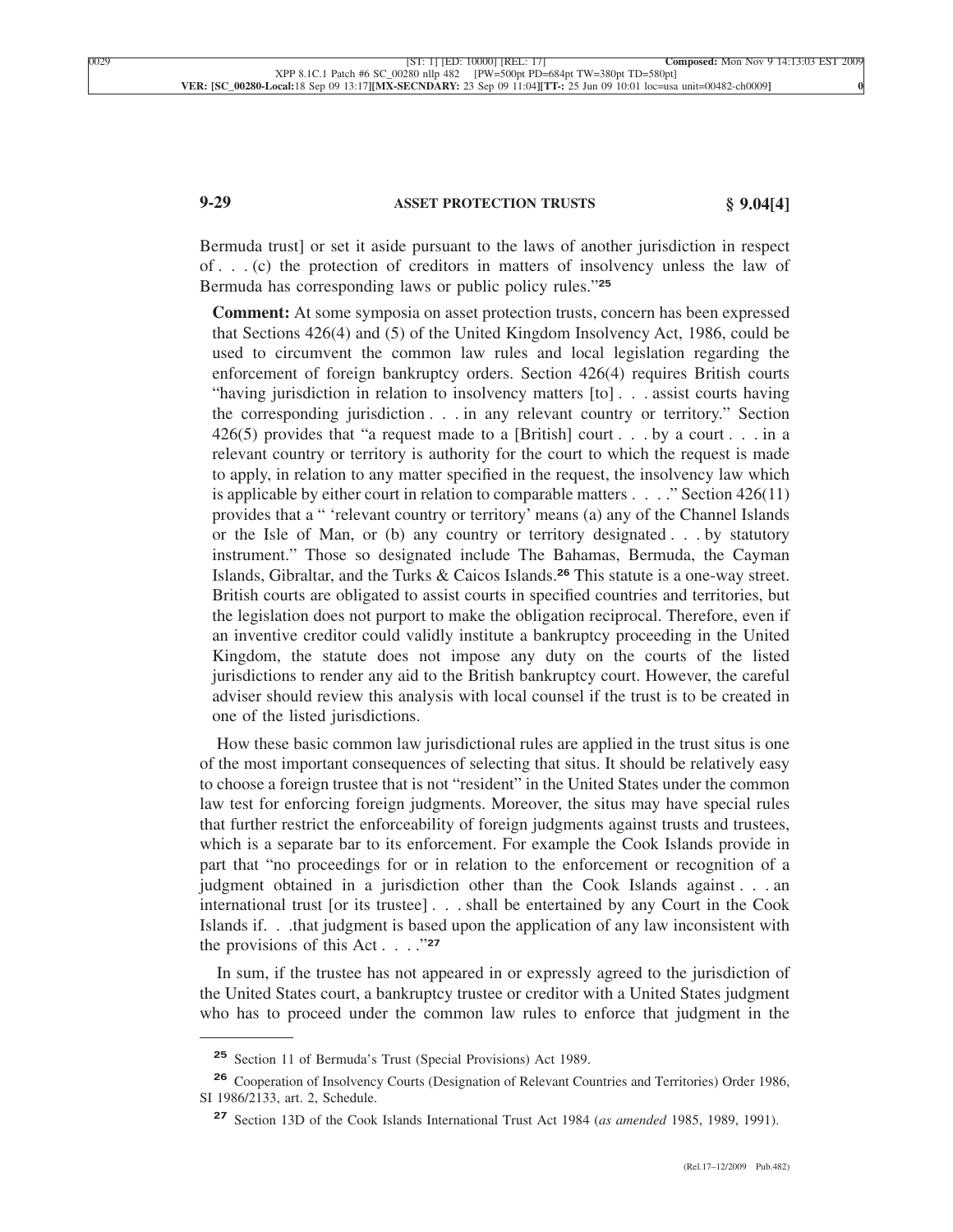#### **§ 9.04[5] INTERNATIONAL ESTATE PLANNING 9-30**

foreign jurisdiction will encounter legal hurdles that are formidable if not insurmountable. However, if the trustee uses an intermediate entity, such as a holding company, this obstacle to the creditors' success may not exist. Instead of trying to enforce a judgment against the trustee, the creditors could seek to enforce a judgment against the entity. If the settlor (or any otherperson resident in the United States) has executive power in that entity, it may well be doing business in the United States for purposes of the common law requirement for enforcing foreign judgments. In other words, the courts, in the jurisdiction in which that entity was formed, may enforce the U.S. court's orders (assuming no local public policy is violated and there is no applicable legislation restricting the enforceability of foreign judgments). See § 9.10[3][b], below. If there is time, the entity could retransfer its assets to the trustee. However, there is a risk that a preemptive strike by the creditors could trap the assets in the entity.

#### **[5] Direct Relief**

The creditors or the bankruptcy trustee could of course seek direct relief in the courts of the trust's situs rather than trying to enforce a U.S. judgment. However, the international law rules regarding the effect of a foreign bankruptcy are not particularly favorable and generally a *de novo* proceeding is required. Most countries follow the "territoriality" concept. In other words, a bankruptcy adjudication has no inherent effect outside the jurisdiction making the determination, thus necessitating a new proceeding (which will have to adjudge the settlor bankrupt *de novo*) or at least a "domestication" of the U.S. proceeding in the trust situs.**<sup>28</sup>** Until that is accomplished, the trustee is free under its law to dispose of the trust's assets and to make any distributions and to accept any directions or consents (from the settlor, the Protector, or others) permitted by the trust agreement.

A *de novo* proceeding presents two major problems to U.S. creditors. First, there may be a serious question as to the jurisdiction of a bankruptcy court in the trust situs. None of the creditors or the debtor resides there and none of the assets that the creditors seek will be found there. Whether the residence of the transferee (the trustee) is enough to confer jurisdiction under the local bankruptcy or other creditors'-rights legislation may be doubtful. Second, the local fraudulent transfer provisions would control and a number of jurisdictions have specifically limited the application of the fraudulent transfer doctrine in transfers to trusts. For example, under the statutes of the Cayman Islands, the Cook Islands, Gibraltar, and Turks & Caicos Islands,**<sup>29</sup>** pretransfer creditors who have made claims on the settlor may be able to avoid the transfer as fraudulent (generally with short statutes of limitations, however), but post-transfer creditors cannot.

If the facts giving rise to the claim occurred before the transfer, but the claim is not

**<sup>28</sup>** *See generally* 1 Dalhuisen on International Insolvency and Bankruptcy § 2.03[3] (1986).

**<sup>29</sup>** *See, e.g.,* The Fraudulent Dispositions Law, 1989, Supp. No 9 to Gazette No 24 (Cayman Islands 1989); The International Trust Act (Amendment) Ordinance (Cook Islands 1989); Bankruptcy (Amendment) Ordinance, 1990, First Supp. to Gazette No 2,542 (Gibraltar 1990); and the Trusts Ordinance 1990 (Turks & Caicos Islands 1990).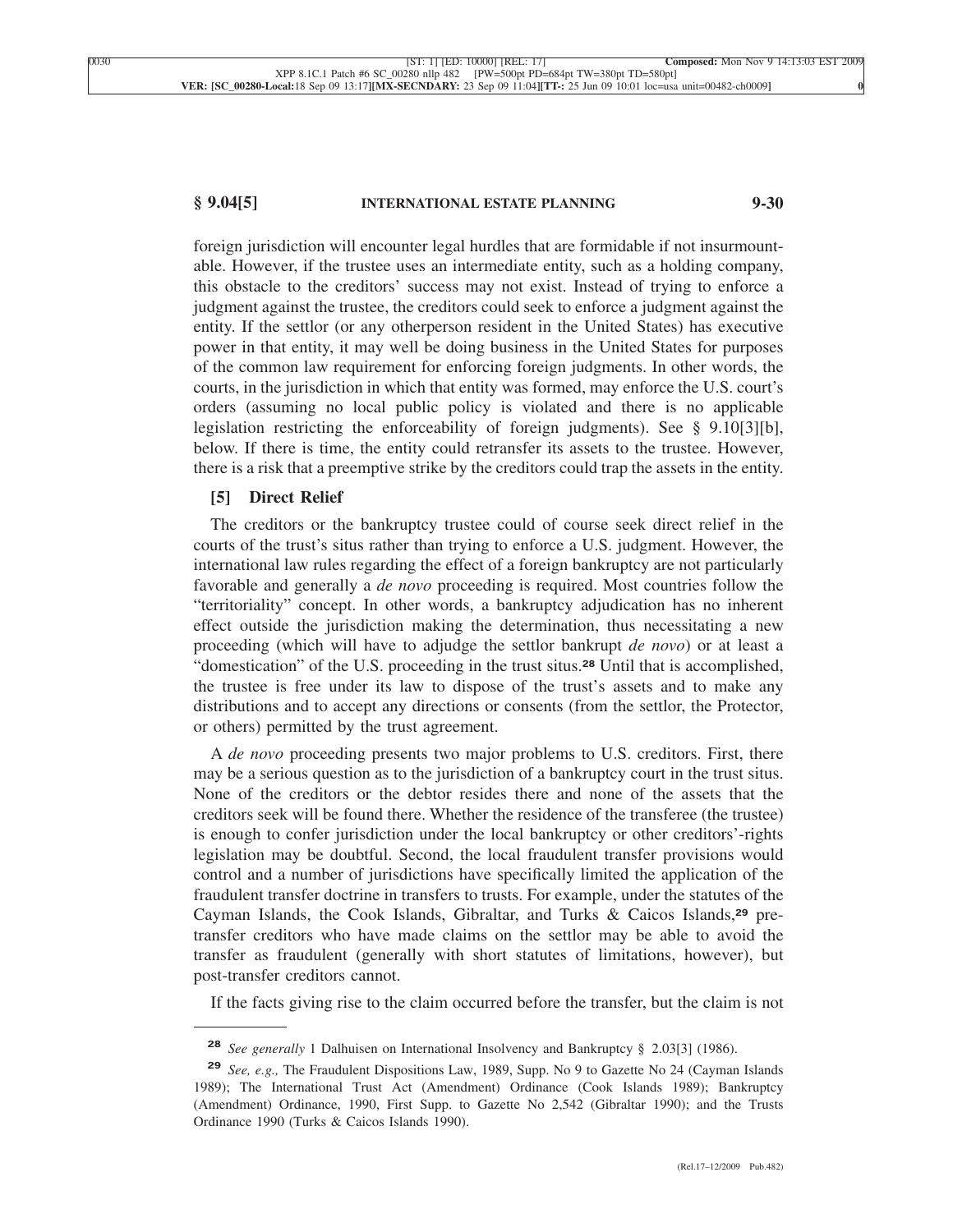# **9-31 ASSET PROTECTION TRUSTS § 9.04[6]**

made known to the settlor until after the transfer, the statutes produce varying results. The Turks & Caicos Islands legislation is by far the most restrictive, that is, protective of the trust assets. It provides simply that if "(a) the settlor is an individual; (b) the settlor is not insolvent when the disposition is made; and (c) the settlor does not become insolvent by reason of the disposition, that disposition shall not be voidable at the instance of any creditor of the settlor." The settlor's motive or intent in transferring property to the trust is irrelevant. The Cook Islands are not far behind. To set aside a transfer to a Cook Islands trust, the creditor must establish "beyond a reasonable doubt" that the settlor's "principal intent" in making the transfer was to defraud that particular creditor. Even then, the creditor must have instituted his avoidance action in the Cook Islands within one year of the transfer to the trust. In the Cayman Islands, a creditor is protected with respect to "an obligation or liability (which shall include a contingent liability) which existed on or prior to the date of a relevant disposition and of which the transferor had notice." In Gibraltar, the wording is more obscure, but apparently a creditor has a remedy only if the settlor has "actual notice of such claim or of the facts or circumstances which may render him liable to such a claim" at the time of the transfer.

These statutes prevent all post-transfer (and many pre-transfer) creditors from avoiding transfers to a trust by a settlor who later becomes insolvent. They do not provide any protection against claims that creditors may make on any interest that the insolvent settlor has in the trust, or in trust assets as the result of obtaining the settlor's interest in the trust. Any such protection will turn upon the nature of the settlor's interest and the validity of any restrictions on its alienation under the law of the trust situs.

#### **[6] Civil Contempt Orders**

In a number of cases, United States courts, frustrated by their inability to exercise jurisdiction over the assets or Trustee of a foreign asset protection trust, but having jurisdiction over the person of the debtor, will enter civil contempt orders, coercing the debtor to induce the Trustee of the foreign trust to repatriate the assets to the United States in satisfaction of the judgment. Two recent cases are *Eulich v. United States***<sup>30</sup>** and *United States v. Grant*. **<sup>31</sup>** Both are income tax cases. In *Eulich* the taxpayer had created an irrevocable trust in the Bahamas, with Canadian Imperial Bank of Commerce as Trustee, which owned several offshore holding companies The Internal Revenue Service was attempting to discover facts about the trust and the holding companies and sought production of all of the relevant documents. Mr. Eulich failed to timely produce all of the documents, and the Court entered an order calling for fines of \$1,500 per day until satisfactory production was completed. Mr. Eulich thereupon went to theBahamas, hired local counsel, and at considerable expense obtained most of the demanded documents. He then sought to purge his contempt. The District Court refused, noting that compliance had not been timely.

**<sup>30</sup>** 2006 U.S. Dist. LEXIS 2227 (N.D. Tex. 2006).

**<sup>31</sup>** 2005 U.S. Dist. LEXIS 22440 (S.D. Fla. 2005).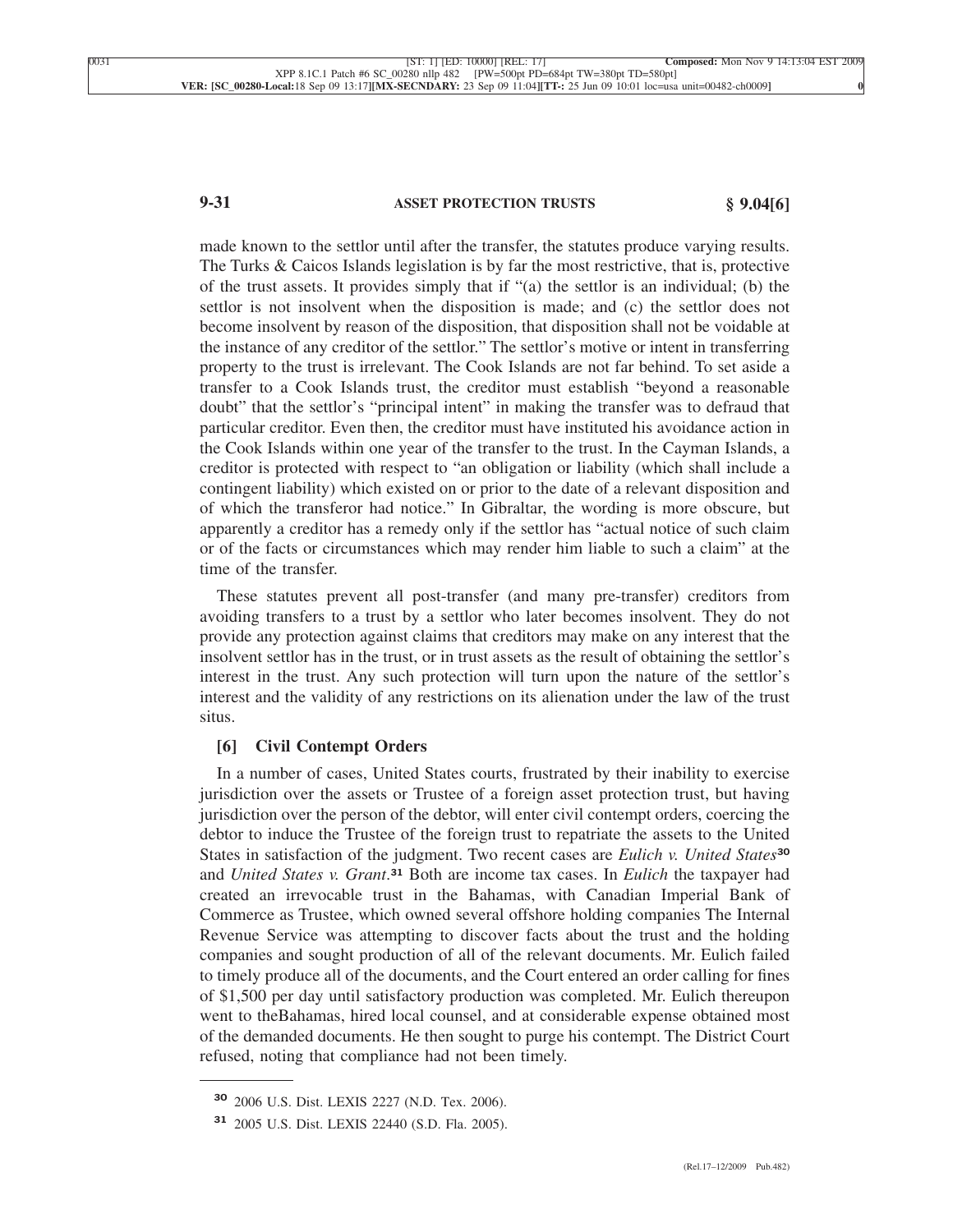# **§ 9.04[6] INTERNATIONAL ESTATE PLANNING 9-32**

In *Grant* the defendants had created two offshore trusts, one in Jersey and one in Bermuda, in 1983 and 1984. In 2003 a final judgment was entered against Mr. and Mrs. Grant for over \$36 million U.S. in unpaid income taxes, resulting from improper tax shelters entered into by taxpayers. The Internal Revenue Service attempted to levy against the offshore trusts. Mr. and Mrs. Grant argued that repatriation of the assets of the offshore trusts would violate the laws of Jersey and Bermuda, and that they did not want to repatriate the assets. In this original decision of the magistrate judge, the Court did not hold the transfers in trust to have been fraudulent, but held that Mrs. Grant had the power to remove and replace the Trustees of both trusts, and that the Trustee had the power to pay or apply all of the assets of the trusts for Mrs. Grant's "health, support, benefit and living expenses." The Court ordered Mrs. Grant to change the Trustee of both trusts to a United States trustee, and to repatriate the trusts.

There is a limit to the utilization of civil contempt orders. The purpose of a civil contempt order, in particular an order for incarceration, is to induce compliance with the court's order. Once the court determines that the defendant will refuse in all circumstances to comply with the court's order, in this case to repatriate assets from a foreign trust, the order becomes punitive and the defendant must be released from prison. This was apparently the case in the *Affordable Media* decisions discussed above in § 9.03[3] as the courts were considering whether it was appropriate to incarcerate Mr. Anderson any longer when the litigation with the Federal Trade Commission was settled.**<sup>32</sup>** In the case of *Stephan Jay Lawrence, Debtor v. Alan Goldberg, Trustee*, **<sup>33</sup>** the Court of Appeals for the Eleventh Circuit cautioned the District Court to avoid a punitive contempt order, but did not order Mr. Lawrence's release. Note that Mr. Lawrence had already been incarcerated for three years when the Court of Appeals rendered its decision. See the discussion of this case at § 9.06[9].

**<sup>32</sup>** *See* discussion in text at § 9.03[3], footnote 13.

**<sup>33</sup>** 279 F.3d 1294 (11th Cir. 2002).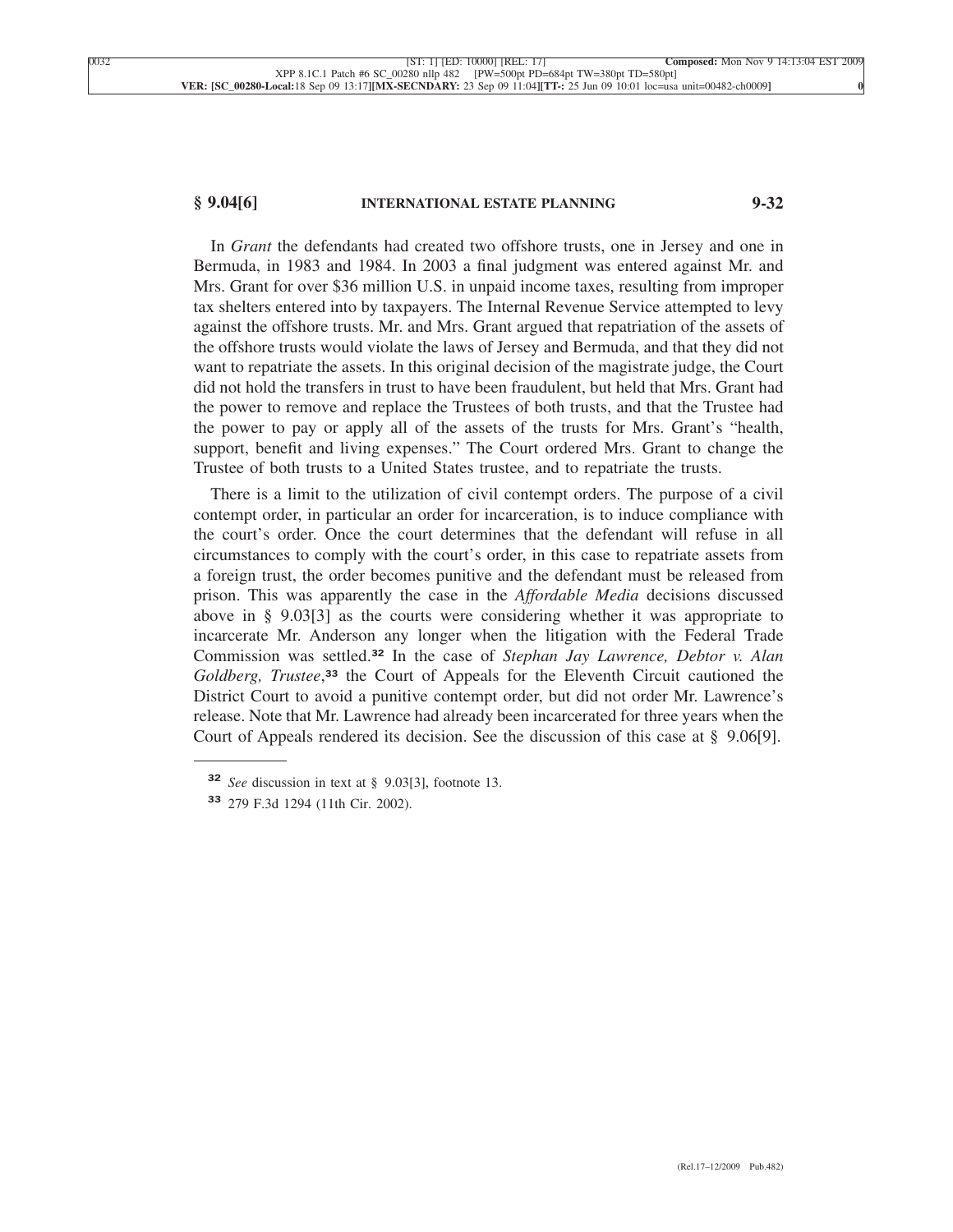# **9-33 ASSET PROTECTION TRUSTS § 9.05[1]**

#### **§ 9.05 State Law Remedies**

**Under U.S. state law, creditors can seize not only the debtor's property but also property he has previously transferred to others if the transfer was either sham or fraudulent. Fraudulent transfers are made with actual intent to hinder, delay or defraud creditors or, under certain conditions, when the debtor did not receive adequate consideration for transfer. Intent is determined by the existence (or absence) of certain fact patterns (badges of fraud), such as transfers to insiders, concealed transfers and threatened or pending legal action.**

#### **[1] Principal Remedies Available to Creditors**

Under U.S. state law, the principal remedy available to a creditor who has a due but unpaid obligation is levying on (taking) the debtor's property. In the context of an asset protection trust, the targeted property would generally include whatever rights the debtor had in the trust.**<sup>1</sup>** If the settlor has retained a life estate or a vested remainder interest, the creditors can reach that interest and enjoy the income (or the reversion on termination) of the trust, assuming that no valid restraint on alienation exists.

The quantum of rights and powers retained by the settlor is also one of the principal sources of tension in drafting asset protection trusts. The settlor-client usually wants to retain as much of the attributes of ownership (enjoyment of the income and the power to control) of the trust assets as is possible, and the adviser wants to distance the client as far as possible from the trust assets to avoid successful attacks by creditors. In a number of cases, U.S. courts have held that these retained rights and powers were so extensive as to amount to ownership of the trust property.**1.1** In effect, the trust was ignored as a sham, making the trust assets (and not just the settlor's retained rights) subject to levy. A decision to that effect by a U.S. court would be enforceable in the foreignjurisdiction in accordance with the principles discussed in § 9.04[4], above. Even if it is not enforceable, the creditors or bankruptcy trustee could make the sham argument in an original proceeding in the trust's foreign situs. How such an argument would be received by the courts there is an issue that the adviser should discuss thoroughly with local counsel as part of the process of selecting a situs for the trust.

Specifying a choice of law in the trust instrument (*e.g.,* that of the trust's foreign

**<sup>§ 9.05</sup> <sup>1</sup>** For a review of creditors' rights against asset protection trusts, *see also* Alan R. Jahde and Michael P. Franzmann, *What are Creditors' Rights Against Asset Protection Trusts?*, Estate Planning, Nov. 1999, 410. For a discussion of creditors' rights against self-settled trusts, *see* Stewart E. Sterk, *Asset Protection Trusts: Trust law's Race to the Bottom*, 85 Cornell L. Rev. 1035 (2000), Howard D. Rosen and Patricia A. Donlevy, *Domestic Asset Protection Trusts: Do They Work?*, 23 Tax Mgmt., Est., Gifts and Tr. J. 211 (1998), and Gideon Rothschild, *Asset Protection Planning — Current Strategies and Pitfalls*, Tax Management Estates, Gifts and Trusts Journal 2005, at 251.

**<sup>1.1</sup>** *See* United States v. Ritter, 558 F.2d 1165 (4th Cir. 1977); Hinson v. United States, 994 F.2d 843 (8th Cir. 1993); United States v. Kattar, 81 F. Supp. 2d 262 (D.N.H. 1999); and United States v. Engels, 2001 U.S. Dist. Lexis 17247 (N.D. Iowa 2001) (treating a trust as the debtor's "alter ego" by looking at the following factors: (1) the control the debtor exercises over the nominee and its assets; (2) the use of the trust funds to pay the debtor's personal expenses; and (3) the family relationship, if any, between the debtor and the trustee). *Cf.* Freehling v. Nielson (*In re* F & C Servs., Inc.), 44 B.R. 863 (S.D. Fla. 1984) (treating a corporation as the debtor's "alter ego").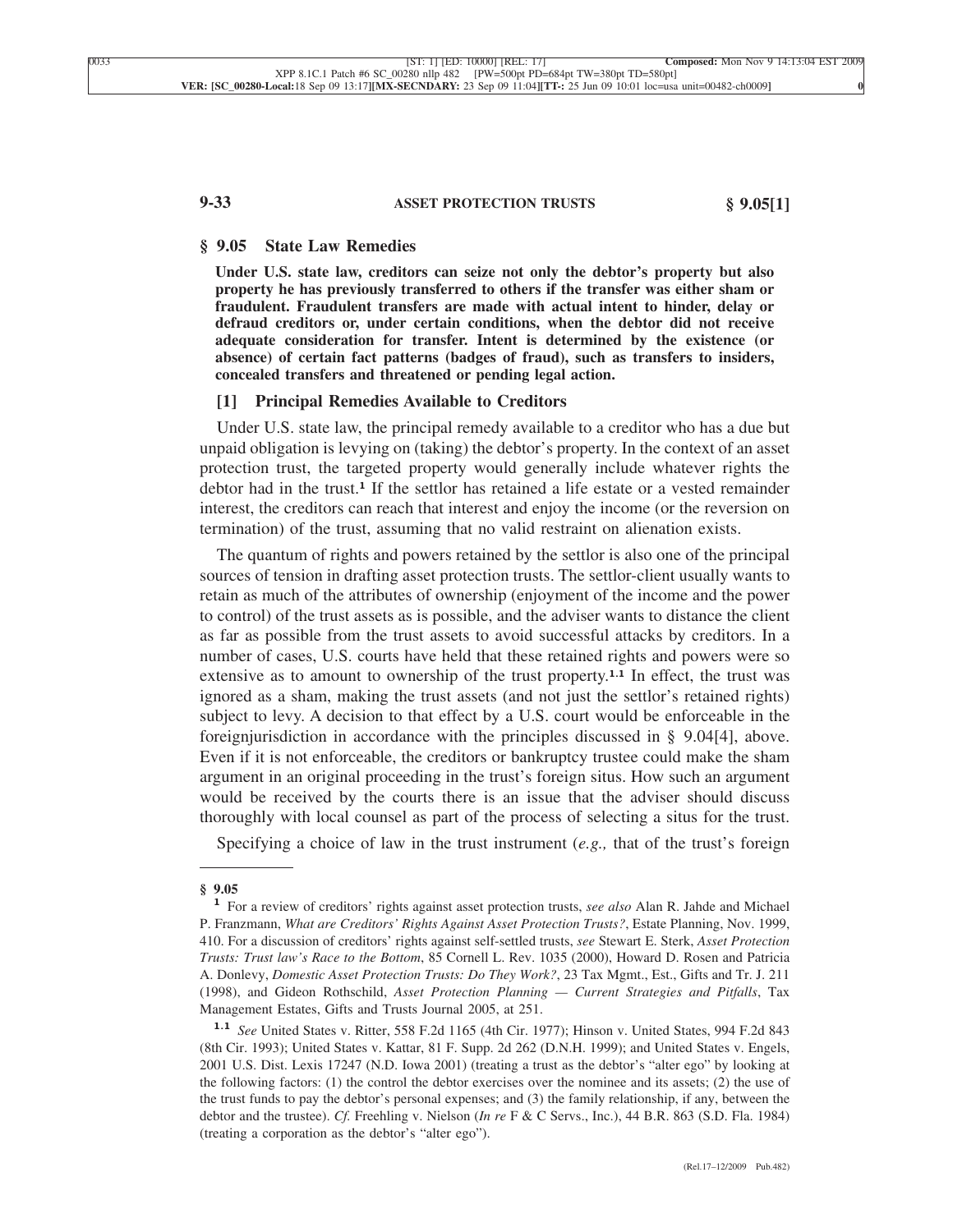#### **§ 9.05[2] INTERNATIONAL ESTATE PLANNING 9-34**

situs) will not have the effect of causing a U.S. court to refer to the designated law in determining whether a fraudulent transfer has occurred. The U.S. courts have rejected the application of choice-of-law provisions to fraudulent transfer determinations.**<sup>2</sup>**

At the same time, not all transfers into irrevocable trusts for the benefit of family members are void against creditors as fraudulent conveyances. In the recent case of *Lakeside Lumber Products, Inc. v. Evans*, **2.1** defendants Mr. and Mrs. Evans had created a series of irrevocable trusts in 1989 to hold title to their home and certain other assets. Mr. Evans was the beneficiary of one trust and Mrs. Evans was the beneficiary of another. Mr. Evans, in 1996, guaranteed an obligation of his business, an LLC, to the plaintiff. When the LLC defaulted, and Mr. Evans claimed he did not have sufficient assets to satisfy the guarantee, plaintiff sought to set aside the transfer of the family home as a fraudulent transfer. The Court held the transfer valid and the asset protected from the claims of plaintiff.

Not all of a debtor's property is subject to levy for the benefit of creditors. All states exempt some types of property from the reach of these creditors. However, these state-law exemptions are not particularly relevant to interests in asset protection trusts.

#### **[2] The Avoiding of Fraudulent Transfers**

If creditors are not satisfied with taking whatever vested interest the settlor-debtor has in the asset protection trust and if they cannot get it treated as a sham, the laws of every state provide them with a further remedy: the right to have prior fraudulent transfers of property by the settlor avoided. A transfer is fraudulent if it meets one of the several statutory tests described in § 9.05[3], below. The common-law concept of fraud is *not* relevant to this determination. Although most analyses (including this one) focus on transfers of property, the term, "fraudulent transfers," includes the incurring of debt that is not genuine. Avoiding a fraudulent transfer means a demand (enforceable by court order, assuming jurisdiction) that the transferee return the transferred property (or its proceeds).

Many of these laws are based on either the Uniform Fraudulent Conveyance Act**3**or the Uniform Fraudulent Transfer Act.**<sup>4</sup>** Although individual state laws may differ from one of these Uniform Acts in some details (which will require, of course, a close examination of the fraudulent conveyance statute in the state or states of the settlor's residence and domicile), a review of these two Uniform Acts should identify the relevant issues.

#### **[3] Types of Fraudulent Transfers**

Under the Uniform Acts, two types of transfers are avoidable:

(1) those made with actual intent "to hinder, delay, or defraud" either present or

**<sup>2</sup>** *See, e.g.,* Hassett v. Far West Fed. Sav. & Loan Ass'n (*In re* OPM Leasing Servs, Inc.), 40 B.R. 380 (Bankr. S.D.N.Y. 1984), *aff'd*, 44 B.R. 1023 (S.D.N.Y. 1984), *aff'd*, 769 F.2d 911 (2d Cir. 1985).

**<sup>2.1</sup>** 110 P. 3d 154 (Utah Ct. App. 2005).

**<sup>3</sup>** 7A U.L.A. 427 (1918).

**<sup>4</sup>** 7A U.L.A. 639 (1984).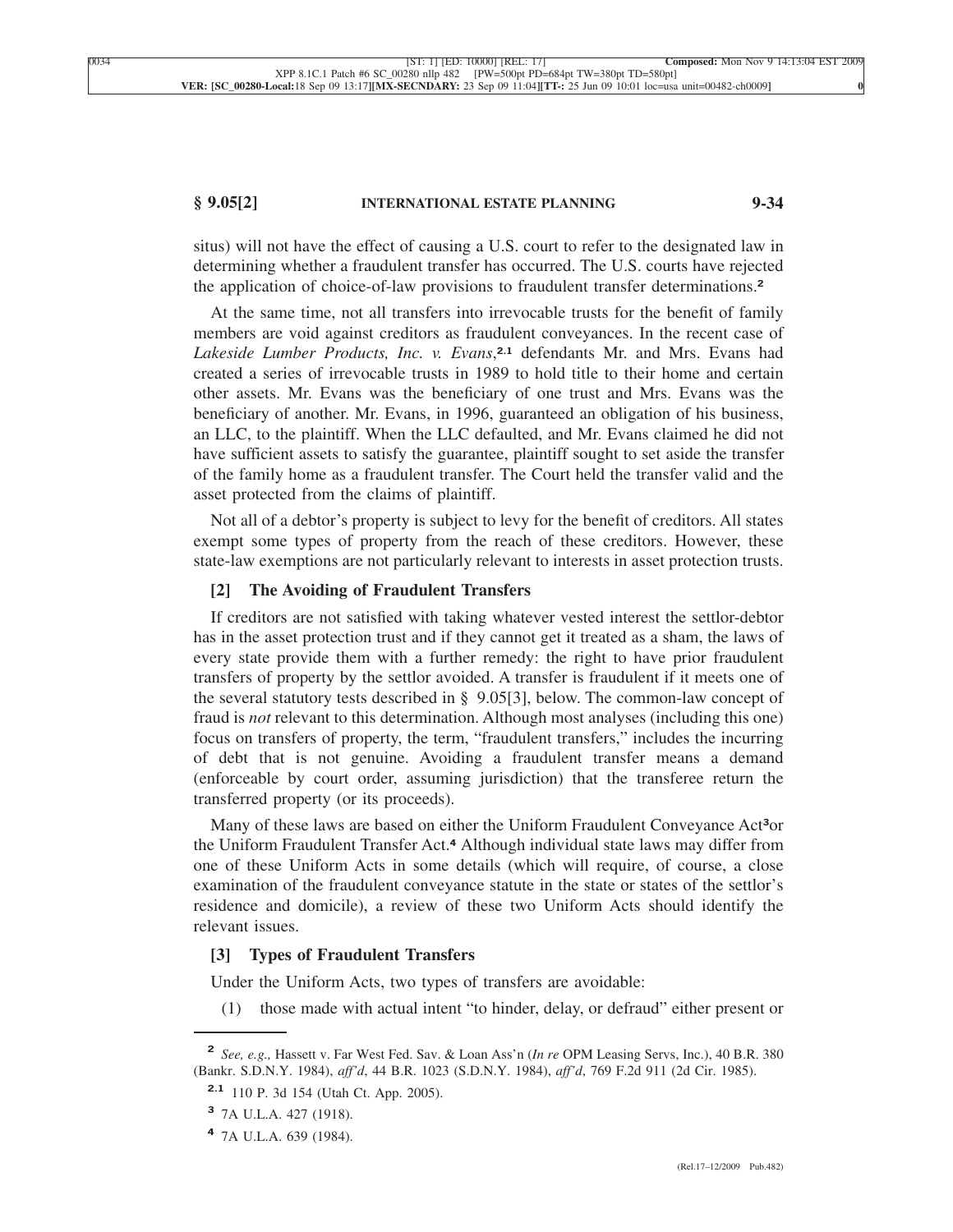# **9-35 ASSET PROTECTION TRUSTS § 9.05[3][a]**

future creditors**5**(the quoted phrase is disjunctive, *i.e.,* an intent to hinder or to delay is just as much a fraud as is an intent to defraud),**6**and

(2) those made in certain circumstances if the debtor does not receive full value.

The first type of transfer involves "actual fraud," because the debtor's actual intent has to be ascertained. The second can be described as a "constructive fraud," because there is no search for the debtor's intent. The difference is usually extremely important, because it can determine what kind of creditors can attack the transfer as fraudulent. In the case of actual fraud, both present and future creditors are entitled to have the transfer set aside. In effect, no statute of limitations exists with respect to the transfer, and creditors whose claims arise years later can challenge the earlier transfer. On the other hand, if the fraudulent intent is constructive rather than actual, under certain circumstances, only present creditors may complain. In those cases, subsequent creditors would have to establish actual fraud to obtain relief.

However, the distinction between present and future creditors may not be as important in the asset protection trust setting as in other cases. A present creditor is one whose claim has arisen (even if the debtor does not know of it). For example, a patient may have a malpractice claim against a doctor that does not surface until years later (*e.g.,* the patient is a minor or does not discover theproblem immediately). That patient would be a present creditor. In addition, often the settlor will make a series of transfers (*e.g.,* every year) to the trust. A person that was a subsequent creditor as to the early transfers might be a present creditor as to later ones.

Most of the fraudulent transfer cases have been decided by federal rather than state courts. Section 544(b) of the Bankruptcy Code grants the bankruptcy trustee the same avoidance rights that a creditor of the debtor has under state law. Moreover, Section 548 of the Bankruptcy Code grants the bankruptcy trustee an independent avoidance right, which is also based on either actual fraud or constructive fraud. Although the language of Section 548 is not identical to either the Uniform Fraudulent Conveyance Act or the Uniform Fraudulent Transfer Act, courts seem to have made no distinction between the avoidance powers of a bankruptcy trustee under Section 548 and a creditor under state law.**<sup>7</sup>** Hence, federal bankruptcy decisions with respect to what constitutes a fraudulent transfer are highly relevant to the issue under state law.

**[a] Actual Intent to Hinder, Delay, or Defraud.** Pre-existing direct evidence that the transferor actually intended to hinder, delay, or defraud creditors in making the transfer normally will not exist unless he (or his adviser) is exceptionally slow-witted.**<sup>8</sup>** However, in a bankruptcy proceeding the debtor is obligated to appear at a meeting

**<sup>5</sup>** Unif. Fraudulent Conveyance Act § 7; Unif.. Fraudulent Transfer Act § 4(a)(1).

**<sup>6</sup>** Life Science Church of River Park v. Personette (*In re* Life Science Church of River Park), 34 B.R. 529, 534 (Bankr. N.D. Ind. 1983) ("An intent to hinder or delay is condemned equally with an intent to defraud, i.e., an intent not to pay creditors at all."). *See also* Shapiro v. Wilgus, 287 U.S. 348 (1932).

**<sup>7</sup>** *See* 5 Collier on Bankruptcy ¶ 548.01 (Matthew Bender).

**<sup>8</sup>** *See* Roland v. United States, 838 F.2d 1400, 1402–03 (5th Cir. 1988); Salmon v. Kaiser (*In re* Kaiser), 722 F.2d 1574, 1582 (2d Cir. 1983).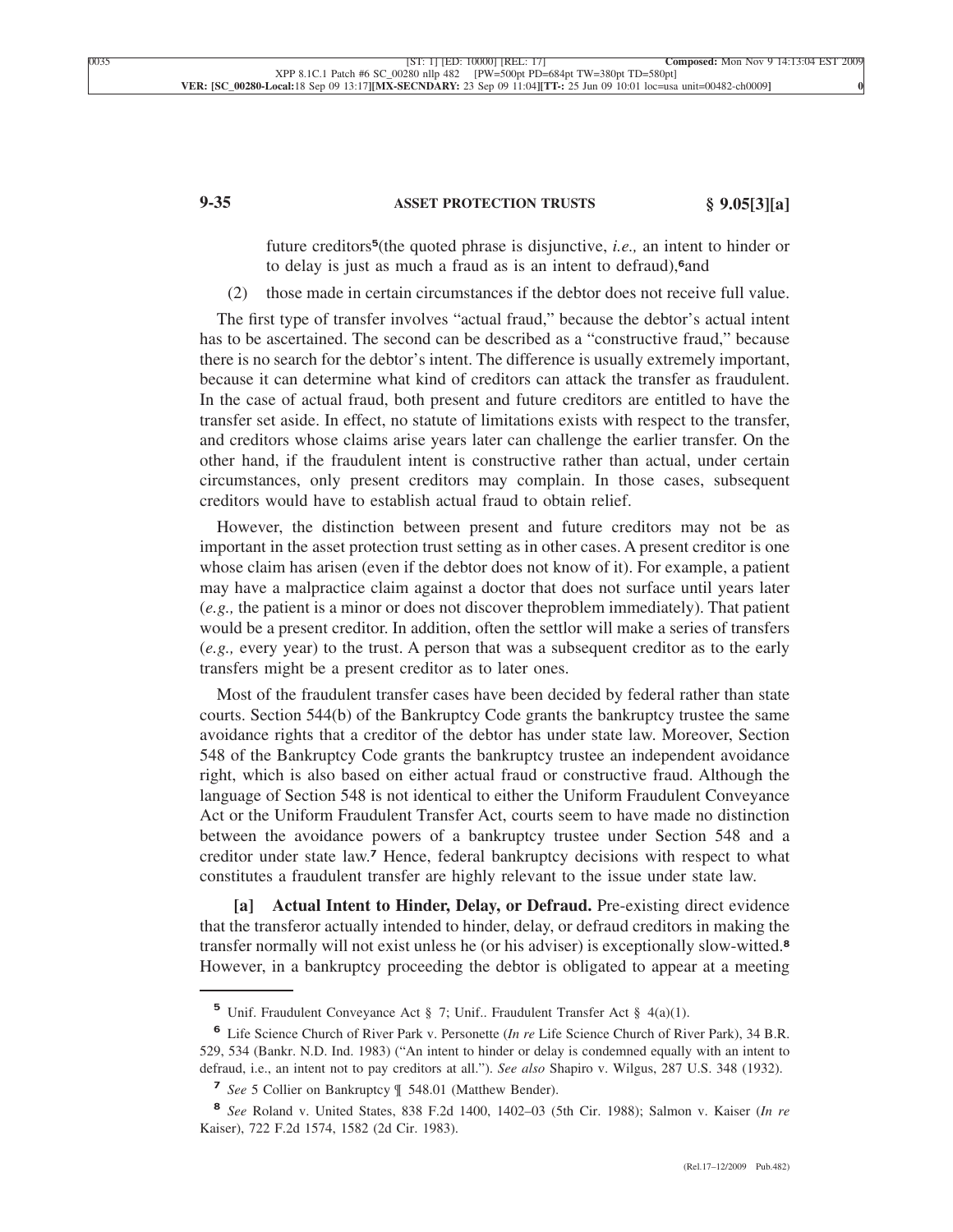#### **§ 9.05[3][a] INTERNATIONAL ESTATE PLANNING 9-36**

with his creditors and submit to examination under oath.**<sup>9</sup>** While courts have found the requisite fraudulent intent in numerous cases in which the creditor's claim or cause of action existed on the date of transfer,**9.1** very few cases dealt with claims of creditors whose claim or cause of action arose after the transfer, *i.e.*, future creditors.**9.2** The real source of direct evidence will likely be the answers that the settlor gives to three questions that will almost certainly be put to him in that examination:

- (1) Why did he decide to create the trust?;
- (2) Why did he chose a foreign situs rather than a domestic one?; and
- (3) What were his reasons for choosing that particular foreign jurisdiction?

If the settlor refuses to answer any relevant question on the grounds of his privilege against self-incrimination, or if his only answer is that the choices were made to protect the trust assets from his creditors, a finding of actual fraudulent intent is sure to follow. The attorney's role in developing and recording the client's actual intent is discussed in § 9.13[1], below.

The answer to the first question enumerated above may be one of the many good reasons for creating a trust that does not involve any intent to hinder, delay, or defraud creditors. Trusts are usually established as a part of the client's overall estate and family financial planning. If the creation of the asset protection trust is simply a part of that planning, such a question can be answered favorably. Such planning is likely to require a contemporaneous review of the client's estate planning, which would involve fresh analyses of the client's financial position and the tax implications of the current dispositive plans. It might result in new wills, changes in the types or amounts of life insurance, and other normal consequences of such a review.

The answer to the second question might be any one or more of a number of reasons for choosing a foreign situs. For example, the trustee may have more experience in investing trust assets in foreign securities, or at least have a higher comfort level in investing in those investments. This assertion may ring hollow if substantially all of the trust assets consist of securities in U.S. companies or governments or if the settlor directs the trust investment policy. If the trust is designed to last as long as possible (absent some future reason for terminating it early), a foreign jurisdiction might have been chosen to permit a longer trust term than would the common-law rule against perpetuities. The settlor might havebeen concerned about the future direction of U.S. economic policy, fearing the eventual imposition of exchange controls or restrictions on the transfer of assets abroad. Creating and funding a foreign trust now would negate

**<sup>9</sup>** 11 U.S.C. § 343.

**<sup>9.1</sup>** Zahra Spiritual Trust, 910 F.2d 240 (CA-5, 1990); Brown, 820 F. Supp. 374 (DC Ill., 1993); Walk-In Medical Centers, Inc. v. Breuer Capital Corp., 778 F. Supp. 1116 (DC Colo., 1991); *In re* Janz, 432 N.W.2d 13 (Nev., 1988); Cinocco Realty, 736 P.2d 421 (Colo. App., 1987).

**<sup>9.2</sup>** *See* Mandolini Co. v. Chicago Produce Suppliers, 540 N.E.2d 505 (Ill. App. 1 Dist., 1989); Bandas v. Emperor, 467 N.Y.S.2d 749 (N.Y. Sup., 1983); U.S. Nat'l Bank of Omaha v. Rupe, 296 N.W.2d 474 (Neb., 1980); Dep't of Public Welfare v. Thibert, 279 N.W.2d 53 (Minn., 1989); Stauffer v. Stauffer, 351 A.2d 236 (Pa., 1976).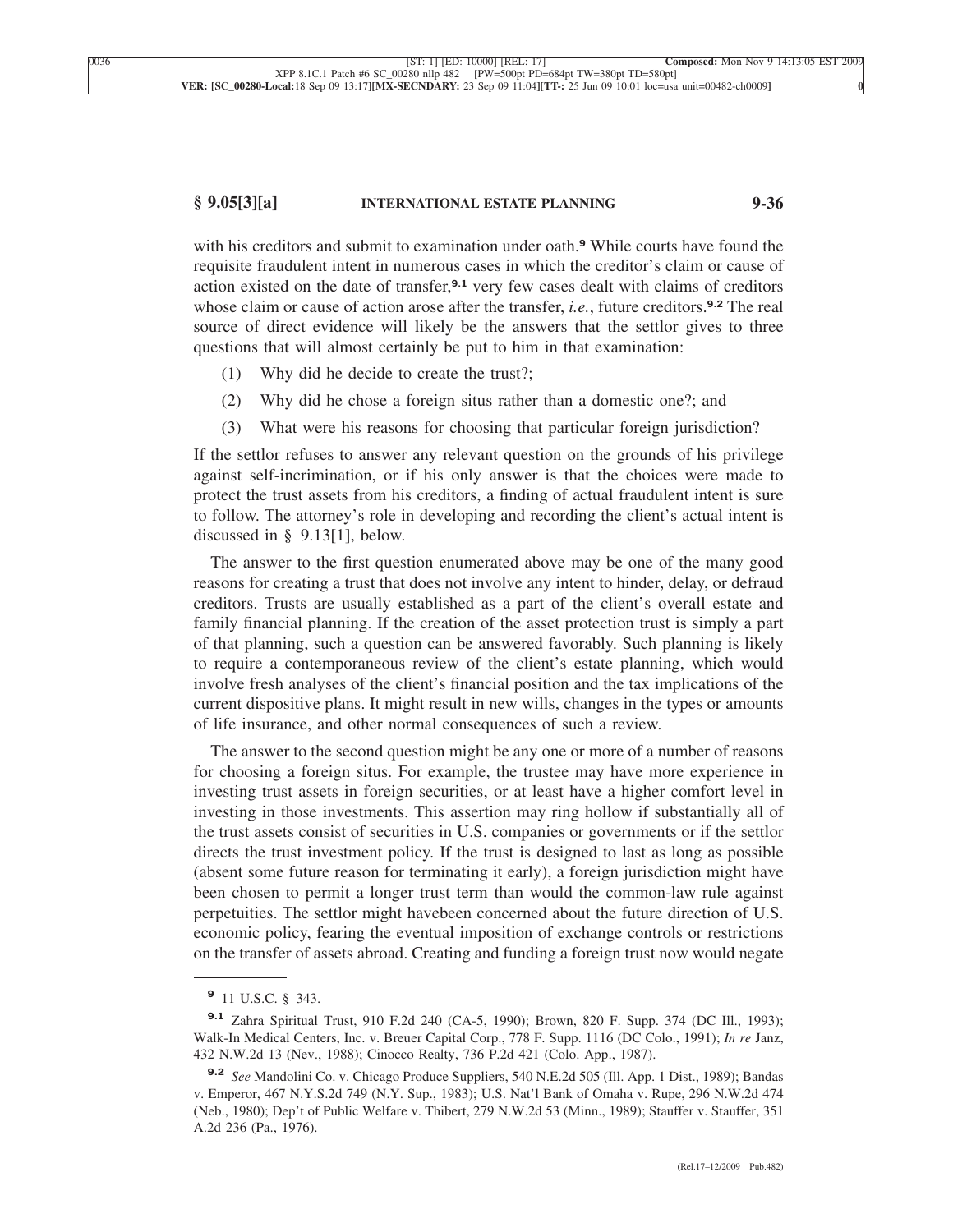# **9-37 ASSET PROTECTION TRUSTS § 9.05[3][a]**

any such limitations imposed in the future. When the trust ceases to be a grantor trust for tax purposes, its net income will no longer be subject to United States taxation (via the settlor). The settlor might be considering giving up his U.S. citizenship and residence or providing a mechanism for avoiding taxation on the trust's income that is distributed to such other beneficiaries as may decide in the future to expatriate.

The third question is an attempt to establish that the jurisdiction's creditors'-rights laws were the reason for choosing that situs. Other reasons may exist, however, for selecting that situs. Like the answer given to the preceding question, the jurisdiction might permit trusts to last for a longer term than permitted in other jurisdictions. The settlor may have also selected the jurisdiction on the basis of the experience that trustees there had in dealing with foreign (as to that jurisdiction) settlors and beneficiaries. This reason may make jurisdictions that are relatively new to the international trust arena, such as the Cook Islands, the Turks & Caicos Islands, and perhaps Gibraltar, less defensible choices than the more established ones, such as the Bahamas and the Cayman Islands. The settlor might also have concluded that the geographical distance and cultural differences between the trustee and the beneficiaries would necessitate periodic visits by the settlor with the trustee, and the jurisdiction was chosen on the basis of where the settlor liked to go. Bear in mind, the settlor's travel schedule, that is, his actual conduct, would be highly relevant to the credibility of this assertion.

If direct evidence establishing the settlor's intent is unavailable or inconclusive, that intent can be inferred from his course of conduct**10**or from the circumstances of the case.**<sup>11</sup>**

Since it is impossible to look into [the debtor's] mind for the purpose of ascertaining his intent, it is necessary to consider the circumstances surrounding the assignment and determine the intent from what he did or failed to do. . . . The issue of fraud is generally determined by certain recognized indicia denominated "badges of fraud" which are circumstances so frequently attending fraudulent transfers that an inference of fraud arises from them.**<sup>12</sup>**

Although no one badge is determinative, each should be considered. A strong finding with respect to even one of these badges can establish the actual intent to hinder, delay, or defraud creditors.**13**On the other hand, the absence of several significant badges can negate any such intent.**<sup>14</sup>**

The analysis or use of these badges of fraud is much more subjective than it might at first appear, as is illustrated by two companion cases: *Norwest Bank Nebraska, N.A.*

**<sup>10</sup>** *See, e.g.,* Farmers Co-Operative Ass'n v. Strunk, 671 F.2d 391, 395 (10th Cir. 1982).

**<sup>11</sup>** *See, e.g.,* Devers v. Bank of Sheridan (*In re* Devers), 759 F.2d 751, 753–54 (9th Cir. 1985).

**<sup>12</sup>** Gafco, Inc. v. H.D.S. Mercantile Co., 263 N.Y.S.2d 109, 114 (Sup. Ct. 1965).

**<sup>13</sup>** *See, e.g.,* Hubbell Steel Corp. v. Cook (*In re* Cook), 126 B.R. 261, 269 (Bankr. E.D. Tex. 1991); Penner v. Penner (*In re* Penner) 107 B.R. 171, 176 (Bankr. N.D. Ind. 1989).

**<sup>14</sup>** Bank of Chester County v. Cohen (*In re* Cohen), 142 B.R. 720, 729 (Bankr. E.D. Pa. 1992).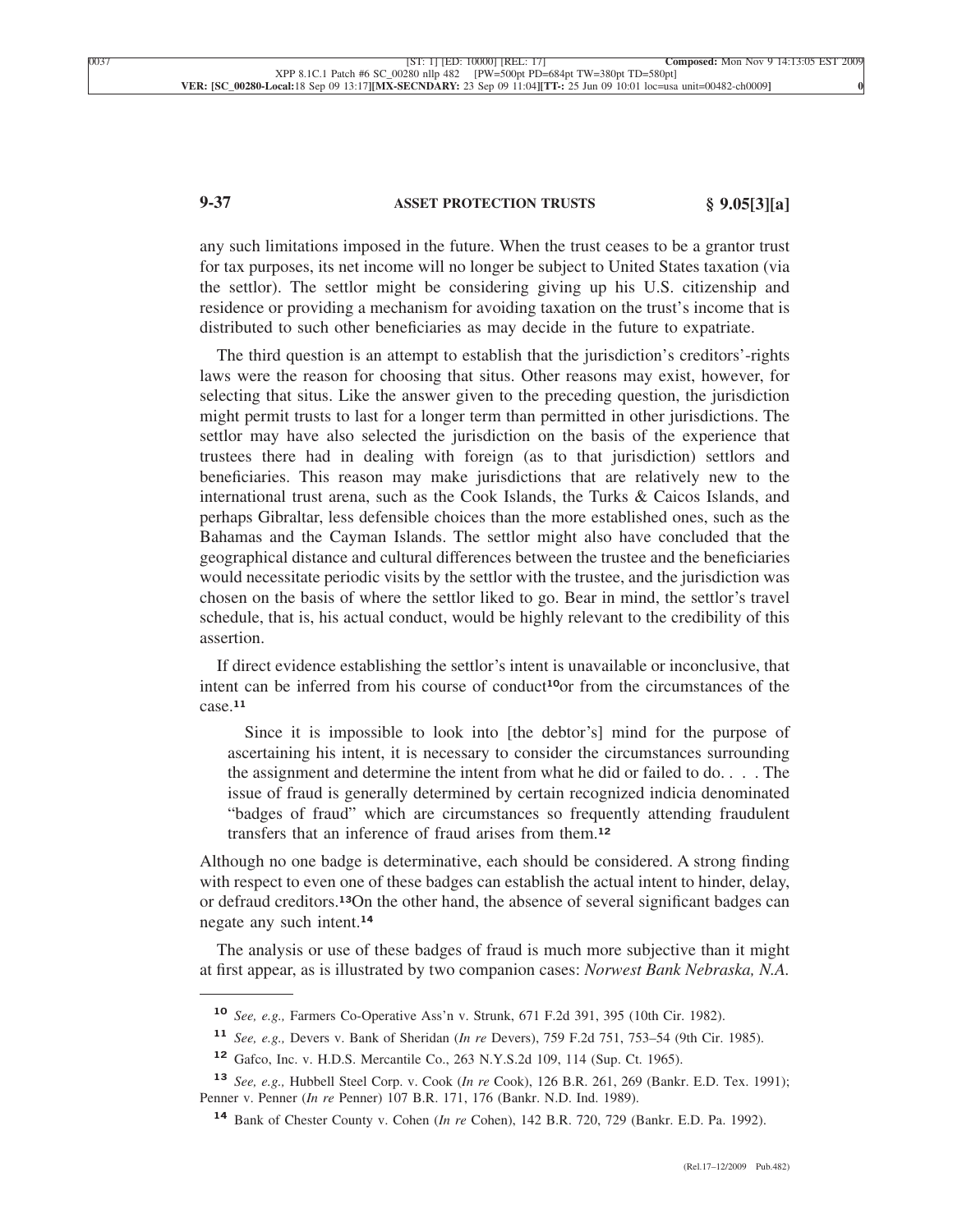# **§ 9.05[3][a] INTERNATIONAL ESTATE PLANNING 9-38**

*v. Tveten***15**and *Panuska v. Johnson*. **<sup>16</sup>** Each involved a debtor who was a Minneapolis doctor who had personally guaranteed the same \$19,000,000 partnership note. Both engaged the same bankruptcy counsel, converted some \$700,000 into exempt assets, filed their bankruptcy petitions in the same court, and listed essentially the same creditors. The only real difference was that they drew different bankruptcy judges. In Dr. Tveten's case, the judge held that his awareness of claims together with the seventeen transfers it took to convert nonexempt assets into exempt ones evidenced an intent to defraud his creditors. In Dr. Johnson's case, the judge found that he never misrepresented or actively concealed what he was doing and concluded that there was nothing upon which to base a finding of intent to hinder, delay or defraud creditors. Dr. Tveten lost his assets and Dr. Johnson did not. Dr. Tveten's case was affirmed, with a strong dissent that noted: "In effect, the Court today leaves the distinction between permissible and impermissible claims of exemption to each bankruptcy judge's own sense of proportion."**<sup>17</sup>**

Section 4(b) of the Uniform Fraudulent Transfer Act sets out a list of the activities which includes most of the badges of fraud that the courts have recognized.**18**A court is not limited to these badges of fraud in trying to ascertain the debtor's intent in making transfers. For example, some courts have held that there is a presumptive intent to defraud creditors when the settlor is also a beneficiary.**<sup>19</sup>** Nevertheless the statute does provide a convenient checklist. In brief, the statutory badges are:

*Transfer to Insider.* An "insider" includes a relative of the debtor, a partnership in which the debtor is a general partner, a general partner of such a partnership,and a corporation in which the debtor is a director, officer, or person in control.**20**"Relative" means a person related by blood or marriage within the third degree or in a step or adoptive relationship with the third degree.**<sup>21</sup>** In transfers that implement estate plans, this badge will almost certainly be present. A transfer to an asset protection trust is likely to present this badge even if the trustee (the transferee) is not an insider. The transfer would probably be bifurcated into a transfer of the legal title to the trustee and a transfer of the beneficial title to the beneficiaries (who will almost certainly be insiders). Because the real value will be in the beneficial interests, it is probable that the transfer will be viewed as being made to insiders.

*Retained Interest*. The retention of possession or control of transferred property may

**<sup>15</sup>** 70 B.R. 529 (Bankr. D. Minn. 1987).

**<sup>16</sup>** 80 B.R. 953 (Bankr. D. Minn. 1987).

**<sup>17</sup>** Norwest Bank Nebraska, N.A. v. Tveten, 848 F.2d 871, 879 (8th Cir. 1988) (Arnold, J, dissenting). *See also* Albuquerque Nat'l Bank v. Zouhar (*In re* Zouhar), 10 B.R. 154, 156 (Bankr. D.N.M. 1981). Many of the cases are collected in S. Wolfe, *Prefiling Engineering and Denial of Discharge: Who Should Slaughter the Hog?,* 96 Comm. L.J. 189, 195 (1991).

**<sup>18</sup>** 7A U.L.A. 654, cmt. to § 4 (1985).

**<sup>19</sup>** *See* Cooper v. Freer, 385 S.W.2d 340 (Mo. Ct. App. 1964); Ward v. Marie, 73 N.J. Eq. 510, 68 A. 1084 (1907).

**<sup>20</sup>** 11 U.S.C. § 101(31); Unif. Fraudulent Transfer Act § 1(7).

**<sup>21</sup>** 11 U.S.C. § 101(45); Unif. Fraudulent Transfer Act §§ 1(11).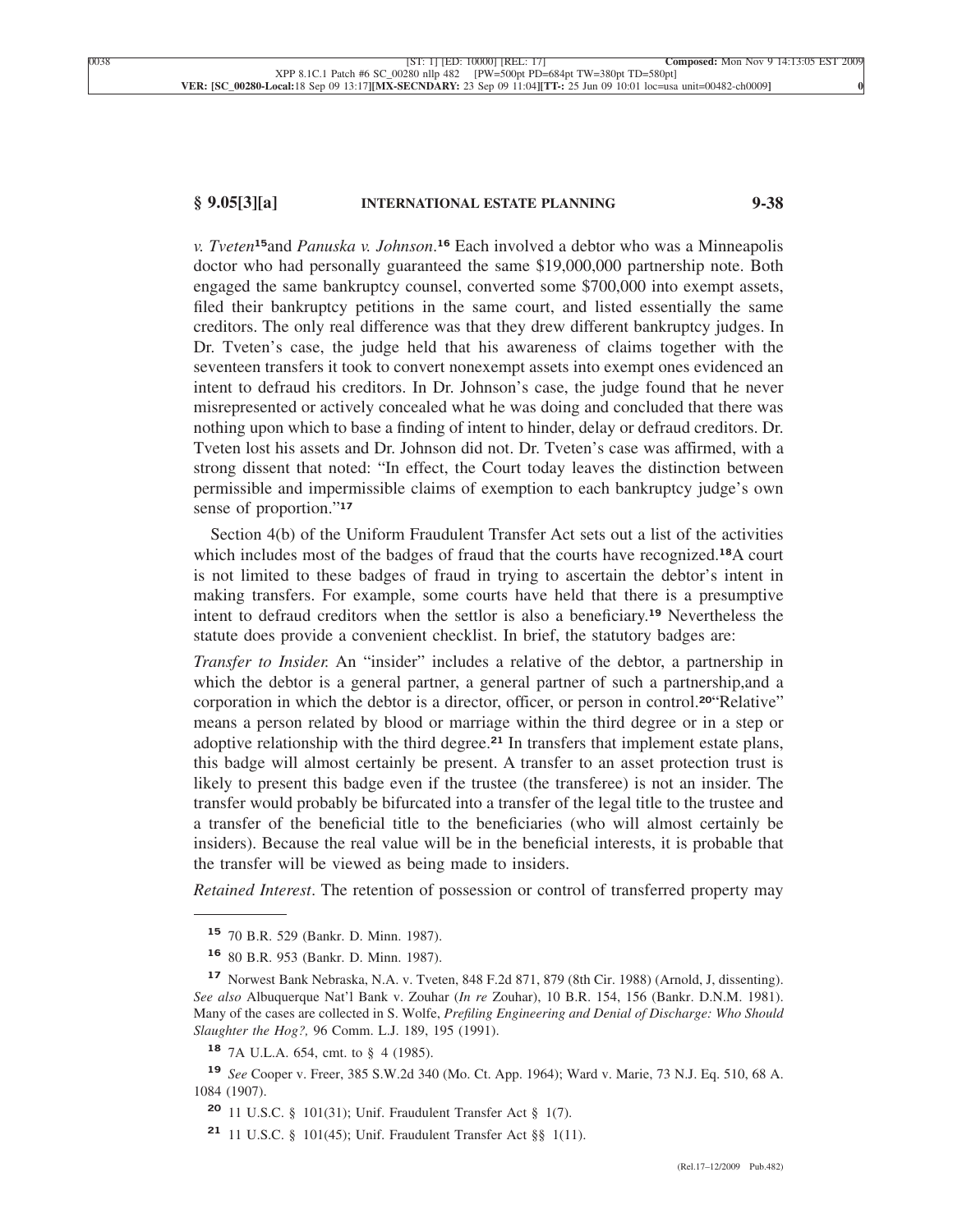# **9-39 ASSET PROTECTION TRUSTS § 9.05[3][a]**

be present, for example, if the transferor retains an interest in a trust to which he transfers property or if he is the trustee of that trust (or exercises significant control over the trust). The cases are not entirely consistent. On the one hand, it seems reasonably clear that a settlor who creates a trust and retains some type of income interest (mandatory or discretionary) but retains nothing else except a testamentary power of appointment with respect to the principal, will generally be treated as having given away the remainder interest rather than having "retained" anything.**<sup>22</sup>** Even if not fraudulent, the settlor's income interest is usually reachable by his creditors, because any restraint on its alienation is likely to be invalidated. See § 9.09[5], below.

On the other hand, if the settlor also retains an inter vivos power of appointment, he has in substance retained the equitable fee estate in the transferred assets. These transfers have almost always been ignored.**<sup>23</sup>** The amount of control that the settlor retains can be equally important in finding the presence of this badge.**<sup>24</sup>** This is a very difficult issue, because clients generally want as much control as possible. If no control is "retained" by the settlor but instead is "granted" to a Protector or to an Advisory Committee, this badge may not be present. However, if the settlor is the Protector or if he is the sole member of the Advisory Committee, the distinction between retaining and granting control is not likely to be significant, that is, this badge may be present. Moreover, the amount of control can be inferred from what actually happened in the administration of the trust. The volume of communications (and, perhaps more importantly, the contents of those communications) from the settlor to the trustee, and the degree to which the trustee always followed the settlor's suggestions or heeded his advice, are likely to be relevant facts. This reasoning has lead some settlors to give suggestions or advice that the trustee did not follow.

*Concealed Transfer.* To avoid this badge, the transfer to the trust must be openly documented. The transferred assets must also be removed from the settlor's financial statements, because he no longer owns them.

*Threatened or Pending Legal Action.* A transfer made after the transferor has been sued or threatened with suit is a badge of fraud. Special care must be used in analogizing transfers to asset protection trusts to conversion fact patterns (changing nonexempt assets into exempt assets) for the reasons discussed in § 9.05[4], below. A transfer to an asset protection trust after claims have surfaced is likely to fit this badge, without the necessity of any other extrinsic evidence.

*Transfer Of All Assets.* The transfer of substantially all of the transferor's assets is a badge of fraud. For this reason, the proportion of the client's assets that are transferred to an asset protection trust must be limited. However, no bright-line test exists. Like the preceding badge, the cases dealing with conversions must be relied on with care.

**<sup>22</sup>** *See* Mercantile Trust Co. v. Bergdorf & Goodman Co, 173 A. 31 (Md. 1934); Crawford v. Langmaid, 50 N.E. 606 (Mass. 1898).

**<sup>23</sup>** Sargent v. Brudett, 22 S.E. 667 (Ga. 1895); Jamison v. Miss. Valley Trust Co., 207 S.W. 788 (Mo. 1918).

**<sup>24</sup>** *See* Stephens v. Reginstein, 8 So. 68 (Ala. 1890).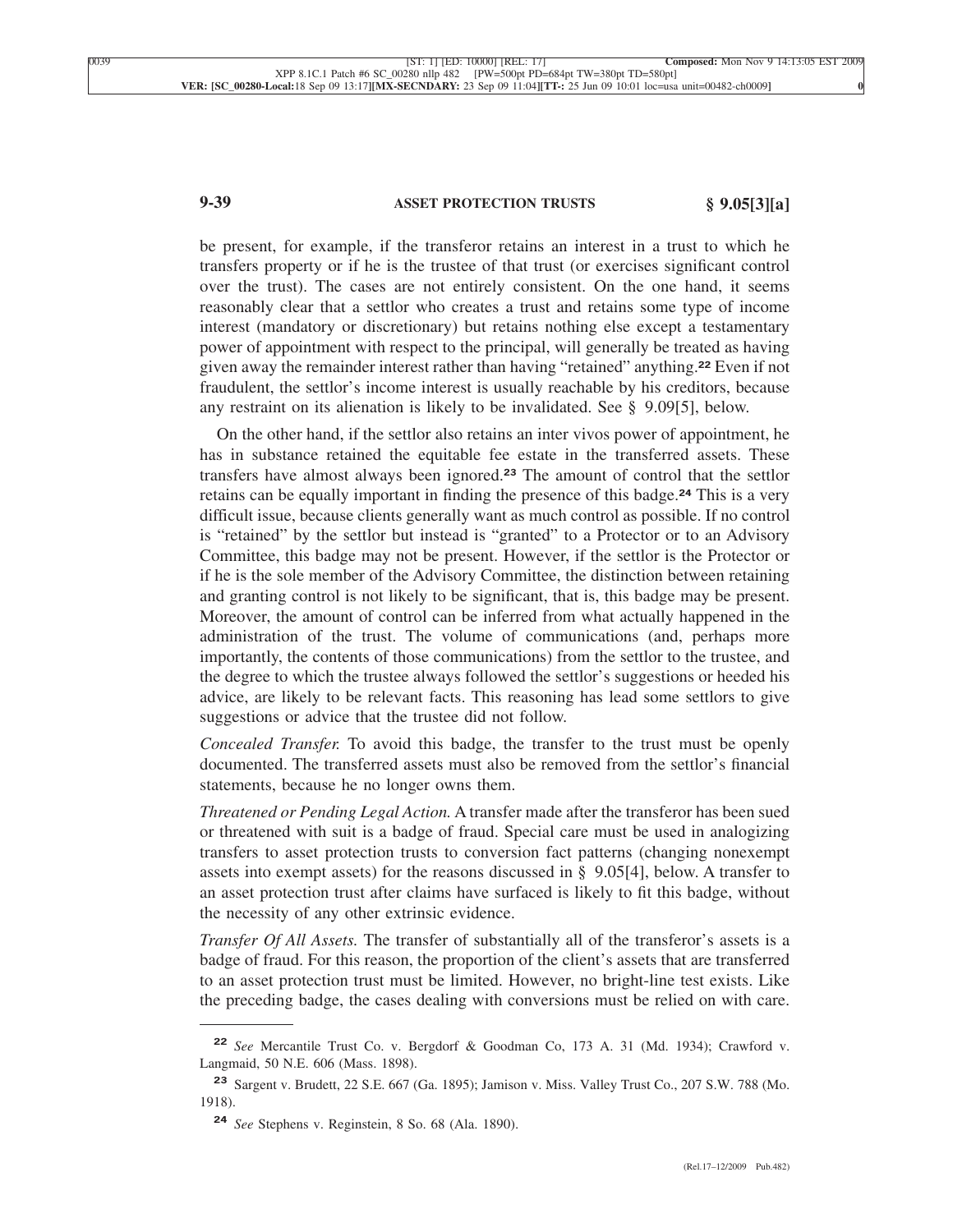## **§ 9.05[3][a] INTERNATIONAL ESTATE PLANNING 9-40**

*Absconding.* Permanently leaving the state or the country is a badge of fraud.

*Removing Assets.* Removal of assets from the jurisdiction of the court is a badge of fraud. It might seem that a transfer of assets to a foreign trust would be an obvious example of this badge. Given the right facts, however, two arguments exist for not applying this badge to such a transfer. First, to the extent that the assets consist of stocks and bonds issued by domestic corporations, those assets have not been removed from the jurisdiction of any U.S. court. The ownership has changed, but the situs of the assets for purposes of *in rem* and *quasi-in-rem* jurisdiction has not been altered. Although this appears to be correct technically, it may not be sufficient if the court cannot find those assets (*e.g.,* they are located in an unknown street name and the foreign trustee refuses to disclose that name).

The second argument arises if the debtor has transferred accounts rather than assets, that is, has given the trustee a brokerage or bank account rather than the assets in those accounts. Like the first argument described above, the transfer of account ownership does not remove the underlying assets from any court jurisdiction. If the trustee subsequently withdraws the assets from the account, it is the trustee and not the debtor that moved the assets around. The question is, of course, whether the actions of the trustee can be imputed to the settlor. This is likely to depend on several factors, such as the time span between the transfer of the account to the trustee and the withdrawal of assets from the account and the degree of control that the settlor is seen to have over the operation of the trust.

*Hiding Assets.* Concealment of assets (*e.g.,* the omission of an asset from a financial statement furnished to a creditor or bankruptcy trustee) is a badge of fraud. In the case of an asset protection trust, it may not be as easy to avoid this badge as it might first appear. The problem is the interest in the trust that the settlor retains. If that interest is just what is set out in the trust agreement, there should be no difficulty, because it is disclosed to anyone reading that agreement. Often, the settlor will not be satisfied with this, wanting more control over the trust assets. A number of cases exist holding that where legal title to assets is transferred, but the transferor continues to use and enjoy those assets, the transferor may have concealed a *de facto* equitable interest in those assets.**25**If that *de facto* interest is not identical with that which is spelled out in the trust agreement, a risk exists that the "real" equitable interest will have been concealed.

*Transfer For Inadequate Consideration.* A badge of fraud exists if the value of the consideration received by the transferor is not reasonably equivalent to the value of the asset transferred. If the debtor claims that the transfer was made for reasonably equivalent value, the determination of whether adequate consideration was received is

**<sup>25</sup>** Thibodeaux v. Olivier (*In re* Olivier), 819 F.2d 550, 553 (5th Cir. 1987); Freidell v. Kauffman (*In re* Kauffman), 675 F.2d 127, 128 (7th Cir. 1981) (*per curiam*); Hubbell Steel Corp. v. Cook (*In re* Cook), 126 B.R. 261, 266–267 (Bankr. E.D. Tex. 1991); Saklow v. Vecchione (*In re* Vecchione), 407 F. Supp. 609, 614 (E.D.N.Y. 1976).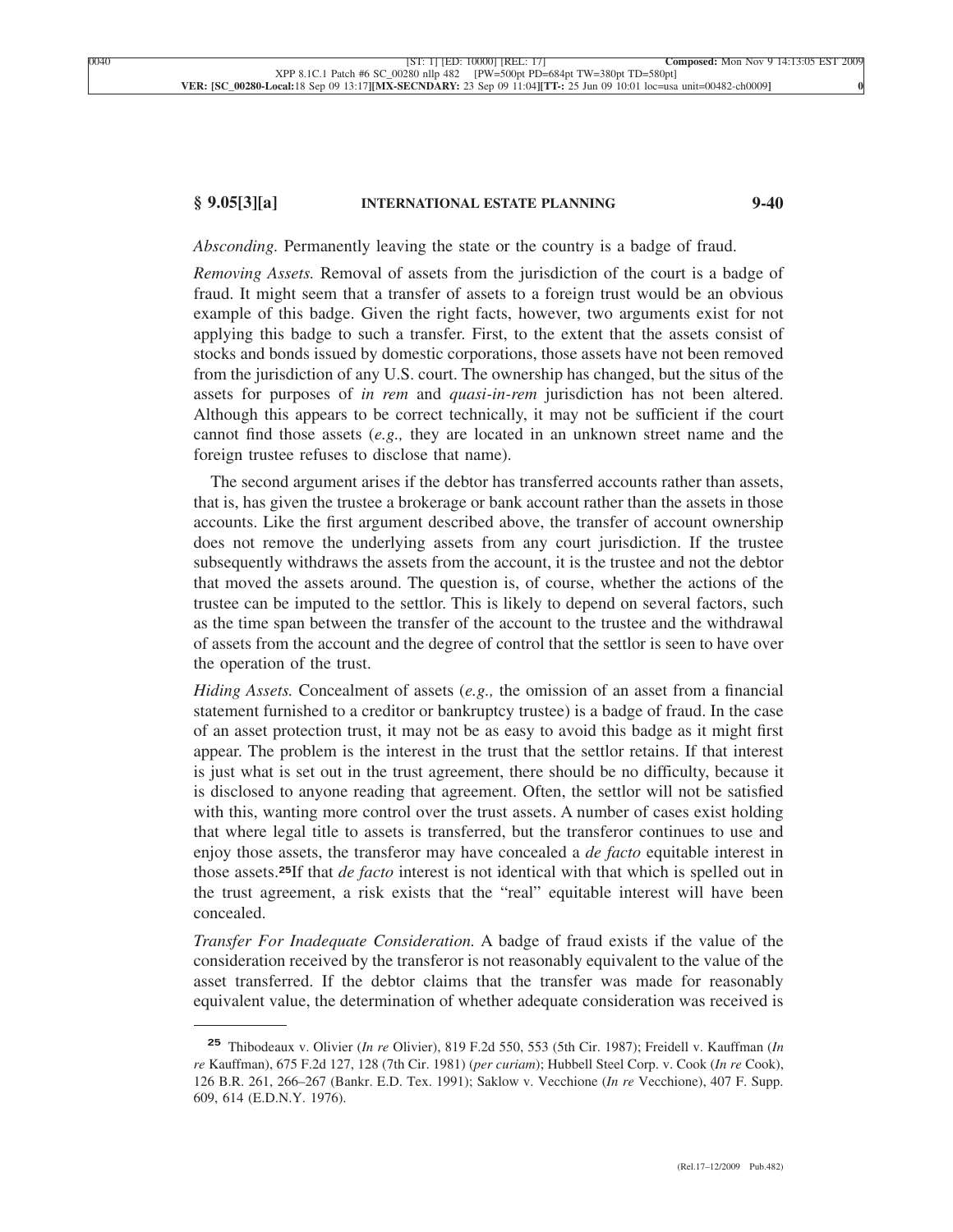# **9-41 ASSET PROTECTION TRUSTS § 9.05[3][a]**

a question of fact.**25.1** Although "reasonably equivalent value" does not mean exact mathematical equivalence,**25.2** there must be a reasonable equivalence between the purchase price and the value of the property received as a result of, and at the time of, the transfer.**25.3** Furthermore, the transferee's good faith with respect to the transaction is irrelevant to a determination of the adequacy of the consideration under the Uniform Fraudulent Conveyance Act.**25.4** Any estate planning that involves gifts will automatically bear this badge, which includes transfers to asset protection trusts.

*Insolvency.* If the transferor is insolvent when, or becomes insolvent shortly after, the transfer is made, this badge exists. This is one of the most important badges, and may itself be enough to convince a court that the transfer was fraudulent.**<sup>26</sup>** The Uniform Fraudulent Conveyance Act treats the transferor's insolvency as causing the transfer to be *ipso facto* fraudulent.**<sup>27</sup>** The Uniform Fraudulent Conveyance Act defines insolvency as when the present fair value of his assets is less than the amount that will be required to pay his liability on his existing debts as they become absolute and matured.**<sup>28</sup>**

The Uniform Fraudulent Transfer Act substantially expands the definition of insolvency: A debtor is insolvent when the sum of a debtor's debts is greater than all of the debtor's assets at a fair valuation or when he is not generally paying his debts as they become due.**<sup>29</sup>** Assets that have been transferred, concealed, or removed with intent to hinder, delay, or defraud creditors are not counted as assets in determining whether the particular transfer renders the transferor insolvent.**30**Therefore, if the debtor has made multiple transfers while insolvent, the voiding of one of them cannot increase his assets so as to possibly eliminate the condition of insolvency when the others were made.

Surprisingly, the meaning of being "insolvent" is far from clear. The courts do not agree on what is the proper measure of the debtor's assets. Compare the conclusion that a company with highly illiquid assets would not be insolvent if the operation of its business produced sufficient cash for the payment of its debts as they matured,**31**with the conclusion that a debtor is insolvent if the *present* salable value of

**<sup>25.1</sup>** *In re* Metropolitan Steel Fabricators, 191 B.R. 150 (Bkrtcy. D. Minn., 1996). *See also generally*, *In re* Bay Plastics, 187 B.R. 315 (Bkrtcy. C.D. Cal., 1995).

**<sup>25.2</sup>** *In re* WCC Holding Corp., 171 B.R. 972 (Bkrtcy. N.D. Tex., 1994).

**<sup>25.3</sup>** *In re* Morse Tool, 148 B.R. 370 (Bkrtcy. D. Mass., 1992).

**<sup>25.4</sup>** Unif. Fraudulent Transfer Act § 4. Comment (2).

**<sup>26</sup>** *See, e.g.,* Cross v. Wagenmaker, 44 N.W.2d 888, 891 (Mich. 1950); O'Banion v. Henry, 96 S.W.2d 233, 235–36 (Tex. 1936).

**<sup>27</sup>** Unif. Fraudulent Conveyance Act § 4.

**<sup>28</sup>** Unif. Fraudulent Conveyance Act § 2.

**<sup>29</sup>** Unif. Fraudulent Transfer Act § 2(a), (b).

**<sup>30</sup>** Unif. Fraudulent Transfer Act § 2(d).

**<sup>31</sup>** United States v. Gleneagles Inv. Co., Inc., 565 F. Supp. 556, 579 (M.D. Pa. 1983).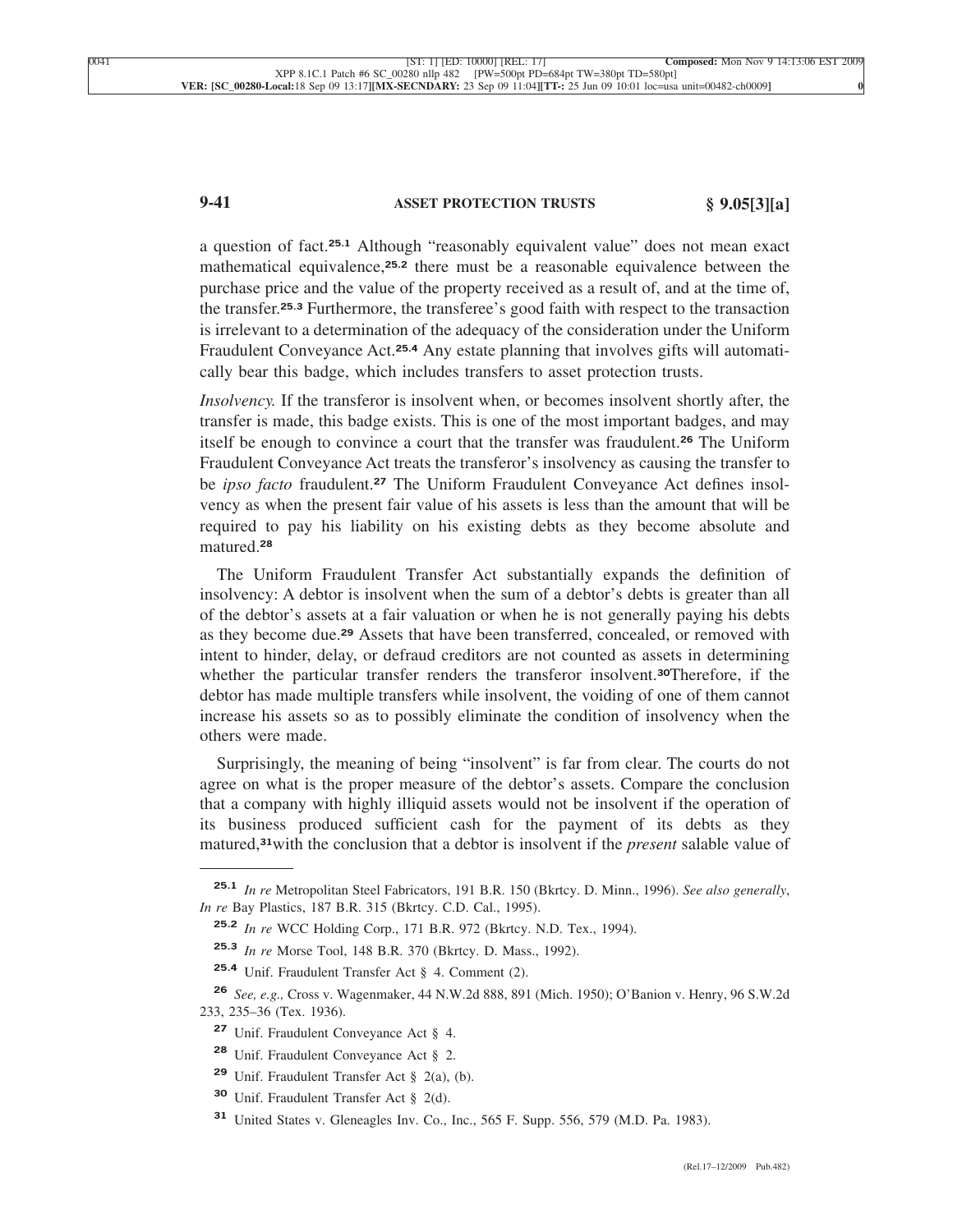### **§ 9.05[3][b] INTERNATIONAL ESTATE PLANNING 9-42**

assets are less than the amount required to pay existing debts as they mature.**<sup>32</sup>** However, there seems to be general agreement that assets which are exempt are not included as assets for purposes of determining insolvency.**<sup>33</sup>**

Moreover, the courts do not agree on what are debts for the purpose of measuring solvency. The statutory language appears to exclude debts that are either contingent or not yet due. Yet, some courts include those debts and even include debts the collection of which will be barred by statutes of limitations. This is based on the theory that limitations is an affirmative defense and not an absolute bar, and might therefore not be raised by the debtor.**<sup>34</sup>**

As discussed in § 9.05[4], below, reliance on cases involving conversions can be risky in concluding that the transferor is not insolvent when contemplating a transfer to an asset protection trust.

*Transfer Contemporaneous With Debt.* A transfer occurring shortly before or shortly after a substantial debt is incurred is a badge of fraud. It is not necessary to establish that any particular debt was contemplated; a general intention is enough.**<sup>35</sup>**

*Indirect Transfer to Insiders*. It is a badge of fraud when a debtor transfers the essential assets of a business to a lienor who transfers the assets to an insider of the original transferor.

**Caution:** It is important to note that, with the exception of the insolvency badge, the financial condition of the transferor is irrelevant to a finding that a badge of fraud (and hence an indication of actual fraud) exists. If actual intent to hinder, delay, or defraud creditors can be established, the transfer can be avoided even if the transferor's insolvency does not arise until later as the result of some subsequent event.

**[b] Constructive Fraud.** The second type of avoidable transfer does not involve any actual intent on the part of the transferor in connection with the transfer. Present (but not future) creditors can attack the transfer on the basis of constructive fraud.**36**If the debtor did not receive a "fair consideration" (the Uniform Fraudulent Conveyance Act term) or "a reasonably equivalent value" (the Uniform Fraudulent Transfer Act term) for the transfer, it is fraudulent in three specified circumstances:

- (1) The debtor is insolvent at the time of the transfer or it renders him insolvent;
- (2) The debtor intends to or believes (or under the Uniform Fraudulent Transfer Act reasonably should have believed) that he will incur debts beyond his

**<sup>32</sup>** Larrimer v. Feeney, 192 A.2d 351, 353 (Pa. 1963).

**<sup>33</sup>** Adams v. Prather, 167 P. 534, 538 (Cal. 1917).

**<sup>34</sup>** *See* United States v. St. Mary, 334 F. Supp. 799 (E.D. Pa. 1971) (contingent liabilities); Davis v. Nielson, 515 P.2d 995 (Wash. Ct. App. 1973) (barred debt).

**<sup>35</sup>** Hartnett v. Doyle, 64 S.W.2d 227 (Tenn. Ct. App. 1932).

**<sup>36</sup>** Unif. Fraudulent Conveyance Act § 4; Unif. Fraudulent Transfer Act § 5.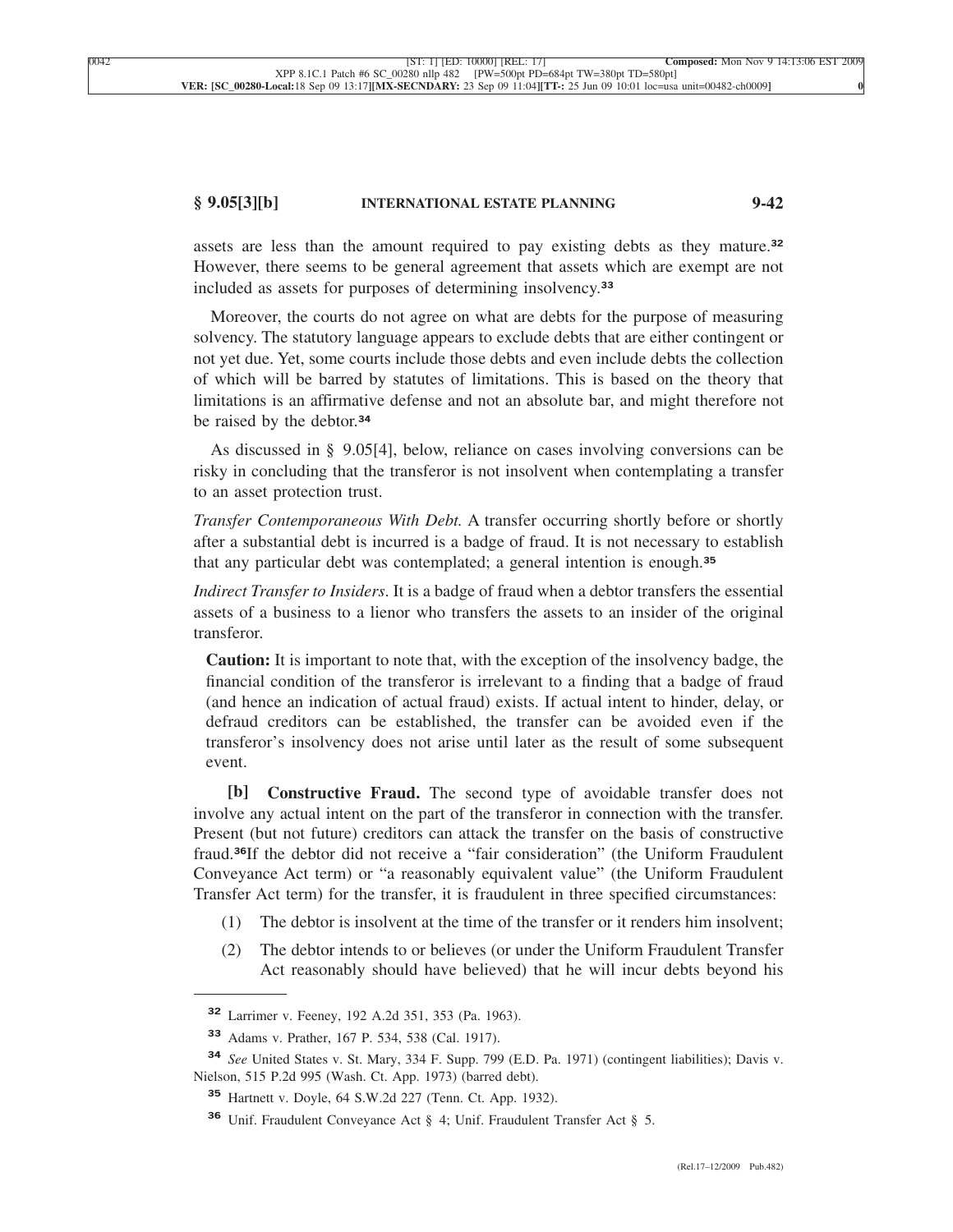# **9-43 ASSET PROTECTION TRUSTS § 9.05[3][b]**

ability to pay as they mature;**37**and

(3) The debtor is engaged or about to become engaged in a business or a transaction for which the property remaining in his hands is an unreasonably small capital**38**or the remaining assets of the debtor were unreasonably small in relation to the business or transaction.**<sup>39</sup>**

This last category has given the courts the most difficulty. There is general agreement that whether the remaining assets are inadequate is a question of fact that depends on the nature of the debtor's business.**40**Many cases seem to stand for the proposition that the subsequent insolvency of the transferor is proof of the fact of inadequacy.**41**However, most of these involved transfers when financial problems already existed. Where the liabilities have arisen at a later time, the courts have been more reluctant to set aside the transfer on this ground.**42**This is to be expected, because otherwise the adjective "unreasonably" would have very little meaning.

Logically, this issue is the same as the one involved in deciding whether the limited liability attribute of a corporation is to be disregarded and whether its shareholders should be held liable for the company's debts. The question in both cases is whether the assets available should be viewed as being reasonably sufficient to carry on the business. In one case, the question is whether enough assets were retained and, in the other case, the question is whether enough assets were invested. However, the case law does not reflect any consideration of this parallel. The question has not been rejected, just never considered. This may be because the bankruptcy rule arose at a time when limitations on liability were viewed as bad public policy and the rule's rationale has never been revisited. Another reason may be because the limitation of liability through the corporate form is good public policy (so that the protection ought not to be lightly stripped away) whereas there is no similar public policy favoring transfers for inadequate consideration. In other words, a smaller amount may be adequate in the investment case than in the retention case.

Properly timed and advised transfers to an asset protection trust should not fit any of the three categories of constructive fraud. The settlor would not be insolvent at the time (or as a result) of the transfer. The fear of some future "home-run" liability is not the same as intending to incur such a debt or believing that it will be incurred. The fact

**<sup>37</sup>** Unif. Fraudulent Conveyance Act § 6; Unif. Fraudulent Transfer Act § 4(a)(2)(ii).

**<sup>38</sup>** Unif. Fraudulent Conveyance Act § 5.

**<sup>39</sup>** Unif. Fraudulent Transfer Act § 4(a)(2)(i).

**<sup>40</sup>** Jenny v. Vining, 415 A.2d 681 (N.H. 1980); Zuk v. Hale, 330 A.2d 448 (N.H. 1974).

**<sup>41</sup>** *See, e.g.,* Spanier v. United States Fidelity & Guar. Co., 623 P.2d 19 (Ariz. Ct. App. 1980); United States v. Gleneagles Inv. Co., 565 F. Supp. 556 (M.D. Pa. 1983).

<sup>&</sup>lt;sup>42</sup> Oakford Realty Co v. Boorman, 143 A. 644 (Md. Ct. App. 1928); Palumbo v. Palumbo, 284 N.Y.S. 2d 884 (Sup. Ct. 1967); Holcomb v. Nunes, 283 P.2d 301 (Cal. Ct. App. 1955); Patterson v. Missler, 48 Cal. Rptr. 215 (Dist. Ct. App. 1965); Finger v. Kemp, 163 A. 153 (N.J. Ct. Ch. 1932); Zuk v. Hale, 330 A.2d 448 (N.H. 1974); Cram v. Cram, 160 N.E. 337 (Mass. 1928); *In re* Decker's Estate, 268 N.Y.S. 280 (Sur. Ct. 1933).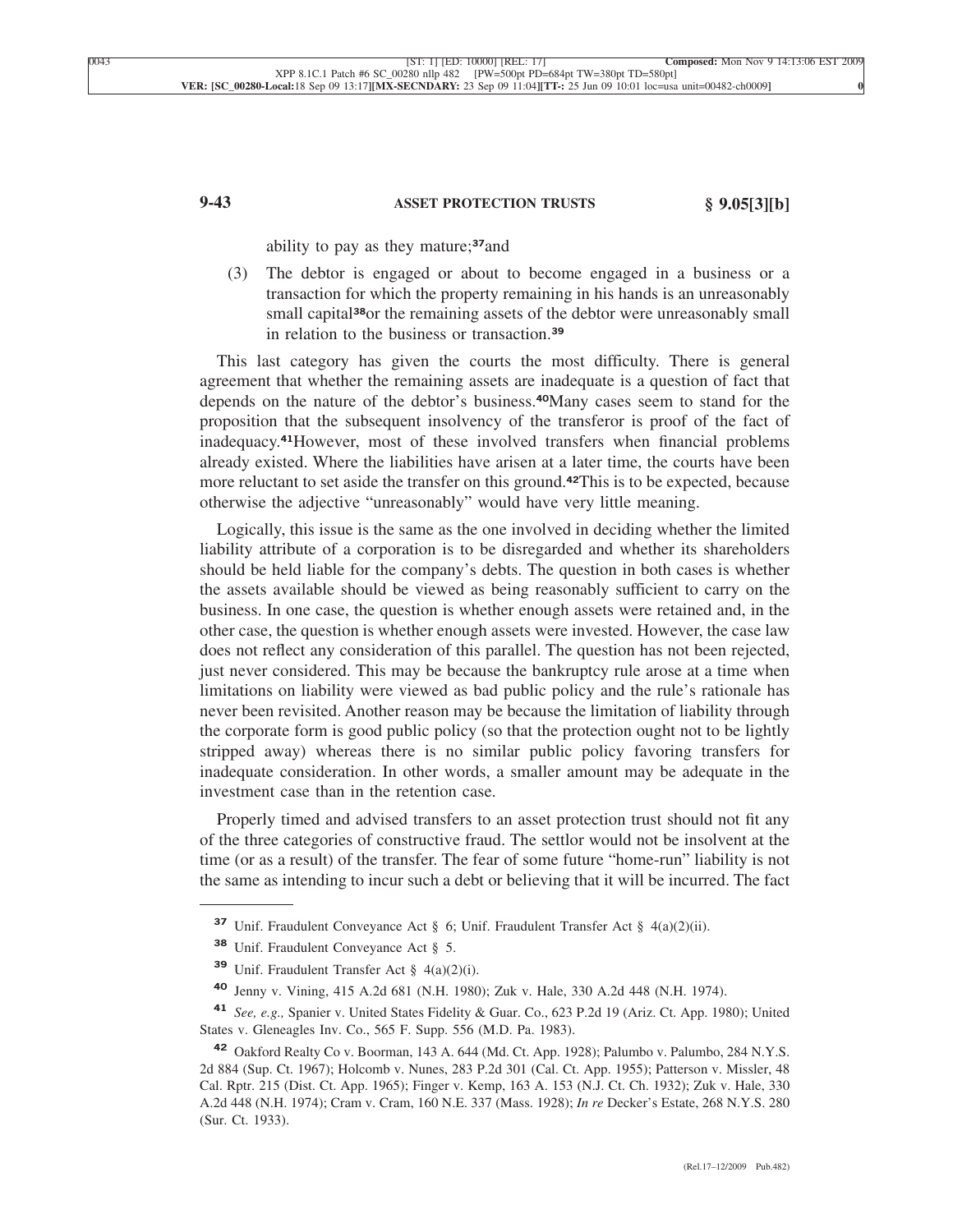## **§ 9.05[4] INTERNATIONAL ESTATE PLANNING 9-44**

that we live in a litigious society should not support a reasonable belief that such a liability will be incurred. Finally, the assets remaining in the client's hands should not be unreasonably small.

# **[4] Bankruptcy Estate Planning: Conversions**

Cases involving the conversion of nonexempt property into exempt assets may be poor guides for judging the outcome of challenges to transfers to asset protection trusts. Debtors have a right to the exemptions created under state law or the Bankruptcy Code. For this reason, courts have been unwilling to hold that a debtor who positions himself to take advantage of that right (by converting property) has *ipso facto* engaged in a fraudulent transfer.**43**This view was in effect sanctioned in the legislative history of the Bankruptcy Code. Both the House and Senate committee reports accompanying that legislation stated:

As under current law, the debtor will be permitted to convert nonexempt property before filing a bankruptcy petition. That practice is not fraudulent as to creditors, and permits the debtor to make full use of the exemptions to which he is entitled under the law.**<sup>44</sup>**

A transfer to an asset protection trust does not involve any exemption created by state or federal law.

A considerable amount has been written about "bankruptcy estate planning."**45**However, the definition of that phrase has been limited to a strategy whereby a debtor attempts to shield property from the reach of creditors by converting nonexempt property to an exempt form of property prior to filing a bankruptcy petition.**<sup>46</sup>** Thus, these materials focus almost exclusively on the conversion scenario, making their analyses irrelevant to the asset protection trust strategy.

# **[5] Statutes of Limitations**

An action to avoid a transfer must be brought within the applicable statute of limitations. The length to time varies from state to state. Four years is the most general term, but some states have periods as long as ten years.

**<sup>43</sup>** *See, e.g.,* Hanson v. First Nat'l Bank, 848 F.2d 866 (8th Cir. 1988).

**<sup>44</sup>** H.R. Rep. No. 595, 95th Cong., 1st Sess. 361, reprinted in 1978 U.S. Code Cong. & Admin. News 5963, 6317; S. Rep. No. 989, 95th Cong., 2d Sess. 76, reprinted in 1978 U.S. Code Cong. & Admin. News 5787, 5862.

**<sup>45</sup>** *See, e.g,* Frank W. Koger & Sheryl A. Reynolds, *Is Prefiling Engineering Prudent Planning or Section 727 Fraud? (Or, When Does a Pig Become a Hog?),* 93 Comm. L.J. 464 (1988).

**<sup>46</sup>** Kevin A. Shacter, *Bankruptcy Estate Planning: Grounds for Denial of Discharge under Section 727(a)(2)(A),* 7 Bankr. Dev. J. 199 (1990). *See also* Panuska v. Johnson (*In re* Johnson), 80 B.R. 953 (Bankr. D. Minn. 1987).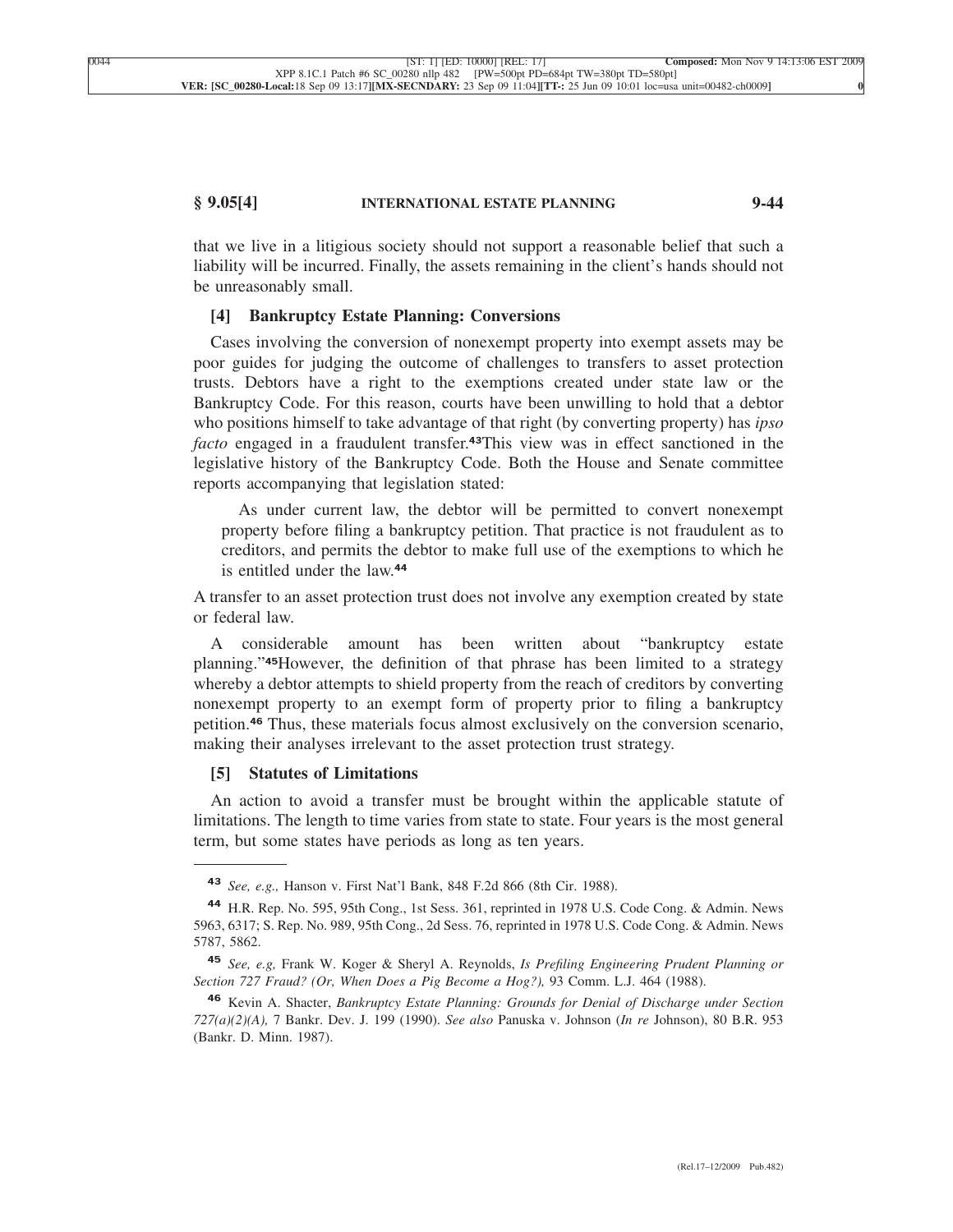## **9-45 ASSET PROTECTION TRUSTS § 9.06[2]**

# **§ 9.06 Bankruptcy**

**Debtor's assets (including those brought back under fraudulent transfer rules) become bankruptcy estate that is liquidated and whose proceeds are distributed to creditors. Interests in spendthrift trusts and powers that cannot benefit debtor are exempted. Debtor is entitled to discharge of most kinds of debts unless he has engaged in certain types of conduct. Trust beneficiaries may be liable for some part of grantor-debtor's unpaid debts. Foreign bankrupt's creditors can receive substantial assistance from U.S. courts in pursuing his U.S. assets.**

## **[1] Definition of Bankruptcy**

Bankruptcy, as discussed in this chapter, is a proceeding in a U.S. federal court pursuant to Chapter 7 of the Bankruptcy Code. Simply stated, it involves a liquidation of the debtor's nonexempt and nonexcluded assets and the eventual cancellation (discharge) of most debts. A bankruptcy trustee is appointed to represent all of the creditors. He collects (marshals) all of the debtor's assets that are neither exempt nor excluded, and uses those assets (or their proceeds) to satisfy the claims of the creditors according to a plan approved by the court. In marshaling the debtor's assets, the bankruptcy trustee can avoid any fraudulent transfers made by the debtor before the filing of a bankruptcy petition. The transferee of property in the avoided transaction can be ordered to turn over the property to the bankruptcy trustee, assuming that the court has *in personam* jurisdiction over him. See § 9.04, above, for a detailed discussion of *in personam* jurisdiction and the enforceability of a U.S. bankruptcy court's orders. As a part of the bankruptcy proceeding, the debtor may be ordered to provide information and to assist the bankruptcy trustee in gathering assets. At the conclusion of the proceeding, the debtor is entitled to receive a discharge of most kinds of debts, unless the debtor has engaged in certain specified misconduct.

The principal issues are whether:

- (1) any interest in or power over the asset protection trust retained by the client is an exempt asset under the Bankruptcy Code;
- (2) any transfers of assets to that trust by the client can be avoided by the bankruptcy trustee; and
- (3) the client's activity either in setting up the trust and transferring property to it or during the bankruptcy proceeding permits either a denial of any discharge of debts or a finding of contempt of court.

## **[2] Extent of Bankruptcy Estate**

The definition of a U.S. debtor's bankruptcy estate is very broad under the Bankruptcy Code:**<sup>1</sup>** all legal or equitable interests in the property of the debtor as of the commencement of the proceeding.**2**It includes a debtor's interest in a trust,**3**even

**<sup>§ 9.06</sup> <sup>1</sup>** D. R. Cowan, 2 Cowan's Bankruptcy Law and Practice 50 (1989 ed.).

**<sup>2</sup>** 11 U.S.C. § 541(a)(1).

**<sup>3</sup>** *In re* Dolard, 275 F. Supp. 1001 (Bankr. C.D. Cal. 1967).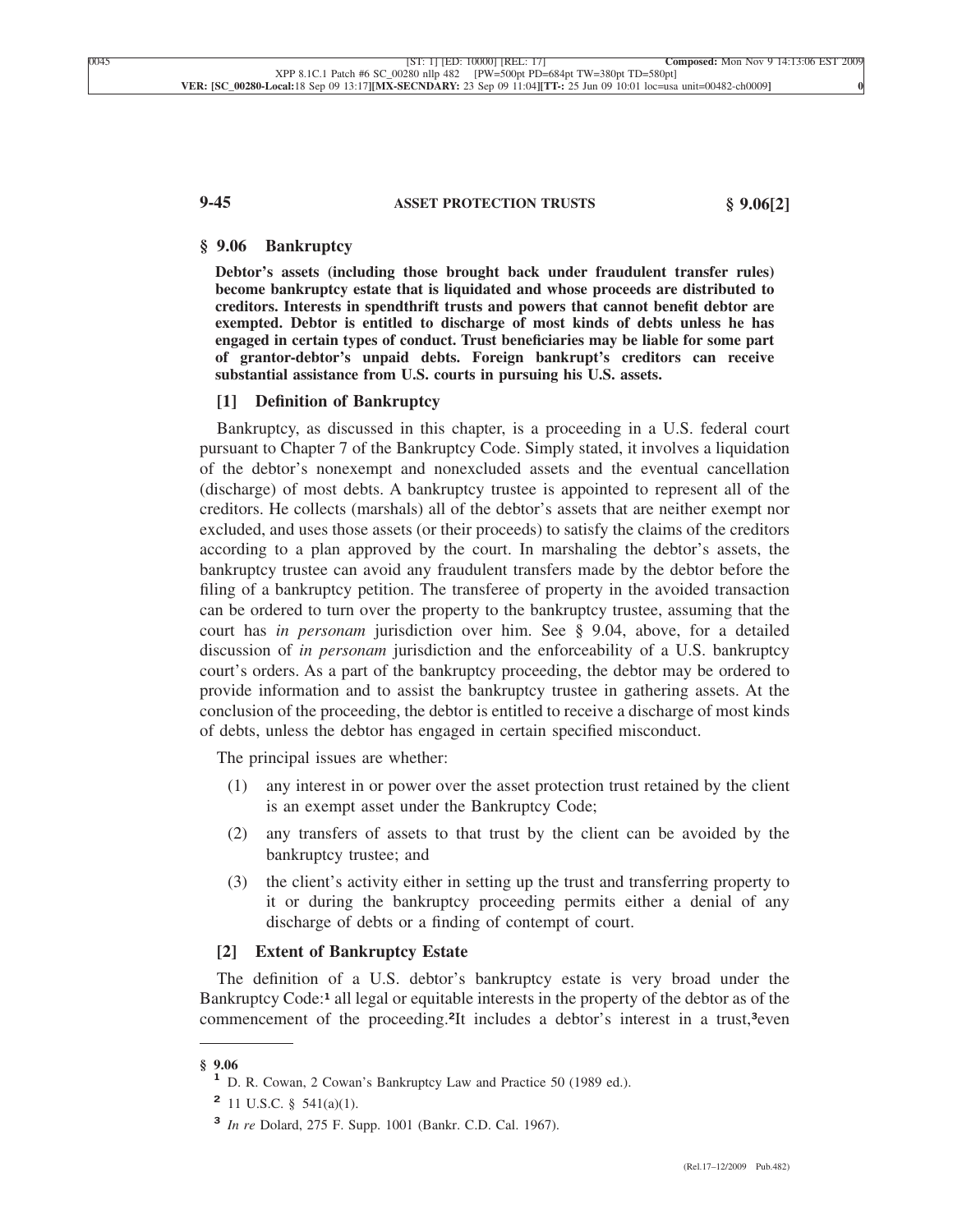# **§ 9.06[3] INTERNATIONAL ESTATE PLANNING 9-46**

though the trust was created under foreign law with an offshore trustee. However, the statute does not provide any rules for determining what is the debtor's property interest, so this must be determined under nonbankruptcy law.**<sup>4</sup>** For interests in trusts this presumably would be the law of the trust situs. Note that a restriction on the transferability of a trust interest does *not* prevent that interest from being transferred to the bankruptcy estate,**5**except in the limited situation discussed in § 9.06[3], below. However, the alienation restriction is not abrogated. It still applies to the interest in the hands of the bankruptcy trustee because that restriction is an integral part of whatever interest the debtor has.**<sup>6</sup>** While the fact that the trust has a foreign situs does not prevent interests in the trust from becoming part of a bankruptcy estate, it does significantly alter the way in which the Bankruptcy Code can be enforced against the foreign trustee and the trust assets. See § 9.04[4], above.

# **[3] Exemption of Certain Trust Interests**

A beneficial interest in a trust is not includable in the bankruptcy estate if there is a restriction on the transfer of that interest which is enforceable under applicable nonbankruptcy law.**7**The statutory language describes a direct restraint on alienation. The cases interpreting this exemption have dealt almost exclusively with ERISA,**8**which requires a direct restraint on the alienation of benefits provided under the benefit plan.**9**Consequently, there is no answer to the question of whether an indirect restraint (forfeiture of trust interests upon an attempted transfer) will also keep that interest out of the bankruptcy estate. There are three arguments supporting an affirmative answer. First, whatever public policy underlies the exemption for direct restraints ought to apply to indirect ones as well. Second, since not all states of the United States recognize the validity of direct restraints (see § 9.09[2], below) the residents of those states would be denied an exemption available to most U.S. persons unless their trusts were formed in a state recognizing direct restraints. Third, a settlor ought to be able to accomplish indirectly what he can do directly.

The question is important because, as discussed in §§ 9.09[2], [3], below, most common-law jurisdictions (other than the states of the U.S.) do not recognize the validity of direct restraints, but do enforce indirect restraints. Thus an offshore asset protection trust is likely to have only an indirect restraint on the transfer of beneficial interests. Given the uncertain state of the law on this point, however, a conservative advisor may conclude that the Bankruptcy Code's exemption for certain trust interests cannot be relied upon to exempt interests in a foreign asset protection trust that is subject only to an indirect restraint on alienation.

**<sup>4</sup>** 5 Collier on Bankruptcy § 541.02 (15th ed. Matthew Bender).

**<sup>5</sup>** *See, e.g., In re* Farmers Markets, Inc., 792 F.2d 1400 (9th Cir. 1986).

**<sup>6</sup>** *In re* Polycorp Assoc., Inc., 47 B.R. 671 (Bankr. N.D. Cal. 1985).

**<sup>7</sup>** 11 U.S.C. § 541(c)(2).

**<sup>8</sup>** 29 U.S.C. § 1056(d)(1).

**<sup>9</sup>** *See, e.g., In re* Goff (Goff v. Taylor), 706 F.2d 574 (Bankr. 5th Cir. 1967).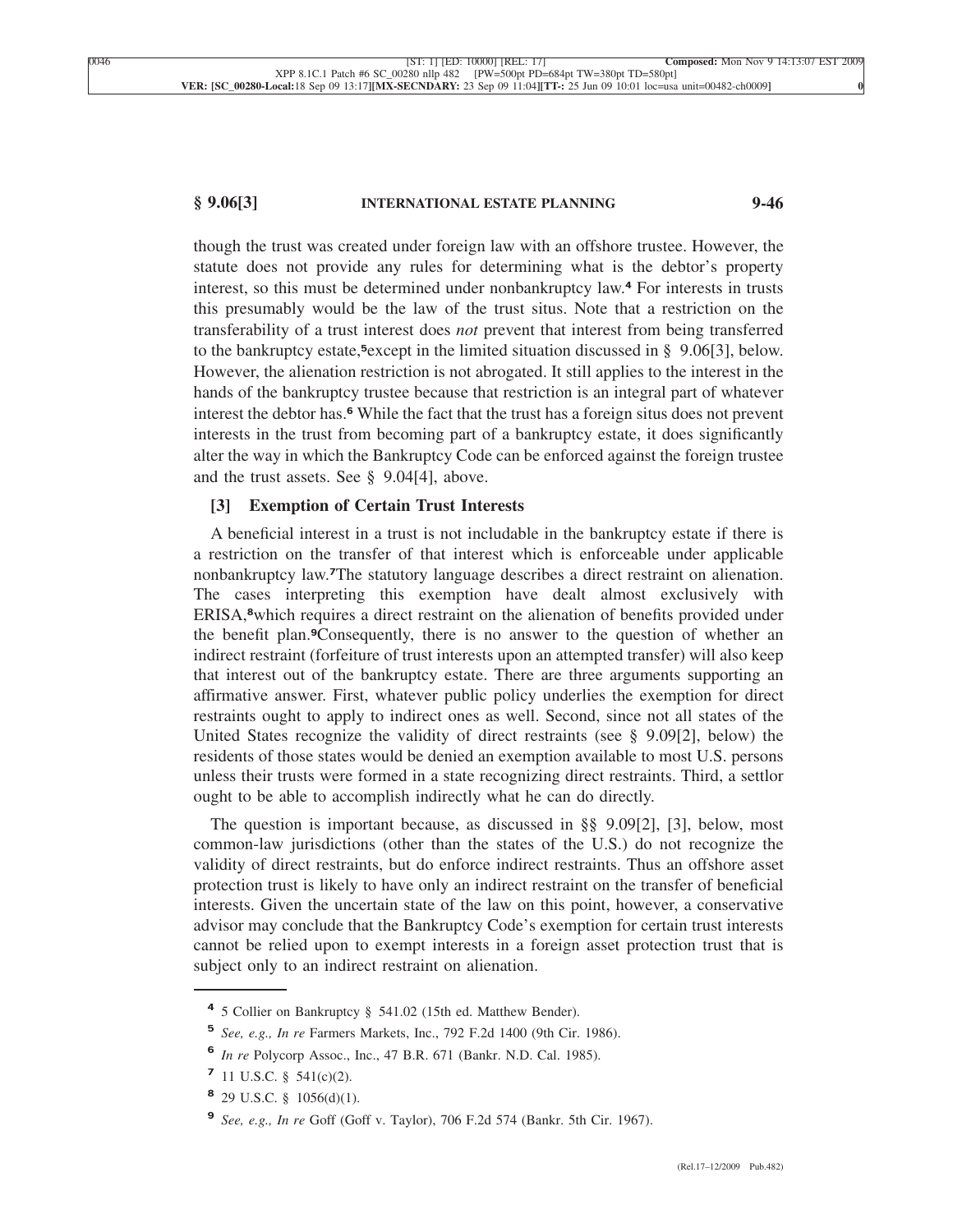### **9-47 ASSET PROTECTION TRUSTS § 9.06[5]**

## **[4] Powers Over Trusts**

Expressly excluded from the bankruptcy estate are powers that can be exercised solely for the benefit of an individual or entity (including a trust) other than the debtor.**10**A general power of appointment would be includible because the debtor can appoint himself or his estate. A limited power of appointment, on the other hand, is not included in the bankruptcy estate so long as the permissible appointees or takers in default of appointment do not include the debtor or his estate.**11**The exclusion of these powers from a debtor's estate plays a central role in the efficacy of an asset protection trust. The ability to maintain control over the devolution of the trust assets upon the termination of the trust by using a limited power of appointment gives the debtor a large measure of influence over the potential appointees. However, the retention of such a power may increase the risk that any retained beneficial interest will be viewed as a badge of fraud. See § 9.05[3][a], above.

The exclusion is not limited to powers of appointment. For example, a power to remove the trustee and to appoint a successor generally ought not to be included in the bankruptcy estate, even though that power gives the debtor significant indirect control over the administration of the trust. However, if the debtor can name himself trustee such a power might be includable in the estate if the trustee is either entitled to compensation for services rendered or has the discretion to make distributions to or for the benefit of the debtor.

Another power to be considered is that of revocation. A literal reading of the Bankruptcy Code appears to capture such a power since it can be exercised forthe benefit of the debtor.**<sup>12</sup>** However, there are cases holding that a right of revocation is not includable in the bankruptcy estate if it is not a property right under state law.**<sup>13</sup>** Providing for a power of revocation in reliance on these cases is a matter of judgment. If the debtor has any other interest in the trust, even though it is an exempt asset because of a valid restraint on alienation, a greater degree of concern may be justified.

## **[5] Discharge**

The client expects to emerge from a bankruptcy proceeding with a discharge: the forgiveness of all but a few specified kinds of debts. If there is no discharge, the client remains liable for all existing debts. In effect, this will deny him any future benefits out of the asset protection trust because his creditors will be waiting to seize any distributions to him, unless they lose patience and allow their judgments against him to lapse.

A debtor has a right to a discharge unless he has engaged in one of the ten types of

**<sup>10</sup>** 11 U.S.C. §§ 541(b)(1), 101(14), 101(30). This is also the English rule. Insolvency Act, 1986, ch. 45, § 283(4).

**<sup>11</sup>** Forbes v. Snow, 140 N.E. 418 (Mass. 1923).

**<sup>12</sup>** 11 U.S.C. § 541(b). *See* Nossaman & Wyatt, 1 Trust Administration and Taxation, Ch. 24 (Matthew Bender).

**<sup>13</sup>** *See, e.g.,* George v. Kitchens by Rice Bros., Inc., 665 F.2d 7 (Bankr. 1st Cir. 1981).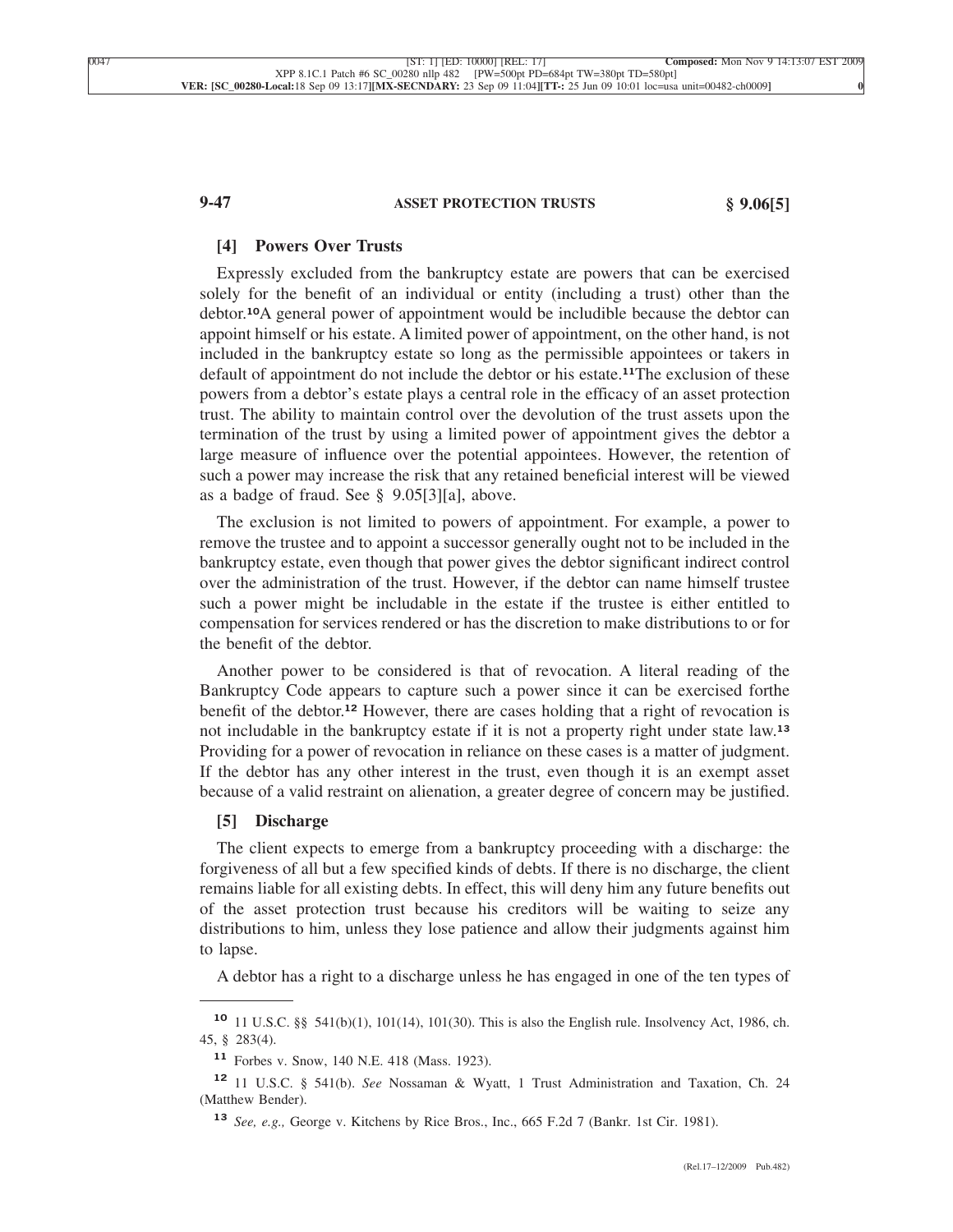## **§ 9.06[6] INTERNATIONAL ESTATE PLANNING 9-48**

conduct described in Section 727(a) of the Bankruptcy Code. The most likely to cause a problem in the asset protection trust context is the transfer of property within one year of the bankruptcy filing with the actual intent to hinder, delay or defraud creditors. In practice, the determination of a debtor's intent is highly subjective. See § 9.05[3][a], above. The only sure defense is to be outside the one-year window.

A second potential ground for denying a discharge is knowingly and fraudulently providing false information or withholding any recorded information relating to the debtor's property or financial affairs in or in connection with a bankruptcy case.**<sup>14</sup>** An asset protection trust must be designed so that the settlor can disclose fully and completely whatever he knows and turn over any written documents he has. The more the creditors know about that barrier, the more effective it can be, because they may conclude that they have little chance at getting the trust assets. A more subtle problem can arise in preparing the debtor's Statement of Financial Affairs and its accompanying schedules. The settlor may have a de facto equitable interest in the trust assets that is not disclosed by the trust agreement. If that is the case, the failure to list that de facto interest can result in denial of the discharge. This is essentially the same issue discussed in § 9.05[3][a], above.

Finally, a discharge is denied if the debtor refuses to obey an order of the bankruptcy court. One of the consequences of setting up a well-drafted asset protection trust is that the settlor who is in a bankruptcy proceeding cannot compel the trustee of that trust to do anything. The debtor ought not to be responsible for the outcome of demands and commands that he gives the trustee of the asset protection trust at the court's direction. However, if the court concludes that the debtor does control the trustee, it may decide that the debtor is responsible for the outcome of those demands, and hence deny a discharge.

## **[6] Fraudulent Transfers**

In addition to the property belonging to the debtor at the commencement of the bankruptcy action, the bankruptcy estate can be augmented by the avoidance rights given the bankruptcy trustee under Sections 544(b) and 548 of the Bankruptcy Code. The first section incorporates the local fraudulent transfer legislation: any transfer that could be avoided under the local state law can by avoided by the bankruptcy trustee. The second is an independent, self-contained avoidance right. However, the transfers it covers are so similar to those described in the UFTA that for practical purposes they are indistinguishable. Consequently, the discussion of avoiding fraudulent transfers in § 9.05, above, is not duplicated here. There is one important difference, however, between the local fraudulent conveyance provisions which Section 544(b) imports and the Section 548 avoidance rights. Section 548 has its own fixed statute of limitations, whereas the state statutes incorporated by Section 544(b) invariably have much longer limitations periods.

Section 548(a) and (b) of the Bankruptcy Code formerly provided that transfers made within one year prior to the debtor filing his petition for bankruptcy were deemed

**<sup>14</sup>** 11 U.S.C. § 727(a)(4).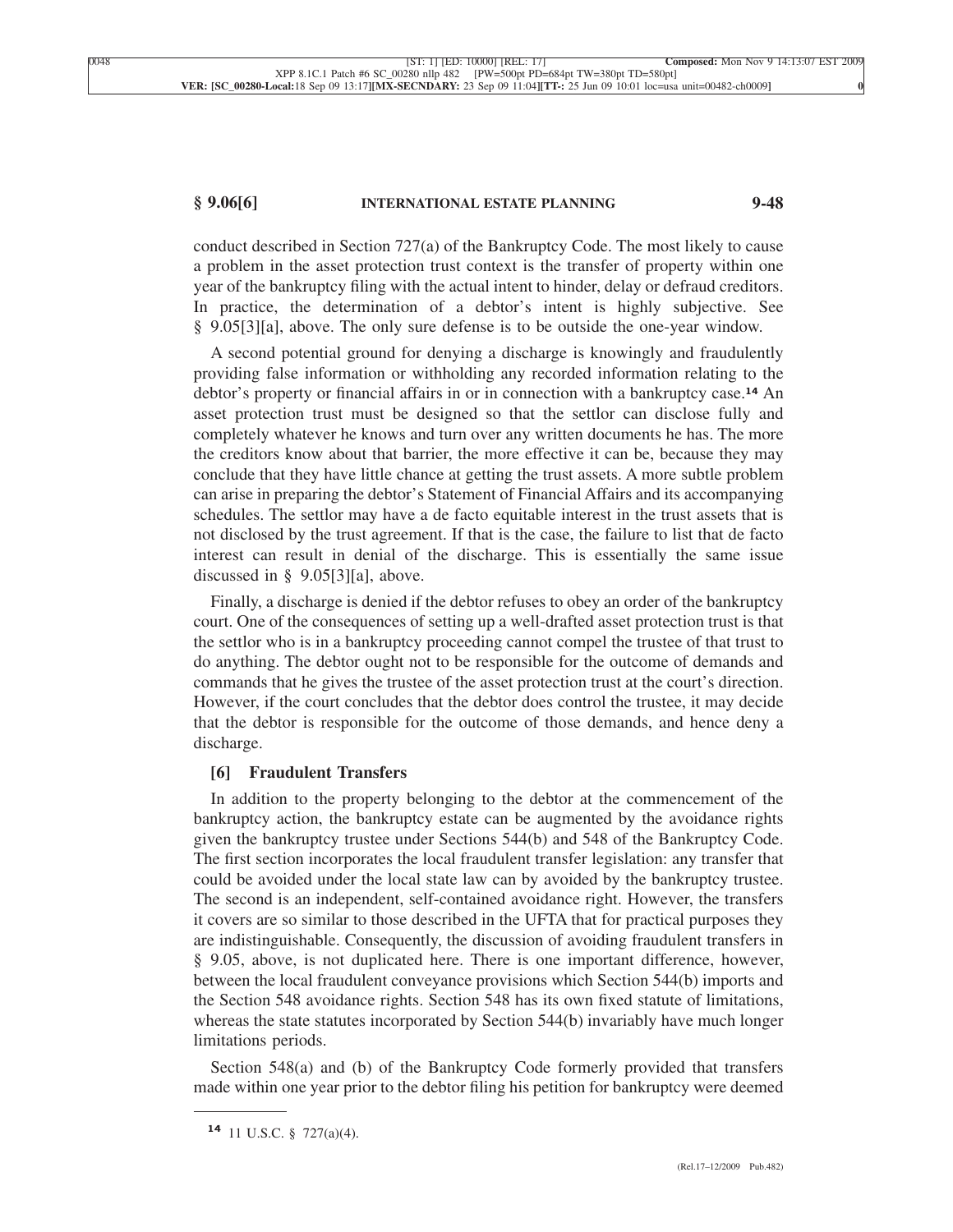# **9-49 ASSET PROTECTION TRUSTS § 9.06[7]**

fraudulent. The Bankruptcy Abuse Prevention and Consumer Protection Act of 2005 substantially tightened that rule. First, with respect to all transfers, the one-year period was extended to two years so that all transfers made within two years prior to the debtor filing for bankruptcy are subject to being drawn back into the bankrupt's estate without proof as to any actual intent to defraud creditors.**<sup>15</sup>** More important for purposes of this discussion, a new Section 548(e) of the Bankruptcy Code now provides that transfers made to self-settled trusts or "similar devices" within 10 years prior to the filing for bankruptcy may be drawn back into the bankrupt's estate if made with the actual intent to hinder, delay or defraud present or future creditors. The trustee thus will have to prove intent, but given that the statute also applies to transfers made to hinder, delay or defraud future creditors, it may be difficult to avoid the reach of Section 548(e) with transfers to foreign asset protection trusts.**<sup>16</sup>** Section 548(e) has not yet been tested, but assuredly will be.

Section 548(e) arose because of controversy on the Senate floor during debates on the new bankruptcy law following publication of an article in The New York Times asserting that the proposed amendments helped credit card companies pursue lower and middle class borrowers but allowed wealthy taxpayers to shelter their assets in asset protection trusts.**<sup>17</sup>** Senator Talent of Missouri proposed Section 548 as an amendment to the bill during debates, saying: "We should not allow crooks to hide their assets and avoid paying their bills [through the use of self-settled trusts . . .]."**<sup>18</sup>**

# **[7] Other Beneficiaries**

The prior discussion regarding the creditor's remedies for fraudulent transfers has focused exclusively on the recovery of assets (or their value) from the trustee of the asset protection trust. It is possible that the bankruptcy trustee has another target. Section  $550(a)(1)$  of the Bankruptcy Code provides that where the transfer of property is avoided, the bankruptcy trustee can recover the transferred property (or its value) from either the initial transferee (the trustee of the asset protection trust) or any person "for whose benefit such transfer was made." Although there is no case directly in point, this phrase would seem to include the beneficiaries of the asset protection trust.

It is clear that the beneficial interests themselves cannot be taken, because the statute provides only that the trustee may recover the property transferred, or the value of the property.**<sup>19</sup>** The first remedy would not be available in the context of an asset protection trust, because the beneficiaries do not have any access tothe trust assets so as to be able to transfer them to the bankruptcy trustee. Thus the real issue is the

**<sup>15</sup>** Pub. L. No. 109-8, 119 Stat. 23. For a broad discussion of the Act on asset protection planning, *see* Duncan E. Osborne, Joseph D. Martinec and Michael W. Johnson, *Asset Protection Planning After the Bankruptcy Act*, Texas Bar Journal, Vol. 68, No. 11, at 1006.

**<sup>16</sup>** *But see* continuing strategies in Gideon Rothschild, *Asset Protection Planning — Current Strategies and Pitfalls*, Tax Management Estates, Gifts and Trusts Journal 2005, at 252 *et seq*.

**<sup>17</sup>** Morgenson, The New York Times, March 2, 2005.

**<sup>18</sup>** 151 Congressional Record, at \_\_.

**<sup>19</sup>** 11 U.S.C. § 550(a)(1).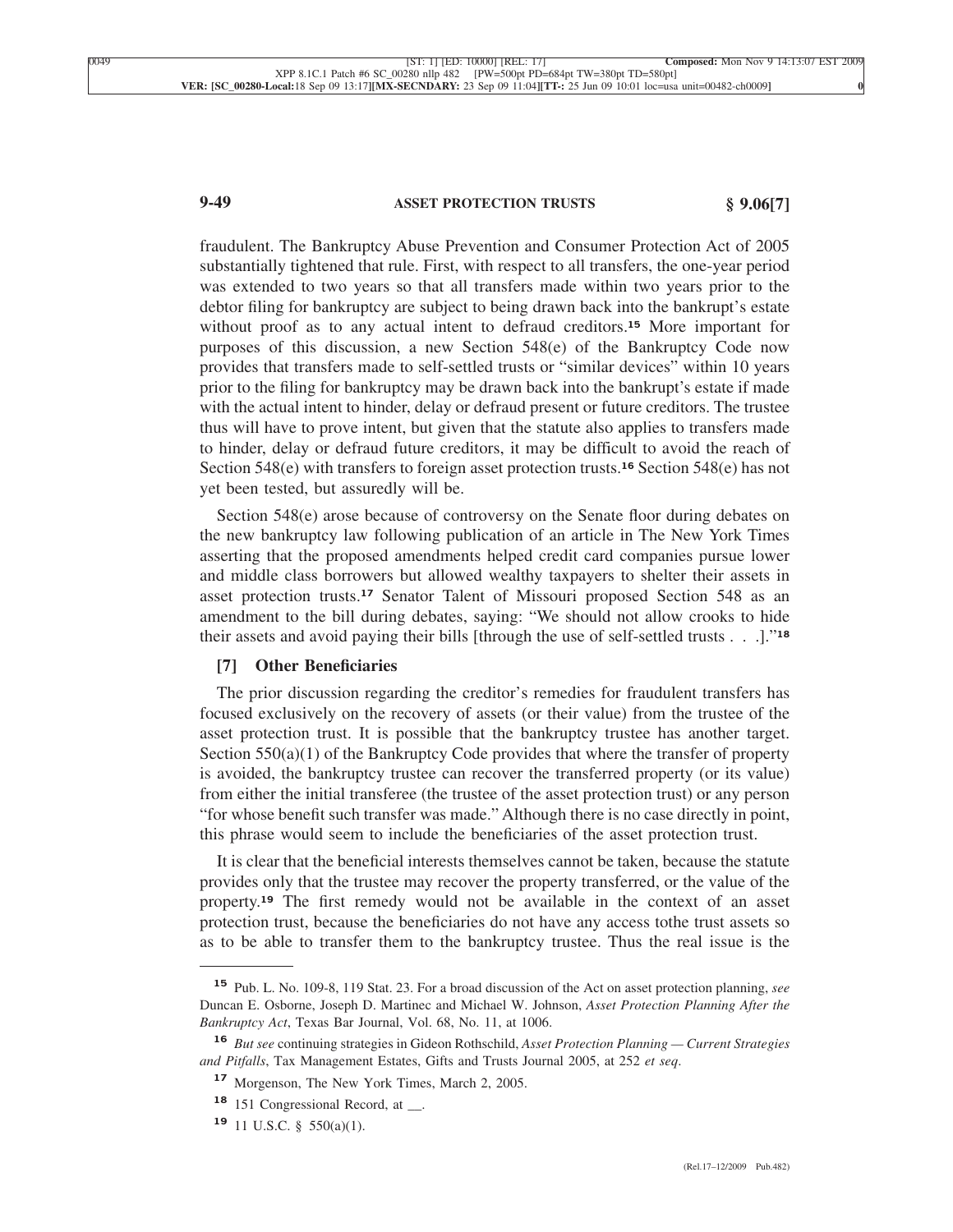# **§ 9.06[7] INTERNATIONAL ESTATE PLANNING 9-50**

amount that can be recovered from the trust's beneficiaries (both term and remaindermen).

The Bankruptcy Code refers to the value of the property transferred, not to the value received by a person "for whose benefit such transfer was made." Most of the decided cases involved a transfer that relieved the "beneficiary" of a debt to the transferee.**<sup>20</sup>** In those situations, it is easy to see that the amount of the award should be the value of the transferred property, because it was equal to the value which that person had received (the extinguishment of the liability). The effect of that person's intent or participation in the transaction was never an issue. There are only a few cases involving different fact patterns. These speculate that there may be some limit on the scope of the "entity-for-whose-benefit-such-transfer-was-made" net. In the leading case,**<sup>21</sup>** the debtor transferred funds to the transferee by check. The transferee then paid the proceeds to the bank on which the check had been drawn to satisfy a liability that the transferee had to that bank. The issue was whether the bank was an entity for whose benefit the original transfer was made. The bank argued that it was not such an entity, because it did not intend to be the beneficiary of the transfer; it was not in cahoots with the transferor or the transferee and did not know of their plans. The bank was held not liable for other reasons, but the court's response to the "intent" argument is interesting:

To what extent does 'intent' matter under §  $550(a)(1)$ ? If intent matters, whose? To what extent must courts find the true economic benefits of a transaction? If the Bank were undersecured, would the transfer make the Bank the beneficiary by the amount of the difference between the loan and the security? Suppose [the transferee] planned to, and did, buy a Rolls Royce with the money; would the dealer be the beneficiary by the difference between the wholesale and retail price of the car? How are bankruptcy courts to determine 'intent' and compute the benefit in transactions of this nature?**<sup>22</sup>**

Although the court gave no answer to the question of the role of a beneficiary's intent, the practitioner may want to ensure that the trust beneficiaries (other than the settlor) are innocent of *any* intent regarding the settlor's creditors. This would require that the settlor refrain from any discussion of planning or creating the trust, or making transfers to it, with any beneficiary until well after it is in place and funded.

The court assumed that any recovery would be measured by the benefit received ("the difference between the wholesale and retail price of the car") rather than by the property transferred (the purchase price of the car). This seems to be the proper result because there is something fundamentally unfair (possibly offending the due process notion) in imposing a liability on a person for whose benefit the transfer was made that exceeds the value of the benefit that he has received.

**<sup>20</sup>** *See e.g.,* Merrill v. Dietz (*In re* Universal Clearing House Co.), 62 B.R. 118 (Bankr. D. Utah 1986).

**<sup>21</sup>** Bonded Financial Servs., Inc. v. European American Bank, 838 F.2d 890 (7th Cir. 1988).

**<sup>22</sup>** 838 F.2d at 895 (7th Cir. 1988). *See also* Harley v. Sorani (*In re* Richmond Produce Co., Inc.), 118 B.R. 753, 757–758 (Bankr. N.D. Cal. 1990).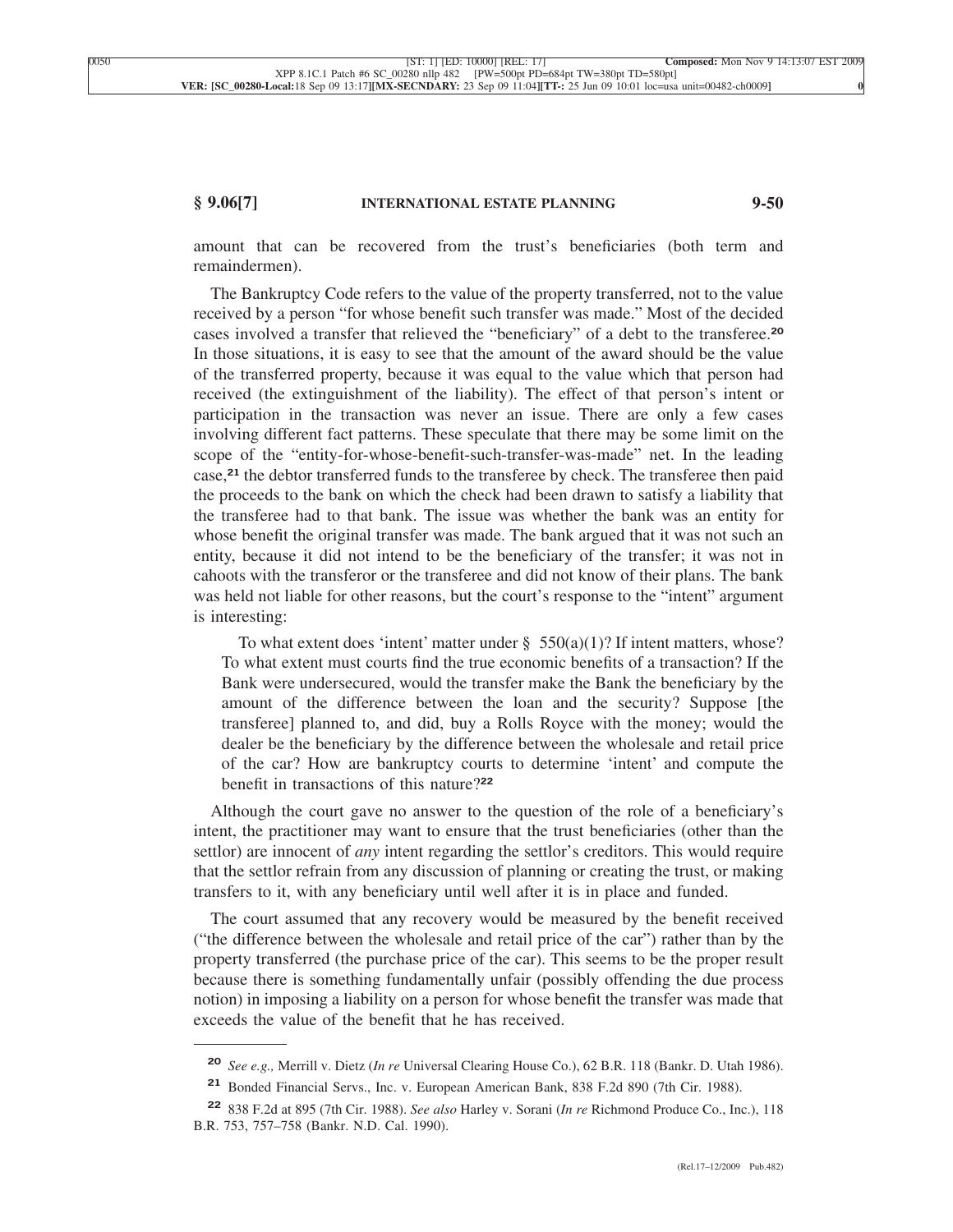# **9-51 ASSET PROTECTION TRUSTS § 9.06[7]**

If, indeed, this is the proper measure of liability under Section  $550(a)(1)$ , the value of the beneficial interests in the trust (since they are what the beneficiaries received) would have to be determined. A discretionary interest (in either income or principal) has little value since future distributions cannot be predicted. Remainder interests do not appear susceptible of any rational method of valuation. Assumptions could be made regarding the termination date (which might be the maximum period permitted the existence of the trust under the law of the situs due to "evergreen" renewals), the probability that the beneficiary would survive to that termination date, the growth rate of the value of the trust assets, and a present-value discount rate. However, there are two other factors that bear on the computation of the current value of that residuary interest: (1) the fraction of the whole, which is likely to be dependent upon the number of siblings that the remainderman has (or an ancestor has had) who are alive when the trust terminates, and (2) the size of the trust at termination, which will depend upon the amounts of discretionary distributions made during the remainder of the term of the trust. It is difficult to see how any assumption could reasonably be made about either of these factors. Past distribution patterns are no predictor of future ones because the personal and financial conditions of the beneficiaries almost certainly will change over time.

## **Planning Note**

**Avoid Value Being Assigned to Beneficiary's Interest by Making it Contingent.** By making the vesting of remainder interests subject to a condition precedent, assuming that the law of the trust's situs recognizes the difference between that and a vesting subject to divestiture on a condition subsequent, the assignment of value to the remainder interests can be avoided. The problem with this strategy is that determining what language is required to create a contingent remainder interest is one of the most difficult problems in the field of legal construction.**<sup>23</sup>** The samelanguage can create a condition precedent or a condition subsequent, depending upon the settlor's intent.**<sup>24</sup>**

**Example:** *B*, a U.S. person who is not the settlor of an offshore trust, has two beneficial interests in the trust: a vested interest during the trust's term (the trustee can at its discretion make distributions to *B*) and a contingent remainder interest (at the termination of the trust,  $B$  is entitled to a share of the trust assets if she is fully able to enjoy them). If the settlor's creditors are successful in having Bankruptcy Code Section 550(a)(1) applied to *B,* and their recovery from *B* is limited to the value of what she has received, her liability should be negligible. A third party would not pay anything for either a discretionary interest in an asset protection trust knowing that the trustee would never make any distribution to him, or a contingent remainder interest in the trust knowing that nothing would

**<sup>23</sup>** 3 Powell on Real Property § 20.04 (Matthew Bender); Nossaman & Wyatt, 1 Trust Administration and Taxation Ch. 23 (Matthew Bender).

**<sup>24</sup>** Robinson v. Comyns, Eng. Rep. 718 (K.B. 1736); Finlay v. King, 28 U.S. 346 (1830).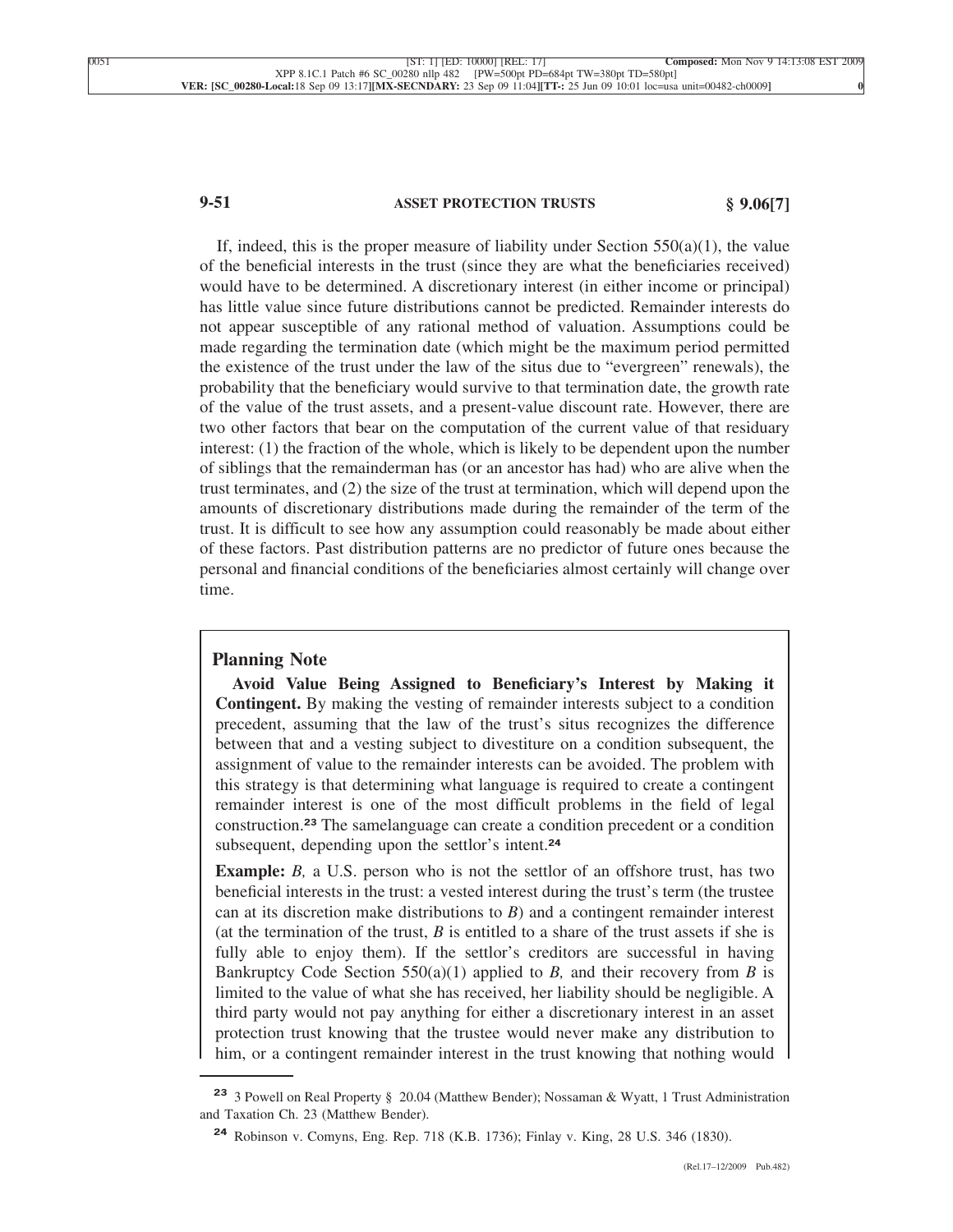# **§ 9.06[8] INTERNATIONAL ESTATE PLANNING 9-52**

ever be distributed to him because the remainder interest would never vest.

An inventive bankruptcy trustee might obtain some kind of judgment against all the other beneficiaries as a class, without trying to value the individual beneficial interests, on the theory that there is joint and several liability among the persons for whom the transfer was made. If it reached only trust assets (or their value) as they were received by the beneficiaries in the future, the issue of liability in excess of value received would be avoided. The difficulty in monitoring these judgments (*i.e.,* distributions to beneficiaries and keeping the judgments alive), plus the necessity of ensuring that the bankruptcy trustee never collected more than the value of the originally transferred property (the bankruptcy trustee cannot recover more than the value of the transferred property because under Section 550(c) of the Bankruptcy Code he "is entitled to only a single satisfaction"), may make such an attempt impractical. Nevertheless, it could seriously affect the planned operation of the asset protection trust.

# **[8] Foreign Bankruptcy Representative's Rights Under U.S. Law**

If a representative in bankruptcy is appointed for a foreign investor in his home country, the investor's U.S. assets can be affected. The U.S. courts offer the foreign bankruptcy representative substantial assistance in seizing the U.S. estate of the foreign debtor. The foreign bankruptcy representative has several options:

- (1) Commence an involuntary proceeding against the foreign debtor in the United States as an ancillary case to the foreign proceeding**<sup>25</sup>** (the foreign representative can thereby administer U.S. assets in a manner consistent with the foreign proceeding);**<sup>26</sup>**
- (2) Request a U.S. court to order the property of the foreign debtor, or its proceeds, to be turned over to the bankruptcy representative to be included as part of the foreign proceeding**<sup>27</sup>** (the turnover may be conditioned upon compliance with orders designed to protect the rights of U.S. creditors);**<sup>28</sup>** or
- (3) Ask for other appropriate relief from the U.S. bankruptcy court.**<sup>29</sup>**

This latter catchall provision allows the U.S. court flexibility in determining the appropriate remedy under the circumstances. For example, it has been used to allow a foreign representative to conduct discovery proceedings in the United States to assist in a foreign proceeding.**<sup>30</sup>** Moreover, if the foreign bankruptcy law is comparable to U.S. bankruptcy law, the foreign representative may be able to rely on comity to have its foreign judgment enforced in the United States.**<sup>31</sup>**

**<sup>25</sup>** 11 U.S.C. §§ 303(b)(4), 304(a).

**<sup>26</sup>** *See In re* Axona Int'l Credit & Commerce Ltd., 88 B.R. 597 (Bankr. S.D.N.Y. 1988).

**<sup>27</sup>** 11 U.S.C. § 304(b)(2).

**<sup>28</sup>** *In re* Lineas Areas de Nicaragua, 10 B.R. 790 (Bankr. S.D. Fla. 1981).

**<sup>29</sup>** 11 U.S.C. § 304(b)(3).

**<sup>30</sup>** Angulo v. Kedzep Ltd., 29 B.R. 417 (S.D. Tex. 1983).

**<sup>31</sup>** *See* Cunard S.S. Co. v. Salem Reefer Serv. A.B., 773 F.2d 452 (Bankr. 2d Cir. 1985).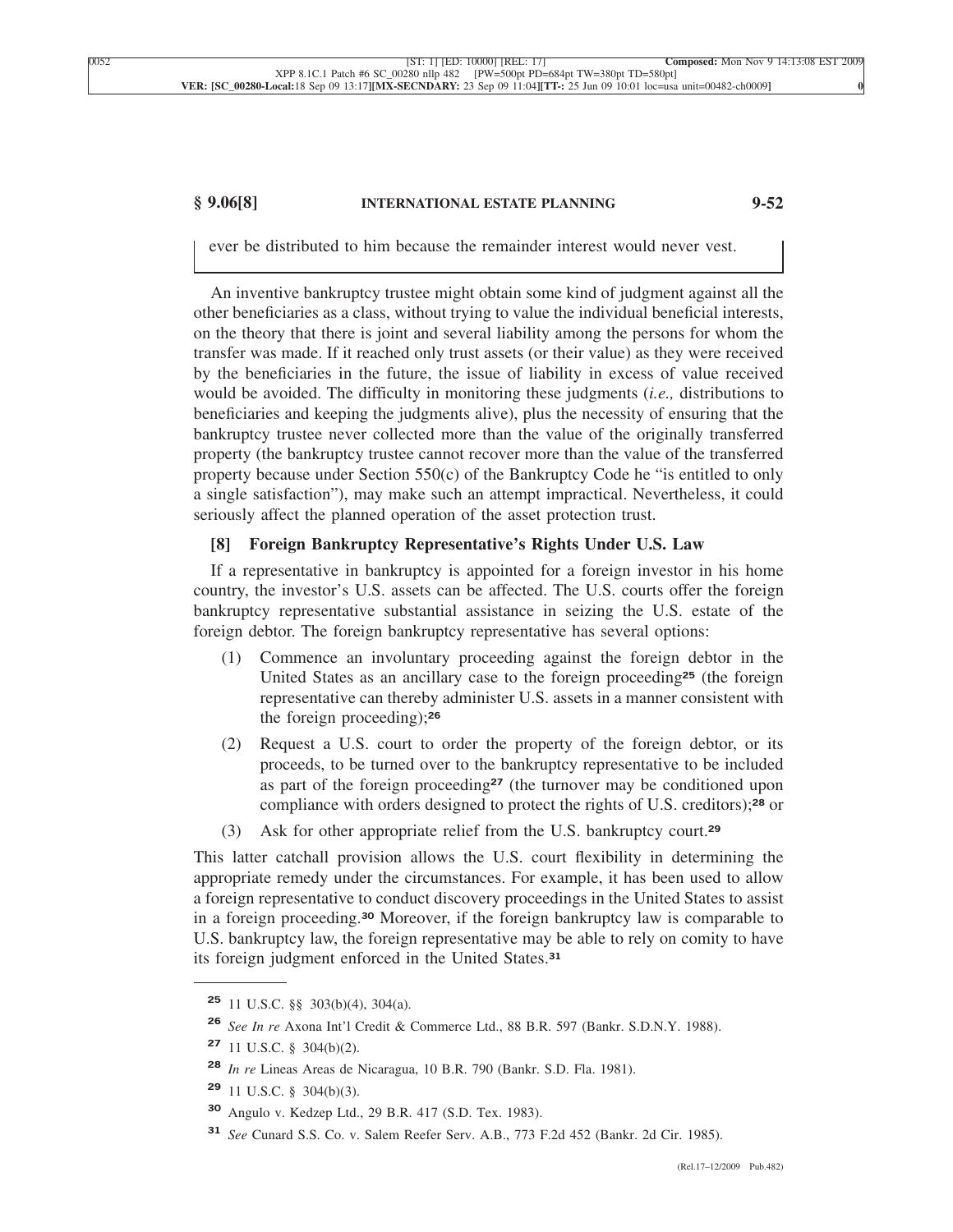# **9-53 ASSET PROTECTION TRUSTS § 9.06[9]**

#### **[9] Recent Decisions Under the Federal Bankruptcy Act**

There have been recent decisions of the state and federal courts involving debtors who sought to contest efforts by their bankruptcy trustee to attach, manage and liquidate assets that they had transferred prior to their filing a bankruptcy petition. In the case of *Ashley Albright, Debtor*, **<sup>32</sup>** the United States Bankruptcy Court for the District of Colorado held that the bankruptcy Trustee of a debtor who had filed a petition for bankruptcy under Chapter 7 of the Bankruptcy Act was entitled to the management and control of a sole member LLC created by the debtor, without further notice to or consent of the debtor, because all interests of the debtor in a sole member LLC passed automatically to the bankruptcy trustee upon the filing of the petition.

In the case of *Stephan Jay Lawrence, Debtor v. Alan L. Goldberg, Trustee*, **<sup>33</sup>** the Court of Appeals was presented with a case where Mr. Lawrence, the debtor, had in 1991 settled an irrevocable offshore trust in Mauritius, initially for his own benefit. The trust contained some \$7 million. Two months after Mr. Lawrence settled the trust, an arbitration award was entered against him for \$20.4million. In 1993, the trust deed was amended so that the settlor's powers could not be exercised under duress or coercion, and his life interest in the trust would automatically terminate in the event of bankruptcy. In 1995, the trust deed was further amended to declare Mr. Lawrence an "excluded person," and in 1997 he declared bankruptcy. The bankruptcy trustee attempted to collect and realize upon the assets of Mr. Lawrence's offshore trust. Mr. Lawrence resisted, claiming he no longer had any powers over the trust, and that to punish him for his inability to collect the assets would be improper, because it was impossible for him to repatriate the assets, under the current, amended trust documents. The district court found that Mr. Lawrence had made the "turn over" of assets impossible by his own actions, and that the trustee had the power to reinstate Mr. Lawrence as the beneficiary. The court found Mr. Lawrence in civil contempt and sent him to jail on October 5, 1999, in addition to imposing a civil fine of \$10,000 per day. Mr. Lawrence was still in jail at the time of the Court of Appeals' decision on January 23, 2002. The Court of Appeals cited with approval the decisions in *Commodity Futures Trading Commission v. Wellington Precious Metals, Inc.***<sup>34</sup>** and *Federal Trade Commission v. Affordable Media, LLC***<sup>35</sup>** and ordered that Mr. Lawrence remain incarcerated until he complied with the District Court's order. The Court of Appeals did note, however, that civil contempt orders are "intended to coerce compliance with a court order," and not to punish, and ordered the District Court to hold periodic hearings to determine if Mr. Lawrence was going to steadfastly refuse to comply with the court's order, or might be coerced into compliance at some future time.

**<sup>32</sup>** 291 B. R. 538 (Bankr. D. Colo. 2003).

**<sup>33</sup>** 279 F.3d 1294 (11th Cir. 2002).

**<sup>34</sup>** 950 F.2d 1525 (11th Cir. 1992).

**<sup>35</sup>** 179 F.3d 1228 (9th Cir. 1999), see discussion at § 14.03[3].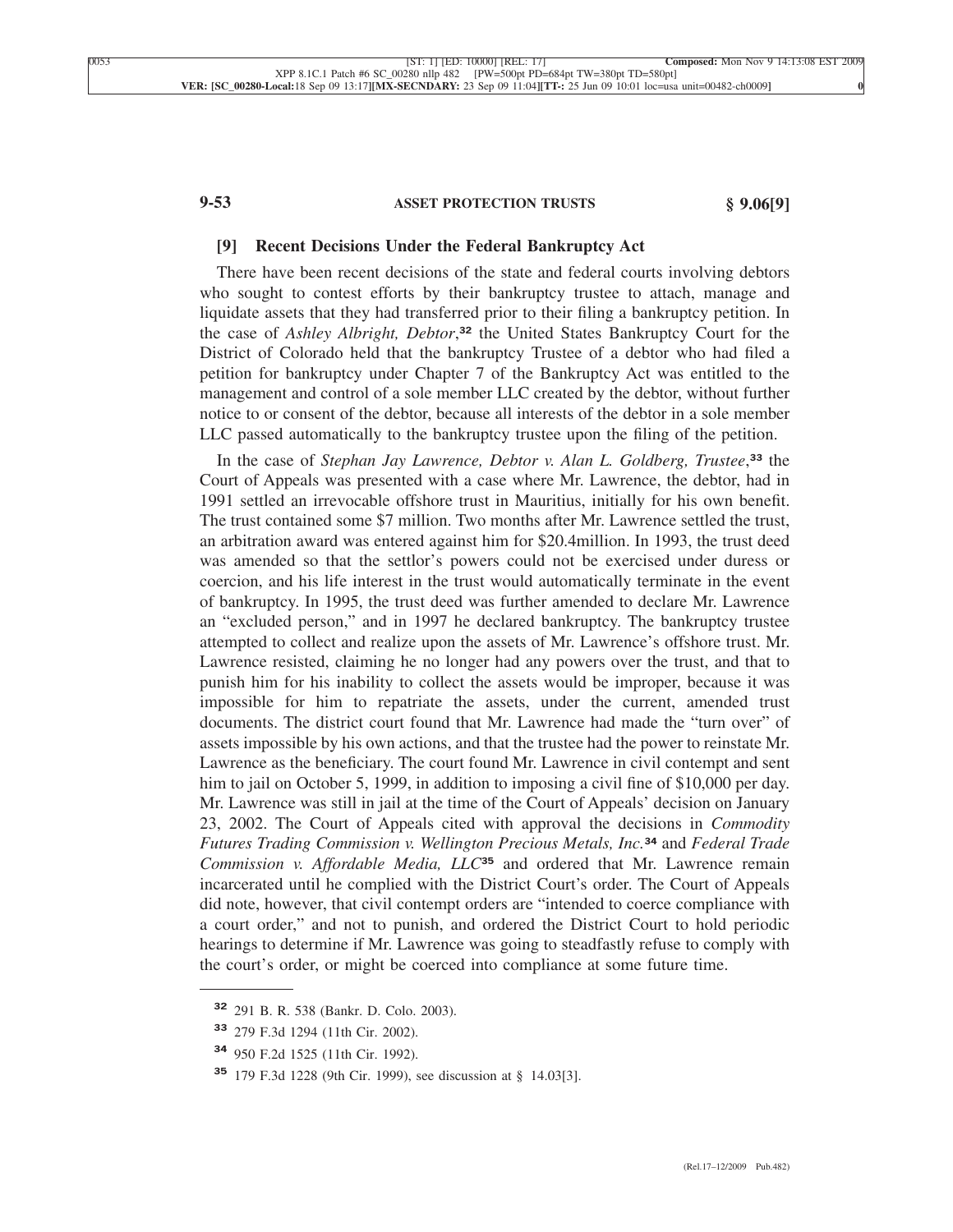## **§ 9.07[1] INTERNATIONAL ESTATE PLANNING 9-54**

#### **§ 9.07 Planning for Situs Change for Asset Protection Trust**

**Trust instrument should expressly provide for change of situs under certain circumstances. Situs of trust can be changed by modification, termination and recreation or decanting. Changes by modification are smoothest because trust does not terminate. Changes by termination and re-creation or decanting can create substantial tax liability.**

## **[1] Authority for Change of Situs**

All asset protection trusts should provide for a change in situs of the trust when changed circumstances require it. There is no common-law prohibition against changing the situs of a trust, nor does a change of situs appear to contravene any commonly recognized public policy.**<sup>1</sup>** Change of situs provisions are often thought essential by practitioners establishing trusts in offshore jurisdictions, if only as a matter of sovereign risk. For example, if a settlor from England has chosen to establish a trust in Bermuda for the benefit of her descendants throughout the world (not for purposes of asset protection), she will normally include provisions in the trust deed providing either for automatic change of situs of the trust, or for discretion in the trustee to change the situs of the trust if circumstances warrant. Such circumstances might include a change in the tax laws of the original situs jurisdiction or a change in government which the trustee thinks portends adverse future treatment.

Change of situs provisions may have tax consequences. It may be prudent to have a change of situs provision even for a purely United States trust. For example, if the trustee of a New York trust is about to sell a low basis asset which will result in a large capital gain for the trust, the trustee may wish to consider changing the situs of the trust to a state which imposes no capital gains tax on trusts for nonresident beneficiaries, such as Delaware, before selling the asset. But if a domestic trust includes an automatic migration provision which takes effect if a U.S. court attempts to exercise jurisdiction over the trust, the trust will be treated as a foreign trust, not a domestic trust for United States income tax purposes.**<sup>2</sup>** Note, however, that consistent with the reason that practitioners favor automatic migration provisions in many offshore trusts, the Treasury Regulation provides: "However, this paragraph  $(c)(4)(ii)$  will not apply if the trust instrument provides that the trust will migrate from the United States only in the case of foreign invasion of the United States or widespread confiscation or nationalization of property in the United States."

If none of the settlor, beneficiaries or the new trustee is a resident or national of the original situs jurisdiction and the trust assets are located elsewhere, the original situs country has no jurisdiction over the new trust in an international sense.**<sup>3</sup>** A judgment in the original jurisdiction denying the validity of the shift would not be enforced by

**<sup>§ 9.07</sup> <sup>1</sup>** *See, e.g, In re* Liddiard, 14 Ch. D. 310 (1880). *See* R. Hendrickson & N. Silverman, Changing the Situs of a Trust § 2.06 (1986); D. Parker & A. Mellows, The Modern Law of Trusts 378–383 (3d ed. 1975).

**<sup>2</sup>** Treas. Reg. § 301.7701-7(c)(4)(ii).

**<sup>3</sup>** *See* R. Graveson, Conflict of Laws 619 (7th ed. 1974).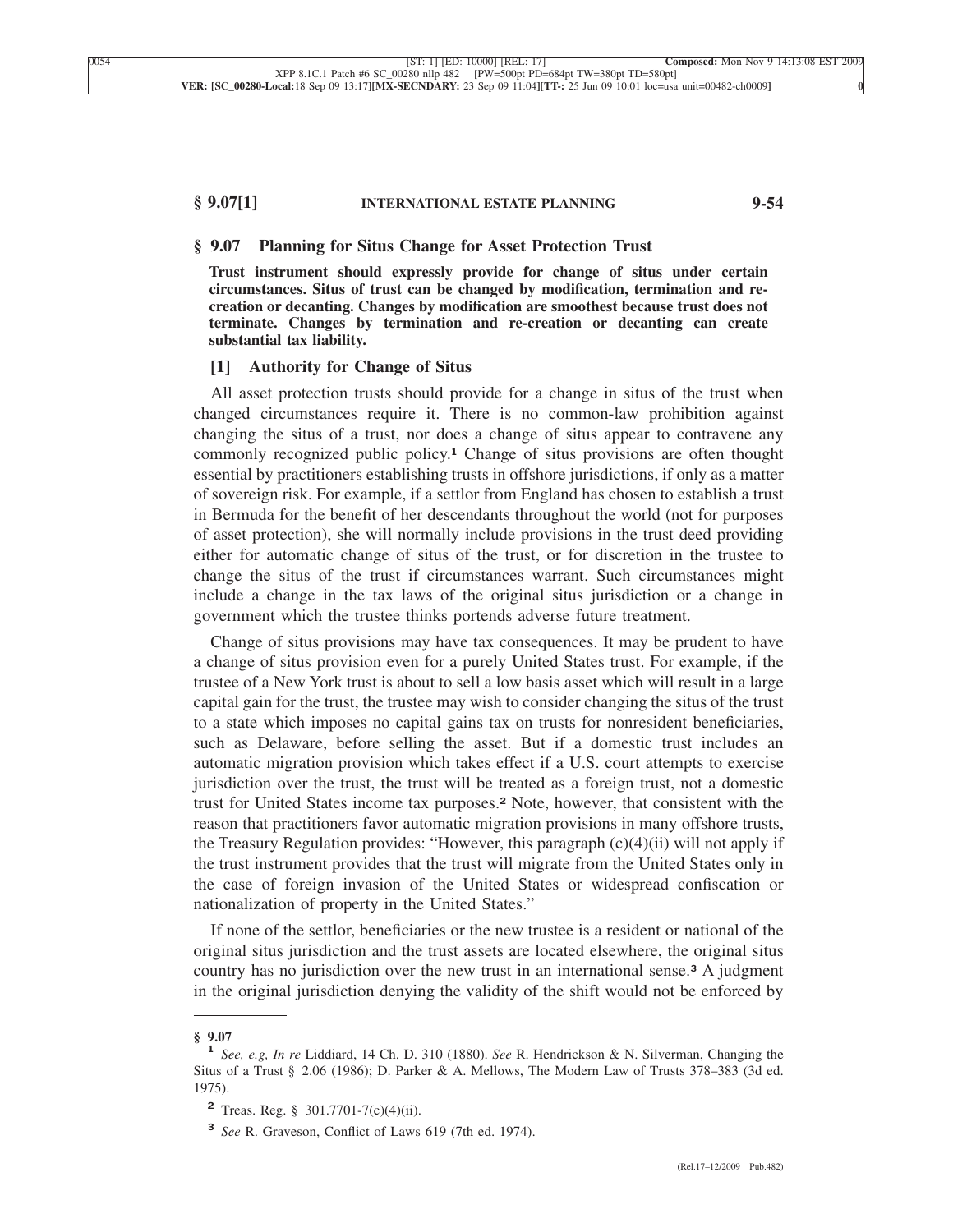# **9-55 ASSET PROTECTION TRUSTS § 9.07[2]**

the courts in the new jurisdiction because the decision is fundamentally an attack on the validity of a trust under the law of the new jurisdiction and hence is impermissibly extraterritorial in effect. An attack, as an original matter in the courts of the new jurisdiction, on the validity of the situs change should be ineffective as a matter of course if the situs change is valid under the law of the new jurisdiction.

Problems in the original situs jurisdiction are not the only reasons for changing the situs of a trust. The more common ones are:

- (1) a change in the residence of the income or principal beneficiary from the original situs jurisdiction to a new jurisdiction, combined with that beneficiary's desire to change the situs to permit more frequent consultation with the trustee;
- (2) the substitution for the original trustee of a new trustee in a new jurisdiction; and
- (3) a change of residence by the original trustee to a new jurisdiction from which it is more efficient for the trustee to continue to administer the trust.

The provisions for changing situs should be expressly set out in the trust instrument. See § 9.19, below, for suggested forms and clauses. Otherwise, a change of situs can be effected only upon a court order entered in the original situs jurisdiction or with the consent of all interested parties. The court-ordered situs change is not only cumbersome but, given the reason for changing the situs, may be difficult or impossible to obtain. The consent approach has at least three problems. First, it may be impossible to obtain the consent of a corporate trustee without court approval of the final accounting or of that trustee's administration. Second, if there are minor or contingent beneficiaries, consent without a court order is impossible. Such court approval in either case may encounter the same difficulty as a court-sanctioned move. Third, there is a possibility that the new jurisdiction will not recognize the right of all interested parties to shift the trust situs under these circumstances.

Note that the tax situs of a trust may be changed, at least in some states, by transferring the situs of administration of the trust to another jurisdiction, changing the trustees so as to eliminate any trustee from the original jurisdiction and, perhaps, eliminating any directly held investments in the first jurisdiction.

## **[2] Methods for Changing Situs**

There are three ways to change the situs of a trust:

- (1) *Modification.* Alter the three factors that created the situs in the original jurisdiction:
	- (a) Replace the original trustee with a new trustee resident in the new jurisdiction;
	- (b) Specify in the trust instrument that the governing law is changed to that of the new jurisdiction by reason of the change in the trustee or, if permitted by the trust instrument, change the governing law by the instrument changing trustees; and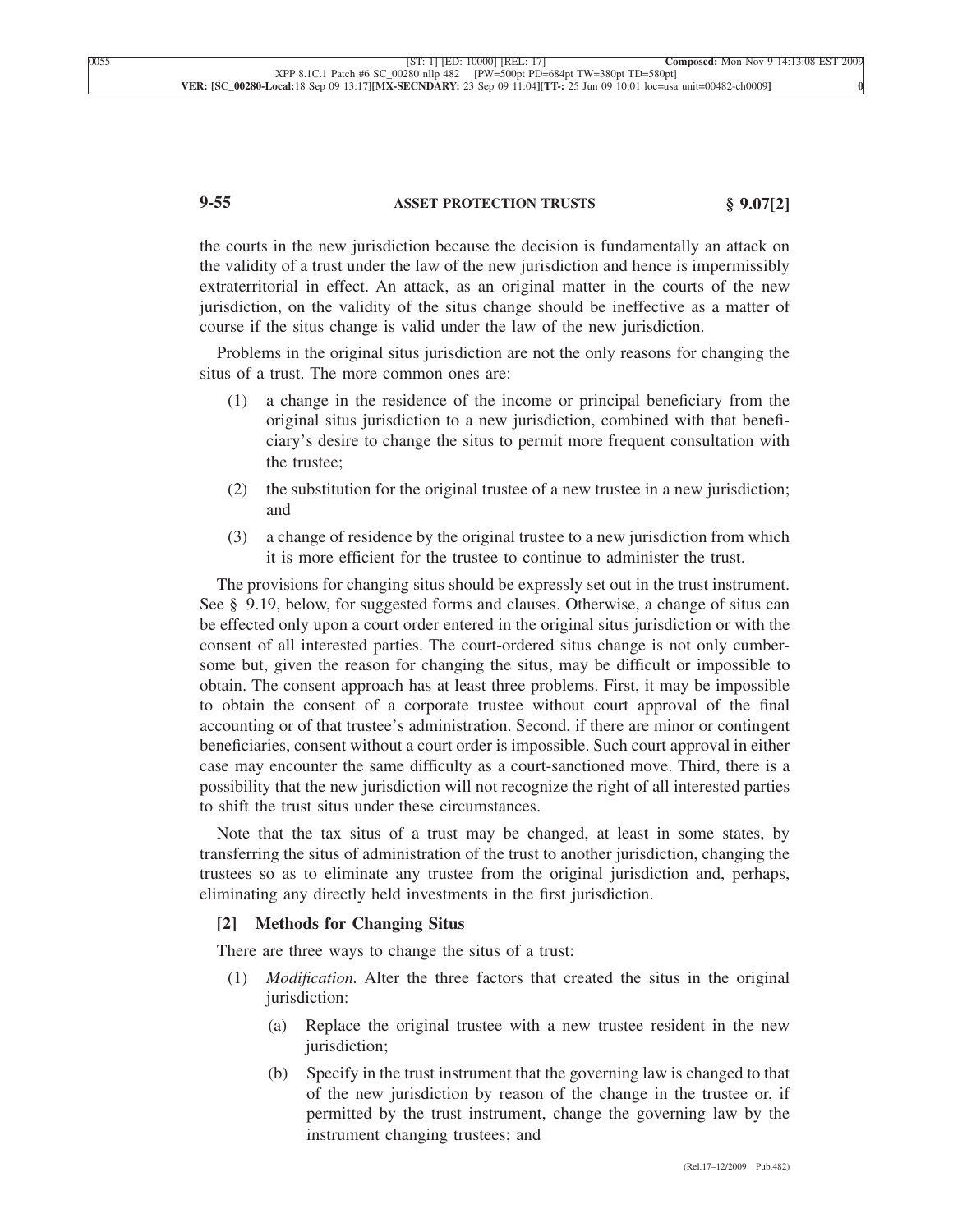## **§ 9.07[3] INTERNATIONAL ESTATE PLANNING 9-56**

- (c) Shift the place of trust administration to the new jurisdiction with a new trustee.
- (2) *Termination and Re-Creation.* Terminate the trust in the original jurisdiction and distribute all the trust assets to the beneficiaries, who then contribute those assets to a new trust with identical terms located in the new jurisdiction with a new trustee.
- (3) *Decanting.* Transfer all the trust assets directly from the original trust to a separate, distinct trust created in the new jurisdiction.

There are tax issues involved in changing the situs of a trust. From a U.S. perspective they are the income taxation of trusts (including grantor trusts) and their beneficiaries (see Chapter 4), estate and gift taxes, and the excise tax on transfers of appreciated property to foreign trusts. These are mentioned briefly in this section and in more detail in § 9.11, below.

# **[3] Changing Situs by Modification**

Changing the situs of a trust by modification produces the fewest ripples because the trust does not terminate; it simply continues its existence in the new situs jurisdiction. In theory even less disturbance would occur if the original trustee were an individual who physically moved from the old situs to the new one. However, this would be open to the arguments that the new residence was never acquired or that the existing residence was never abandoned. If either of these arguments is successful, the result is a continuation of the existing trust situs.

This demonstrates one benefit of using a corporate trustee rather than an individual trustee, using individuals as trust protectors or advisors, but a corporate trustee. Mere presence of an individual trustee in a jurisdiction other than the existing situs can lead to arguments that an inadvertent change in situs has occurred. Since an individual may have more than one residence, this argument can be made even if the trustee's residence at the original situs has not been abandoned. Furthermore, the presence in the United States of the trustee of a foreign trust for 183 days or more will result in the U.S. taxation of the trust's capital gains**<sup>4</sup>** and would risk the reclassification of the trust as a U.S. trust if the place of administration can be inferred from the location of the trustee.

While there is a transfer of legal title to, and possession of, the trust assets from the original trustee to the new trustee, there is no transfer of beneficial interests. For U.S. tax purposes, there is no transfer of assets. If the settlor or any beneficiary is not a U.S. person, the tax consequences in the settlor's (or beneficiary's) home country of the situs shift by modification would have to be investigated. Any offshore jurisdiction chosen as the new situs of the trust is not likely to impose income or transfer taxes on trusts or their nonlocal beneficiaries. Although not a transfer for U.S. tax purposes, the change of trustee is a transfer for purposes of any blocking order issued under the

**<sup>4</sup>** I.R.C. § 871(a)(2), *amended by* Pub. L. No. 103-66, 103d Cong., 1st Sess., § 13113(d)(5) (Aug. 10, 1993); Treas. Reg. § 1.871-2.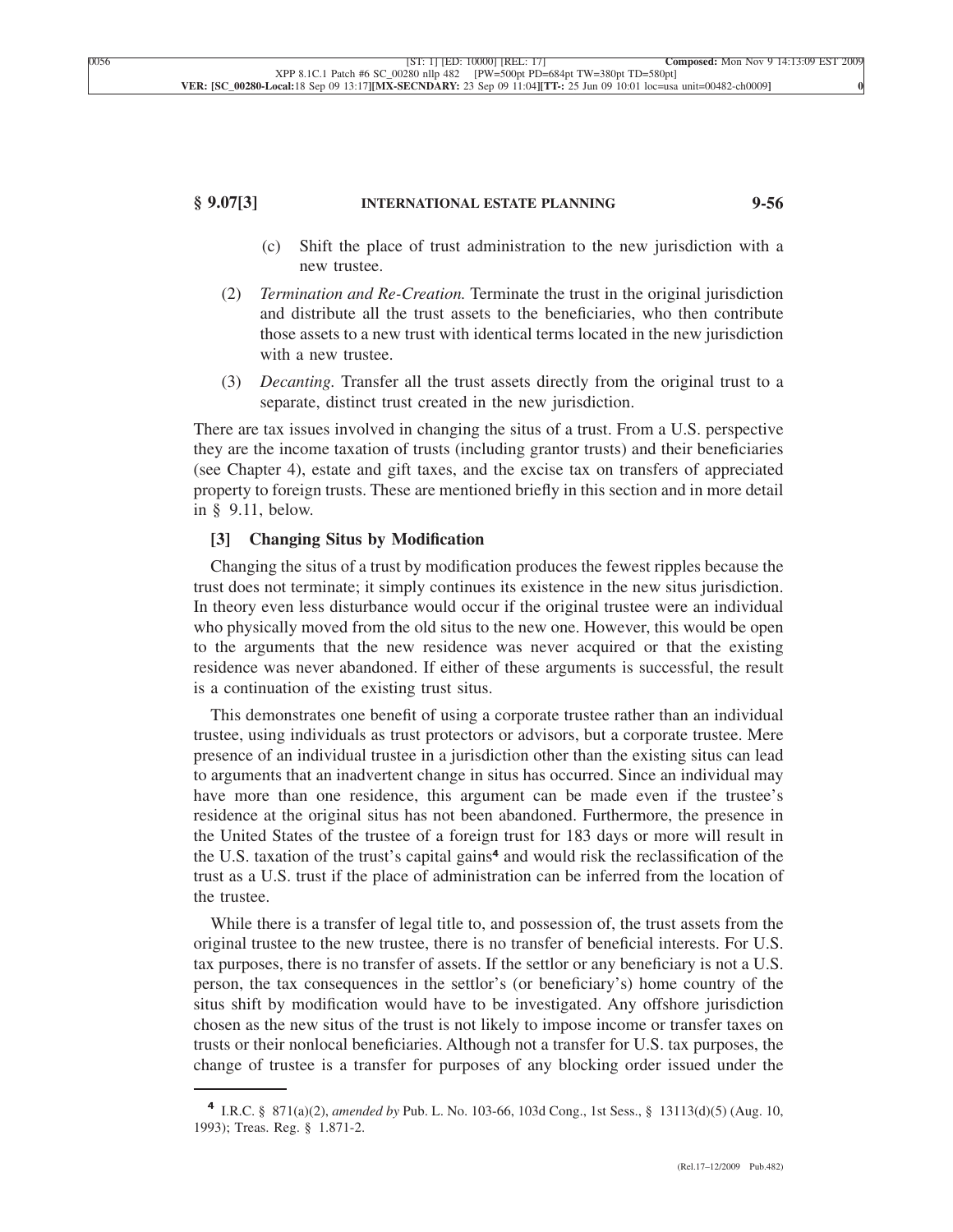# **9-57 ASSET PROTECTION TRUSTS § 9.07[5]**

International Emergency Economic Powers Act**<sup>5</sup>** discussed in § 9.16, below.

In most cases, a change of situs by modification will bear the lowest risk of adverse U.S. tax treatment. See § 4.11, above.

## **[4] Changing Situs by Termination and Re-Creation**

This involves two transfers of property: (1) the terminating distribution to the beneficiaries, and (2) the contribution to the new trust. Achieving concerted action by the beneficiaries can be difficult. This problem can be ameliorated to some degree either by utilizing a declaration of trust, which is executed only by the new trustee, rather than a trust agreement, which is executed by both the new trustee and the settlors, or by having an inactive (stand-by or pilot) trust already in place.

The distribution of the trust assets can have significant U.S. tax consequences. An argument can be made under a substance-over-form theory that the transfers should be ignored and the transaction treated as a simple situs shift,**<sup>6</sup>** with the result that it is not a taxable event. The argument is strengthened if the new trust had already been created on a stand-by basis by the settlor. If this argument does not prevail, the two steps will be treated for U.S. tax purposes as a distribution from the trust to its beneficiaries, which is likely to produce taxable income for the beneficiaries and if the beneficiaries are U.S. persons and the trust is foreign, an accumulation distribution. The new trust would be a grantor trust whose income is taxable to the settlor/beneficiaries, at least if they are U.S. persons.**<sup>7</sup>** If the beneficiaries are U.S. persons and the trust is a foreign trust for their benefit, it will be a grantor trust,**<sup>8</sup>** but if the new beneficiaries are not U.S. persons, there may be a taxable event in creating the new trust.**<sup>9</sup>** In addition to income tax consequences, other tax consequences may flow from a termination and recreation.

For example, any grandfathered status for the generation-skipping transfer tax of a trust in existence on October 22, 1986 will be lost.**<sup>10</sup>**

## **[5] Changing Situs by Decanting**

Decanting involves only a transfer from the original trust to the new trust. The tax issues are basically the same as those of the termination and re-creation procedure discussed above, but the argument that the decanting should be ignored as a tax matter under the substance-over-form theory is stronger because the settlor of the new trust will be the trustee of the old trust. See discussion at  $\S$  4.11[3], above. If the decanting is recognized as a taxable event for U.S. income tax purposes, and if the old trust is

**<sup>5</sup>** 31 C.F.R. § 500.310 (July 1, 1993).

**<sup>6</sup>** Some support for this proposition can be derived from MacManus v. Comm'r, 131 F.2d 670 (6th Cir. 1942), and Buhl v. Kavanagh, 118 F.2d 315 (6th Cir. 1941).

**<sup>7</sup>** I.R.C. § 672(f).

**<sup>8</sup>** I.R.C. § 679.

**<sup>9</sup>** I.R.C. § 684.

**<sup>10</sup>** Pub. L. No. 99-514, 99th Cong., 2d Sess., § 1433(b) (Oct. 22, 1986); Temp. Treas. Reg. § 26.2601-1(b).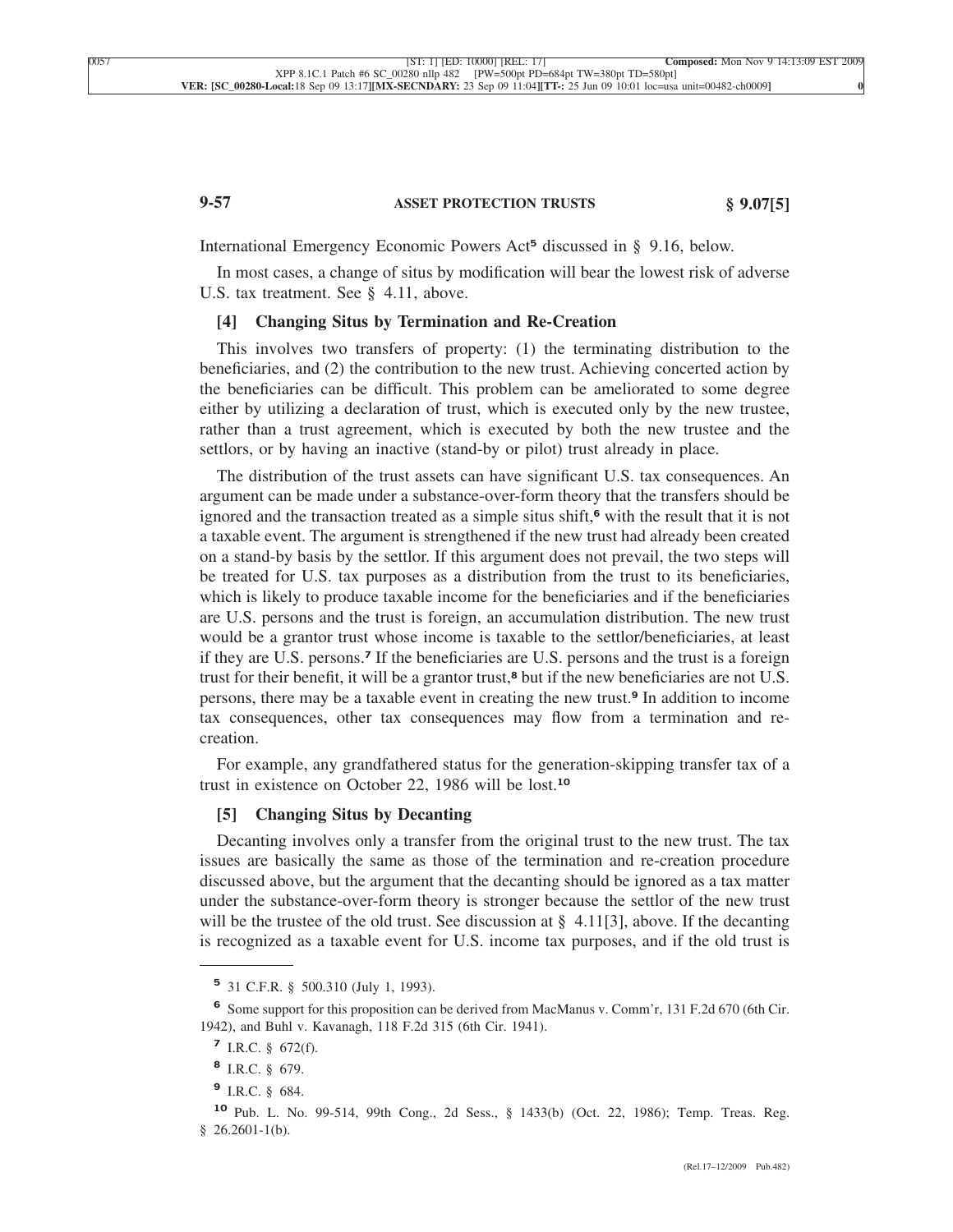## **§ 9.07[5] INTERNATIONAL ESTATE PLANNING 9-58**

a foreign trust and the new trust is a domestic trust, it will be taxed as an accumulation distribution under Sections 665 through 668 of the Internal Revenue Code. An accumulation distribution from the old trust not only subjects the new trust to the throwback tax (limited to income with a U.S. source if the new trust is foreign), but that distribution will be allocated to the new trust's undistributed net income for the respective years of the old trust from which it is derived.**<sup>11</sup>** If the new trust makes an immediate distribution of the accumulated income (including capital gains if the trust is foreign), the transfer to the new trust might be ignored and the accumulation distribution treated as being made directly to the beneficiaries by the old trust.**<sup>12</sup>**

**<sup>11</sup>** Treas. Reg. § 1.668(b)-1A(c)(1)(i). Although this regulation was issued under I.R.C. § 668, which was repealed by Tax Reform Act 76, Pub. L. No. 94-455, 90 Stat. 445, its rules still apply under I.R.C. § 667.

**<sup>12</sup>** *Cf.* Treas. Reg. § 1.665(b)-1A(b)(1).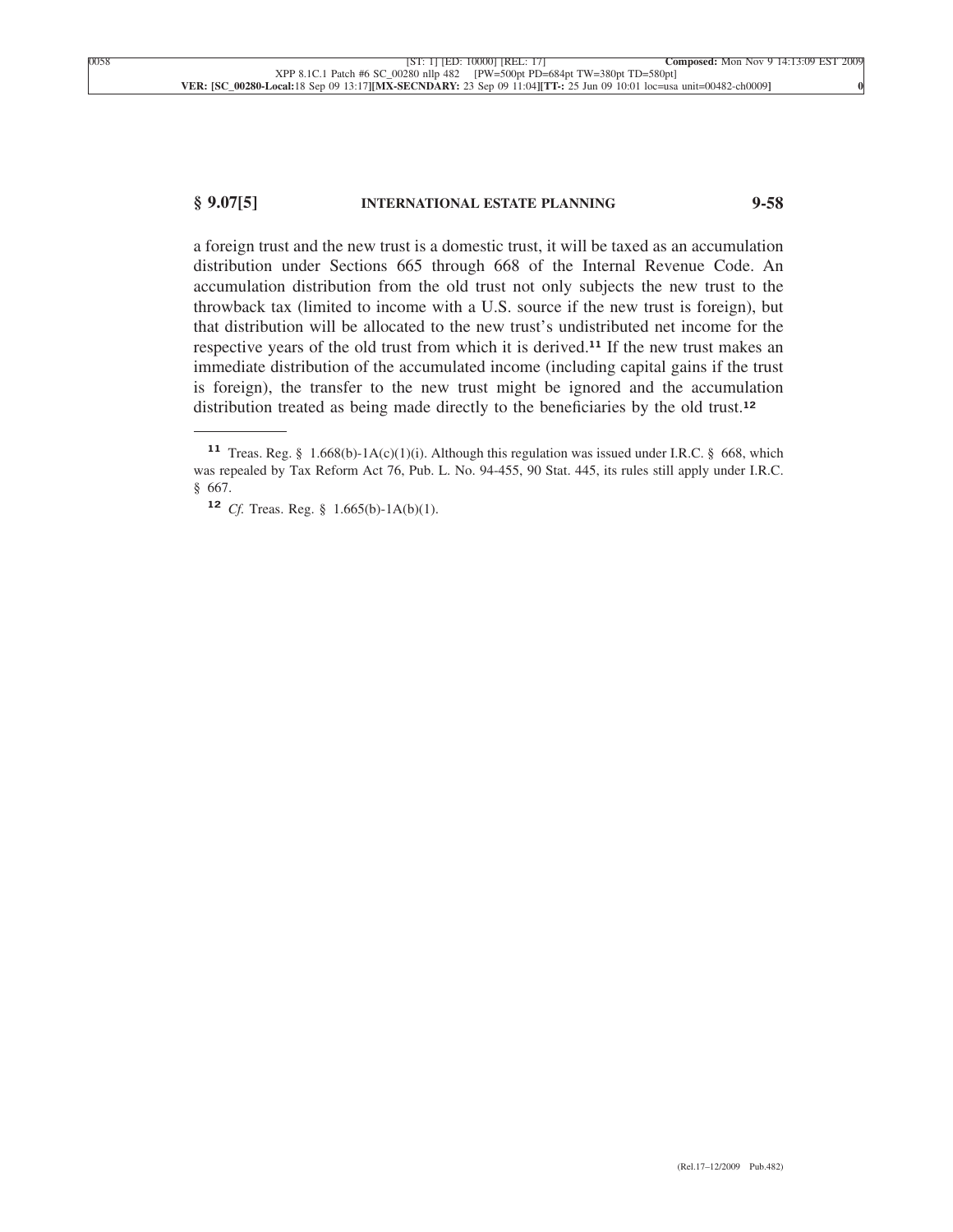# **9-59 ASSET PROTECTION TRUSTS § 9.08[2]**

## **§ 9.08 Drafting for Change of Situs**

**Most practitioners now favor including a provision in the trust instrument which permits the trustee, or the trust protector, purely as a matter of discretion, to change the situs of the trust for any reason deemed to be in the interest of the trust beneficiaries. In addition, a settlor may wish to include in the trust instrument a provision for automatic and immediate change of situs of the trust, often to a predetermined second jurisdiction, in defined circumstances.**

The situs changing provisions have three principal components:

- (1) authorization for the situs change;
- (2) adjustments for differences in the trust laws of the original and new jurisdictions; and
- (3) the procedure employed in effecting the change.

### **[1] Discretionary Change of Situs**

Because there are a multitude of reasons why it may be in the interest of the trustees, or more likely the trust beneficiaries, to change the situs of a trust, most practitioners now favor inclusion of a general provision in the trust deed permitting the trustee, or the trust protector, to change the situs of a trust one or more times for any reason deemed to be in the interest of the trust beneficiaries. Particularly for long-term trusts, such clauses are important because as circumstances change over the years, both in the situs jurisdiction and in the domicile jurisdiction of the several trust beneficiaries, a change of situs of the trust may be important to the preservation of the interests of the beneficiaries. Discretionary change of situs clauses are common to all trusts, not only asset protection trusts, but should be included in the trust deed creating an asset protection trust. See § 9.19, below, for various sample clauses for trust deeds.

#### **[2] Escape Clause**

In addition to a discretionary change of situs clause, an asset protection trust should normally include an automatic change of situs clause with carefully defined terms, although if the initial trust is a domestic trust an automatic change of situs clause may have adverse U.S. income tax consequences, discussed below. Automatic escape clauses have long been included in "Armageddon" trusts, usually deemed effective at 11:59 p.m. on the day prior to the destabilizing event defined in the trust deed. Most practitioners creating asset protection trusts, at least foreign asset protection trusts, will include some form of automatic change of situs clause. The change of situs clause will, in common with all trusts in offshore jurisdictions, take effect in the event of sovereign risk changes in the original situs, but in the case of asset protection trusts, a settlor may wish to include automatic change of situs clauses in the event the courts of the original jurisdiction of the trust give, or seem likely to give, rights to creditors of the settlor.

Automatic escape clauses must be carefully drafted because they may be triggered by the terms of the trust deed when subsequent events, or even simultaneous analysis by an informed party of the current events, suggest that a change of situs is not warranted. There have been instances in the past where revocable trusts became irrevocable with significant U.S. tax consequences when clauses in the trust deed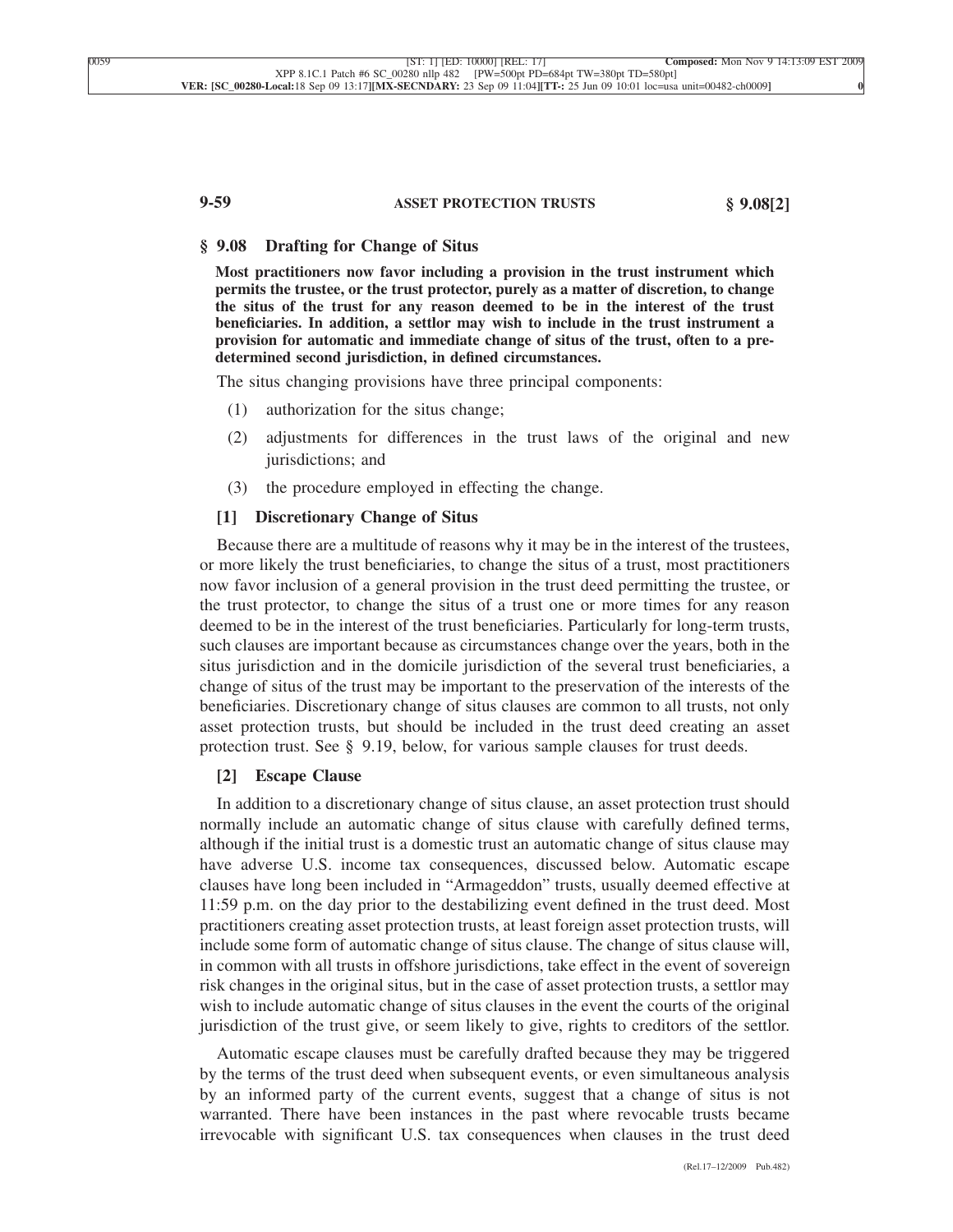## **§ 9.08[3] INTERNATIONAL ESTATE PLANNING 9-60**

making it irrevocable went into effect automatically upon events which, in retrospect, should not have been considered cause to make the trust irrevocable. Tax consequences may be less important to an asset protection trust, but the lesson remains that care must be taken in drafting the terms of any automatic escape clause. Consideration should also be given to empowering the trustee, or the protector, to nullify the effect of an automatic escape clause, within a brief period after it has taken effect, if the facts show that it should not have been activated and the trustee, or the protector, is free from influence of the jurisdiction whose action triggered the clause.

### **[3] Compliance with Trust Laws of New Situs**

The trust instrument must make it clear that when the trigger is pulled, all three elements of situs (residence of the trustee, place of administration, and governing law) change. Just shifting the place of administration or appointing a new trustee in a different jurisdiction does not automatically mean that the law governing the trust is changed.**<sup>1</sup>**

When the trust's governing law is changed, the validity of its provisions will be tested under the new law, not the old.**<sup>2</sup>** Consequently the trust agreement must spell out the impact of the situs shift on various trust provisions, such as restraints on alienation, the duration of the trust, the allocation of receipts to income or principal, and allowable investments. The penalties for failing to do this vary. For example, if the trust term violates the rule against perpetuities in the new jurisdiction, the trust may self-destruct immediately. If restraints on alienation become invalid, the trust will continue but with a significant difference in what the settlor intended to be the rights of the beneficiaries. The same is true of the allocation of trust receipts unless all distributions are discretionary and can be made out of either income or principal. If the law of the new jurisdiction does not authorize all the investments the trust made in the original jurisdiction, the new trustee will have to liquidate the forbidden assets.**<sup>3</sup>**

## **[4] Procedure for Selecting New Trustee and Transferring Trust Assets**

The procedure for effecting the situs change must also be addressed in the trust agreement regardless of whether the situs change is to be accomplished through modification, termination and re-creation, or decanting. In the case of termination or decanting, the trust instrument should expressly direct the trustee to distribute the property in kind. Absent such a provision, the trust law of the original jurisdiction may require the property to be sold and the proceeds distributed.**<sup>4</sup>** Moreover, if the grantor has already created the new trust (a stand-by trust) there is no delay in the asset transfers while waiting for the beneficiaries to create the trust. In addition, the use of a stand-by trust enhances the substance-over-form argument regarding taxable

**<sup>§ 9.08</sup> <sup>1</sup>** *See In re* Shipman's Will, 40 N.Y.S.2d 373 (Sur. Ct. 1942); Stetson v. Morgan Guar. Trust Co, 164 A.2d 239 (Conn. Super. Ct. 1960).

**<sup>2</sup>** *See In re* Griswold's Trust, 99 N.Y.S.2d 420 (Sup. Ct. 1950).

**<sup>3</sup>** A. Scott, 3 The Law of Trusts § 231 (4th ed. 1989).

**<sup>4</sup>** *See* A. Scott, 4 The Law of Trusts § 347.2 (4th ed. 1989).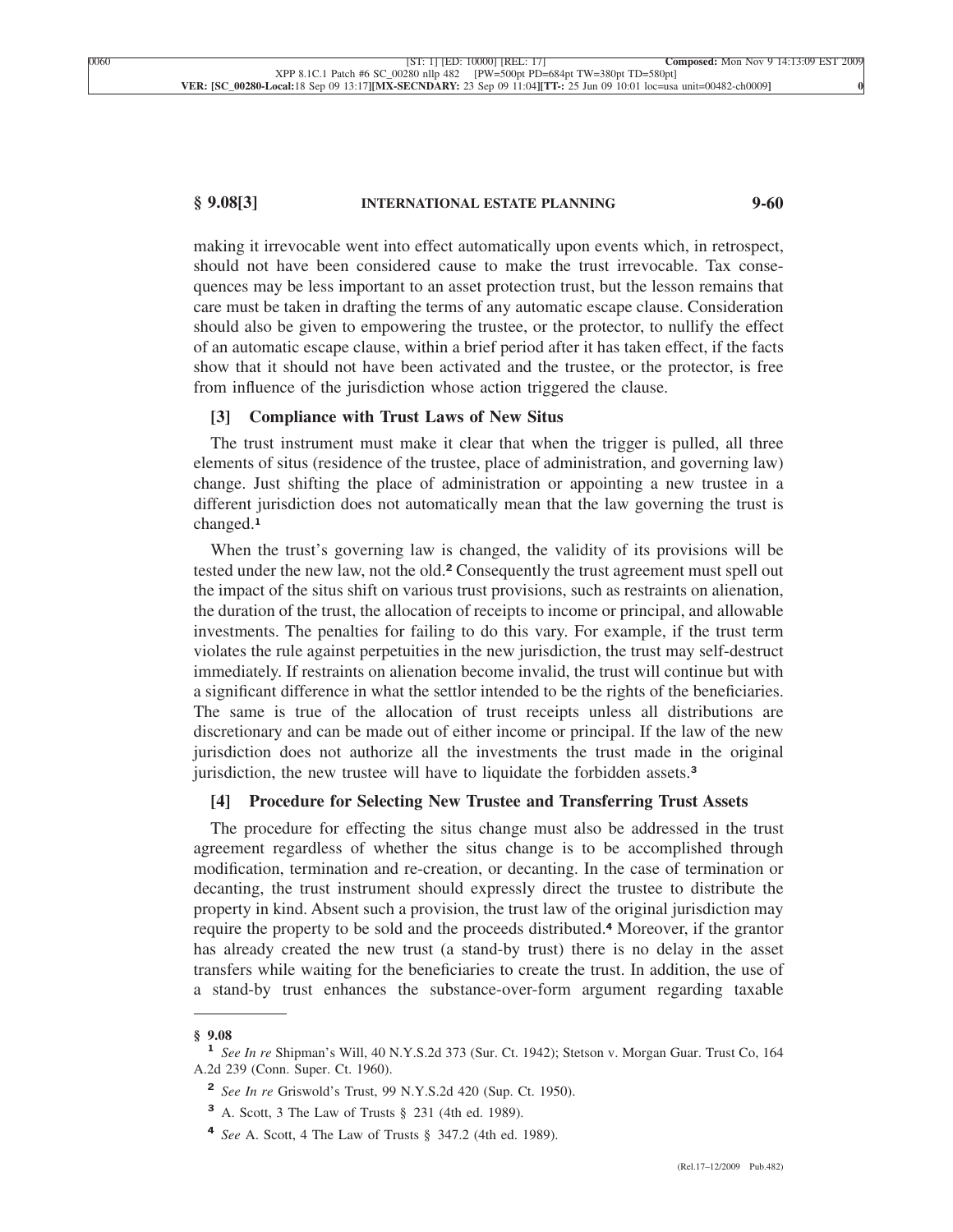# **9-61 ASSET PROTECTION TRUSTS § 9.08[5]**

transfers in the termination and decanting scenarios. See §§ 9.07[4], [5], above.

The manner in which the new trustee is selected and the method of identifying the new trustee must be absolutely clear. Otherwise, the original trustee or the actual custodians of trust assets (*e.g.,* banks, brokerage firms, and investment bankers) may refuse to accept directions from the putative new trustee because of the risk of liability if trust property is turned over to the wrong person.**<sup>5</sup>** This problem can be avoided by obtaining a decree from a court in the original jurisdiction, but this cumbersome procedure undermines the very reasons for shifting situs in the first place.

The trust instrument should expressly provide that legal title to trust property passes automatically to the new trustee. In many jurisdictions this will avoid theneed for actual transfer of legal title by the original trustee.**<sup>6</sup>** In any event the original trustee must turn over possession of trust property to the new trustee. Substantially all of the trust assets are likely to consist of intangible property such as stocks and bonds held through custodians (*e.g.,* brokerage firms). The transfer of possession occurs in practice when these custodians or the issuers (*e.g.,* the officials of a holding company) recognize the new trustee as the owner of the assets. If they do not recognize the effectiveness of those changes, litigation will be required to implement the situs shift. The practitioner may want to discuss these issues with such custodians before they are selected by the original trustee, and with the officials of any holding company owned by the trust.

Both the change in title and in possession can present problems that have the potential of defeating the effectiveness of a situs shift. If, under the law of the new jurisdiction, the new trustee does not recognize that these changes have occurred, then for all practical purposes the situs shift has not happened. At the time the trust instrument is drafted, either a stand-by trust is created or a possible alternative situs is mentally selected. In either event, the advisor should know the law of the new jurisdiction concerning the effectiveness of the situs change provisions, including the automatic title and possession provisions.

### **[5] Avoid Escape Clauses Designed to Forestall Government Inquiries**

Practitioners who use escape clauses which are triggered by a tax or other legitimate government inquiries into the activities of a trust now risk tainting the trust for many purposes. For example, under the Internal Revenue Code, a trust which contains an automatic migrating provision, so that it will move from the United States to a foreign country if a court or tax authority attempts to exercise jurisdiction over the trust, will be treated as a foreign trust from the start.**<sup>7</sup>** And very recently, the Financial Action

**<sup>5</sup>** *See* A. Scott, 4 The Law of Trusts § 345.3 at 555 (4th ed. 1989).

**<sup>6</sup>** *See* A. Scott, 4 The Law of Trusts § 345 at 548–50 (4th ed. 1989).

**<sup>7</sup>** Treas. Reg. § 301.7701-7(c)(4)(ii); Treas. Reg. § 301.77-1-7(d)(3). Note that the Treasury Regulations distinguish between flee clauses, which attempt to prevent a court from exercising jurisdiction over a trust (the "Court Test"), or a governmental agency or creditor from collecting information about a trust (the "Control Test"), and flee clauses "which provide that the trust will migrate from the United States only in the case of foreign invasion of the United States or widespread confiscation or nationalization of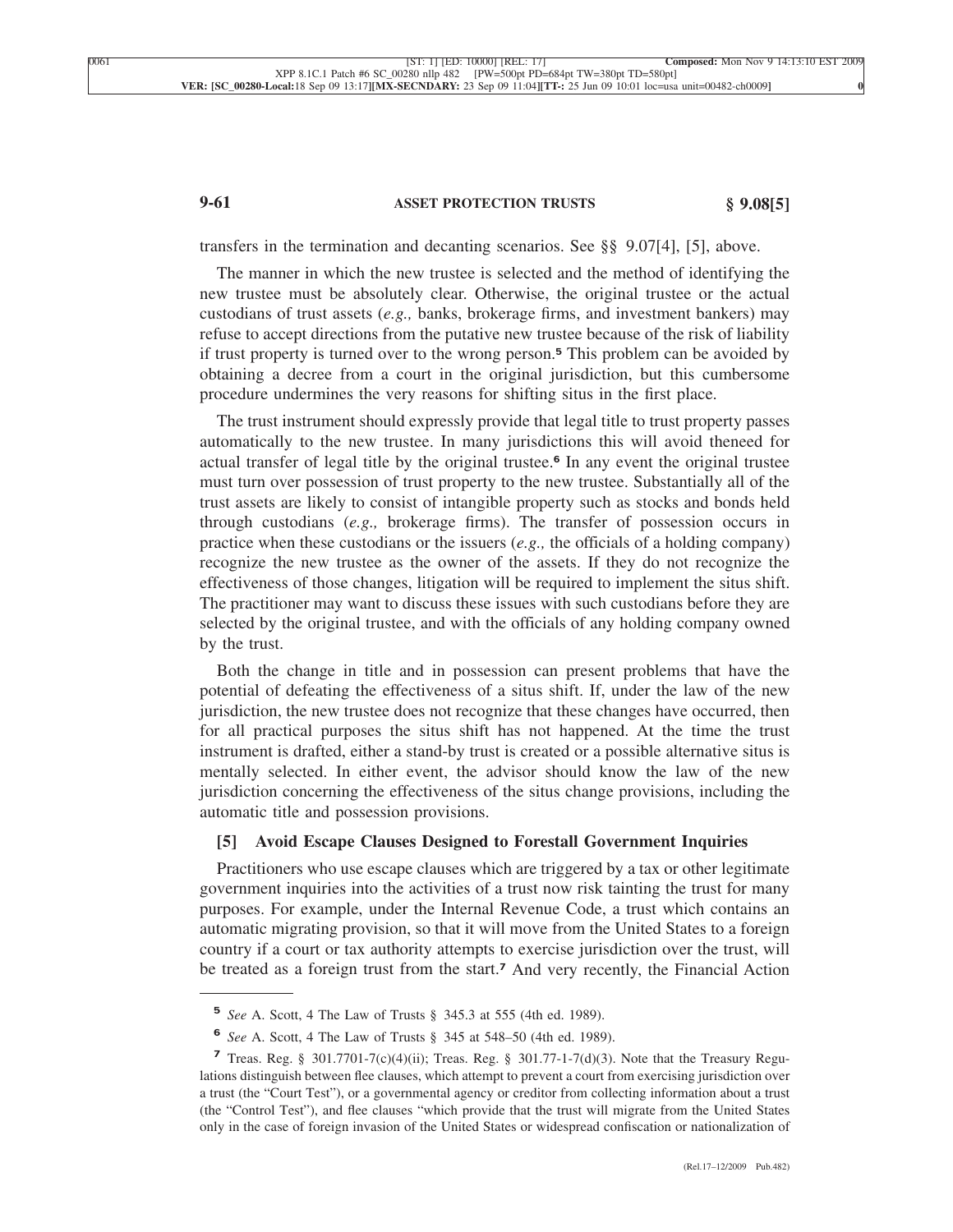# **§ 9.08[5] INTERNATIONAL ESTATE PLANNING 9-62**

Task Force On Money Laundering (the "FATF") has suggested that governments should view automatic flee clauses with suspicion if such clauses are designed to forestall legitimate government inquiry into a trust's activities.**<sup>8</sup>**

property in the United States." The latter type of a flee clause does not change the taxation of a trust by the IRS, and is considered to be legitimate. *See* discussion in § 4.02.

**<sup>8</sup>** *See* the FATF Consultation Paper issued on May 30, 2002 at http://www1.oecd.org/fatf.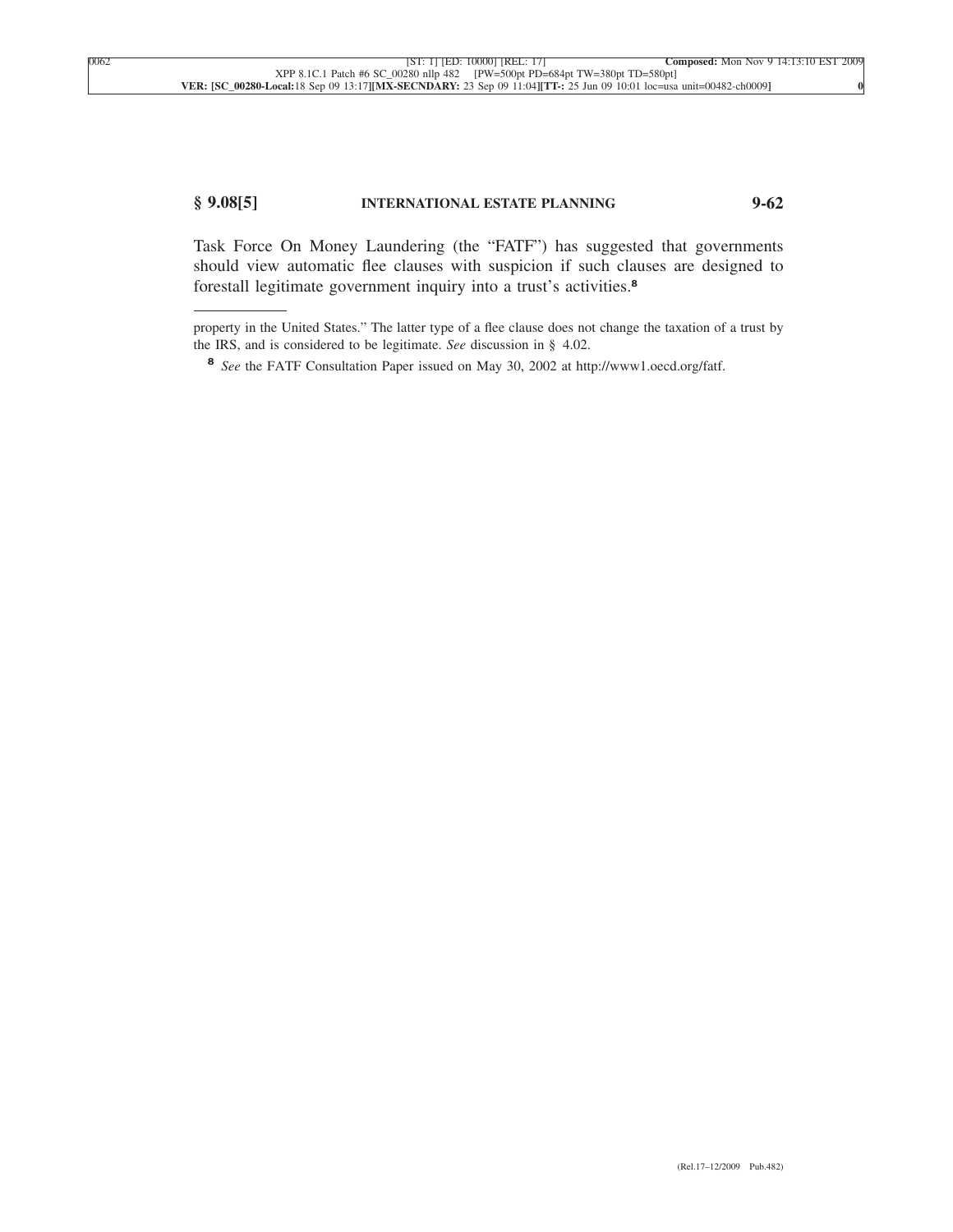### **9-63 ASSET PROTECTION TRUSTS § 9.09[2]**

### **§ 9.09 Drafting Restraints on Alienation**

**Restraint on alienation of trust interest may protect interest from expropriating government and creditors. Validity of restraint is governed by law of trust situs. Certain direct restraints are generally valid under U.S. law, but not under English law. Validity of indirect restraints depends on number of factors including: type of interest involved (income or principal); language used in creating restraint; and public policies of trust-situs jurisdiction.**

# **[1] Necessity for Inclusion of Restraint on Alienation**

A beneficial interest in a trust is transferable and thus can be taken by an adverse party (*e.g.,* creditors or an expropriating government) unless the trust agreement contains a valid restraint on the alienation of that interest. There are two types of restraints on alienation: direct and indirect. A direct restraint (commonly called a spendthrift clause), is a prohibition against the transfer of the interest. An indirect restraint generally takes the form of a termination or forfeiture of the beneficial interest if an attempt is made to transfer or to reach that interest.

The level of protection offered by the trust against claims of adverse parties is heavily dependent upon the validity of the restraint on alienation. Unfortunately, the analysis of that issue is both complex and at times uncertain. The validity of any restraint is generally governed by the law of the trust situs, not that of the location of the trust assets, at least in the case of personal property.**<sup>1</sup>** As their validity is a key element of an asset protection trust, the careful advisor must be (or become) thoroughly familiar with the law of the trust situs on this point. The U.S. cases, which are apposite if the asset protection trust is created in the United States, are not uniform because there are fifty different trust laws. The English cases, which are relevant if the trust is created in an offshore jurisdiction following English law, in many instances reach results that are opposite from the U.S. cases.

The cases in the trust jurisdiction (or those that it is likely to follow) must be read carefully. Many of them refer to "income" interests when they mean interests which exist during the term of the trust, and to interests in "principal" when they mean remainder interests. Other cases apparently do distinguish between distributions of income and of principal, regardless of whether made during or at the termination of the trust. Because this chapter is not jurisdictionally specific, no close analysis of this sort is made here. Finally, and most importantly, there are special public policy concerns where the settlor retains any kind of beneficial interest in the trust. These may cause an otherwise valid restraint to fail, at least to the extent that it affects the settlor's interest.

# **[2] Direct Restraints**

The use of direct restraints (spendthrift clauses) is peculiar to U.S. trusts. English courts have never enforced prohibitions on the alienation of beneficial interests in

**<sup>§ 9.09</sup> <sup>1</sup>** *See* A. Scott, 5A The Law of Trusts § 598 (4th ed. 1989), for the U.S. cases. The English rule is the same. Re Fitzgerald v. Fitzgerald, [1904] 1 Ch. 573 (C.A.).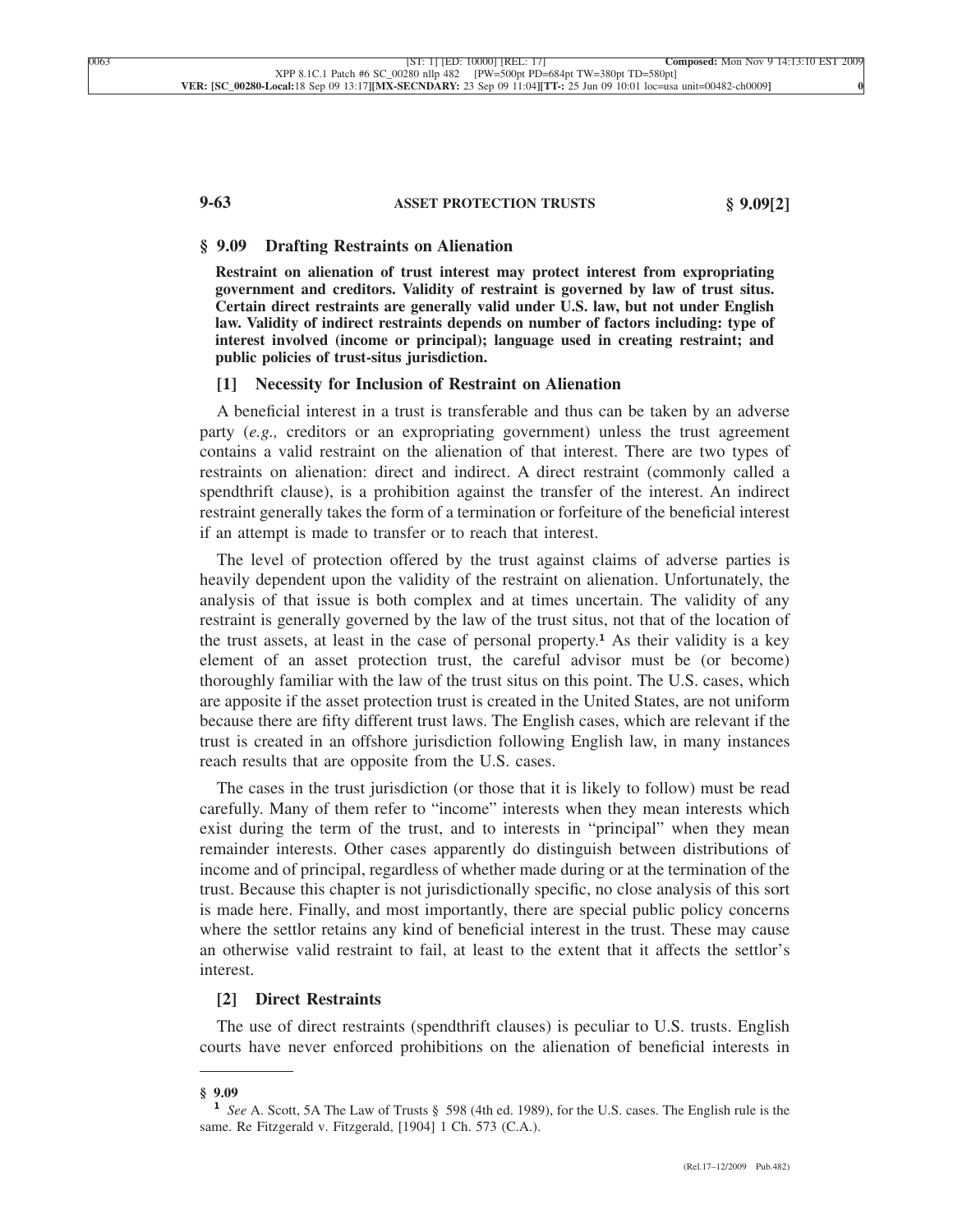# **§ 9.09[2] INTERNATIONAL ESTATE PLANNING 9-64**

trusts.**<sup>2</sup>** This means that a spendthrift clause in an offshore trust created in a jurisdiction following English law will not be effective.

In almost all U.S. jurisdictions, a direct restraint on alienation of a mandatory income interest is valid.**<sup>3</sup>** The exceptions are Kentucky,**<sup>4</sup>** New Hampshire,**<sup>5</sup>** Ohio,**<sup>6</sup>** and Rhode Island.**<sup>7</sup>** Two other states (Alabama and Virginia) recognize spendthrift provisions if the trust is of limited size. Most jurisdictions that enforce spendthrift clause for income interests also recognize the validity of direct restraints on alienation of a right to receive principal at some time in the future.**<sup>8</sup>** The states enforcing spendthrift clauses generally are split on the validity of a direct restraint on the right to an immediate payment of principal, with some holding that a creditor can reach the beneficiary's right to such a payment despite any contrary terms of the trust and others holding that the creditors cannot reach the property until it is actually distributed to the beneficiary.**<sup>9</sup>** Spendthrift provisions in discretionary trusts have the same validity as they have in mandatory trusts.**<sup>10</sup>** For example, a discretionary income interest cannot be reached by third parties if a mandatory income interest could not.

Even though direct restraints are generally upheld by U.S. courts, there are certain classes of claimants who have frequently been permitted to satisfy their claims against the beneficiary of a spendthrift trust out of the trust assets: dependents of the beneficiary, persons furnishing necessities to the beneficiary, and government claims for taxes.**<sup>11</sup>** More importantly for the purpose here, however, is the fact that most commentators believe that tort claimants should not be prevented by a spendthrift clause from reaching the trust assets for the torts of a beneficiary.**<sup>12</sup>** This seems illogical since the tort victim is no worse off if the tortfeasor has property that cannot be reached than if he did not have the property at all. Nevertheless, the academic world seems united in the view that the trust assets should be liable for the beneficiary's torts even where a spendthrift provision is present. To date, however, the courts have not accepted this argument. Spouses and dependent children are also favored claimants whom the Uniform Trust Code Section 504(c) would allow to enforce claims against

**<sup>2</sup>** Brandon v. Robinson, 34 Eng. Rep. 379 (Ch. 1811); 2 Bogert, The Law of Trusts and Trustees § 221 (2d rev. ed. 1979).

**<sup>3</sup>** A. Scott, 2A The Law of Trusts § 152.1 (4th ed. 1989); E. Griswold, Spendthrift Trusts §§ 25–32 (2d ed. 1947).

**<sup>4</sup>** Ford v. Ford, 18 S.W.2d 859 (Ky. 1929).

**<sup>5</sup>** Brahmey v. Rollins, 179 A.2d 186 (N.H. 1935).

**<sup>6</sup>** Sherrow v. Brookover, 189 N.E.2d 90 (Ohio 1963).

**<sup>7</sup>** Tillinghast v. Bradford, 5 R.I. 205 (1858).

**<sup>8</sup>** A. Scott, 2A The Law of Trusts § 153 (4th ed. 1989).

**<sup>9</sup>** A. Scott, 2A The Law of Trusts § 153 at 132–133 (4th ed. 1989).

**<sup>10</sup>** *See, e.g.,* Canfield v. First-Security Nat'l Bank, 13 Cal. 2d 1, 87 P.2d 830 (1939).

**<sup>11</sup>** A. Scott, 2A The Law of Trusts §§ 157.1–157.4 (4th ed. 1989).

**<sup>12</sup>** A. Scott, 2A The Law of Trusts § 157.5 (4th ed. 1989); E. Griswold, Spendthrift Trusts § 365 (2d ed. 1947).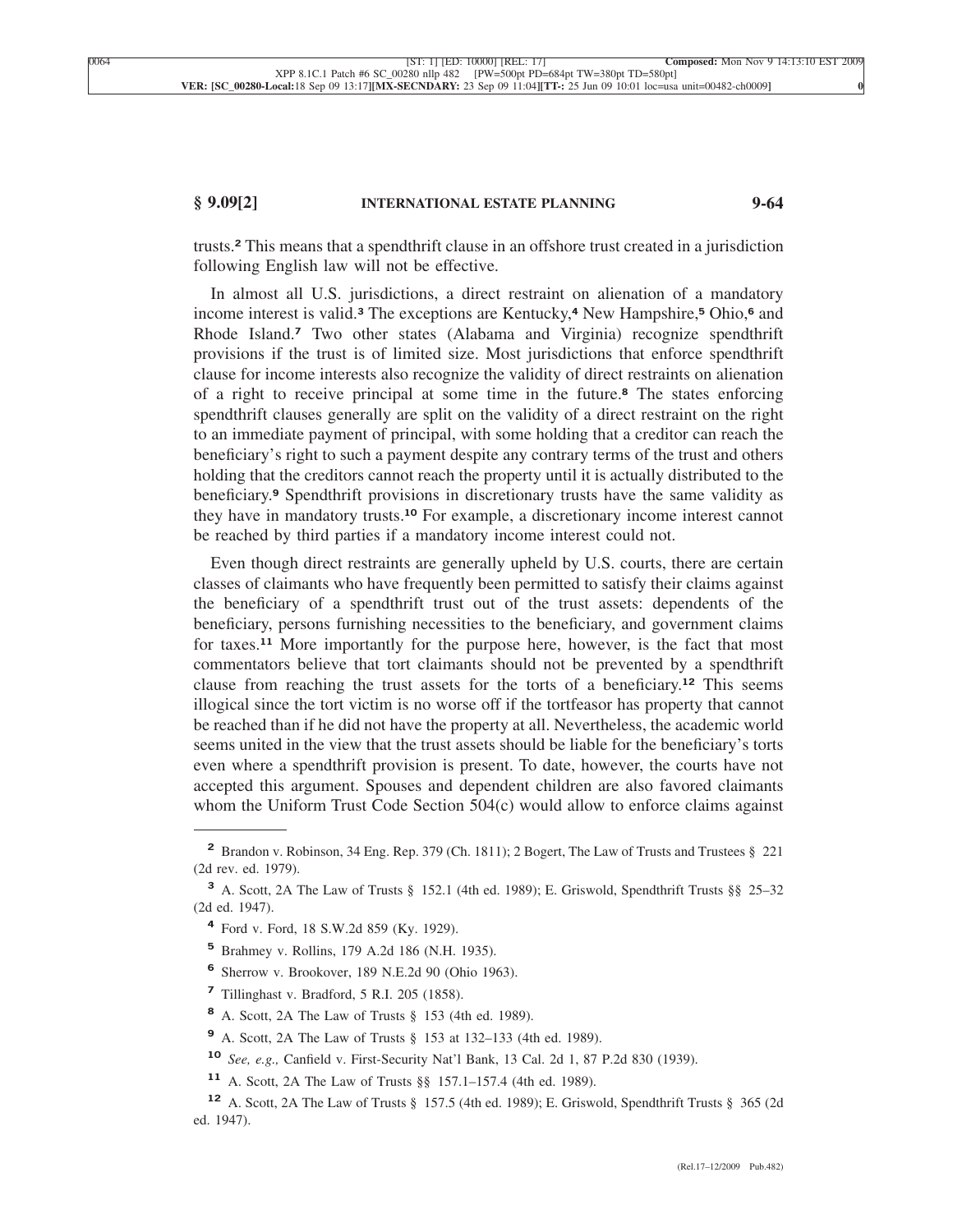## **9-65 ASSET PROTECTION TRUSTS § 9.09[4]**

a discretionary trust, or a self-settled trust.

## **[3] Indirect Restraints**

In both the United States and England a provision terminating a mandatory income interest upon an adverse party's attempt to reach it is valid.**<sup>13</sup>** The termination of the beneficiary's income interest in the trust is not a very satisfactory solution to the problem of adverse third-party takers, even though it is the other beneficiaries of the trust and not the third parties who will benefit. Consequently, there developed in England (it is also found in those U.S. jurisdictions following the English rule denying the validity of direct restraints on alienation) the so-called protective trust, in which the beneficiary's mandatory income interest terminates if a third party attempts to reach that interest, and is replaced by discretionary distributions to that beneficiary and his immediate family.**<sup>14</sup>** The effect is to permit the trust assets to be used for the benefit of the beneficiary's family, since distributions would not be made to the beneficiary as long as they could be reached by the adverse parties.**<sup>15</sup>** While the substitution of a discretionary interest for a fixed interest may be valid as against creditors under the law of the trust situs, the effect under that law of a claim by an expropriating government must be analyzed. See §§ 9.15[3], 9.17[2], below.

While the cases dealing with protective trusts have focused on the conversion of mandatory income interests into discretionary interests, the same reasoning ought to apply to mandatory principal interests during the term of the trust. However, a provision for the forfeiture of his right to receive the principal of the trust on its termination is probably invalid if it is a vested interest.**<sup>16</sup>** If the vesting of the interest is subject to a condition precedent so that it does not vestif the contingency has occurred the restraint ought to be valid.**<sup>17</sup>** See § 9.06[7], above, for a discussion of vested and contingent interests.

# **[4] Alternatives: Discretionary Distributions, Evergreen Term, and Powers of Appointment**

Unless there is some overriding reason to do so, creating a mandatory income interest and relying on the protective trust mechanism to convert it to a discretionary interest when creditors or other adverse third parties appear is not advisable. If that interest is vested in the settlor, there is the risk that the public policy of the trust situs will not uphold the conversion.

The newly created discretionary interest pursuant to the protective trust will not be

**<sup>13</sup>** A. Scott, 2A The Law of Trusts § 150 at 77 (4th ed. 1989). The leading English cases are Billson v. Crofts, 15 L.R.-Eq. 314 (1873), Re Aylwin's Trusts, 16 L.R.-Eq. 585 (1873).

**<sup>14</sup>** In England this is now codified in the Trustee Act, 1925, 15 & 16 Geo. 5, ch. 19, § 33.

**<sup>15</sup>** *See In re* Coleman (Henry v. Strong), 39 Ch. D. 443 (C.A. 1888).

**<sup>16</sup>** A. Scott, 2A The Law of Trusts § 150 at 78 (4th ed. 1989).

**<sup>17</sup>** *See In re* Forder (Forder v. Forder), [1927] 2 Ch. 291 (C.A. Eng.); Sole v. Ward, [1919] N.Z.L.R. 212 (terms of a bequest providing for forfeiture if beneficiary became bankrupt before distribution held valid).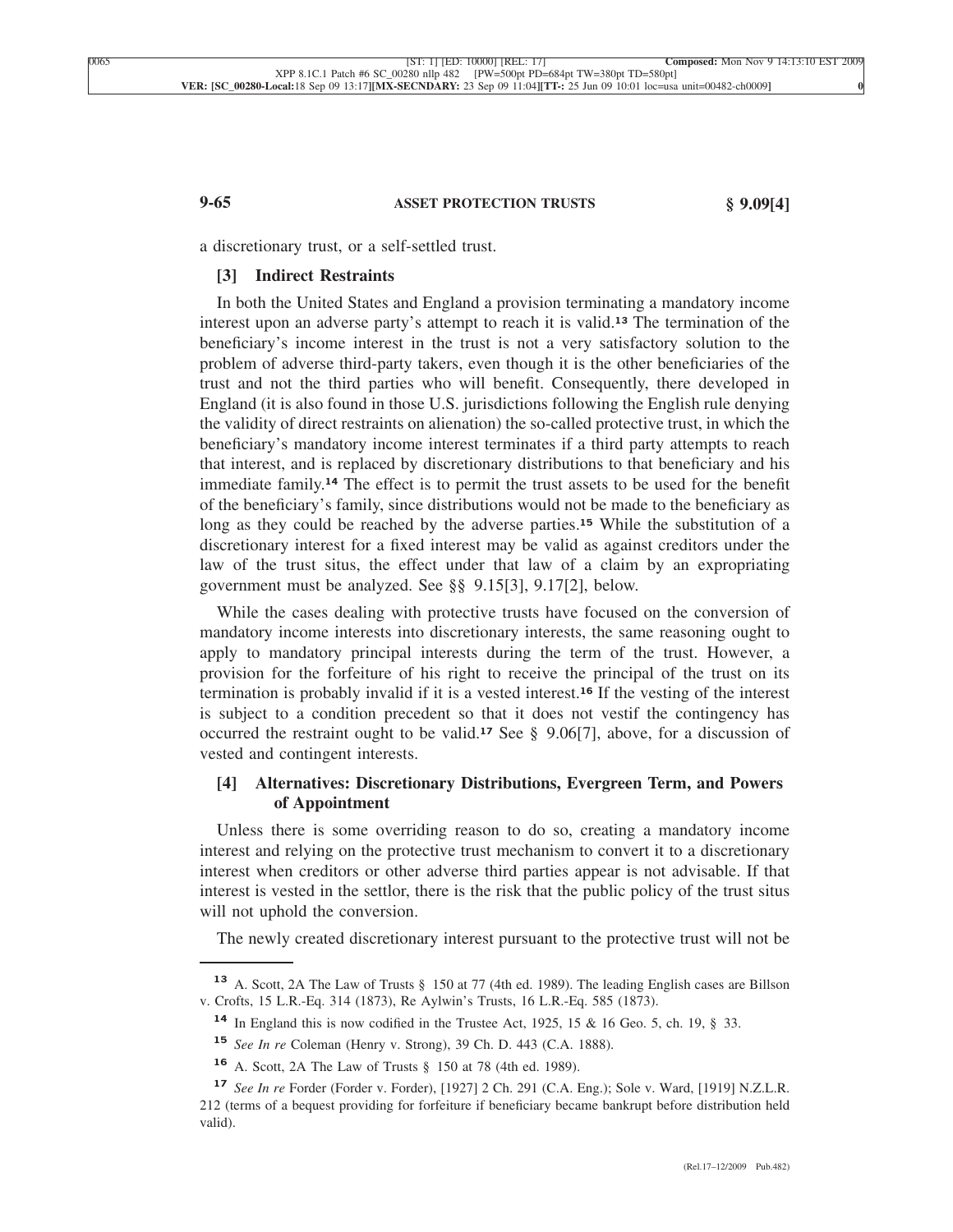#### **§ 9.09[5] INTERNATIONAL ESTATE PLANNING 9-66**

as flexible as if it had been made discretionary in the trust instrument. Initially, a client may see the mandatory distribution requirement as an assurance that he will actually receive trust distributions. This overlooks the fact that when the real problem arises (*e.g.,* the settlor's bankruptcy), the distribution pattern will be a discretionary one. It is better to become acquainted with the trustee's exercise of his discretion when it is easy to change trustees than when difficulties arise. Making the settlor's interest a discretionary one at inception is the only way to avoid the risk that the conversion will be voided on public policy grounds.

A discretionary distribution pattern does not "solve" the problem of creditors; it simply postpones the issue until the termination of the trust. One temporizing answer is to provide that if the trustee determines at the end of the nominal term of the trust that the beneficiary to whom the trust assets are to be distributed cannot enjoy the benefits of their ownership, the term would be extended for a specified period of time. At the end of the extended term, the same provision for a further extension would apply. Hence, the term of the trust is constantly renewable or "evergreen." The maximum term is set by the applicable rule against perpetuities or its equivalent. The trustee's decision to extend the trust's term can be made subject to the consent or approval of a third party, for example, the Protector (see  $\S$  9.12, below) or an Advisory Committee. Such a consent power should not be subject to the control of the settlor's creditors.

Although extending the trust's term does not solve the problem of creditors, it may so delay any prospect of their recovery that judgments against the settlor (or other beneficiaries) are allowed to lapse, that is, become unenforceable. A resolution to the problem of creditors is to provide the settlor or someone else with a power of appointment, in effect creating a discretionary final distribution pattern. When the trust finally terminates, its assets would then be distributed to persons who are not subject to judgments obtained by those creditors.

**Caution:** If the holder of the power of appointment is in bankruptcy, the power will be an asset of his estate and can be exercised by the bankruptcy trustee in favor of his creditors unless the power is limited so that the debtor is not among the possible recipients of the property. See § 9.06[4], above.

# **[5] Public Policy Limitations**

Even if the trust situs generally recognizes the validity of a particular type of restraint on alienation, its public policy may require that the restraint be ignored in certain situations. Most jurisdictions severely curtail the enforceability of restraints on the alienation of a settlor's interest in a trust. This is seen in both the U.S. cases (which recognize direct restraints) and the English cases (which recognize only indirect restraints).

**[a] U.S. Cases.** Prior to enactment by a growing number of states of statutes permitting the settlor to retain varying degrees of interest in a self-settled trust, it was apparently the universal view that a spendthrift clause in a trust created by a settlor for his own benefit is void as to his creditors on the theory that it is against public policy to permit the owner of property to create for his own benefit an interest in that property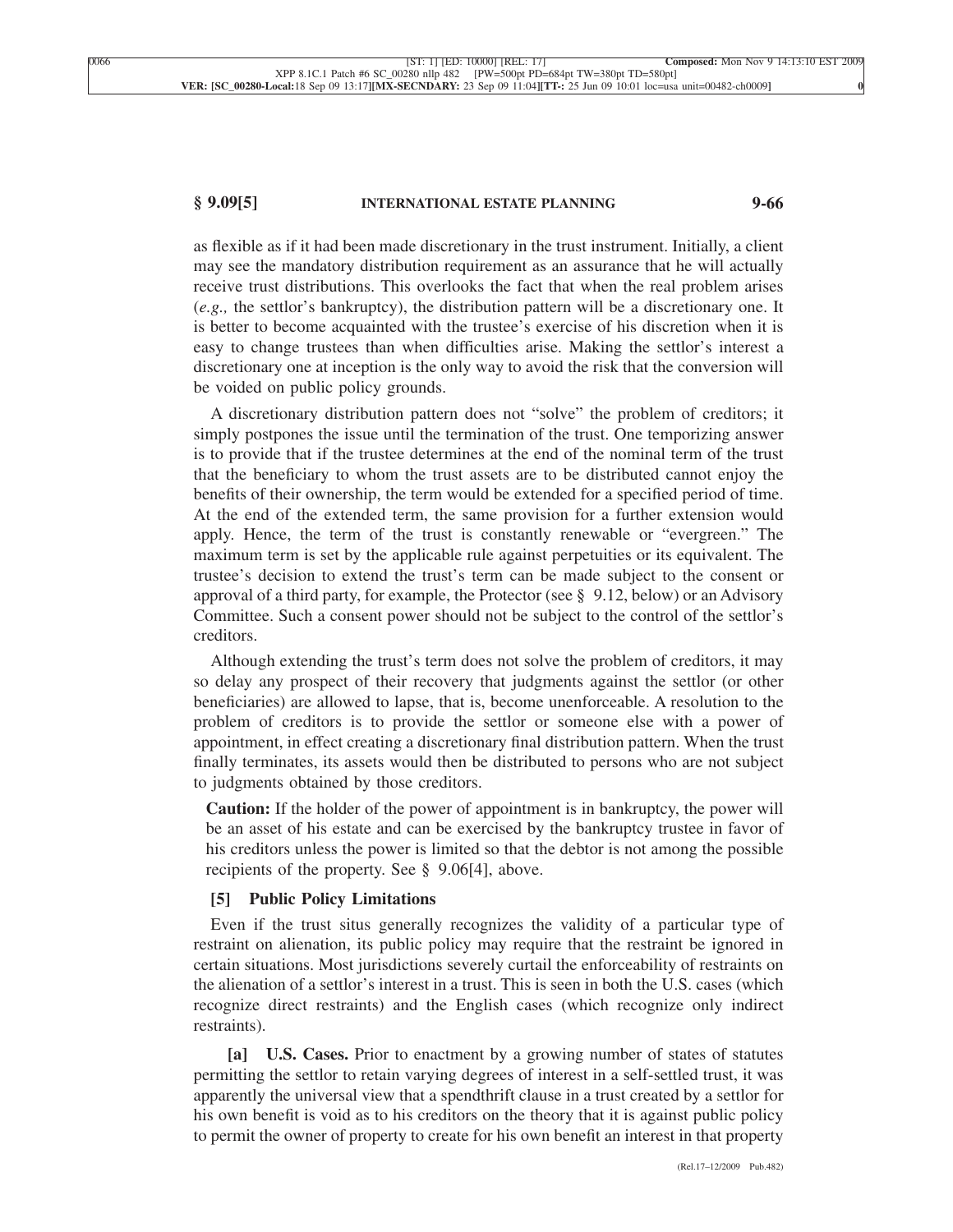# **9-67 ASSET PROTECTION TRUSTS § 9.09[5][b]**

that cannot be reached by his creditors.**<sup>18</sup>** The invalidity is not total for it applies only to the interest of the settlor in the trust. For example, if the settlor retained only an income interest his creditors cannot reach the principal.**<sup>19</sup>** If the settlor retained no right to the principal but has a general power of appointment (a power to appoint to himself, his estate, his creditors or the creditors of his estate)**<sup>20</sup>** most cases have held his creditors can reach the principal even if there are named takers in default.**<sup>21</sup>** When the power of appointment is a limited one, however, the settlor's creditors cannot reach the principal.**<sup>22</sup>** If the settlor is a discretionary beneficiary of a spendthrift trust, the beneficiary-settlor's creditors can not only take that discretionary interest but may be able to force the trustee to distribute to them the maximum amount that the trustee could pay to or apply for the benefit of the settlor-beneficiary under the terms of the trust.**<sup>23</sup>**

The law in the United States is now evolving as an increasing number of states enact statutes permitting settlors to establish trusts with trustees resident in that state which are protected from the settlor's creditors even though the settlor retains a discretionary interest in the trust.**<sup>24</sup>**

If direct restraint on alienation of a beneficiary's interest is invalid where the beneficiary is the settlor, a provision terminating any interest of the beneficiary-settlor if his creditors should seek to reach it, may also be invalid although thereare no cases in point. Surprisingly, the conversion of a mandatory interest into a discretionary interest appears to be effective.**<sup>25</sup>** This is not of much help, however, if the trustee is obligated by public policy to exercise the maximum discretion in favor of the beneficiary-settlor.

**[b] English Cases.** The validity of a provision terminating the settlor's interest or converting it to a discretionary interest (under the English protective trust) is heavily fact-dependent. The forfeiture or conversion appears to be valid if the creditors' actions do not involve a bankruptcy proceeding; but if the settlor is adjudicated a bankrupt while he is a beneficiary, the termination of his beneficial interest will not be respected, with the result that the trust assets are available to his creditors.**<sup>26</sup>** If the trust is created in an offshore jurisdiction, its law must be researched on this point. If the forfeiture occurs prior to the bankruptcy, for example, if the settlor "voluntarily" makes an assignment of the beneficial interest to his creditors, thus triggering the

**<sup>18</sup>** A. Scott, 2A The Law of Trusts § 156 at 78 (4th ed. 1989).

**<sup>19</sup>** *In re* Watland, 300 N.W. 195 (Minn. 1941).

**<sup>20</sup>** I.R.C. § 2041(b).

**<sup>21</sup>** *See, e.g.,* Rienzi v. Goodin, 95 A. 259 (Pa. 1915).

**<sup>22</sup>** Avera v. Avera, 15 S.E.2d 883 (Ga. 1984).

**<sup>23</sup>** Restatement (Second) of Trusts § 156(2) (1967).

**<sup>24</sup>** For a summary of current jurisdictions, *see* Gideon Rothschild, *Asset Protection Planning — Current Strategies and Pitfalls*, Tax Management Estates, Gifts and Trusts Journal 2005, at 251.

**<sup>25</sup>** A. Scott, 2A The Law of Trusts § 150 at 80 (4th ed. 1989).

**<sup>26</sup>** Higinbotham v. Holme, 34 Eng. Rep. 451 (Ch. 1812).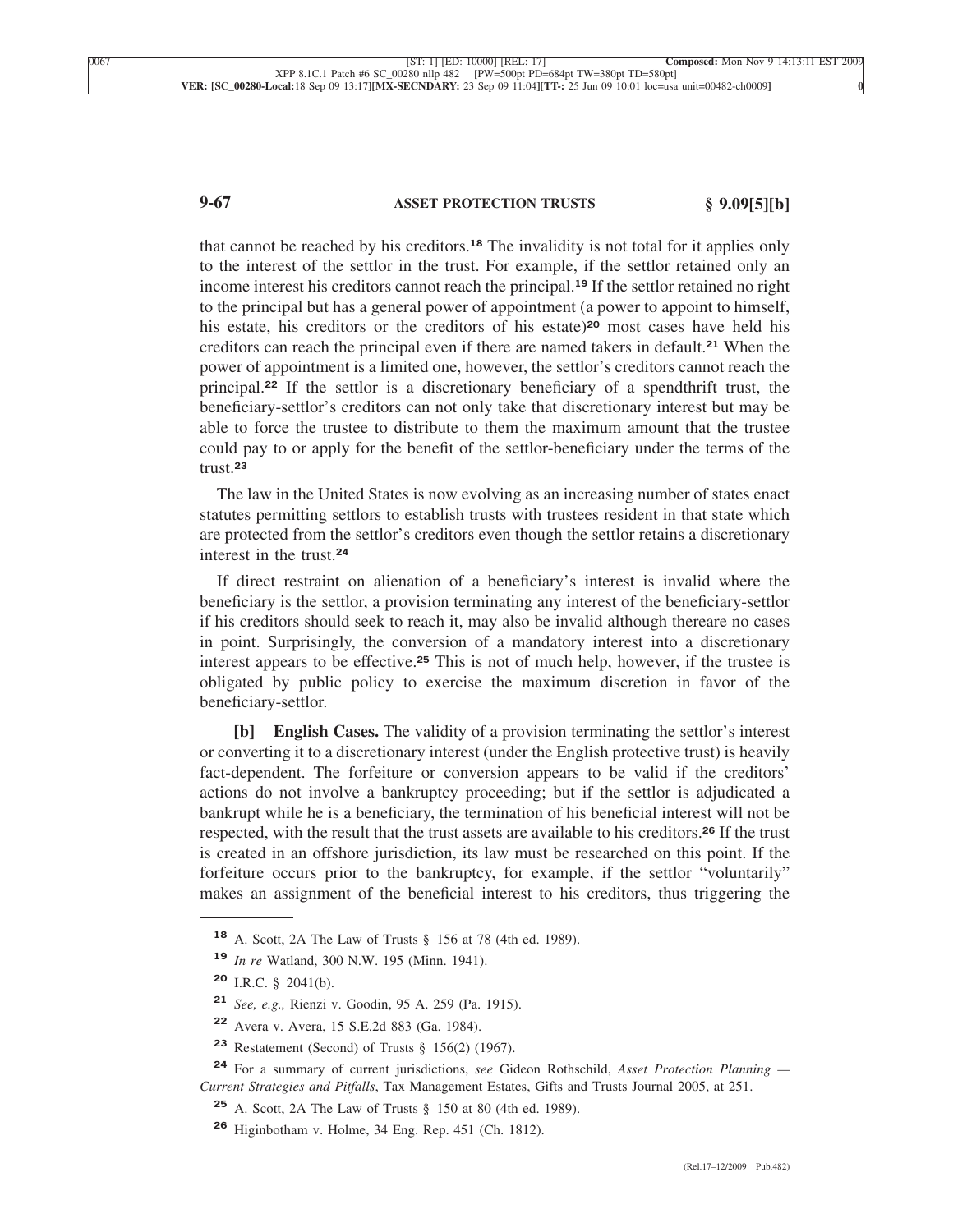# **§ 9.09[5][c] INTERNATIONAL ESTATE PLANNING 9-68**

forfeiture, the subsequent bankruptcy would not void the termination of his interest in the trust.**<sup>27</sup>** However, that assignment may be treated as in substance a fraudulent transfer under the applicable bankruptcy law.

If, however, the trust is a discretionary one the result is different. The discretionary interest of a settlor in the trust can be seized by creditors but the trustee cannot be forced to make distributions to the creditors. There is no English equivalent to the U.S. maximum exercise doctrine. The authority for this statement is essentially negative. No case has ever held, much less discussed, the possibility of such a rule. Consequently, the trustee retains the power to decide whether to make distributions with respect to that beneficial interest in the hands of third parties.

**[c] Noncreditor Cases.** The public policy limitation on the creation of valid restraints on the alienation of beneficial interests held by settlors in trusts should not apply in the context of an expropriation or vesting of assets, because the foreign government is not a true creditor. However, if the settlor is sufficiently prominent, his home country might posit its claim on a fraud or theft theory, rather than on expropriation.**<sup>28</sup>** In any event, the court in the trust situs can examine the basis of the claim underlying a foreign judgment and refuse to enforce it if it violates the forum's public policy. See § 9.15, below, for a discussion of these public policy issues.

**<sup>27</sup>** A. Underhill, Underhill's Law Relating to Trusts & Trustees 99–100 (12th ed. 1970).

**<sup>28</sup>** *See* Republic of the Philippines v. Marcos, 818 F.2d 1473 (9th Cir. 1987).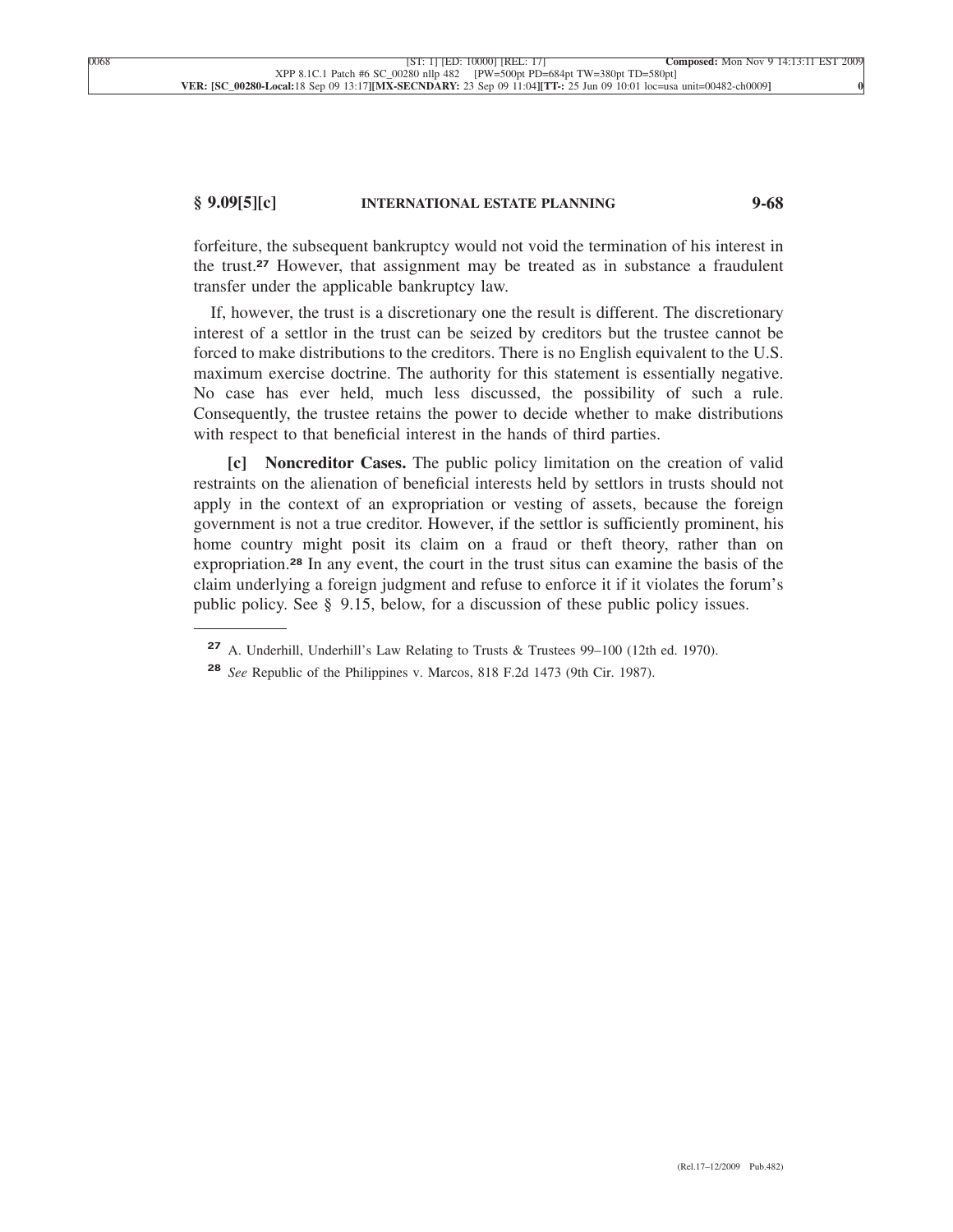# **9-69 ASSET PROTECTION TRUSTS § 9.10[2]**

#### **§ 9.10 Pre-Emergency Event Planning Considerations**

**Trust must be created prior to occurrence of emergency event. Most Settlors desire high degree of control over trust assets or trustee, but Settlor's control prior to event may defeat purpose of trust. One solution is to appoint Protector with power of direction over trust assets and power to remove trustee. Other solutions involve creation of holding company (domestic or foreign) or limited partnership whose shares are held by trust.**

# **[1] Timing of Creation of Trust**

One of the consequences of an emergency event is likely to be a prohibition or restriction on transfers of assets by the client. In some instances, the creditors may not be satisfied with orders directed solely at the debtor. If they have been able to discover where the debtor's assets are located (*e.g.,* banks and brokerage houses), they may obtain orders against those custodians prohibiting the execution of any transfer orders from the debtor.**<sup>1</sup>** Even though these orders do not prevent the creation of a foreign trust, any transfer of assets to that trust will either involve the settlor in a contempt of court proceeding or be impossible because the custodians will refuse to act. Even if the settlor is able to make the asset transfer in violation of a restraining order, it is likely that the courts of the trust situs will respond favorably to a request to transfer the assets back to the settlor because no local public policy concerns will cause them to sanction actions by the settlor that contravened an existing court order where the court had jurisdiction (in the view of the situs country) over the settlor. Moreover, the trustee probably would not accept the assets, because of the likelihood of their retransfer. Since avoiding such issues is one of the principal goals in creating the trust, the trust *must* be in existence with its assets before the emergency event occurs. See § 9.10[2], below.

One solution often used with Armageddon trusts is to create and fund the trust but make the trust revocable until and unless the change of control event occurs. This may be essential if the settlor is a corporation and the trust assets consist of subsidiary companies operating as a unit with the parent settlor, but which would be walled off in an irrevocable trust were the parent to be nationalized, the home country of the parent invaded, or another such change of control event occur. While the settlor will want to keep maximum flexibility during the life of the trust until a change of control event occurs, if the settlor herself or itself retains the sole right to declare the trust irrevocable, it may be too late for the settlor to act once the change of control event occurs. One solution is to empower a third party protector to declare the change of control event, discussed in the following section.

## **[2] Limits on Settlor's Retained Powers—Use of Protector**

The decision to create and fund the trust now (as opposed to waiting until the last moment when it is probably too late) raises a new issue: What differences will there be in the day-to-day handling of the assets when they are in the trust? The least

**<sup>§ 9.10</sup> <sup>1</sup>** *See* Mareva Compania Naviera S.A. v. Int'l Bulkcarriers S.A., [1980] 1 All. E.R. 213 (C.A. Eng.).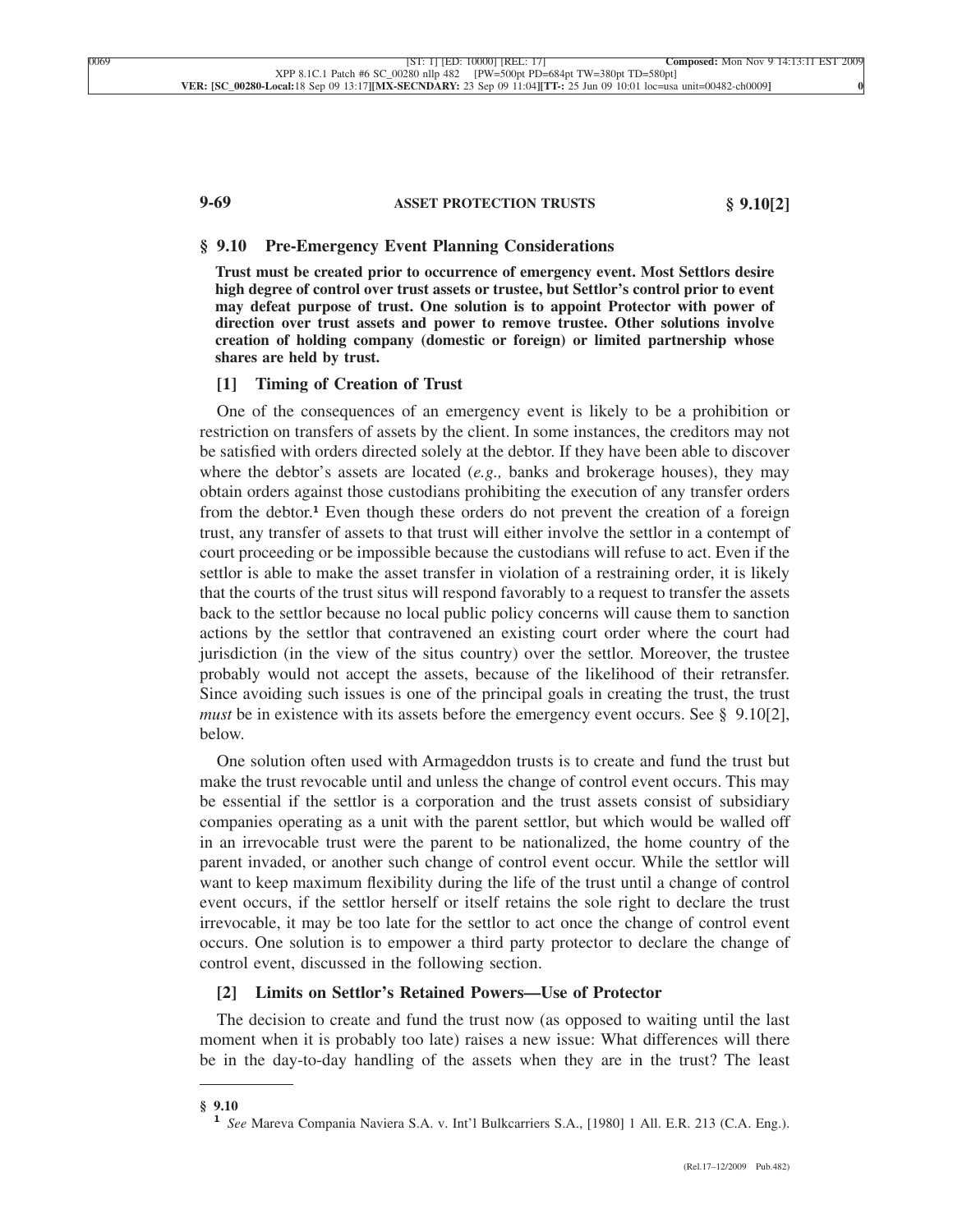# **§ 9.10[2] INTERNATIONAL ESTATE PLANNING 9-70**

intrusive approach is for the settlor to retain (and exercise) the power to deal with the assets as though the trust did not exist, without reference to the trustee. However, that retained power is likely to defeat the purposes of the asset protection trust. A court in the settlor's home country could easily treat the trust as a sham. While this would not be controlling in the trust situs, the courts theremight reach a similar conclusion under their own law. If the settlor is to retain such power, the advisor should explore the sham theory with local counsel. Moreover, the settlor could be intimidated or coerced into turning over the trust assets. These problems could be avoided by providing that the settlor's power terminates (or at least becomes dormant) upon the emergency event. This provision may not be much of an improvement, however, for a court could treat the transfer of property to the trust as not occurring in substance until that termination or dormancy. This would generally make the transfer in trust too late to achieve the desired protection (if the court was that of the trust situs) or to permit a discharge at the conclusion of the bankruptcy proceeding (if the court was a U.S. court).

The next level of complication is for the trustee to place the trust assets in a holding company, with the settlor being the chief executive officer thereof (see § 9.10[3], below) or in a limited partnership, in which the settlor is the general partner (see § 9.10[4], below). Either would give the settlor the effective management and control of the underlying assets, albeit at the sufferance of the trustee. Both have their benefits and problems.

The third level of complication is for the settlor to retain the right to direct the actions of the trustee. Obviously this is more cumbersome than direct access to the trust assets, but it suffers from most of the same problems. The likelihood that a court would disregard the trust as a sham is probably a function of the amount of control that the settlor can exercise. For example, if the settlor can direct all investment and distribution decisions, a court could conclude either that the trust had no real function and that the trustee was simply an agent of the settlor, or that the settlor's control over the trust assets made him the substantive trustee. A court taking either view is also likely to treat a provision for the termination or dormancy of the power of direction as either effecting a transfer of the property in trust only at that time (because the putative trustee ceases being an agent of the settlor and becomes the substantive trustee) or as a transfer of the trusteeship at that time (the putative trustee succeeds the settlor as the substantive trustee). Either conclusion (if reached by a court in the trust situs) would defeat the purpose of the trust because the transfer would be too late and would deny the settlor a discharge (if reached by a U.S. court). Alternatively, a court could find that a dormancy, the length of which is defined by the duration of the emergency event, is invalid as against public policy.**<sup>2</sup>**

Nevertheless, many asset protection trusts are designed to permit the settlor to control the trust operations completely (and usually to terminate the trust), with such powers becoming dormant during the duration of an emergency event. If the settlor's only real concern is home country expropriation, it may well be reasonable to rely on

**<sup>2</sup>** *Cf.* Comm'r v. Procter, 142 F.2d 824 (4th Cir. 1944) (holding a condition subsequent that a transfer in trust be nullified if it would be subject to US gift tax void as against public policy).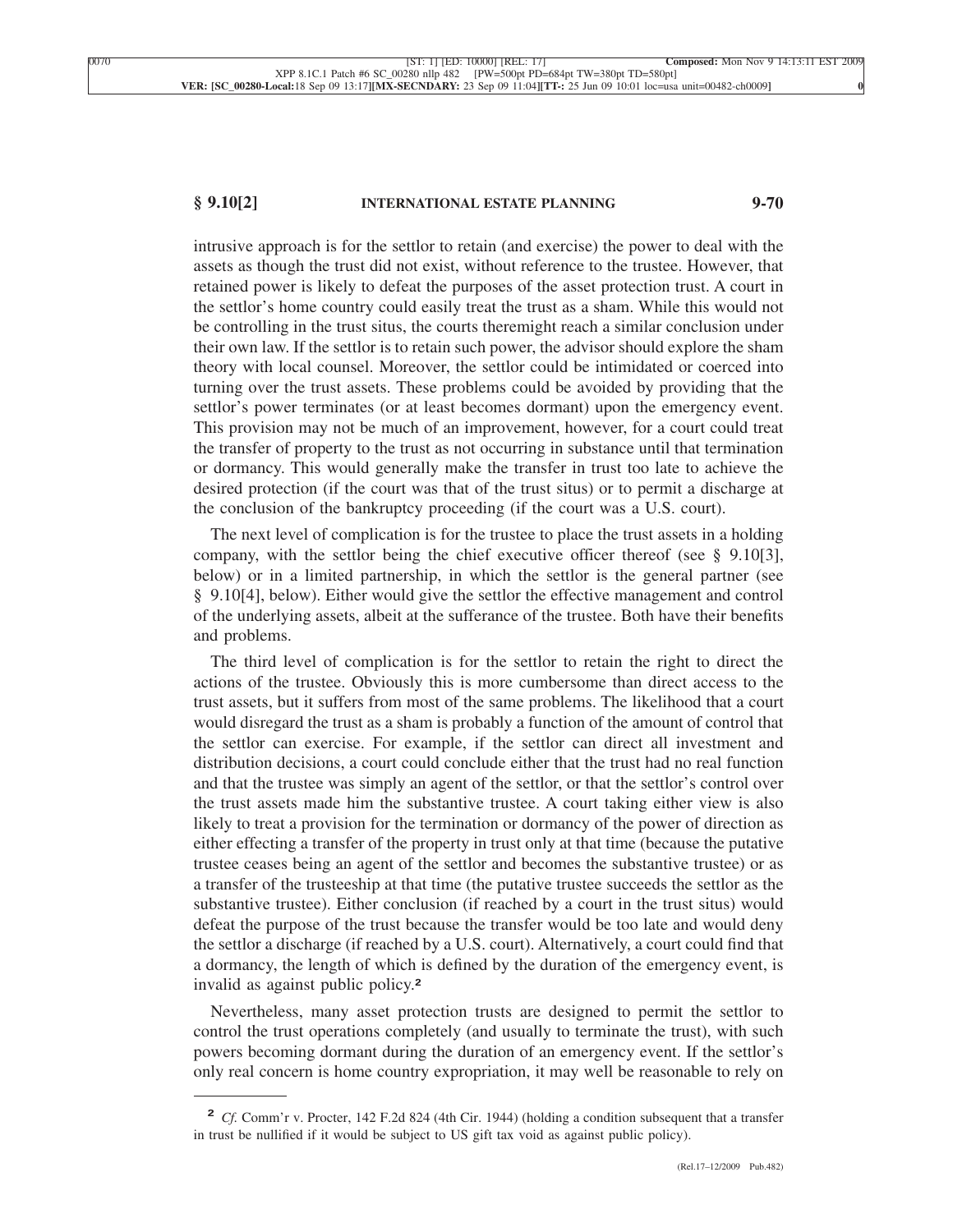# **9-71 ASSET PROTECTION TRUSTS § 9.10[2]**

the anathema with which foreign expropriations are regarded to supply the forum court with the justification for refusing to give that expropriation validity. If creditors are a concern, however, the risk that the trust will not provide the intended benefits is very real.

If, instead, the trust agreement grants the power of direction to another person who is not under the settlor's control (*e.g.,* a Protector), the ability to successfully reach trust assets is substantially reduced because the arguments of agency and the identity of the substantive trustee point to the Protector, not the settlor. Moreover, the degree of control that the settlor is willing to give to another person will generally be less than complete, thereby increasing the likelihood that the trust and its named trustee will be respected. The Protector concept is covered fully in § 9.12, below.

The greatest protection of the trust assets will be obtained by a trust under which the trustee's actions generally cannot be compelled or directed by anyone else. Such a trust should be immune to the sham or delayed transfer attacks. However, such a trust is not likely to satisfy the settlor's concerns over proper distributions and the administration of the trust assets, because the settlor has no assurance that his desires will be carried out by the trustee. There are two additions to the arrangement that may give the settlor sufficient comfort, however.

First, the right to change the trustee without cause could be retained by the settlor (or given to the Protector or to an Advisory Committee of which the settlor is a member). The expectation is that a professional trustee is not likely to administer the trust in a way that causes it to be fired, that is, in contravention of any reasonable wishes of the settlor. If the trustee should conclude that the trust ought to be administered contrary to the settlor's wishes, it would normally rather resign than be dismissed, and would almost certainly not want to litigate the issue of removal. As this power to change the trustee may be so effective in directing the trustee's administration of the trust, a court might find that the settlor "controls" the trust and, in effect, treat him as the substantive trustee.**<sup>3</sup>** It is, of course, the conclusion of the courts in the trust's situs on this issue that ultimately controls what happens to the trust's assets, for those courts are not likely to honor a foreign judgment which determines that a trust created under their law has a trustee different than that named in the trust agreement. However, a U.S. court's determination would bear on whether the settlor receives a discharge at the conclusion of the bankruptcy proceeding or is held in contempt for failing to return the assets of the trust of which it has found he is the substantive trustee. Placing the removal power in a Protector (or an AdvisoryCommittee) should eliminate the ability of a court to reach the trust assets on the ground that the trustee is an agent of the settlor or that the settlor is the substantive trustee. In contrast to the situation where the Protector is given a power of direction with respect to trust administration, the settlor should be less concerned because the Protector cannot act with respect to the trust assets and can only appoint a new trustee under limited circumstances.

**<sup>3</sup>** Humphrey's Ex'r v. United States, 295 U.S. 602, 629 (1935). In the tax context see Rev. Rul. 79-353, 1979-2 C.B. 325.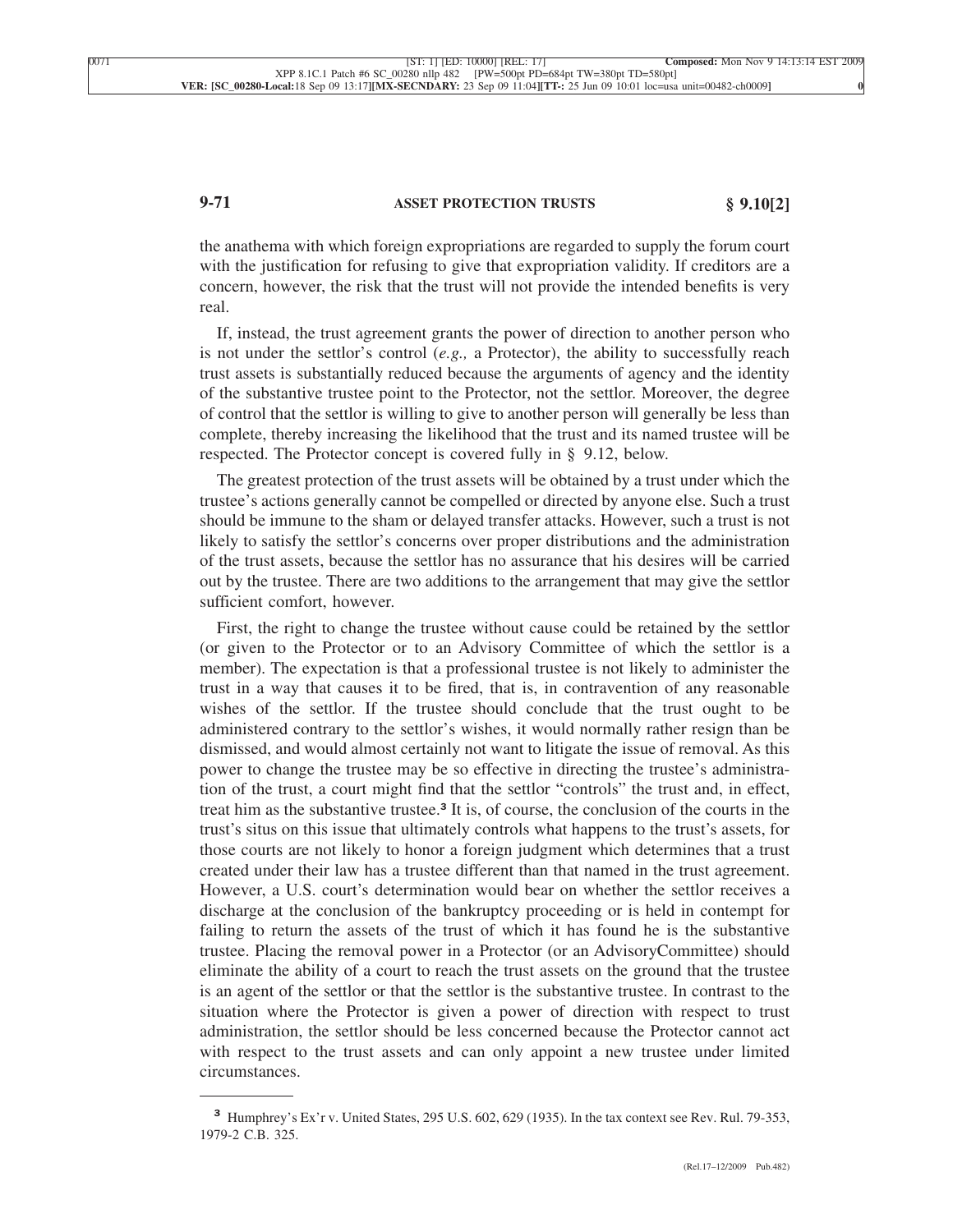### **§ 9.10[3] INTERNATIONAL ESTATE PLANNING 9-72**

Second, significant trust administration decisions (*e.g.,* distributions and transactions in trust assets) can require the consent of the settlor, the Protector, or an Advisory Committee. This consent requirement can slow down the operation of the trust if the holder of the power is not responsive to the trustee's communications. It is essentially a veto power, which requires a concurrence by the trustee (who must propose the action to be taken) and the holder of the power (who must agree). This is not the same as a power to direct that an action be taken. Arguably the settlor could retain such a veto power with less risk of being found to control the trust than if he retains the power to remove the trustee, but it is not at all certain whether this would succeed.**<sup>4</sup>** Granting that veto power to a Protector should eliminate that hazard, however.

# **[3] Use of a Holding Company**

The use of a company to hold the assets, with the trust owning the shares of that corporation, offers several benefits. First, if the settlor is an executive officer, he can (during his tenure) effectively control the trust's investment policy. Second, compensation for his services can provide the settlor with earned income (which may be taxed more beneficially than trust distributions) even when he is not a beneficiary. Third, it insulates the trustee and the trust from any claim that they are doing business in the United States as a result of the activities involving the trust assets. This removes any risk of U.S. taxation at the trust level and, more importantly, should make it impossible to establish U.S. jurisdiction over the trustee under the standards required under the common law to enforce foreign judgments. Fourth, it greatly simplifies the implementation of a change of trustees or a shift in the situs of the trust. The actual custodians of the assets (*e.g.,* banks and brokerage houses) are not involved. As far as they are concerned, nothing has happened: the holding company continues to own those assets. Only the holding company has to recognize the new trustee, and its officers and directors can be counted on to be sympathetic to the change.

If a holding company (whether domestic or foreign) is used, it is important to set it up properly. If the client transfers assets to the holding company and then transfers its stock to the trustee, third parties have two transfers by the client that they can attack. Laws that deal with transfers to trusts will not cover the transfer to the corporation by the prospective settlor. Consequently, the assets should be transferred to the trust, and then the trustee creates the holding company and transfers the trust assets to it. In form, at least, the settlor has made only one transfer, which is to the trust.

The holding company, precisely because it is separate from the trust, introduces new jurisdictional and taxation problems. Their scope is defined by whether it is a domestic or a foreign entity.

**[a] Domestic Holding Company.** U.S. courts clearly have jurisdiction over a domestic corporation under both U.S. standards and the common law rules for the enforcement of foreign judgments. Consequently, the company can be ordered to turn over its assets to the bankruptcy trustee, and those orders can be addressed directly to

**<sup>4</sup>** For example, I.R.C. § 674 treats a veto power as equivalent to a power of direction in determining whether a trust is a grantor trust.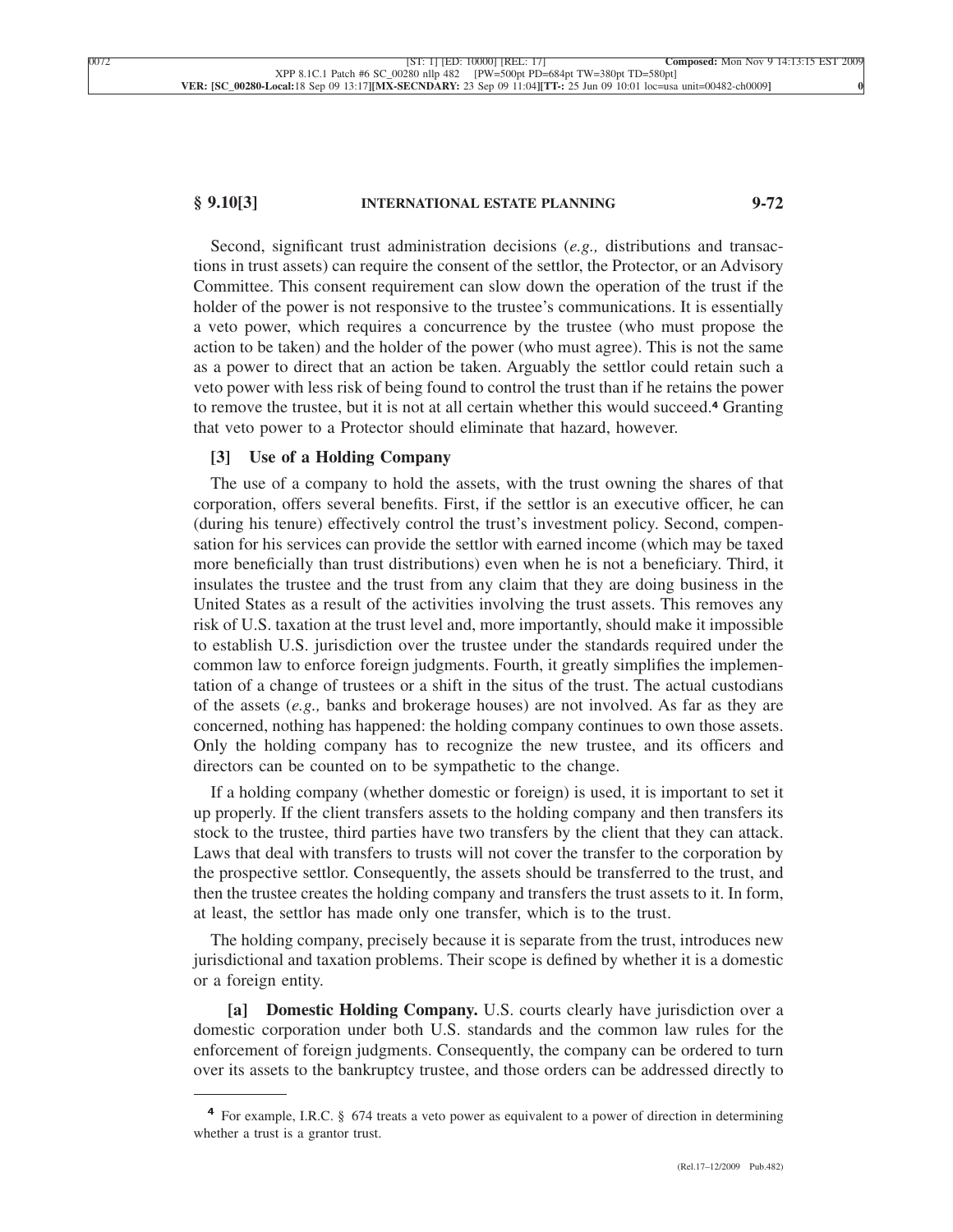# **9-73 ASSET PROTECTION TRUSTS § 9.10[3][a]**

the custodians of the company's assets. The location of these assets is more easily found since the records of the domestic company are likely to be kept (if not required to be kept) in the United States and, therefore, accessible through the discovery process. Because such an order to turn over assets is one for specific performance, it cannot have any extraterritorial effect under the English common-law rules, as discussed in § 9.04[4], above. In other words, the courts of other common-law jurisdictions in which custodians of the company's assets reside would not enforce any such orders directed to those custodians. This is not much of an impediment, however, because the U.S. court can simply take over the administration of the company and issue orders in the company's name to any foreign custodians. If there is sufficient time, the holding company's assets can be returned to the trust before any such order is made. However, this will require action by an executive officer of the company or the liquidation of that company. If the creditors move quickly enough, however, there is a real risk that the assets will be trapped in the holding company and subject to the U.S. court's orders. Even if the assets are successfully retransferred to the trustee, a significant likelihood exists that a U.S. court will see this as the "real" transfer of assets to the trust. In that event, no discharge would be given (assuming that the settlor was an executive officer of the company) and potentially a bankruptcy fraud has been committed.

The trustee (even if a foreign person) can transfer trust assets to a wholly owned domestic company generally without any tax consequences.**<sup>5</sup>** However, the retransfer of those assets to the trust should the settlor became involved in a bankruptcy matter will entail tax consequences that may be significant. Any net appreciation in those assets will be taxable to the holding company as thoughit had sold all of its assets.**<sup>6</sup>** The company's tax bases in any assets received from the trust will be the same as the settlor's acquisition costs of those assets, assuming that the trust is a grantor trust for U.S. tax purposes and that the assets were transferred to the holding company in a tax-free transaction.**<sup>7</sup>** The settlor will also be taxable on the difference between his acquisition costs of those assets and the value of the company's liquidating distribution to the trust, using those same two assumptions.

One way to avoid these tax issues on liquidation of the holding company is to qualify it as an S corporation. This is difficult (if not impossible) to do, because a foreign trust cannot be the shareholder of an S corporation. Consequently, the trust created under foreign law would have to be classified as a domestic trust for U.S. tax purposes. In brief, the theory is that there are six factors which determine the domestic or foreign classification of a trust:

- (1) the nationality and residence of the settlor;
- (2) the nationality and residence of the beneficiaries;
- (3) the situs of the trust's administration;

**<sup>5</sup>** I.R.C. § 351.

**<sup>6</sup>** I.R.C. § 332.

**<sup>7</sup>** I.R.C. § 357.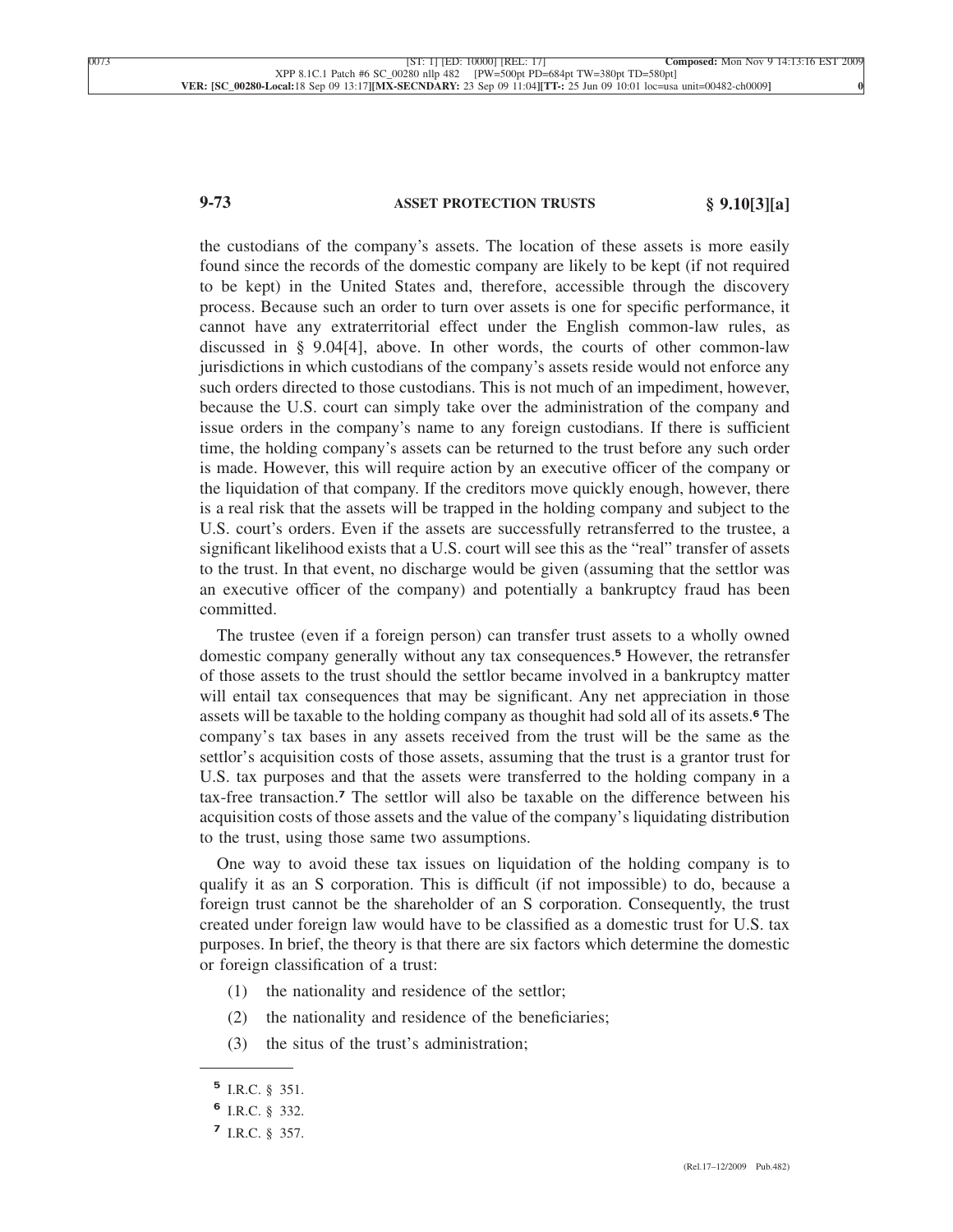## **§ 9.10[3][b] INTERNATIONAL ESTATE PLANNING 9-74**

- (4) the place where the trust is created;
- (5) the location of the trust's assets; and
- (6) the nationality and residence of the trustee.

The first three factors are more important than the last three. The first two factors point to the United States and that by having the investment advice given by a U.S. person (*e.g.,* the settlor) the third factor can be tilted towards the United States. By having both a U.S. as well as a foreign trustee the last factor can be possibly balanced, that is, not indicate either a domestic or foreign classification of the trust.

Alternatively, the holding company could be structured as a partnership for U.S. tax purposes by organizing it as a limited liability company under the law of a state which the Service has ruled will be taxed as a partnership. One drawback is the uncertainty of the effectiveness of the limited liability protection outside the state of incorporation.

If the holding company is treated as a separate taxable entity, its income is subject to annual corporate taxation. Moreover, the company is a personal holding company if at least 60% of its gross income is investment type income (*e.g.,* dividends, interest, and gains from capital asset transactions) and five or fewer individual taxpayers own more than 50% of its stock.**<sup>8</sup>** Such a classification requires the holding company either to make current distributions of its profits (thereby subjecting the trust or the settlor to current taxation at the shareholder level), or to subject itself to a penalty tax.**<sup>9</sup>** In addition, accumulations of income in the holding company expose it to the tax on accumulated earnings.**<sup>10</sup>**

**[b] Foreign Holding Company.** A U.S. court may assert jurisdiction over a foreign holding company on the basis that it is doing business in the United States, or because one of its executive officers (the settlor) is resident in the United States. Having done that, the U.S. court could issue orders to either the company or the custodians of its assets just as in the case of a domestic company. However, it is a simple matter for the trustee to remove all U.S. officers of the company, thereby negating any direct enforcement of those orders against the company. As the company's records would not be in the United States, the identity of the custodians of its assets would be difficult to discover, for the reasons discussed in § 9.04[4], above. To enforce those orders abroad the enforcing court has to determine that the company was doing business in the United States for purposes of the common-law requirements for the enforcement of foreign judgments. If the company's activities are limited to the handling of passive investments, this may not be the case. Even if the jurisdictional requirements are met, the U.S. judgment may require specific performance, which will not be enforced. If the holding company is organized under the laws of the trust situs, courts there may extend any special legislative restrictions on enforcing foreign orders against trusts or trustees to the holding company. This could be based on the theory

**<sup>8</sup>** I.R.C. § 542(a).

**<sup>9</sup>** I.R.C. § 541.

**<sup>10</sup>** I.R.C. § 531.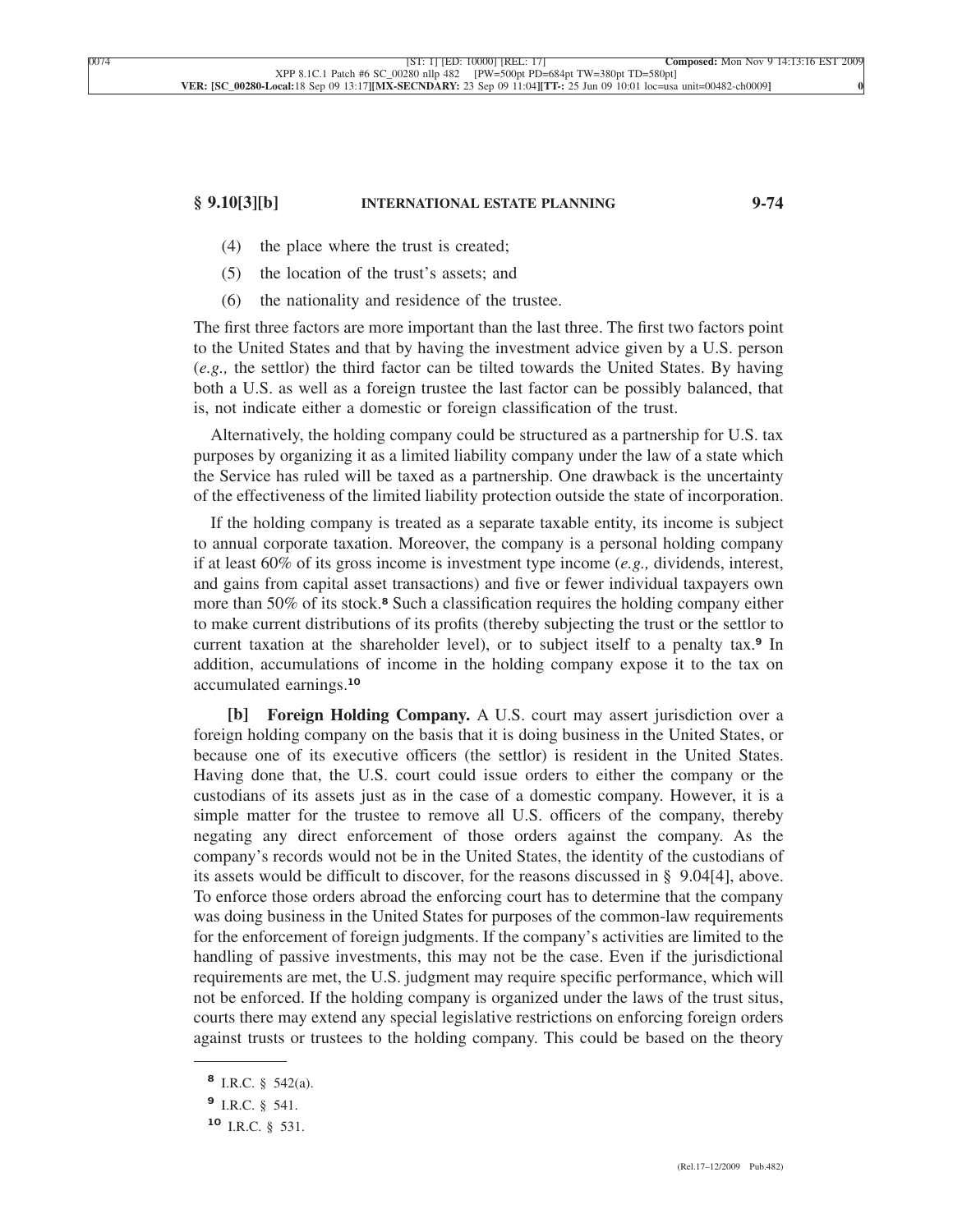# **9-75 ASSET PROTECTION TRUSTS § 9.10[3][b]**

that it is necessary to prevent an "end run" of such legislation, or that it should be viewed as an extension of the trustee for proposes of those restrictions. In other words, protection against the enforcement of the orders of a U.S. court may be possible without the necessity of transferring the company's assets.

The country in which the holding company is organized has the potential of controlling the trust's assets (the stock in that company) by virtue of the local incorporation. If that country expropriated that stock, for example, it might be able to install officers of its own choosing and effectively take the underlying assets. Even though the validity of such a taking can be challenged (particularly in the jurisdiction of the actual custodians), at the very least, this involves extensive and expensive litigation. Assuming that there is sufficient warning, the company can simply retransfer its assets to the trustee or to a new holding company in another jurisdiction. The latter would likely be a tax-free reorganization under U.S. law.**<sup>11</sup>**

The tax issues are more complex with a foreign holding company than with a domestic holding company, and the discussion here is not intended to be comprehensive but to highlight the principal issues. Obviously, any taxes (including withholding taxes on distributions to the trust) imposed by the jurisdiction in which it is incorporated have to be taken into account. If the holding company is treated as a corporation for U.S. tax purposes, generally the transfer of assets to or from it causes the settlor to be taxed on any accrued gain in the assets.**<sup>12</sup>** Whether the foreign holding company is subject to U.S. net income tax on any of its income depends on whether it is engaged in a trade or business in the United States for tax purposes and, if so, whether any of its income is effectively connected with that U.S. trade or business. Generally the trading in listed securities through independent brokers does not constitute doing business in the United States for tax purposes.**<sup>13</sup>**

Moreover, the company is almost certainly going to be a controlled foreign corporation,**<sup>14</sup>** which means that the settlor is taxed currently on its subpart F income (generally investment income in this context) and on increases in earnings of the foreign company invested in U.S. property.**<sup>15</sup>**

It is also likely to be a passive foreign investment company (PFIC) if it is not a controlled foreign corporation (CFC). A PFIC is a foreign corporation, 75 percent of whose income is from investments (such as dividends and interest) *or* 50 percent or more of whose assets produce such investment type income.**<sup>16</sup>** Domestic shareholders of such a company generally can elect either to be taxed currently on their share of the company's earnings or to defer taxation until distributions are actually made.

**<sup>11</sup>** I.R.C. § 362(a)(1)(F).

**<sup>12</sup>** *See* I.R.C. §§ 367, 351, 1491.

**<sup>13</sup>** *See* I.R.C. § 864(b)(2)(A).

**<sup>14</sup>** *See* I.R.C. §§ 951(b), 957(a), 958.

**<sup>15</sup>** I.R.C. § 951(a)(1)(A)(i), (B). *See also* I.R.C. §§ 952(a), (b), 956.

**<sup>16</sup>** I.R.C. § 1296(a).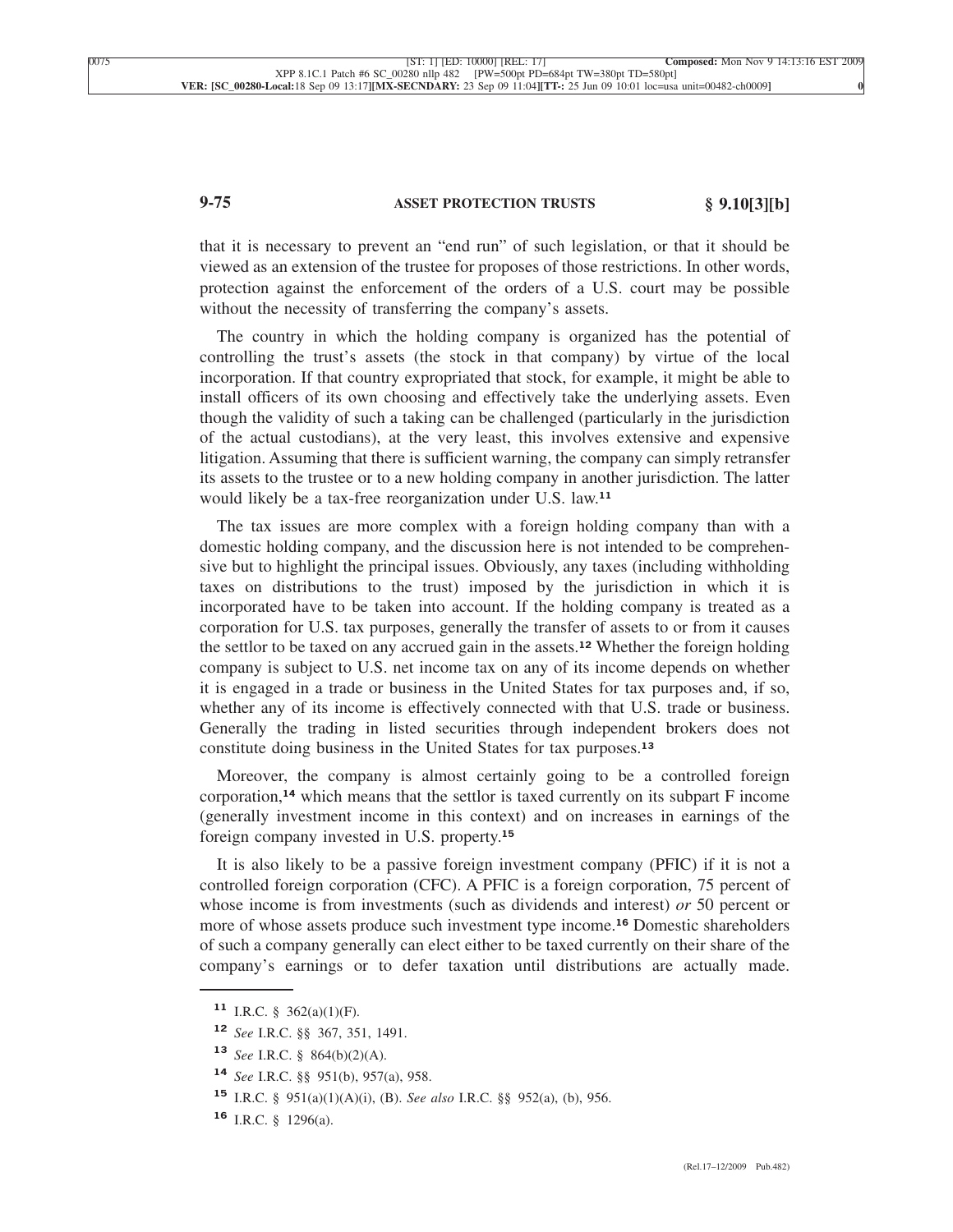## **§ 9.10[3][b] INTERNATIONAL ESTATE PLANNING 9-76**

However, then they pay an interest charge on the deferred tax.**<sup>17</sup>** The controlled foreign corporation and PFIC rules overlap to some extent, but if a foreign corporation is both a CFC and a PFIC it will not be treated as a PFIC for "United States shareholders:"**<sup>18</sup>** that is, a United States person who directly, indirectly or constructively is deemed to own 10 percent or more of the total combined voting power of the foreign corporation.**<sup>19</sup>** In any event, if the foreign holding company distributes its income currently, the effect of these special tax rules will generally be avoided. This solution is not a drawback because the holding company is not designed to achieve any deferral of taxation.

Finally, most kinds of passive income (*e.g.,* dividends, rents, and royalties) earned by the foreign holding company from U.S. sources is subject to a U.S. withholding tax.**<sup>20</sup>** This tax does not apply to most kinds of interest or to capital gains. No individual shareholder (such as the settlor if the trust is a grantor trust) will be able to credit such withholding taxes against his own tax liability.**<sup>21</sup>**

Most of these tax problems effectively disappear if the foreign holding company is not treated as a corporation for U.S. tax purposes: transfers of property to or from the holding company will either be ignored (because the holding company is deemed to be simply an extension of the settlor), or more probably treated as transfers to or from a partnership (see § 9.10[4], below). Because the rules governing accumulation distributions from trusts generally allow for more flexible planning than do the rules for controlled foreign corporations and passive foreign investment companies, it is generally better, if possible, to "check the box" so that the holding company is transparent for U.S. income tax purposes. See discussion in § 4.10, above.

Selecting the country in which to incorporate the holding company is not as simple as it might appear. On the one hand, it may be easier to use the trust situs and, as discussed above, the courts there may be less sympathetic to any attack by creditors against the holding company. On the other hand, selecting another jurisdiction separates the concern about the stability of the trust's situs from that of the holding company's place of incorporation. A problem in one country does not necessitate both a situs shift for the trust and a withdrawal of assets from the holding company. However, this dual selection of countries doubles the number of countries that have to be monitored. It may also give the settlor's creditors another jurisdiction in which they can attempt to reach the assets. The choice may turn on an entirely different consideration, however. If the structure calls for a foreign holding company that is not treated as a corporation for U.S. tax purposes, the adviser is likely to find that countries that are the most desirable for asset protection trusts do not offer the kind of entity needed for such a holding company. For example, the settlor may choose the Cayman

**<sup>17</sup>** I.R.C. § 1291.

**<sup>18</sup>** I.R.C. §§ 951(d), 1297(e).

**<sup>19</sup>** I.R.C. § 951(b).

**<sup>20</sup>** I.R.C. § 1492.

**<sup>21</sup>** I.R.C. § 902.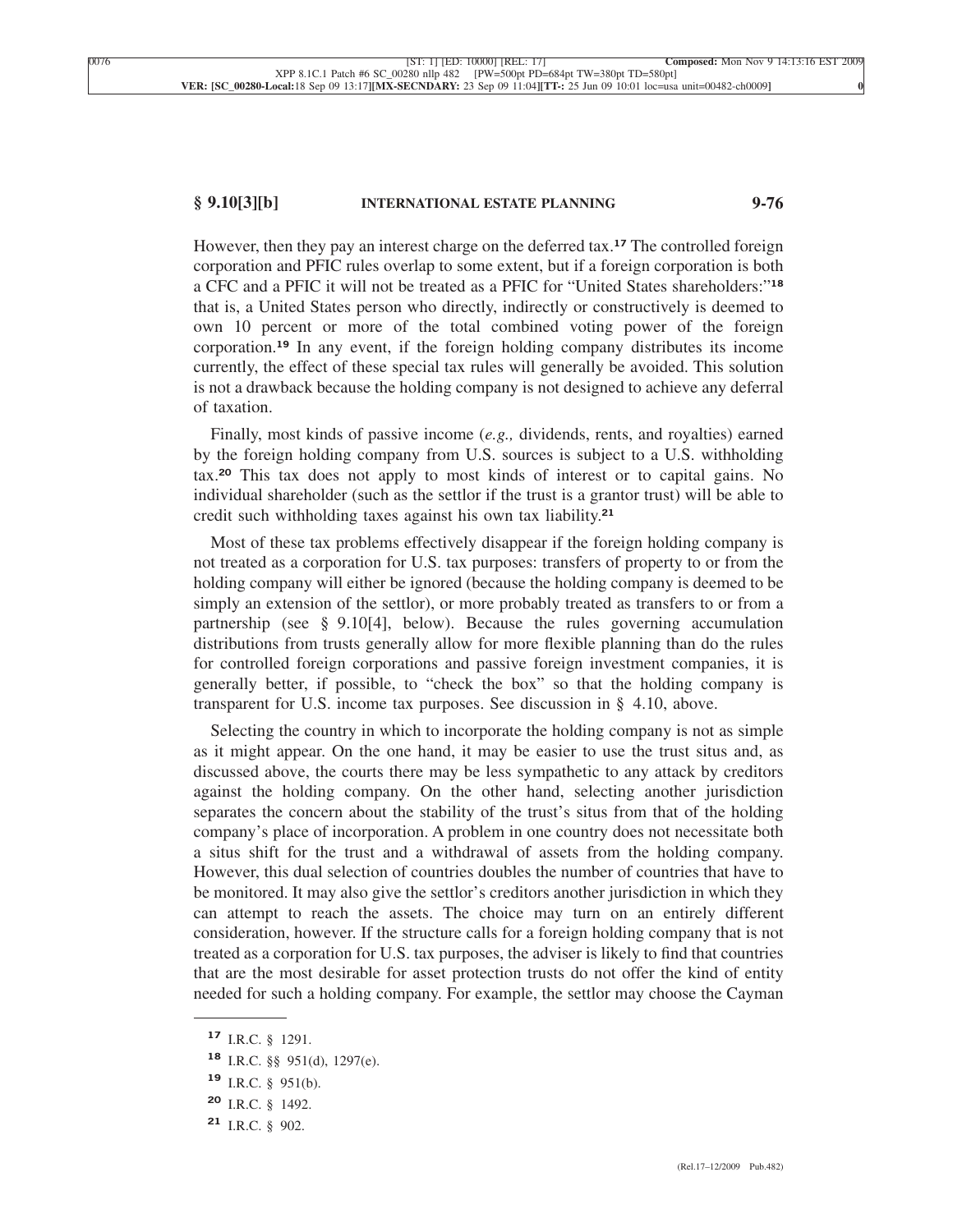# **9-77 ASSET PROTECTION TRUSTS § 9.10[3][b]**

Islands as the situs for the trust. Its laws do not authorize an entity with corporate status for commercial law purposes that can be treated as a partnership for U.S. tax purposes. The settlor may have to choose something like a Panamanian *limitada* as the holding company.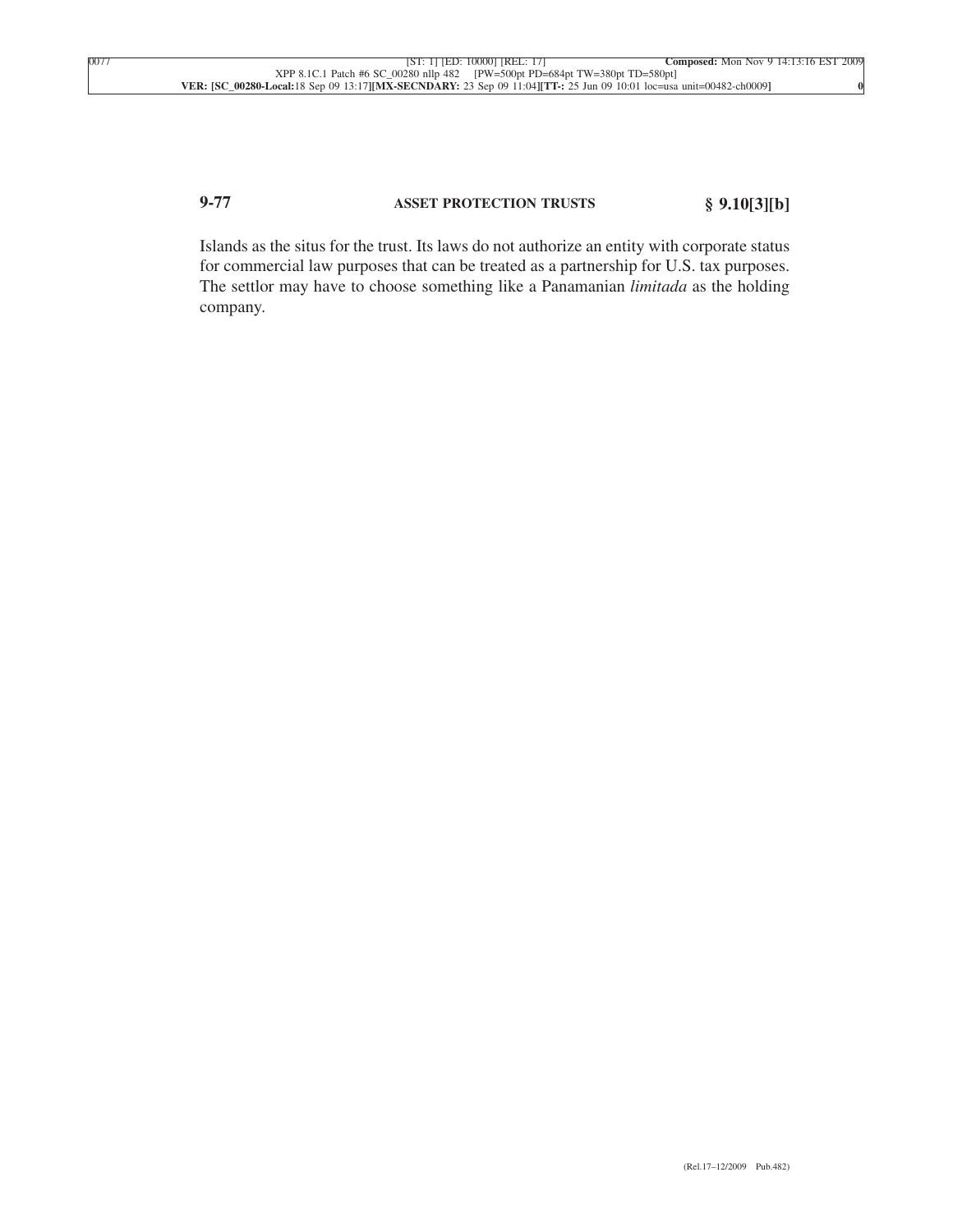## **§ 9.11 INTERNATIONAL ESTATE PLANNING 9-78**

# **§ 9.11 U.S. Tax Aspects of Asset Protection Trust**

**Asset protection trust is generally treated as grantor trust (income is taxed to grantor) even after emergency event. Transfer of assets to trust is not taxable gift in most cases. Trust assets are includable in settlor's gross estate.**

The discussion here is not designed to cover the tax issues in a comprehensive measure, but merely to touch on the major points. See Chapter 4 for full discussion of U.S. income taxation of foreign trusts.

#### **[1] Income Tax Aspects**

Asset protection trusts are designed as grantor trusts for U.S. income tax purposes so that the creation and funding of the trust does not affect the settlor's U.S. tax position. The settlor of the asset protection trust is treated as though he still owns those assets for U.S. tax purposes.**<sup>1</sup>** This means that he will continue to take into account the income and deductions associated with those assets in computing his own taxable income. A trust is a grantor trust if the settlor retains certain powers, such as the right to revoke the trust,**<sup>2</sup>** to change its beneficiaries,**<sup>3</sup>** or to receive the income**<sup>4</sup>** or principal**<sup>5</sup>** of the trust. Even if the settlor reserves no powers, the trust is a grantor trust if an independent trustee (with or without the consent of an independent Protector) has the discretionary power to make distributions of income (or to accumulate it for later distribution) to or for the benefit of the settlor or his spouse.**<sup>6</sup>** Finally, if the settlor is a U.S. person and the trust is created under foreign law, it is a grantor trust.**<sup>7</sup>**

If an emergency event occurs, the tax consequences thereafter depend on whether the trust remains a grantor trust. If grantor trust status was created because the settlor was a U.S. person, that status will continue unless the situs of the trust was moved by a termination and recreation or decanting and non-U.S. beneficiaries are viewed as the settlors of the new trust. If the settlor, or the independent trustee (and the independent Protector if distributions require his consent), retains the powers that originally made the trust a grantor trust, that status continues. Thus, a shift in the settlor's interest from a mandatory to a discretionary one (as in the English protective trust) will not work a change in the grantor trust classification. Unless the settlor is not a U.S. person and the emergency event terminates the interests and powers of the settlor and his spouse, grantor trust status will continue.

If the beneficial interests of the settlor and his spouse are terminated and only a Protector has the power to change the trustee or to veto distributions, the trust then

**<sup>§ 9.11</sup> <sup>1</sup>** I.R.C. § 671.

**<sup>2</sup>** I.R.C. § 676.

**<sup>3</sup>** I.R.C. § 674(b)(5).

**<sup>4</sup>** I.R.C. § 677(a).

**<sup>5</sup>** I.R.C. § 673.

**<sup>6</sup>** I.R.C. § 677(a).

**<sup>7</sup>** I.R.C. § 679.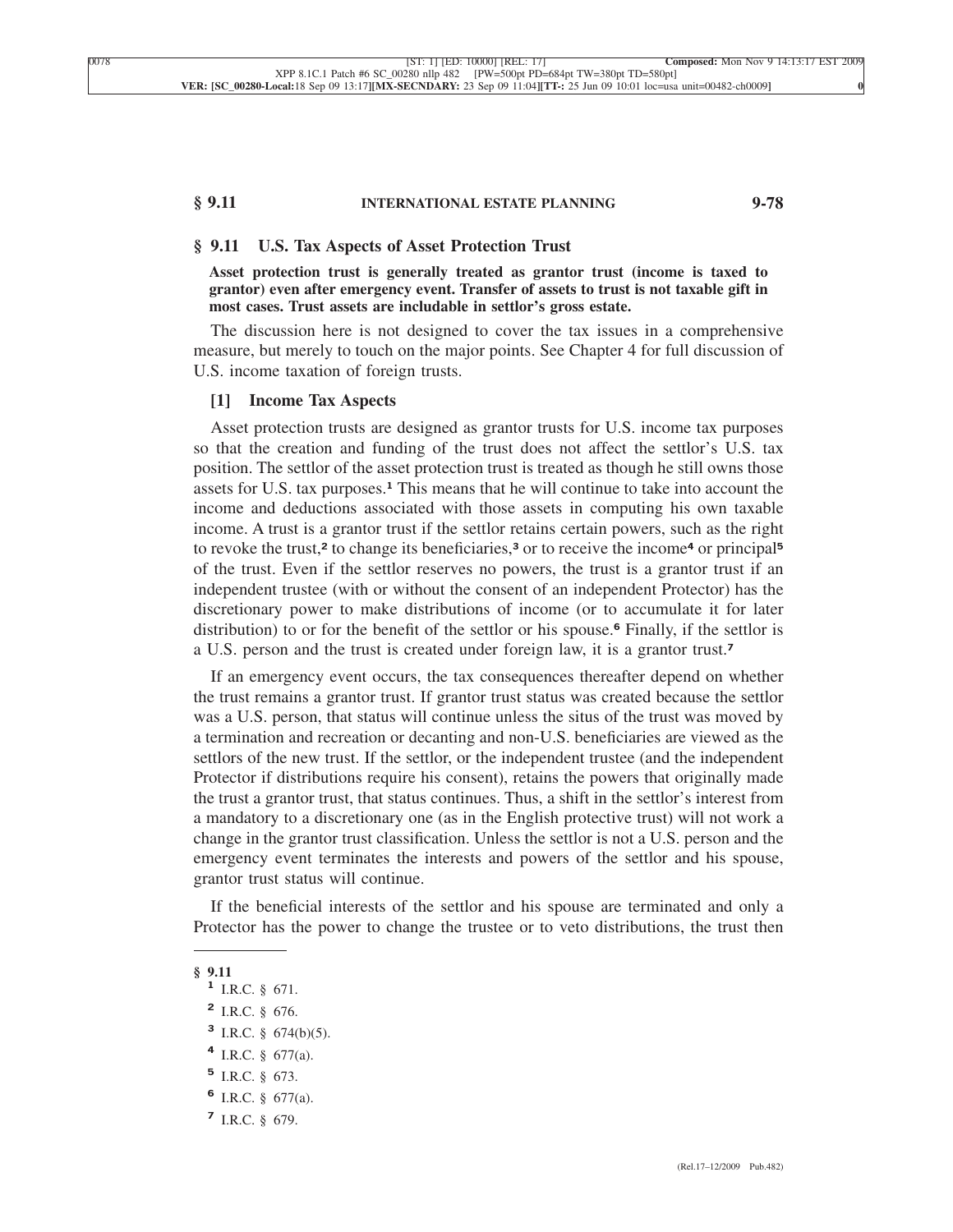# **9-79 ASSET PROTECTION TRUSTS § 9.11[2]**

becomes a separate taxable entity unless the trustee (or the Protector) is related or subordinate to the settlor and has the power to make discretionary distributions that are not subject to an ascertainable standard to other beneficiaries.**<sup>8</sup>** A related or subordinate party is any nonadverse party who is:

- (1) the settlor's spouse if living with the grantor;
- (2) the settlor's father, mother, issue, brother or sister;
- (3) an employee of the settlor;
- (4) a corporation or any employee of a corporation in which the stock holdings of the settlor and the trust are significant from the viewpoint of voting control; and
- (5) a subordinate employee of a corporation in which the settlor is an executive.**<sup>9</sup>**

#### **[2] Estate and Gift Tax Aspects**

A tax is imposed on the transfer of property by gift.**<sup>10</sup>** Such a transfer occurs when the donor has parted with his dominion and control over the property, which leaves him no power to change its disposition, whether for his benefit or for the benefit of another.**<sup>11</sup>** Any beneficial or reversionary interest in the trust retained by the settlor may not be a sufficient safeguard against a completed transfer. If the donor has the power to name new beneficiaries or to change the interests of beneficiaries as between themselves, he has not parted with the requisite dominion and control over the property unless those powers are limited by a fixed or ascertainable standard.**<sup>12</sup>** Consequently, the settlor of the asset protection trust should have the power to add and to alter the interests of beneficiaries (via a limited power of appointment) in order to ensure that the gift to the trust is incomplete.**<sup>13</sup>** Requiring the consent of the trustee or theProtector to the exercise of the donor's retained power does not change this result.**<sup>14</sup>**

An emergency event does not cause the earlier transfers to the trust to become completed for gift tax purposes unless the settlor's limited power of appointment is lost, and any beneficial interest the settlor has in the trust is either terminated or taken by creditors. Note that the settlor's limited power of appointment should not be part of the bankruptcy estate, see § 9.06[4], above.

Distributions by the trustee to beneficiaries other than the settlor will cause transfers to the trust to become completed gifts in the amount of those distributions.**<sup>15</sup>** Whether

- **<sup>9</sup>** I.R.C. § 674(d).
- **<sup>10</sup>** I.R.C. § 2501.
- **<sup>11</sup>** Treas. Reg. § 25.2511-2(b).
- **<sup>12</sup>** Treas. Reg. § 25.2511-2(c).

**<sup>13</sup>** *See* Estate of Sanford v. Comm'r, 308 U.S. 39 (1939); Rasquin v. Humphreys, 308 U.S. 54 (1939); Estate of Goelet v. Comm'r, 51 T.C. 352 (1968).

- **<sup>14</sup>** Treas. Reg. § 25.2511-2(e).
- **<sup>15</sup>** Treas. Reg. § 25.2511-2(f). *See also* Priv. Ltr. Rul. 8029001.

**<sup>8</sup>** I.R.C. § 672(c).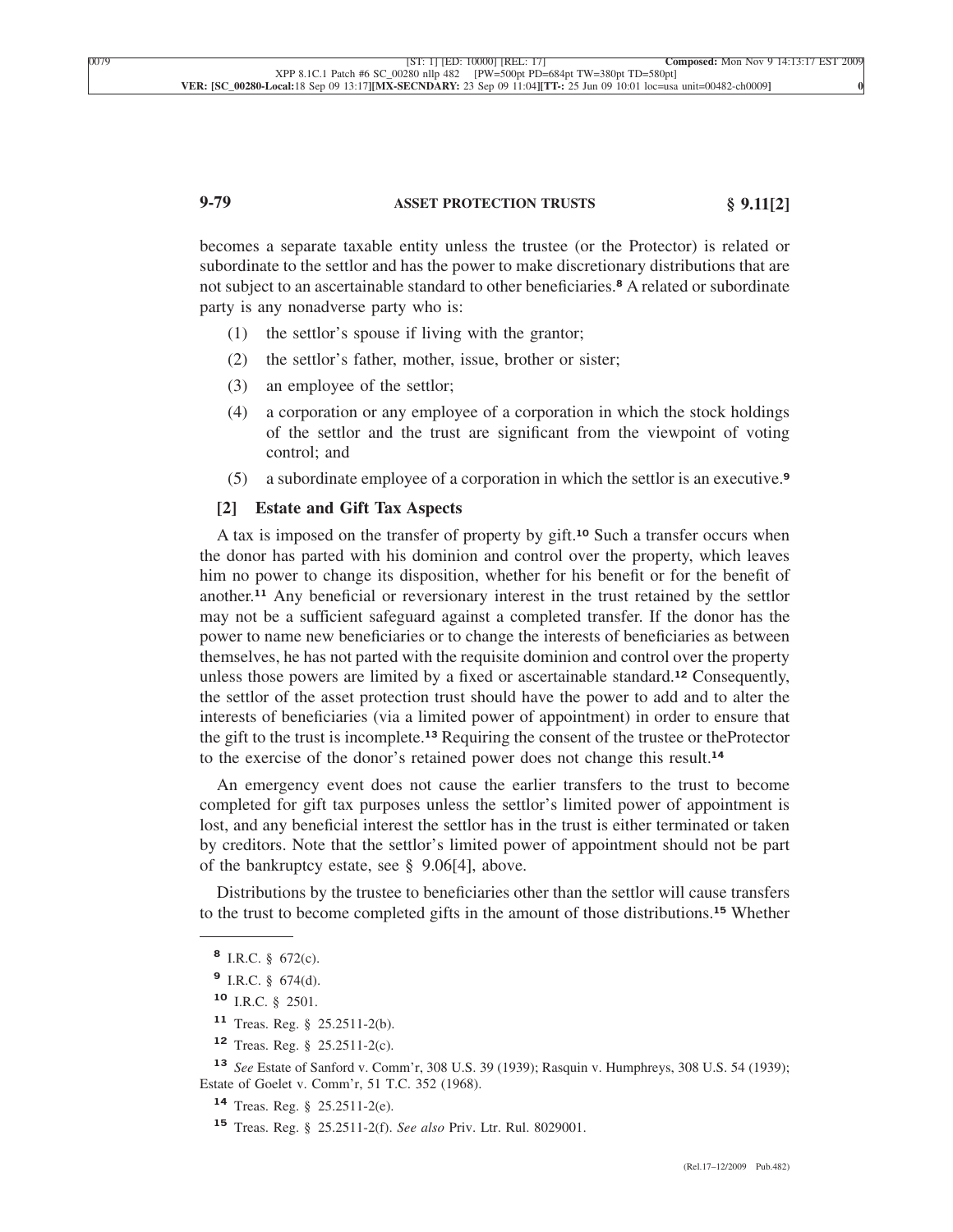## **§ 9.11[3] INTERNATIONAL ESTATE PLANNING 9-80**

any tax is due, however, will depend on the amounts of those distributions. They may be below the \$10,000 annual exclusion per donee**<sup>16</sup>** (which can be doubled if gift-splitting is elected when both spouses are U.S. citizens)**<sup>17</sup>** or they may be to the donor's spouse in unlimited amounts if the spouse is a U.S. citizen.**<sup>18</sup>**

On the death of the settlor, the value of the trust assets will be included in his gross estate.**<sup>19</sup>**

The discussion here of transfer taxes also applies to the U.S. situs assets that are contributed to an asset protection trust created by a nonresident alien. See Chapter 1 for a full discussion of the U.S. transfer tax on nonresident aliens.

# **[3] Exit Tax**

Transfers by United States persons to foreign trusts which are not for the benefit of United States persons and thus not taxable as grantor trusts under Internal Revenue Code Section 679, will be subject to a capital gain tax on any unrealized appreciation of each asset transferred.**<sup>20</sup>** See discussion in § 4.04, above.

- **<sup>16</sup>** I.R.C. § 2503(b).
- **<sup>17</sup>** I.R.C. § 2513.
- **<sup>18</sup>** I.R.C. § 2523.
- **<sup>19</sup>** *See* I.R.C. §§ 2036, 2038.
- **<sup>20</sup>** I.R.C. § 684.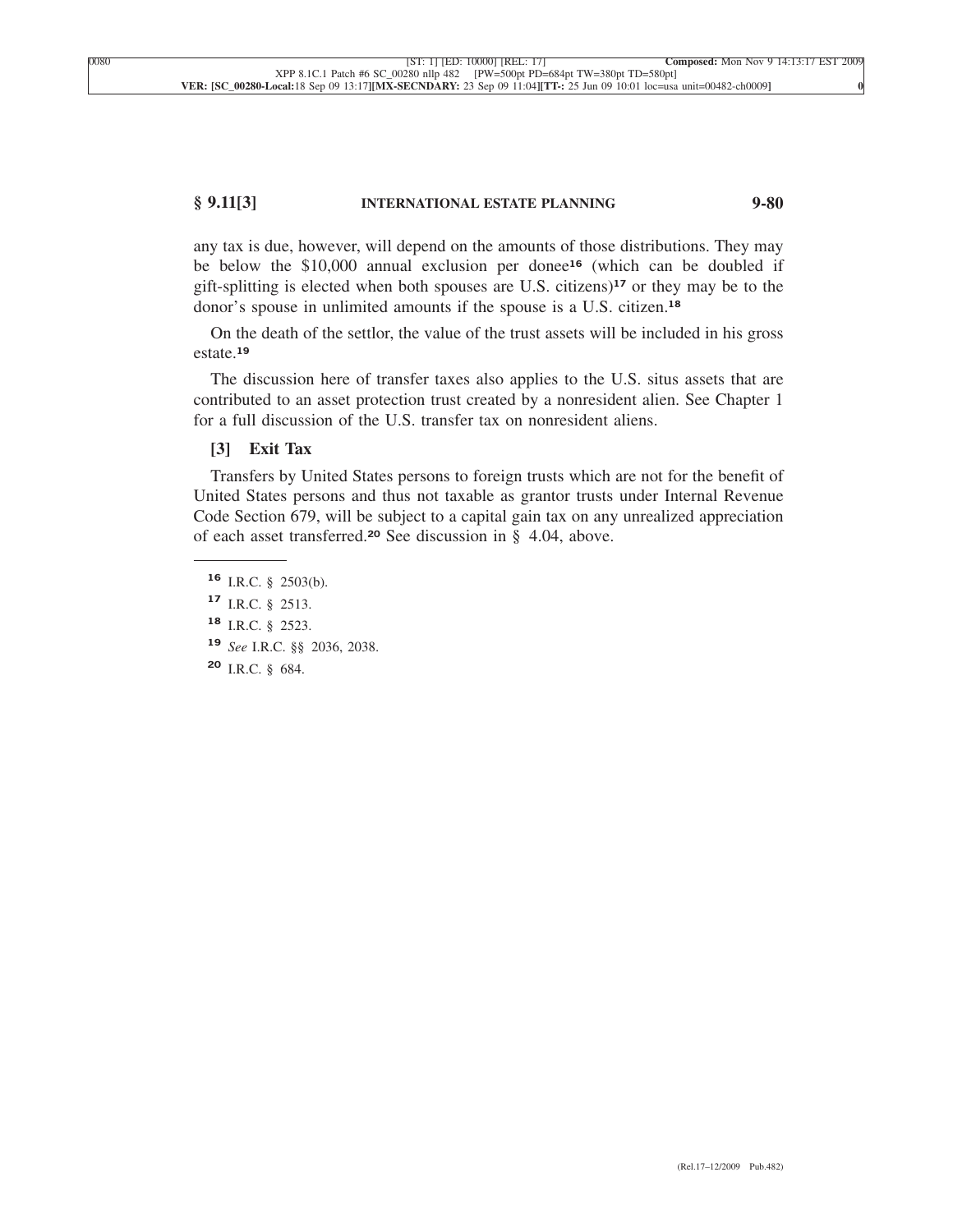# **9-81 ASSET PROTECTION TRUSTS § 9.12[1]**

## **§ 9.12 The Protector**

**Settlor of asset protection trust can avoid potential problems caused by retaining too much control over trust or trustee by granting control to Protector. Protector should be person (corporate or individual) who is not settlor, trustee or beneficiary, who resides outside relevant jurisdictions, and who has few economic ties to those jurisdictions. Protector should be allowed to designate his own successor.**

### **[1] Evolution of the Protector's Role**

Investment advisors, with varying degrees of legal control over trust investment policy, have been utilized for many years. Thus the concept of a third party having certain powers with respect to trust assets or the actions of the trustee is not new. What is new, however, is the much more extensive use of third parties, who in the offshore trust context are generally called "Protectors" rather than advisors. Extensive use of discretionary offshore trusts, with distant trustees is a relatively recent phenomenon. Such trusts are often the only way that certain financial goals (such as the protection of assets against governmental or creditor claims) can be achieved. The settlor probably does not want to create the trust in the first place, and certainly not with a trustee he does not know much about who resides in another country about which he may know even less. Worse, from the settlor's point of view, that trustee needs discretionary powers in order to be able to deal with future events. Often the settlor's goals could not be achieved if the settlor retained significant control over the trust assets or the trustee. Settlors were understandably uneasy with the arrangement. As a result, they looked about for some way of assuring that the trustee would administer and distribute the trust assets generally as the settlor would have done had the trust not been created.

One method was to incorporate very detailed provisions in the trust instrument that described how the trustee should exercise its discretion and how the trust assets should be invested. However, this approach suffered from an obvious fault: the future can never be fully anticipated.

A second and more common approach was to give the trustee with very broad discretionary powers but to accompany the trust with what was intended to be a precatory document (often called a letter of wishes). If this letter simply set out the settlor's views on distributions and asset management, it would have replaced the binding provisions described in the preceding paragraph with non-binding ones, a procedure of questionable value. But the letter typically went further and named one or more individuals with whom the trustee should consult regarding trust decisions. This provided a way of anticipating the future by giving the trustee someone to whom it could look for advice. However, the settlor simply had to rely on the reputation of the trustee to honor these nonbinding provisions.

The focal point of these approaches was the trustee and how to influence its actions. The use of a Protector attacks the problem from another direction. It shares (or divides, depending upon how the agreement is drafted) the power of making designated decisions between the trustee and the Protector. It has been argued that if the settlor has used due care and thought in the selection of the trustee, there is usually no need for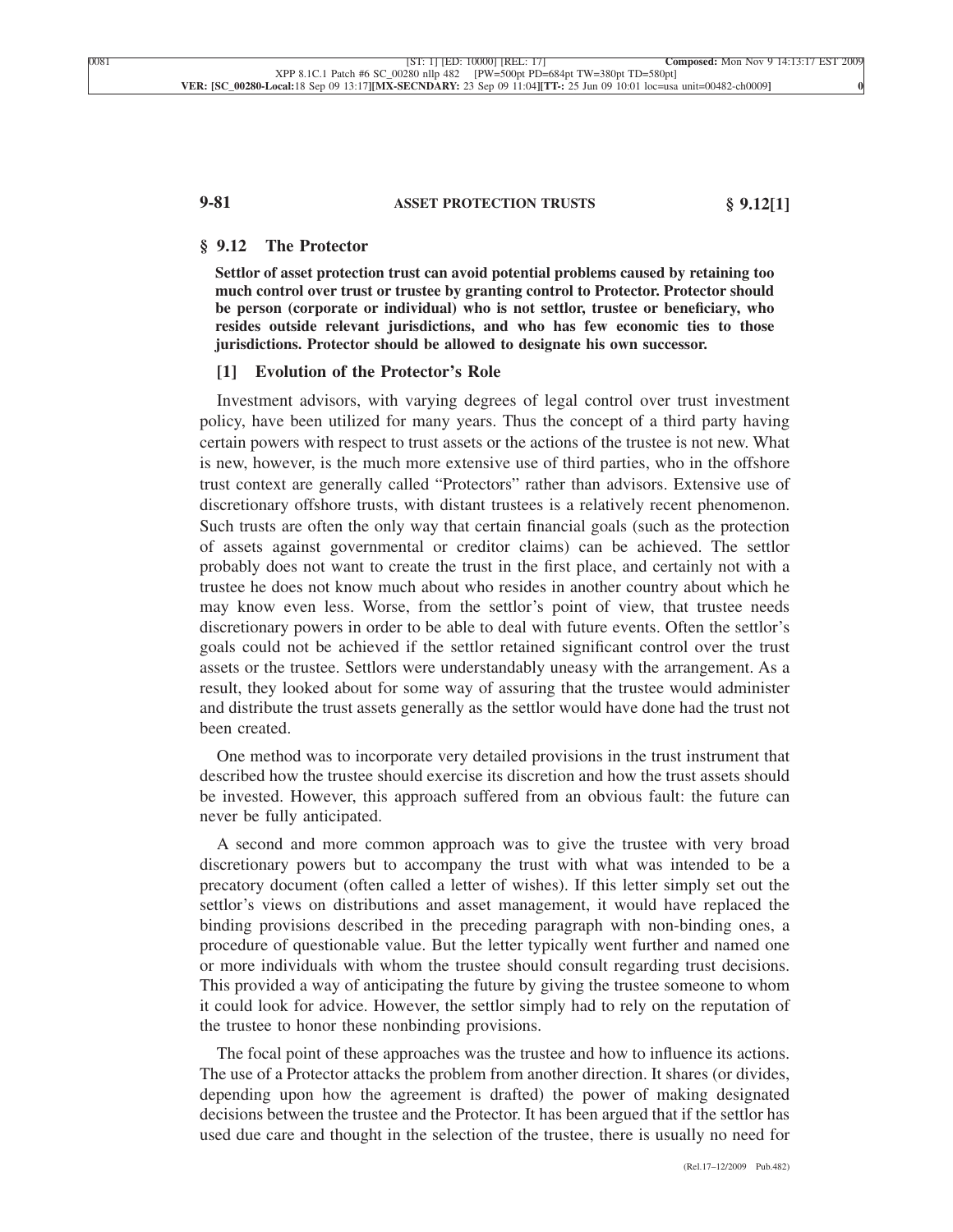## **§ 9.12[2] INTERNATIONAL ESTATE PLANNING 9-82**

a third party advisor.**<sup>1</sup>** The force of this argument may account for the paucity of cases dealing with trust advisors. However, in the context of offshore trusts, particularly asset protection trusts, that logic is usually inapplicable because the choice of trustees is very limited. Hence the use of a Protector is common in this circumstance. Moreover, the Protector can serve other functions as well. These include changing the trustee, determining whether an emergency event has occurred (or is likely to occur or has ended), monitoring the trustee's performance, and negotiating the trustee's fees.

#### **[2] Status of Protector**

It seems clear that in exercising any of his powers or duties the Protector is not acting as a trustee or an agent of the trustee.**2**Whether a Protector is a fiduciary is likely to depend upon whether he is a beneficiary of the trust. If he is, a court would usually conclude that the power is held for his own benefit,**3**that is, its exercise could not be compelled nor would any liability arise for the way in which it was exercised.**<sup>4</sup>** Where the Protector is not a beneficiary, it is likely that he does have fiduciary obligations to both the settlor and the beneficiaries.**5**A court would control the Protector in the exercise of his powers if he abuses or threatens to abuse the powers conferred upon him by the trust agreement. The principles applicable to discretionary powers given trustees would be applicable.**<sup>6</sup>**

## **[3] Powers of Protector**

The powers that can be given a Protector fall into three categories:

- (1) negative;
- (2) positive; and
- (3) structural.

The negative power is the Protector's right to refuse to consent to (effectively to veto) an action for which the trust agreement requires his consent. The Protector's veto does not have to be limited to actions of the trustee. For example, the settlor's power to add or delete beneficiaries might be subject to the Protector's consent. A positive power is the ability to direct the trustee to take some action. Structural powers include those of removing or appointing the trustee, moving the situs of the trust, and appointing a successor Protector.

If the Protector has a veto over too many of the trustee's actions, it will likely be

- **<sup>2</sup>** *See* Note, *Trust Advisors,* 78 Harv. L. Rev. 1230 (1965).
- **<sup>3</sup>** *See, e.g.,* Ditmars v. Camden Trust Co., 76 A.2d 280 (N.J. Super. Ct. Ch. Div.).
- **<sup>4</sup>** Re Green, 45 N.B.2d 17 (N.B. Q.B. 1982).

**<sup>§ 9.12</sup> <sup>1</sup>** [Reserved].

**<sup>5</sup>** *See* Restatement (Second) of Trusts § 185 cmt. e (1967); A. Scott, 2A The Law of Trusts § 185. This appears to be the English view as well. *See* David Bates & Simon Phelps, *The Use of Protectors in Settlements,* Tr. & Est. (U.K. July/Aug. 1987). *See also* I.R.C. v. Schoder, 1983 S.T.C. 480 (holding hat a power to remove the trustee and to appoint its successor was a fiduciary power).

**<sup>6</sup>** A. Scott, 2A The Law of Trusts § 185 (4th ed. 1986).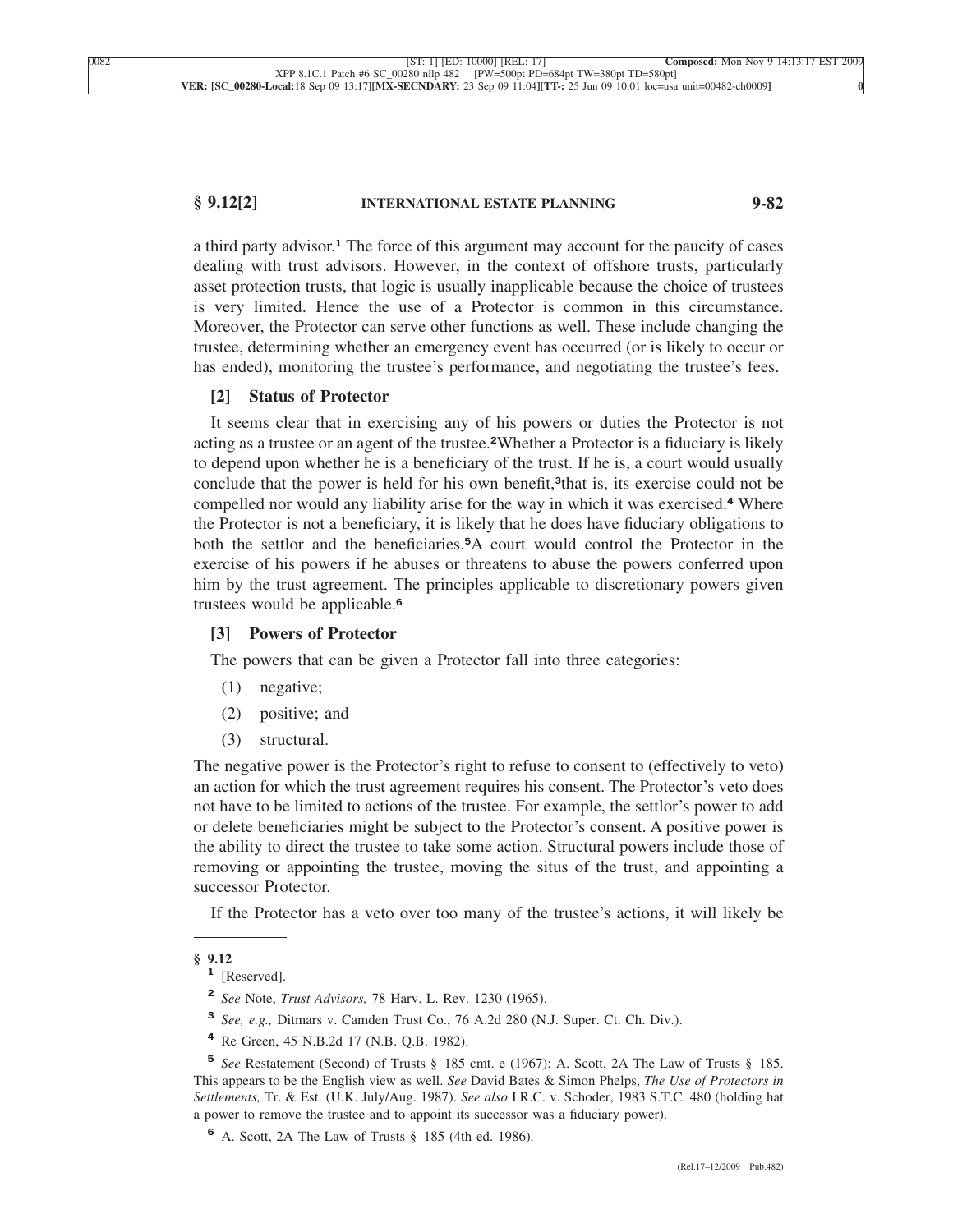# **9-83 ASSET PROTECTION TRUSTS § 9.12[3]**

difficult to find a responsible person willing to act as trustee. Moreover, the administration of the trust may be severely hampered by the need for frequent consents from the Protector. Typically the Protector's consent is required for one or more of the following actions:

- distributions to beneficiaries:
- the addition or removal of beneficiaries of the trust; and
- investment decisions.

The veto over investment decisions must be granted cautiously if the trust is active in trading securities. Consideration could be given to permitting trades below a dollar floor to be made without consent or to permitting a blanket consent (which can be withdrawn) for transactions advised by a particular investment adviser. If the trustee uses an intermediate vehicle, such as a holding company, the Protector's veto will be effectively thwarted unless it applies to investment decisions made at the holding company level. However, it may be difficult to accomplish because the applicable company law may prohibit subjecting a corporation's executive officers to any control exercised by a third party. If a limited partnership is used, it may be easier to extend the Protector's veto through a provision in the partnership agreement.

Granting positive powers to the Protector is not common, largely because it vests the decision making in a single person rather than in two (the trustee has to concur in a veto situation). Moreover, it is likely to relieve the trustee of liability for any adverse effects of the decision.**<sup>7</sup>** While the Protector will be liable for losses due to negligence or bad faith,**8**this may be a poor trade if the trustee is better capitalized than the Protector.

Certain structural powers are typically given to the Protector. For example, the Protector is often given the power to remove the trustee and to appoint a successor trustee when the office of trustee is vacant. This may be in lieu of such a power being retained by the settlor, or arise only after the settlor has relinquished his removal and appointment power. The power can be restricted to appointing another trustee resident in the trust's situs but, if the Protector is to be able to move the situs of the trust, the appointive power must extend to trustees resident in other jurisdictions. Restrictions are often imposed on the selection of a new trustee. For example, the trustee may be required to be a corporation, to have a specified minimum capital, to have been engaged in the trust business for a certain number of years, or not be affiliated with any corporation organized under the laws of one of the states of the United States. Usually, the Protector is expressly empowered to recover expenses and charges, to delegate powers, and to give consents prospectively. Sometimes, the Protector is given the power to release or restrict the Protector's powers. This power is expected to be exercised if necessary to keep the settlor separate from the trust for tax or other legal reasons. Finally, although rare, the Protector may be given the power to abolish the office of Protector.

**<sup>7</sup>** Golden v. Kentile Floors, Inc. 344 F. Supp. 807 (N.D. Ga. 1972), *aff'd,* 475 F.2d 288 (5th Cir. 1973).

**<sup>8</sup>** Warner v. First Nat'l Bank of Minneapolis, 236 F.2d 853 (8th Cir. 1956).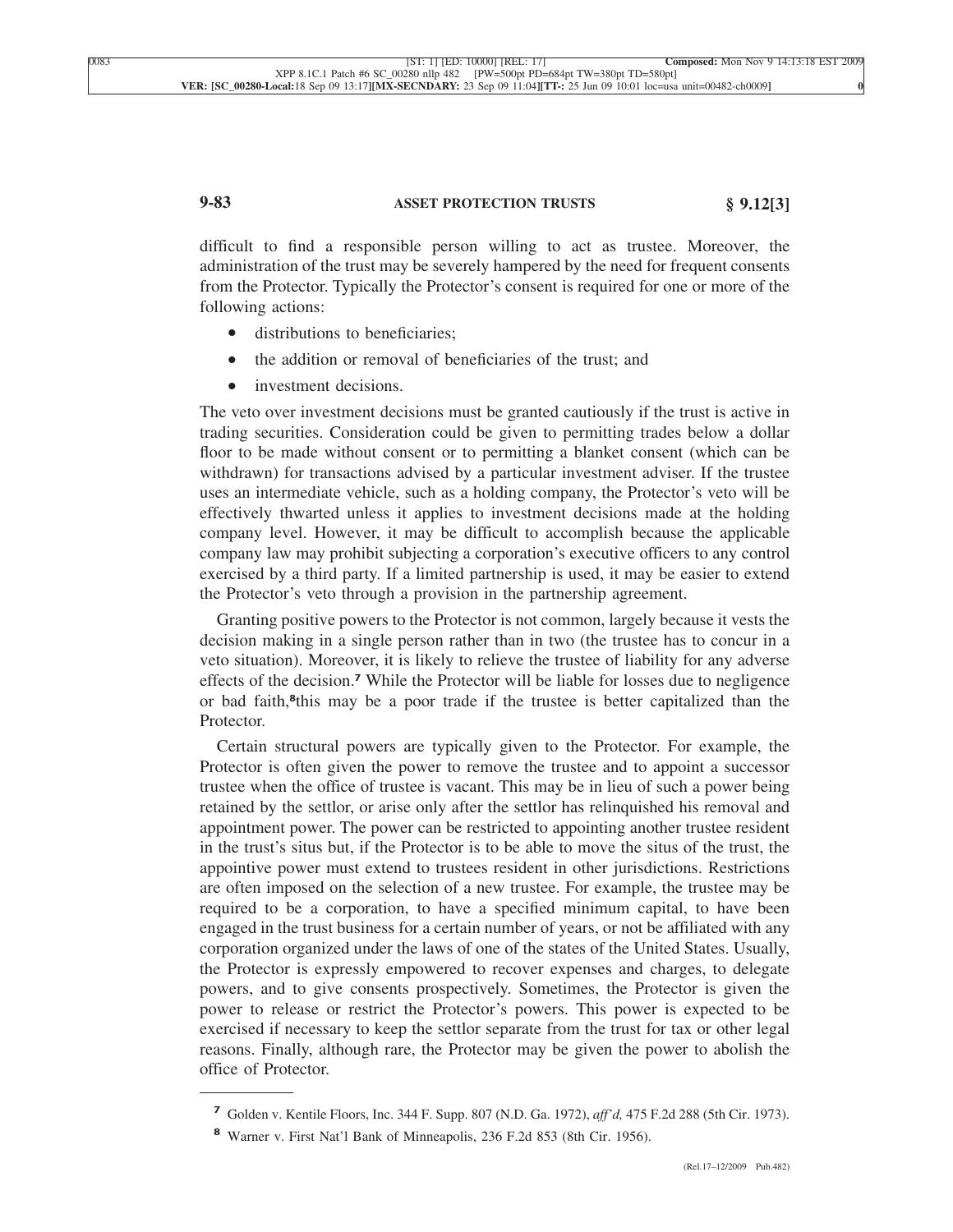### **§ 9.12[4][a] INTERNATIONAL ESTATE PLANNING 9-84**

## **[4] Choice of Protector**

- **[a] The Best Choice.** The ideal Protector meets the following criteria:
- (1) The Protector is resident and domiciled outside of, and has no significant assets in, the United States. This eliminates the possibility that a U.S. court could effectively control the Protector's actions by injunction (having *in personam* jurisdiction over the Protector) or by fines (having jurisdiction over the Protector's property).
- (2) The Protector is resident and domiciled outside of, and has no significant assets in, the trust situs. This eliminates the possibility that the courts of the trust situs could effectively prevent the movement of the trust to another jurisdiction by enjoining the Protector's removal of the original trustee and the appointment of a new one in different country (based on *in personam* jurisdiction over the Protector) or by threatening to levy fines (based on *in rem* jurisdiction over the Protector's property) if removal is ordered.
- (3) The Protector is knowledgeable in trust operations. This provides the settlor with both a check on the proper operations of the trust and should ensure that the Protector does not make any mistakes out of ignorance.
- (4) The Protector is a close friend of or adviser to the settlor. This should give the settlor a high degree of confidence that his wishes will be communicated to the trustee and carried out to the best of the Protector's ability.

It is highly unlikely that these ideal conditions can be fulfilled, however. Consequently, judgments will have to be made as to which of the criteria can be eliminated. While each client is different, in the absence of some overriding consideration, the importance of these criteria can generally be ranked in the order listed above for the following reasons.

An asset protection trust is designed to continue normal operations regardless of the settlor's subsequent financial condition. The settlor's creditors should not be able to interfere with the trust's activity, either directly or with orders from a U.S. court. For this reason, the trustee and the trust have to be separated from persons subject to the jurisdiction of U.S. courts as far as is possible. This is, for example, the reason that the settlor's powers with respect to the trust are so limited. To give the office of Protector to someone subject to U.S. *in personam* jurisdiction opens the door to such interference. Although it is equally desirable to have a Protector that will not be caught up in any instability in the trust situs, such political upheaval is less likely than the bankruptcy of a settlor. Consequently, it has a lower priority than avoiding U.S. court jurisdiction.

The choice between a Protector that is experienced in dealing with trusts and one that has the personal confidence of the settlor lies more on which can be replaced by another mechanism than on anything else. On the one hand, there is no substitute for experience in trust operations. On the other hand, the trustee should be well informed of the settlor's views regardless of who the Protector is. The trust agreement could provide for an Advisory Committee (of which the settlor is a member) or the settlor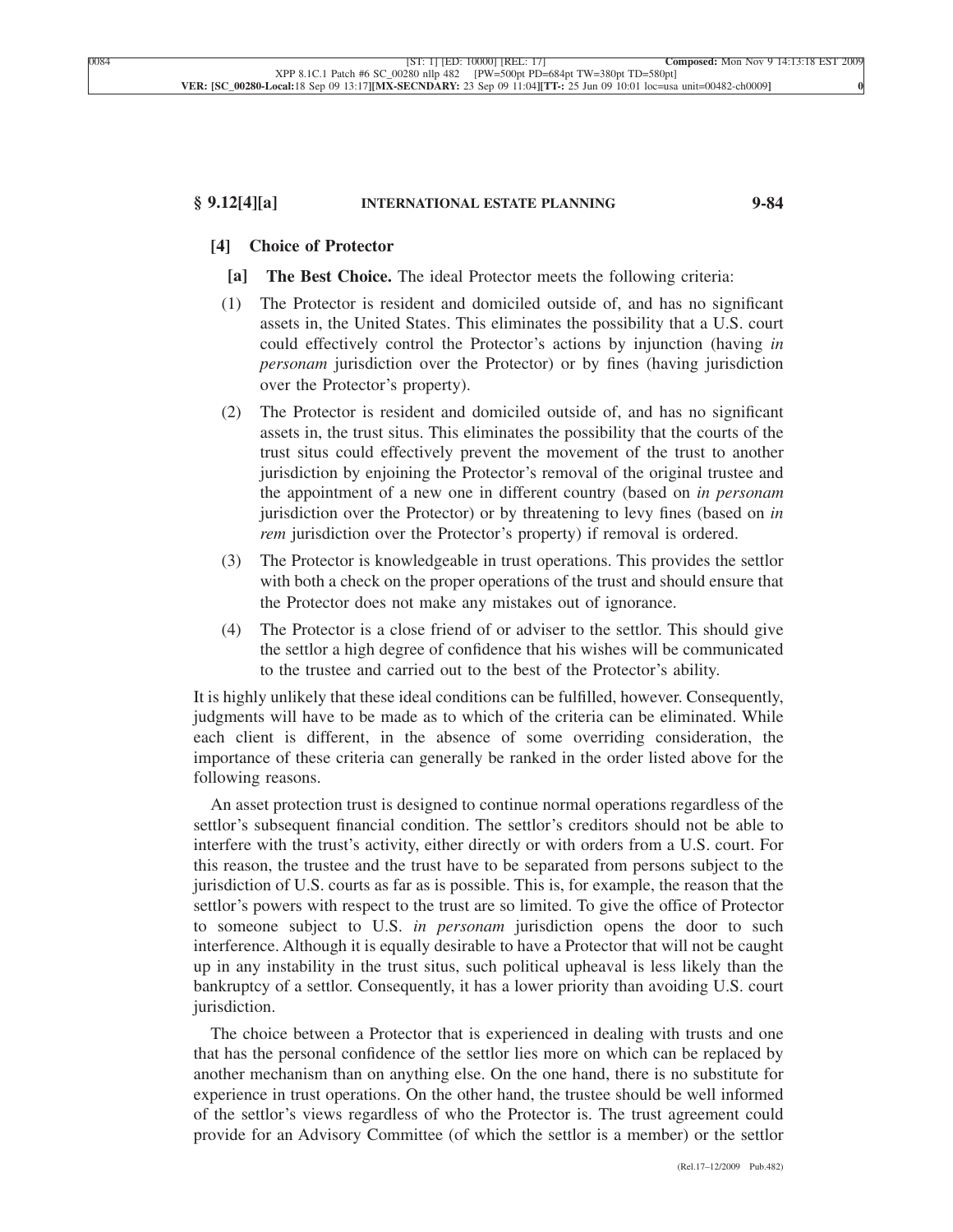# **9-85 ASSET PROTECTION TRUSTS § 9.12[4][b]**

can simply keep the trustee informed of his thinking. In other words, there are ways other than through the Protector to make the settlor's views perfectly clear to the trustee.

Confidence that the Protector will exercise his powers properly in accordance with the settlor's wishes can arise from several sources. If the Protector is a trusted friend or advisor of the settlor, that confidence is present. If the Protector is a relative stranger, that confidence can come from a combination of several factors. First, if the Protector is a professional, he will have a reputation to preserve. Second, the powers granted the Protector can be such that he has no incentive to be adverse to the settlor or any beneficiary. For example, the Protector could be given the power:

- to order a situs change, including the selection of the new situs and of the new trustee resident therein, upon his determination that an emergency event has either occurred or is likely to occur or upon his concurrence with a request from the settlor;
- to dismiss the trustee and name an adequately capitalized and experience successor or upon his concurrence with a request from the settlor;
- to veto the addition or deletion of trust beneficiaries by the settlor; and
- to veto trust distributions and transactions in trust assets.

The Protector cannot receive distributions from the trust or deal with the trust assets. In short, he should never be able to benefit from any action he takes.

If the settlor cannot name a Protector that meets the four criteria set out above, there is another possibility. A professional Protector may be named. There are individuals and corporations that specialize in fulfilling the role of trust Protectors.

**[b] The Worst Choice.** The worst choice for the role of Protector is the settlor. As discussed in § 9.10, above, this gives adverse third-party takers many opportunities to attack the efficacy of the trust. Moreover, government pressure in the settlor's home country can compel the settlor to use the power, or political turmoil may make it impossible for him to communicate any exercise of those powers. In theory, the problem of the home country compelling the settlor to use his power can be handled by a "duress" clause which permits the trustee to disregard directions from the Protector if the trustee deems these directions to be made under duress or compulsion. This cure, however, may be worse than the problem. In the converse situation, where the trustee and not the Protector is under duress, the trustee is likely to disregard the Protector's orders. In that event, the actual custodians of the trust assets are likely to freeze the trust's assets (*i.e.,* not do anything without the protection of a declaratory judgment).

Another poor choice for the Protector is the same person who is the trustee. First, that person may have a vested interest in retaining situs in the original jurisdiction. Second, because that person is subject to the government of the original situs jurisdiction, fear of reprisals or fines can inhibit the free exercise of the powers and discretions. Third, political upheaval in the original situs jurisdiction may make it impossible for that person to communicate the exercise of the Protector's powers to anyone.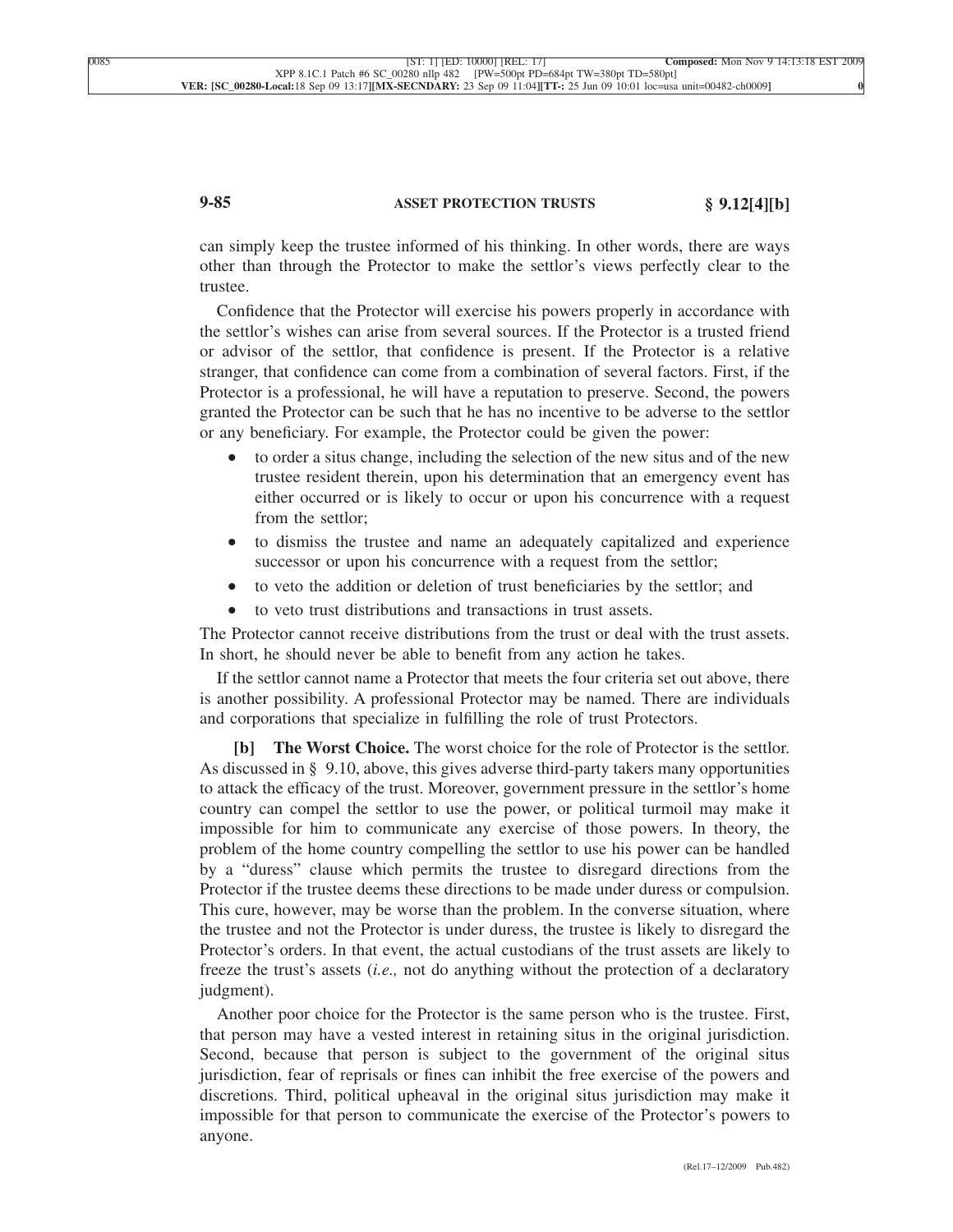### **§ 9.12[4][b] INTERNATIONAL ESTATE PLANNING 9-86**

A recent decision of the Ninth Circuit affirming a District Court order in *Federal Trade Commission v. Affordable Media***8.1** casts doubt on the effectiveness of a "duress" clause in the face of a U.S. court's power to hold the settlor in contempt of court, especially where the settlor also serves as a co-trustee and a Protector of the trust. The settlor who serves as a trustee and a Protector may have a very hard time convincing the court that he cannot repatriate the trust assets as ordered by the court, because courts are skeptical about an argument that triggering a "duress" clause leaves the settlor with no control over the assets.

In *Federal Trade Commission v. Affordable Media*, the Andersons, a married couple, created an irrevocable Cook Islands trust, naming themselves and a Cook Islands company as co-trustees and "Protectors" of the trust. The trust instrument provided that upon the happening of an "event of duress" within the territory in which a trustee is resident, the trustee's title to the property would be immediately divested in favor of the remaining trustees. The trust defined the issuance of a court order "which in the opinion of the protector will or may . . . restrict or prevent the free disposal by a trustee of any . . . property which may from time to time be included in . . . this trust"**8.2** to constitute an event of duress.

A few years after creating the trust, the Andersons engaged in a scheme to telemarket fraudulent investments and defrauded thousands of investors. On motion by the Federal Trade Commission, the Federal District Court issued a preliminary injunction, which, among other things, required the Andersons to repatriate all assets outside the United States. After the Andersons faxed a letter instructing the Cook Islands trustee to repatriate the assets to the United States, the trustee notified them that the court order was an event of duress. As a result, the Cook Islands trustee removed the Andersons as trustees and refused to repatriate the assets. After the Commission revealed to the court that the Andersons were also the Protectors of the trust, the Andersons immediately attempted to resign as Protectors. The District Court held the Andersons in civil contempt and ordered them to be taken into custody after they failed to purge themselves of contempt.

In affirming the District Court's decision, the Ninth Circuit rejected the Andersons' claim that their inability to comply with the District Court's order was a defense to a civil contempt charge, because their role as Protectors empowered them with discretion to determine whether an event of duress has occurred. The Court of Appeals made it clear that where the physical person of the settlor remains subject to domestic courts' jurisdictions, the courts will utilize their contempt power to force a defendant to repatriate the assets to their jurisdictions. The burden on the party asserting an impossibility defense "will be particularly high" in the assets protection trust context.**8.3** The courts are likely to disregard the triggering of a "duress" clause because "[f]oreign trusts are often designed to assist the settlor in avoiding being held in

**<sup>8.1</sup>** 179 F.3d 1228 (9th Cir. 1999).

**<sup>8.2</sup>** *Id*. at 1240, n. 9 (citing Anderson trust agreement).

**<sup>8.3</sup>** *Id.* at 1241.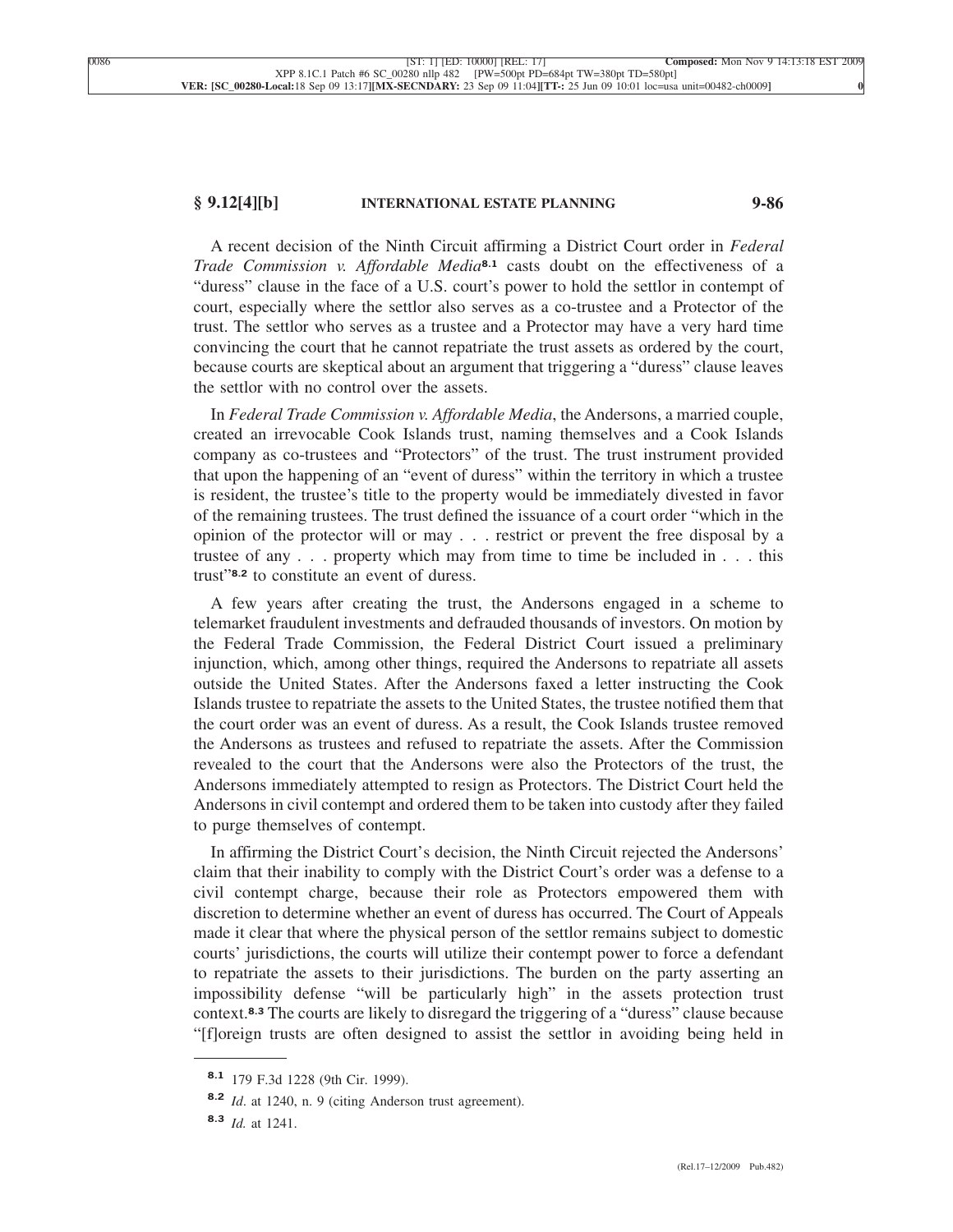# **9-87 ASSET PROTECTION TRUSTS § 9.12[5]**

contempt of a domestic court while only feigning compliance with the court's orders."**8.4**

### **[5] Replacing the Protector**

Provisions for the removal of the Protector are rare primarily because of the problem of who should have that power. The Protector exists to exercise powers that for tax or other reasons the settlor or a beneficiary should not have. If the settlor or a beneficiary can remove the Protector, there is a risk that the Protector'spowers will be attributed to the settlor or that beneficiary. Occasionally, a trust agreement will provide that the Protector's term of office is a fixed, short period on the theory that at the time of reappointment the Protector's performance can be reviewed.

In any event, there must be a mechanism for replacing the Protector. Giving the settlor the power to change the Protector at will can give rise to the same problems as are present if the settlor is the Protector. Providing for the appointment of a successor Protector by the settlor in the case of resignation, death, bankruptcy, or the like, while logical, opens the way for home country coercion of the appointment or the assertion that the appointive power resides in the home country government pursuant to an expropriation. Nevertheless, it is common for the settlor to have the power to appoint a successor Protector.

Another approach is to authorize judicial appointment of a successor, but this may be ineffective, because the designated court might not see this as a justiciable issue. It is not at all clear that courts will adopt a notion similar to "a trust will not fail for want of a trustee," which gives rise to the duty of a court to appoint a trustee. However, the only case considering this question did appoint a successor advisor under its general equity powers to supervise trusts.**<sup>9</sup>** Unless a court followed that reasoning, it would probably decline to act because jurisdiction cannot be generally conferred on a court by private parties.**<sup>10</sup>** Alternatively, the Protector can be empowered to appoint his own successor. The principal risk is that the successor will be completely unknown to the settlor and the trust's beneficiaries. However, if the initial Protector is a corporation, the likelihood that its designated successor may ever occupy the Protector's office may be small. Moreover, the successor Protector (like his predecessor) will have no incentive to be adverse to the settlor or the other beneficiaries of the trust. Finally, some type of fiduciary or professional experience could be required of any such successor.

As a final alternative, a third party (sometimes called an "Appointor") can be designated to make the selection. Despite the obvious complication of assuring that there will be an Appointor when the need arises, such a provision is necessary to take care of the default situation, when the office of Protector is vacant. The Appointor can

**<sup>8.4</sup>** *Id.*

**<sup>9</sup>** Gathright v. Gaut, 124 S.W.2d 782 (Ky. Ct. App. 1939).

**<sup>10</sup>** *Cf. In re* Hooker's Settlement, [1955] Ch. 55 (provision of an inter vivos trust granting settlor power to revoke the trust with the consent of a judge of the Chancery Division held invalid on the ground that no private person can impose on a judge jurisdiction not given him by law).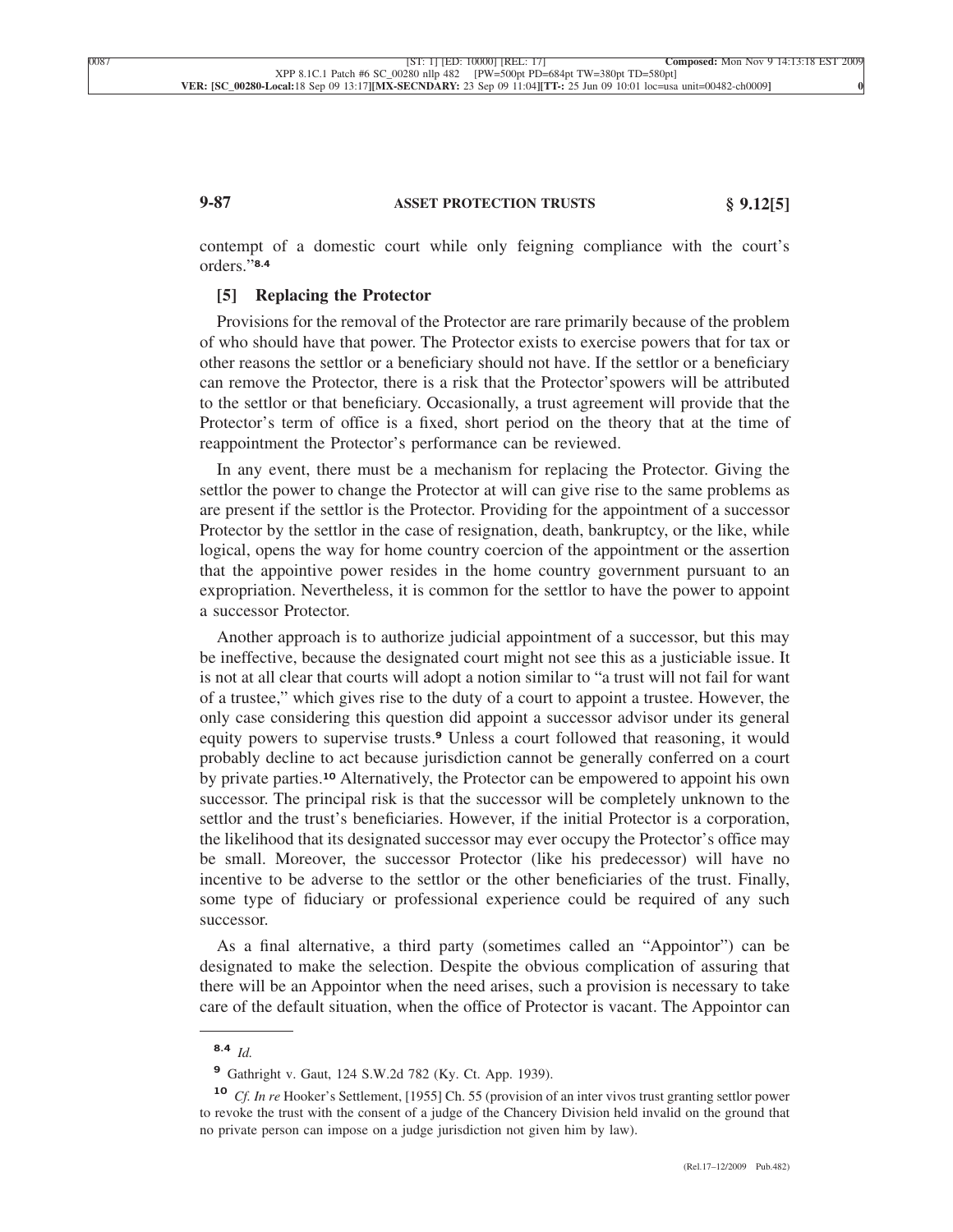## **§ 9.12[5] INTERNATIONAL ESTATE PLANNING 9-88**

be the holder of a designated office (*e.g.,* the senior judge of the highest appellate court), acting as an individual and not as an official. Note that the workability of such a provision should be discussed with advisers from that jurisdiction.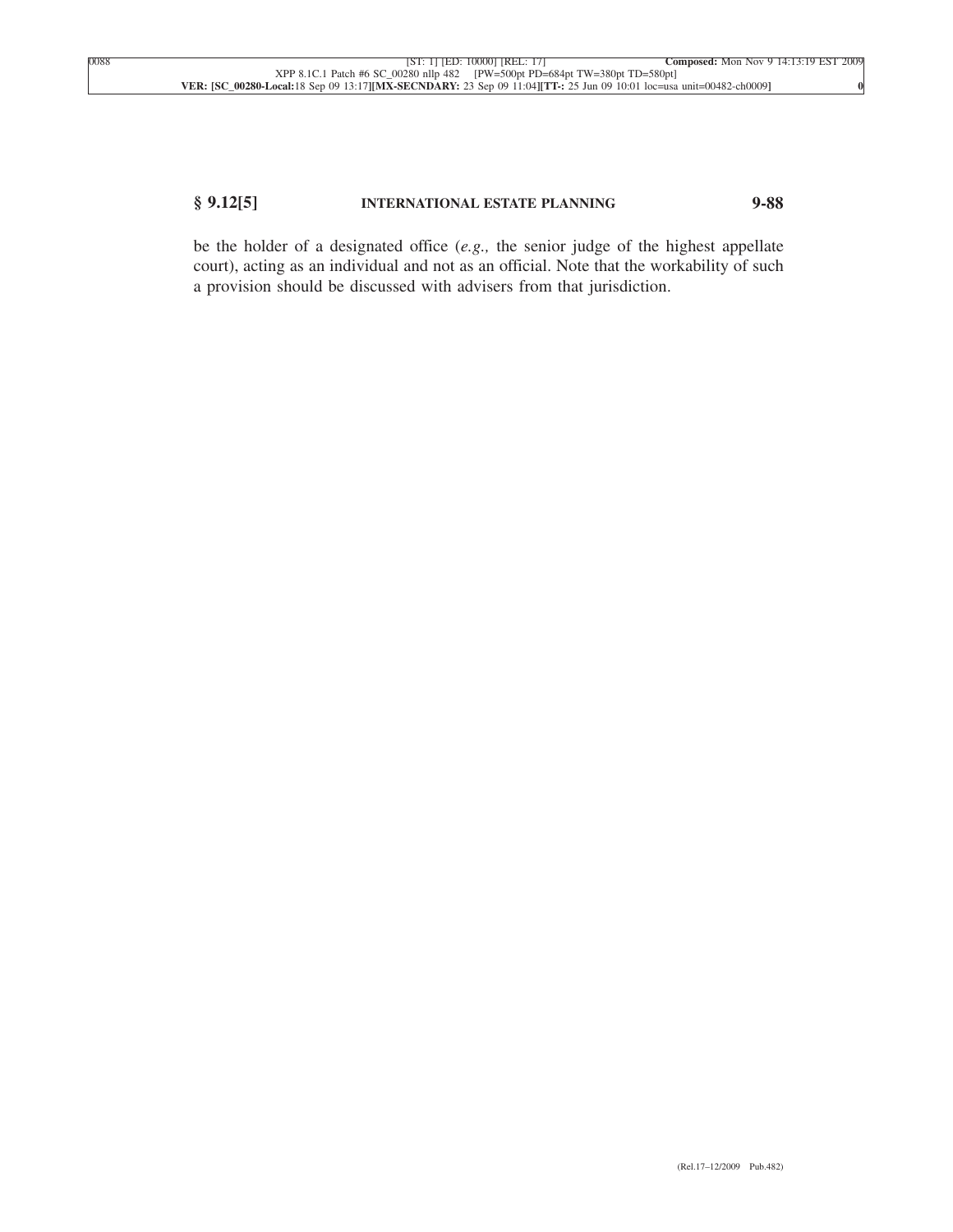# **9-89 ASSET PROTECTION TRUSTS § 9.13[1]**

### **§ 9.13 Adviser Liability Issues**

**When rendering advice regarding asset protection trust, U.S. lawyer must be aware of potential liabilities, under rules of professional conduct, criminal laws, and tort and other civil statutes, that could attach to suggesting asset protection trust strategy for client. Potential for liability is greatly enhanced if trust is created after client files bankruptcy petition.**

When advising a client about creating and implementing an asset protection trust a U.S. lawyer must take into account the three sets of rules or laws that govern his own conduct:

- (1) professional rules;
- (2) criminal laws; and
- (3) civil (including tort) liability.

These are not limited to situations involving U.S. clients, but a discussion in that context will develop the pertinent issues. Only pre-petition conduct, that is, what is done before any bankruptcy case is filed, is considered. Creating such a trust after the petition is filed will almost certainly be ineffective to shield the transferred property (see § 9.10[2], above) and the likelihood of criminal fraud is great.

### **[1] Professional Rules**

Every state has a set of rules governing the conduct of lawyers. A majority of these are based on the Model Rules of Professional Conduct, adopted by the American Bar Association in 1983. The discussion here is based on the Model Rules. Each state has different rules, however, and no lawyer can fail to consult them carefully.

There are two questions: (1) what is the standard with which the lawyer must comply?, and (2) how does the lawyer go about determining if that standard has been met? Surprisingly, there is no clear answer to either of these. Model Rule 1.2(d) sets out the following as the standard applicable to the lawyer as an adviser:

A lawyer shall not counsel a client to engage, or assist a client, in conduct that the lawyer knows is criminal or fraudulent, but a lawyer may discuss the legal consequences of any proposed course of conduct with a client and may counsel or assist a client to make a good faith effort to determine the validity, scope, meaning or application of the law.

Most lawyers would read the first part of this as condemning conduct that constitutes a crime or is intended to deceive third parties. However, the commentators generally describe it quite differently. They take the view that therules that apply to the adviser are fundamentally different from, and are not an extension of, those that apply to the advocate. They would extend the rule to cover conduct that is immoral, unfair, or of doubtful legality.**<sup>1</sup>** The case law supports the narrow view,**2**but whether this will continue in the face of numerous articles advocating the broader reading is uncertain.

**<sup>§ 9.13</sup> <sup>1</sup>** *Professional Responsibility: Report of the Joint Conference,* 44 A.B.A. J. 1159, 1161 (1958).

**<sup>2</sup>** In re Disbarment Proceedings, 184 A.59 (Pa. 1936)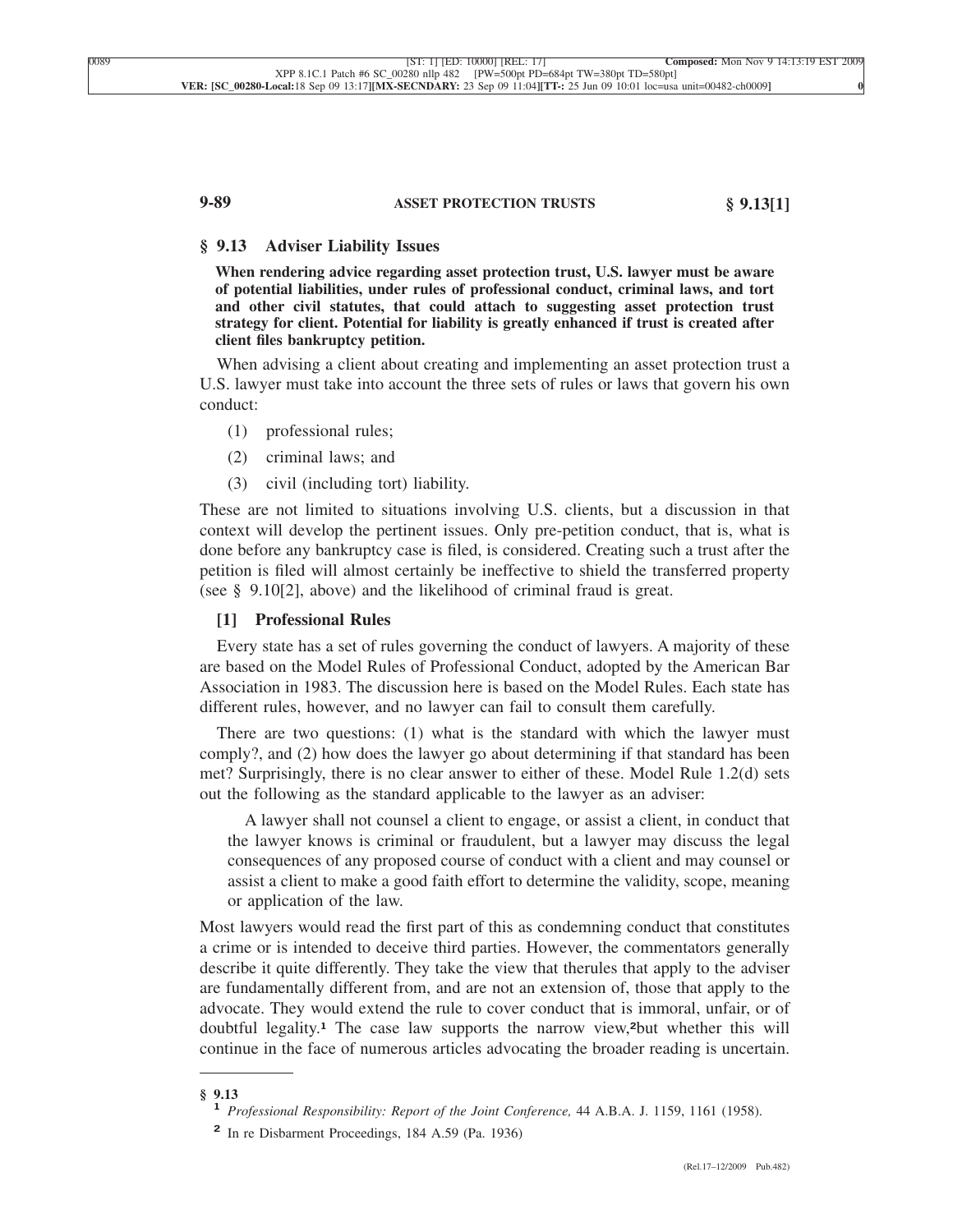## **§ 9.13[1] INTERNATIONAL ESTATE PLANNING 9-90**

Normally, the lawyer has little difficulty in determining whether the conduct with respect to which advice or assistance is requested is criminal or fraudulent, that is, whether the narrow standard has been met in a particular situation. Sometimes, however, it is unclear because the answer turns on the client's intent. This is likely to be the case in the asset protection trust situation. Can the lawyer avoid the ethical problem by simply giving advice as to what the law is, without specific aid or encouragement to the client?**3**As a practical matter the answer must be no. Being a passive source of prognostication is almost certainly unsatisfactory from the client's point of view in the asset protection trust context. The client cannot accomplish his goals—whatever they may be—without the skill and experience of the lawyer. The asset protection trust agreement is a highly complex document with many unusual provisions, and the trustee must be selected on the basis of criteria that are wholly unobvious.

Consequently, the lawyer will be pushed into investigating his client's intent in seeking advice.**<sup>4</sup>** How far does he have to go? As might be expected, the answer is that it depends on the circumstances. A lawyer must be satisfied, on the facts before him and readily available to him, that he can perform the requested services without abetting fraudulent or criminal conduct. He must ask enough questions, and check easily verifiable matters, to satisfy himself.**<sup>5</sup>**

An inquiry into the client's intentions and motives presents a problem that is potentially destructive of the lawyer-client relationship: Does the lawyer explain the law and then ask about motives, or does he ask why the client wants advice and then advise on the consequences of making any transfer of property with those motives? The first runs the risk that the lawyer will assist the client in articulating false motives.**6**The second is likely to make the client see his lawyer as an adversary or, at best, uncooperative.**<sup>7</sup>**

There is no clear answer to the question posed above. The difficulty is compounded by the fact that the client is not likely to be able to state his intentions with clarity. The statement "I want to protect my assets from the claims of creditors" can just as easily mean that he wants to reduce his exposure to the vicissitudes of fortune as that he wants to avoid an impending liability. Moreover, he may be willing to revise his goals

**<sup>3</sup>** Geoffrey C. Hazard, Jr., *How Far May a Lawyer Go in Assisting a Client in Unlawful Conduct?,* 35 U. Miami L. Rev. 669 (1981).

**<sup>4</sup>** *See* A.B.A. Comm. on Ethics and Professional Responsibility, Informal Op. 1470 (1981).

**<sup>5</sup>** Escott v. Bar Chris Constr. Co., 283 F. Supp. 643, 690 (S.D.N.Y. 1968). *See also* People v. Zelinger, 504 P.2d 668 (Colo. 1972).

**<sup>6</sup>** Monroe H. Freedman, Lawyer's Ethics in an Adversary System 73 (1975); Monroe H. Freedman, *Professional Responsibility of the Criminal Defense Lawyer: The Three Hardest Questions,* 64 Mich. L. Rev. 1469, 1480 (1966); John T. Noonan, Jr., *The Purposes of Advocacy and the Limits of Confidentially,* 64 Mich. L. Rev. 1485, 1488 (1966).

**<sup>7</sup>** 1 G. Hazard & R. Hodes, Legal Ethics § 1.2:505. *See* Frankel, *The Search for Truth: an Umpireal View,* 123 U. of Pa. L. Rev. 1031, 1056 (1975). Harry Jones, *Lawyers and Justice: The Uneasy Ethics of Partisanship,* 23 Vill. L. Rev. 957, 973 (1978).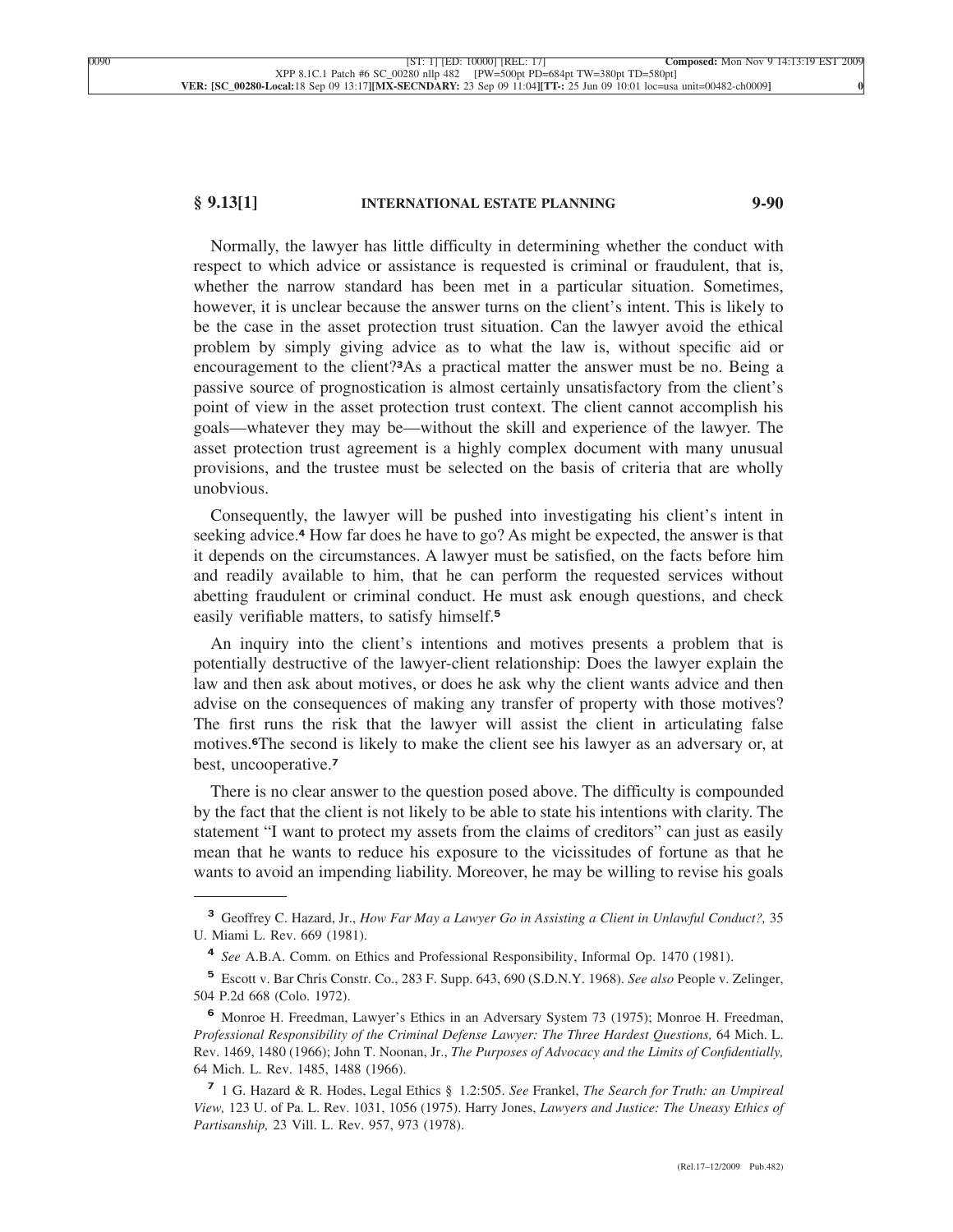# **9-91 ASSET PROTECTION TRUSTS § 9.13[1]**

into those that are permissible. Perhaps a better approach is to begin with Model Rule 1.2(e), which states that when a lawyer knows that a client expects assistance not permitted by the rules of professional conduct or other law, he must consult with the client regarding the relevant limitations on the lawyer's conduct. This means that the client has to understand what those limitations are; the lawyer cannot assist client conduct that is "criminal or fraudulent." Just stating that is not enough. The client is no wiser unless he understands what is "criminal or fraudulent" conduct in the context of the requested advice with respect to asset protection trusts. Consequently, the lawyer will have to explain that whether creating and funding such a trust is criminal or fraudulent generally turns on the client's intent at the time. If that intent is to hinder, delay, or defraud creditors, then the lawyer cannot help.

At this point, most lawyers, on the one hand, and most commentators, on the other hand, part company. The client is almost certain to ask how does he establish that he does not have that intent, or, stated another way, what demonstrates his intent? Most lawyers would feel comfortable in answering this question, seeing it as part of making sure that the client fully understood what was permissible and what was not.**<sup>8</sup>** Most commentators see this as assisting the client in developing false evidence of intent.**<sup>9</sup>**

In any event, if the lawyer is to proceed, he will have to inquire into both the client's intent in seeking advice with respect to the trust and the surrounding facts from which the client's intent can be inferred. He cannot just accept a bland assurance that no fraudulent intent exists. This means that he also has to check independently such of those facts as are easily verifiable. At a minimum the lawyer will want to be assured:

- (1) The client is not currently in financial difficulties;
- (2) The client has no knowledge of facts or circumstances that may render him liable to a claim in the future as a result of past activities;
- (3) The client's motive in placing assets in trust is not to place those assets beyond the reach of any person to whom he is presently or contingently liable, or to whom he owes an existing obligation; and
- (4) The client is contemplating neither entering into a new business nor divorce proceedings.

In addition the lawyer is likely to require a full financial statement of assets and liabilities, and will want to corroborate these to the extent reasonably ascertainable. For example, public records, such as judgment records and the dockets of bankruptcy and local civil courts, might be checked. The point is not that the lawyer should distrust his client, but that the lawyer should be aware of readily available facts that do (or do not) confirm the client's description of the facts and his intent.

The lawyer might also inform the client that any trustee of an asset protection trust

**<sup>8</sup>** *See* M. Freedman, *Professional Responsibility of the Criminal Defense Lawyer: The Three Hardest Questions,* 64 Mich. L. Rev. 1469 (1966).

**<sup>9</sup>** M. Freedman, Lawyer's Ethics in an Adversary System 73 (1975); John T. Noonan, Jr., *The Purposes of Advocacy and the Limits of Confidentially,* 64 Mich. L. Rev. 1485, 1488 (1966).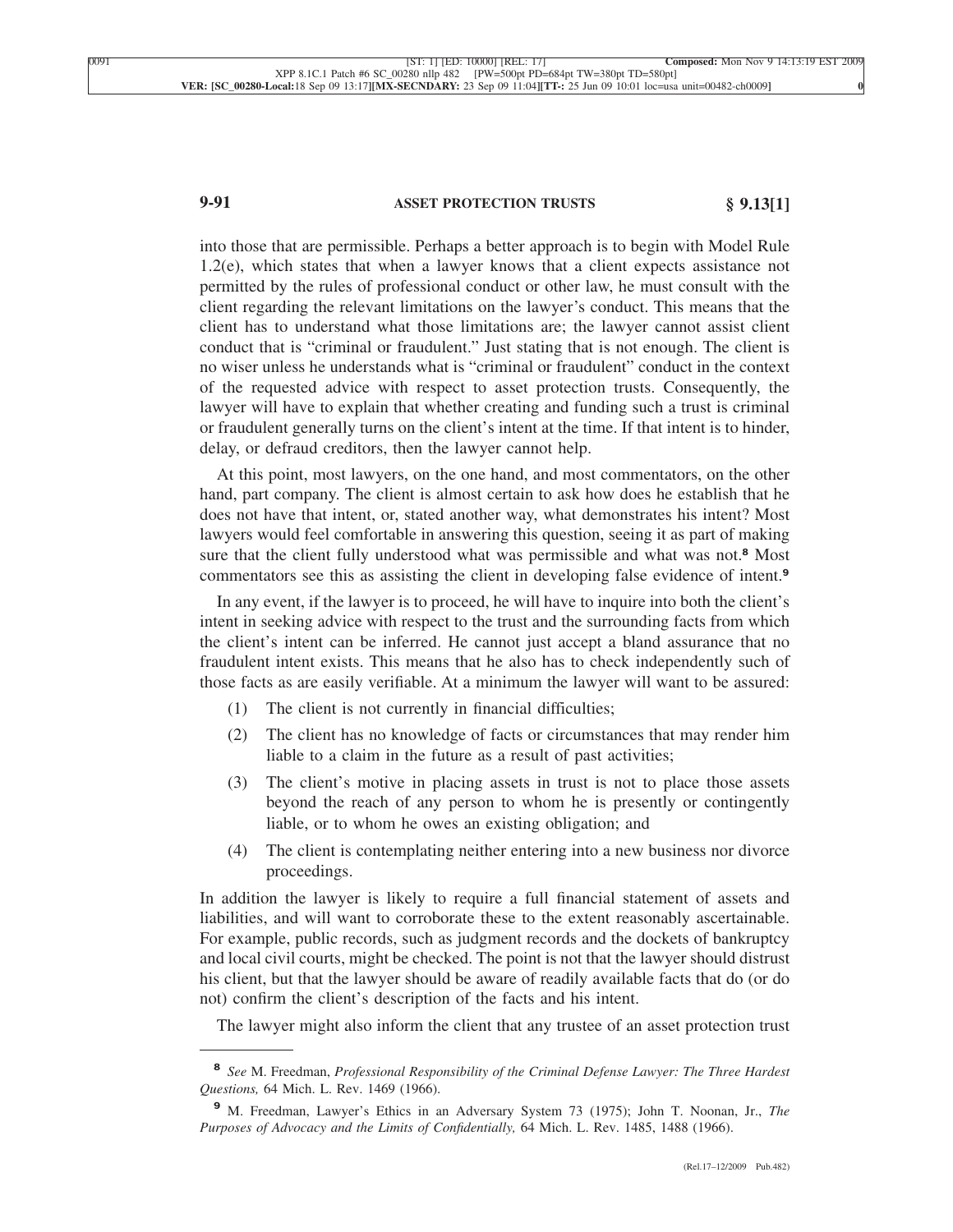## **§ 9.13[2] INTERNATIONAL ESTATE PLANNING 9-92**

is likely to require affidavits from the client to the effect that:

- There are no current legal proceedings being prosecuted or contemplated against him, or if there are and the maximum amount of the claim is identifiable, that sufficient reserves outside of the proposed trust have been set aside to cover the liability.
- There are no liabilities or contingent liabilities that are not disclosed in his financial statements.
- He is not aware of any currently existing facts that might render him liable to legal proceedings that could result in a claim against his assets.

### **[2] Criminal Penalties**

In general, a crime requires the commission or omission of a described act done with a prescribed intent. Neither the "bad act" nor the intent is by itself sufficient. While there are some strict liability crimes (those that do not require any intent), none of the possible crimes discussed in this section fall within that very limited category.

**[a] Bankruptcy Fraud.** There are two potential crimes arising from prepetition activities. The principal one consists of knowingly and fraudulently transferring or concealing property either in contemplation of a case under the Bankruptcy Code or with intent to defeat the provisions of that Code.**10**It is immaterial whose property is transferred or concealed, whose bankruptcy is contemplated, or whether the person is acting individually or as an agent. Since a lawyer is an agent of his client, albeit of a special kind, the statute can apply to him as well as to the client.**<sup>11</sup>**

Despite the statute's age, there are only a handful of reported cases that deal with this provision, and they provide very little interpretative guidance, because their fact patterns were so egregious that its application was clear. For example, none of the cases discuss:

- (1) how much thought of a future bankruptcy is required to constitute the contemplation thereof; or
- (2) whether the intent to defeat notion encompasses avoidance as well as evasion.

Does the contemplation element mean a reasonable expectation of a future bankruptcy or the awareness that a bankruptcy can happen in the future? The latter interpretation would effectively eliminate this requirement for almost everyone knows that unexpected events can result in a bankruptcy. What little authority there is indicates that there must be some anticipation of a bankruptcy for the statute to apply.**<sup>12</sup>** What does it mean to "defeat" the provisions of the Bankruptcy Code? If the word is used in its

**<sup>10</sup>** 18 U.S.C. § 152.

**<sup>11</sup>** *See, e.g.,* People v. Schwartz, 814 P.2d 793 (Colo. 1991); *In re* Appel, 405 N.Y.S.2d 66 (Sup. Ct. 1978).

**<sup>12</sup>** Fed. Criminal Jury Instructions of the Seventh Cir., vol. III at 12 (1986). *See also* United States v. Haymes, 610 F.2d 309 (5th Cir. 1980).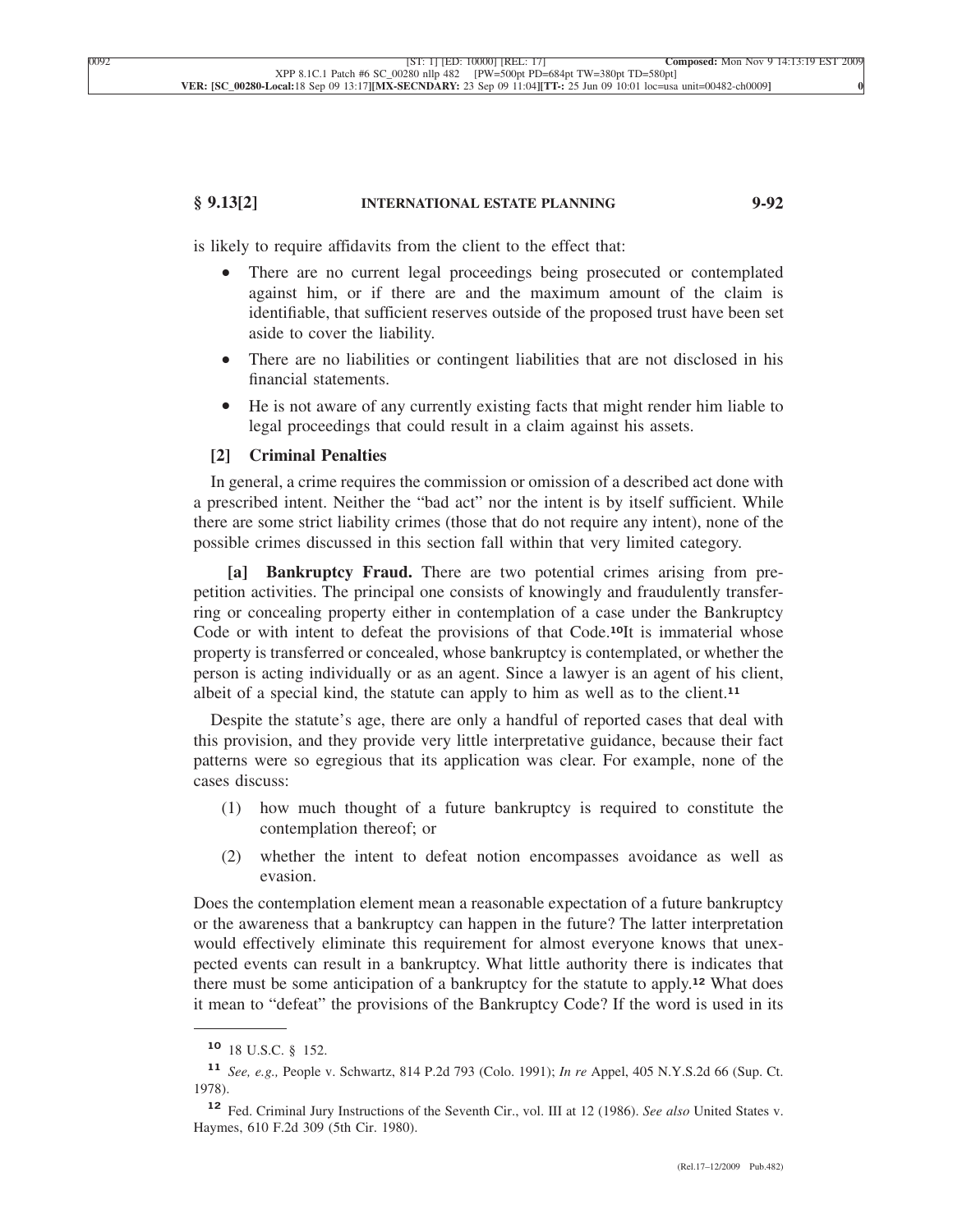# **9-93 ASSET PROTECTION TRUSTS § 9.13[2][b]**

dictionary sense ("to prevent, frustrate or circumvent"),**13**it appears to cover avoidance as well as evasion. However, the only authority on this clause indicates that a bankruptcy case must be contemplated.**<sup>14</sup>** If the act which is intended to frustrate the Bankruptcy Code is done at a time when no bankruptcy case is contemplated, this requirement would not be met. Some inferential support for these narrow readings of the statute may be drawn from the reported cases because every one of them involved a debtor who was in financial difficulty at the time of the transfer or concealment, and a bankruptcy petition was filed shortly thereafter. The longest period of time between the act and the petition was six months.**<sup>15</sup>**

To be criminal, the act must be done "knowingly and fraudulently." These adverbs are not disjunctive; both knowledge and fraud are necessary to complete the crime. There must be personal knowledge of the false act, which is not thesame what a reasonable person would know.**<sup>16</sup>** Nevertheless, the reasonable (or prudent) man standard is not totally irrelevant. If a lawyer realizes that his conduct may cause a result that the law seeks to prevent, and goes ahead without attempting to determine whether this is indeed the case, he may be deemed "to have knowledge of what he would have known had he not made it a point not to know."**<sup>17</sup>** As to the meaning of "fraudulently," the courts have steadfastly refused to define it.**18**In a broad sense, it appears to describe activity that projects a false image which deceives a creditor.**<sup>19</sup>** In the context of an asset protection trust, the principal possibility of deception is the appearance that the settlor still owns the assets transferred to the trust. This can be avoided by insuring that the title to any assets is recorded (to the extent permitted) in the name of the trustee and that these assets are removed from the client's financial statements. Then no creditor should have any legitimate reason to think that the settlor has any ownership of the trust assets.

**[b] Other Types of Fraud.** Mail fraud, wire fraud, bank fraud, and tax fraud are covered by statutes that are similar to each other.**20**The first two apply to the use of the mail or electronic transmissions to execute any scheme or artifice to defraud.

**<sup>13</sup>** Black's Law Dictionary 418 (6th ed. 1990).

**<sup>14</sup>** Fed. Criminal Jury Instructions of the Seventh Cir., vol. III, at 11 (1986).

**<sup>15</sup>** United States v. Moody, 923 F.2d 341 (5th Cir. 1991).

**<sup>16</sup>** Commonwealth v. Boren, 58 N.E.2d 8, 12 (Mass. 1944).

**<sup>17</sup>** Perkins & Boyce, Criminal Law 867 (3d ed. 1982). *See* United States v. Ramsey, 785 F.2d 184, 189 (7th Cir. 1986), *cert. denied,* 476 U.S. 1186; United States v. Brien, 617 F.2d 299, 312 (1st Cir. 1980); United States v. Hanlon, 548 F.2d 1096, 1101 (2d Cir. 1977).

For an extensive, and perhaps definitive, review of the cases, see Charlow, *Wilful Ignorance and Criminal Culpability,* 70 Tex. L. Rev. 1351 (1992).

**<sup>18</sup>** *See, e.g.,* Weiss v. United States, 122 F.2d 675, 681 (5th Cir. 1941).

**<sup>19</sup>** Pattern Jury Instructions, Criminal Cases, U.S. 5th Cir. Judges Ass'n 142 (1990 ed.); Fed. Criminal Jury Instructions of the 7th Cir., vol. II, at 90, 91 (1983); Manual of Model Criminal Jury Instructions for the District Courts of the 8th Cir. 228 (1992 ed.); Pattern Jury Instructions, Criminal Cases, U.S. 11th Cir. District Judges Ass'n 138–139 (1985 ed.).

**<sup>20</sup>** 18 U.S.C. §§ 1341, 1342, 1344, and 26 U.S.C. § 7206(2).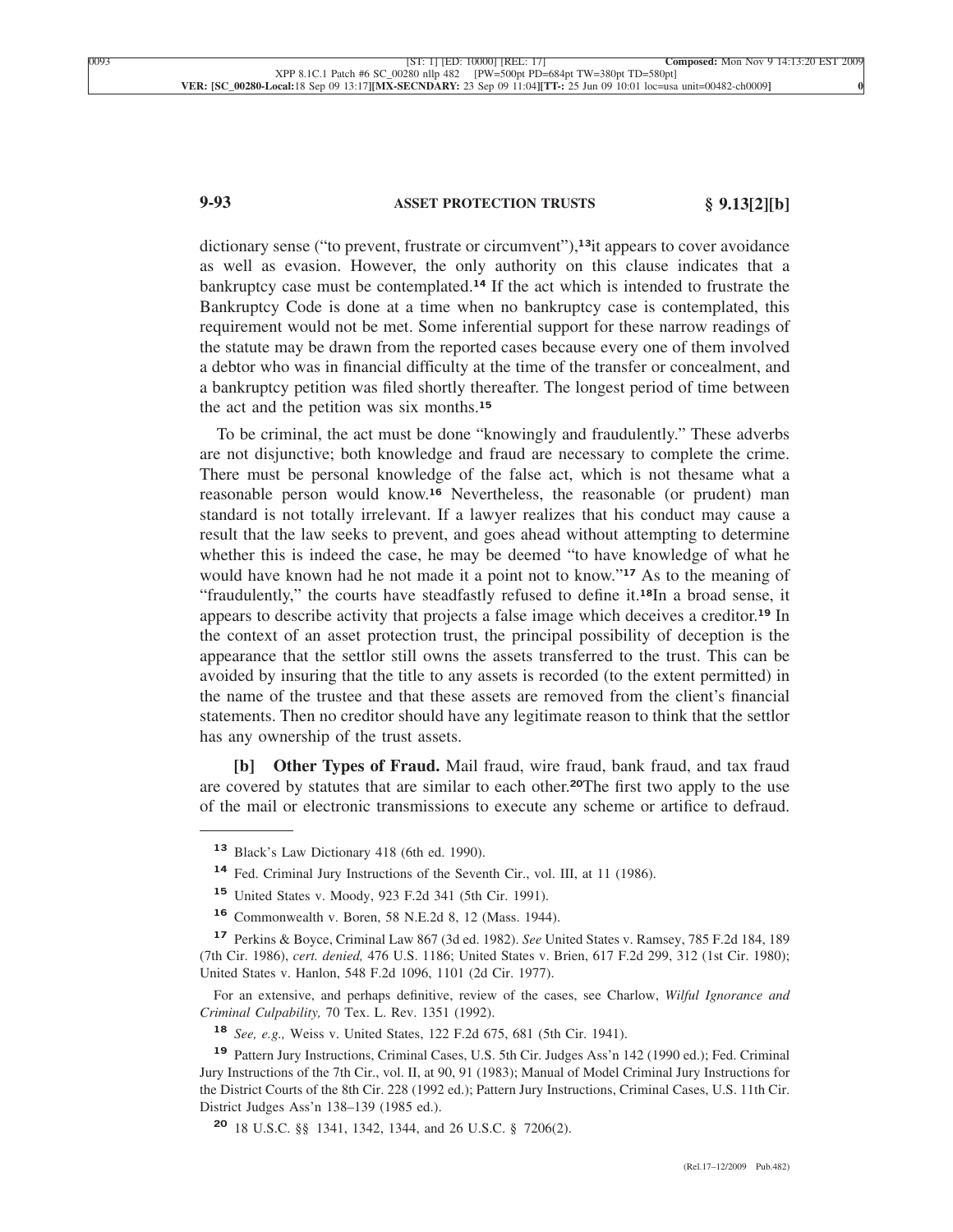## **§ 9.13[2][c] INTERNATIONAL ESTATE PLANNING 9-94**

The third applies where the defrauded creditor is a bank. As long as the activity does not involve any deceit, that is, the appearance of facts that cause the creditor to extend credit when he would otherwise not have done so, it is difficult to see how these statutes are violated.**<sup>21</sup>** The tax fraud applies to the intentional concealment of income from the Internal Revenue Service. A lawyer advising a client on a scheme designed to conceal income from the Service may be guilty of a tax fraud and a conspiracy to commit tax fraud. For example, in *United States v. Chappell*, **<sup>22</sup>** an attorney was convicted of conspiracy to market a sham offshore trust program and evasion of Federal income taxes as a result of assisting his client to prepare tax returns reflecting the sham offshore trust transactions.

**[c] RICO.** The Racketeer Influenced and Corrupt Organizations (RICO) Act**<sup>23</sup>** punishes those who utilize an "enterprise" to carry out certain proscribed activities (including bankruptcy fraud and mail, wire, and bank fraud) "through a pattern of racketeering activity." The necessary enterprise may well be the attorney-client relationship.**<sup>24</sup>** The statute does not define what a pattern is, providing simply that it "requires at least two acts of racketeering activity" within ten years of each other.**<sup>25</sup>** The Supreme Court has interpreted this as *requiring* at least two acts of racketeering activity, and not as *meaning* two such acts.**<sup>26</sup>** In other words, there cannot be a pattern without two acts, but two acts do not necessarily mean that there is a pattern. To constitute a pattern the acts must be related and they must amount to or pose a threat of continued criminal activity.**<sup>27</sup>** In the context of asset protection trusts, if the attorney commits fraud, it is almost certain that there will be multiple offenses and that they will be related for RICO purposes. What about the continuity requirement, however?

"Continuity" is both a closed- and open-ended concept, referring either to a closed period of related conduct, or to past conduct that by its nature projects into the future with a threat repetition. [Citation omitted.] It is, in either case, centrally a temporal concept—and particularly so in the RICO context, where *what* must be continuous, RICO's predicate acts or offenses, and the *relationship* these predicates must bear one to another, are distinct requirements. A party alleging a RICO violation may demonstrate continuity over a closed period by proving a series of related predicates extending over a substantial period of time. Predicate acts extending over a few weeks or months and threatening no future criminal conduct

**<sup>21</sup>** *See e.g.,* Gold v. United States, 350 F.2d 953, 953 (8th Cir. 1965); United States v. Brien, 617 F.2d 299, 307 (1st Cir. 1980) (quoting from *Gold v. United States* with approval).

**<sup>22</sup>** 2001 U.S. App. LEXIS 16895 (9th Cir. 2001).

**<sup>23</sup>** 18 U.S.C. § 1961 *et seq.*

**<sup>24</sup>** *See* Model Rules of Professional Conduct Rule 1.2, cmt. (1983) (in many cases the client-lawyer relationship partakes of a joint undertaking.).

**<sup>25</sup>** 18 U.S.C. § 1961(5).

**<sup>26</sup>** Sedima S.P.R.L. v. Imrex Co., Inc., 473 U.S. 479, 496 n14 (1985).

**<sup>27</sup>** H.J. Inc. v. Northwestern Bell Tel. Co., 492 U.S. 229, 239 (1989).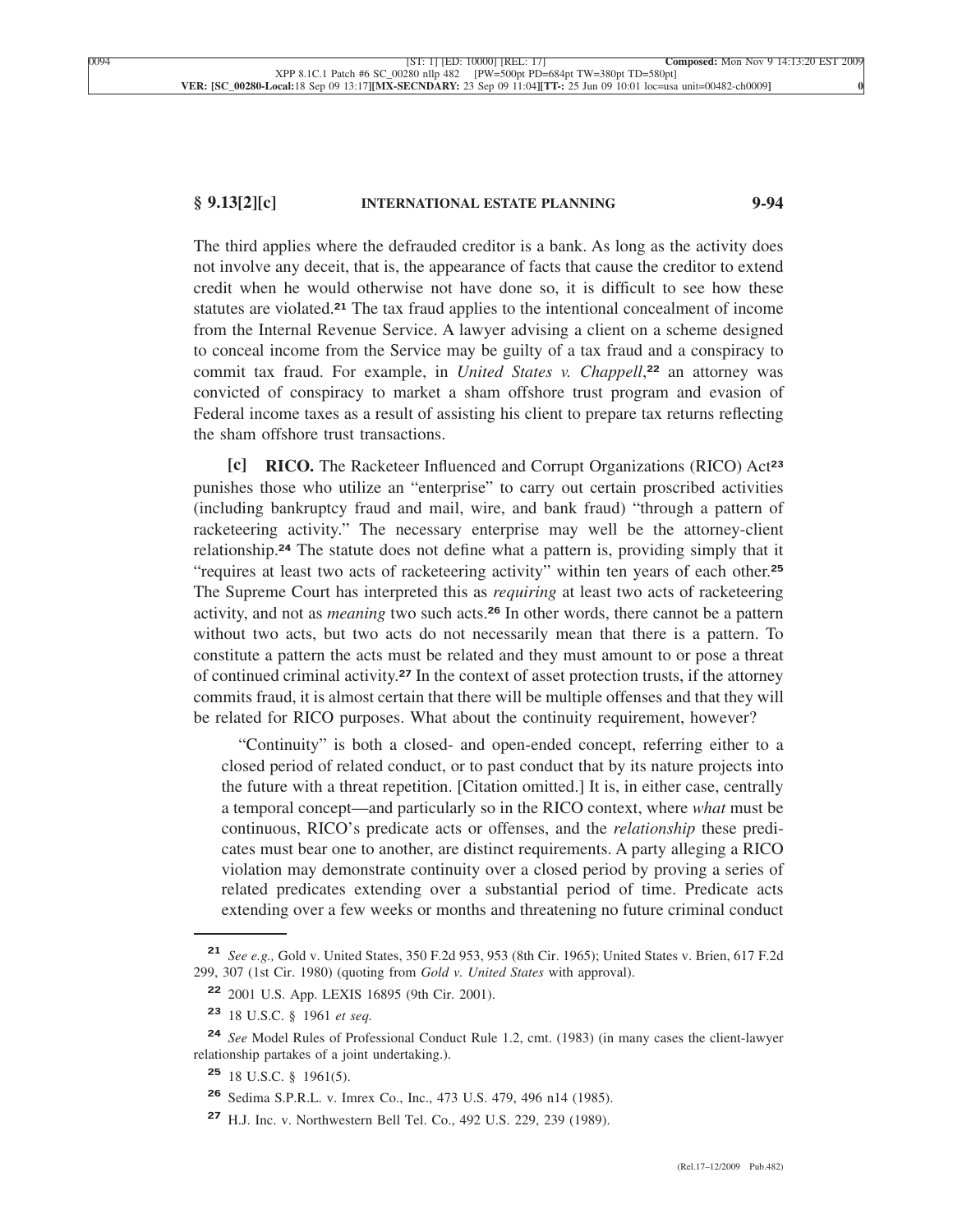# **9-95 ASSET PROTECTION TRUSTS § 9.13[3]**

do not satisfy this requirement; Congress was concerned in RICO with long-term criminal conduct.**<sup>28</sup>**

The closed-end concept of continuity would encourage the attorney to move his client rapidly through the consulting and implementing process. If the attorney-client relationship lasts for only a few months (and all the advice is implemented in that time period), the attorney (and the client) might well have a viable defense to a RICO charge as this type of continuity would seem to be lacking.**<sup>29</sup>** However, an open-ended type of continuity ("the project[ion] into thefuture with a threat of repetition") may be more difficult to avoid. If the client is or becomes an ongoing client so that the relationship with the attorney continues after the asset protection planning is completed, an open-ended period may exist. Even if it is a "one-shot" relationship, the nature of the mechanisms established as the result of the lawyer's advice may be designed to accommodate (or at least capable of accommodating) future transfers. For example, if the client learns that a certain type of annuity is exempted from the reach of creditors, that client could purchase such an annuity at any time in the future. Such an action by the client would also seem to fit the relationship requirement. However, for racketeering activity to violate RICO, it must have some nexus with the enterprise.**<sup>30</sup>** As the enterprise (the attorney-client relationship) would have ended prior to that time, it is difficult to see a RICO violation arising out of that potential future act by the former client.

**[d] Conspiracy.** In addition to the substantive offenses discussed above, a defendant can also be convicted of conspiring to violate those statutes.**<sup>31</sup>**

## **[3] Civil Liability**

The discussion in this section relates only to liabilities to nonclients and, even there, only to claims arising out of competent representation. It does not address the issue of when a lawyer's malpractice has denied these other parties the benefit that the client directed be conferred upon them.

A lawyer has no privilege to commit intentional torts against third parties in the course of representing a client or to assist the client in committing intentional torts against third parties. A conspiracy to commit a fraudulent transfer or aiding and abetting in a fraudulent transfer are torts in some states.**<sup>32</sup>** In the preparation and

**<sup>28</sup>** H.J. Inc. v. Northwestern Bell. Tel. Co., 492 U.S. 229, 241–242 (1989).

**<sup>29</sup>** *See, e.g.,* Eastern Publishing & Advertising Inc. v. Chesapeake Publishing & Advertising, Inc., 895 F.2d 971 (4th Cir.), *cert. denied,* 497 U.S. 1025 (1990) (holding that predicate acts committed over a three month period did not amount to a pattern).

**<sup>30</sup>** United States v. Erwin, 793 F.2d 656, 671 (5th Cir.), *cert. denied,* 479 U.S. 991 (1986); United States v. Cauble, 706 F.2d 1322, 1331–1332 (5th Cir. 1983), *cert. denied,* 465 U.S. 1005 (1984).

**<sup>31</sup>** 18 U.S.C. § 371; Miller v. United States, 125 F.2d 517 (6th Cir. 1942).

**<sup>32</sup>** *See* McElhanon v. Hing, 728 P.2d 256, 273 (Ariz, App., 1985), *aff'd in part and vacated in part* 728 P.2d 273 (1986) *cert. denied*; Van Royen v. Lacey, 277 A.2d 13 (Md., 1971); Joel v. Weber, 602 N.Y.S.2d 383 (App. Div. 1st Dept., 1993); and Crowthers McCall Pattern, Inc. v. Lewis, 129 B.R. 992, 999 (S.D. N.Y., 1991).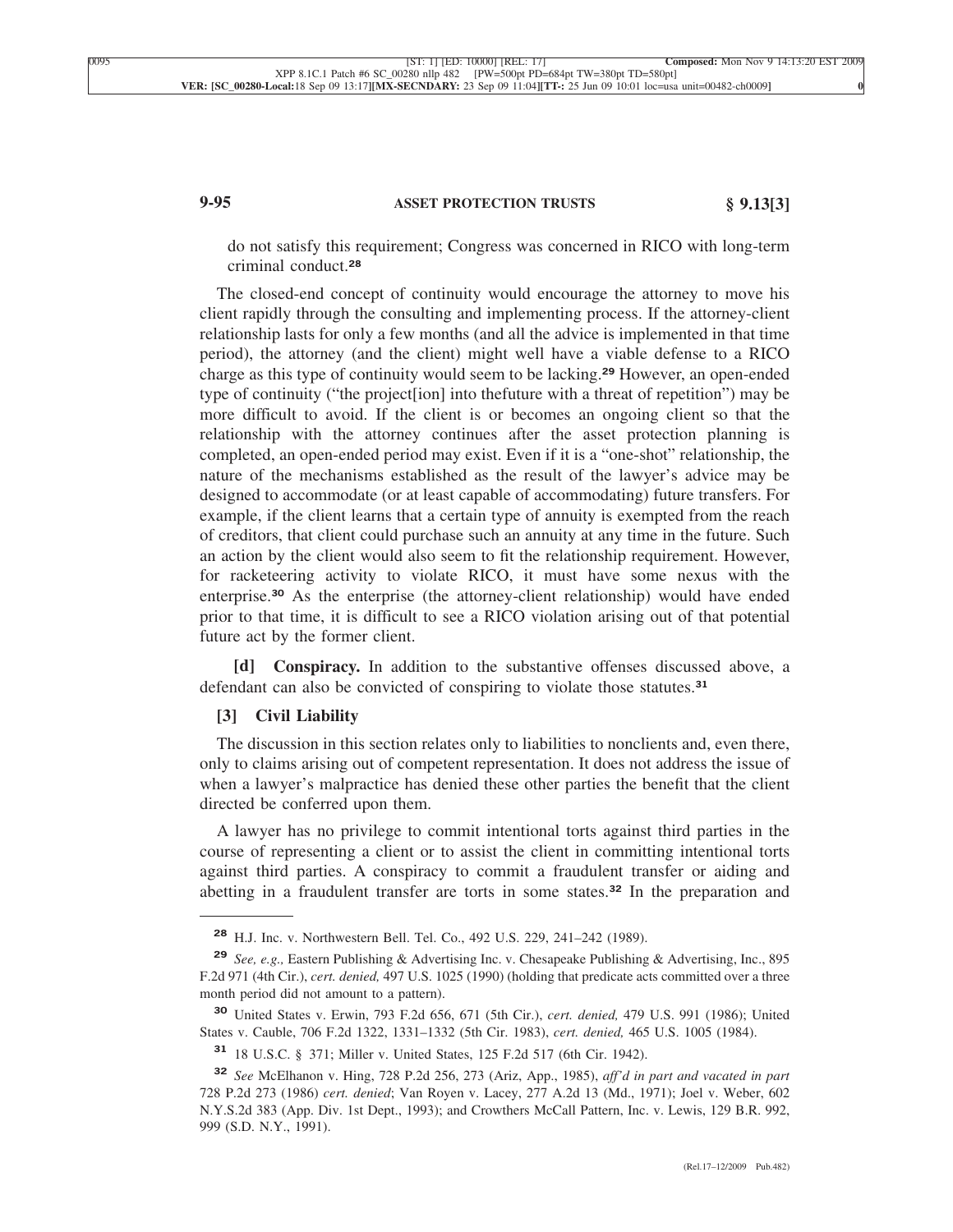## **§ 9.13[3] INTERNATIONAL ESTATE PLANNING 9-96**

implementation of an asset protection trust, there should be no misrepresentation or false document so there is nothing on which that the lawyer can reasonably foresee that any third party would rely. Hence, there does not appear to be a basis for concluding that the attorney has committed an intentional tort in this situation. The real question is whether he has assisted his client in committing such a tort.

The only case that discusses the lawyer's role in circumstances similar to those of creating and implementing an asset protection trust is *Newburger, Loeb & Co., Inc. v. Gross*. **<sup>33</sup>** Robert Persky represented several general partners in a failing brokerage firm. He helped implement a plan to transfer the partnership's assets to a newly formed corporation. New York law required that all partners consent to the transfer unless the partnership agreement provided otherwise. Persky issued an opinion letter that construed the partnership agreement as giving the general partners the right to make the transfer without the consent of the other partners, who then sued. The court found "simply no language in the partnership agreement" that could legitimately be construed in this manner, and held that the transfer was a conversion.

Persky argued that because he was acting in his professional capacity, he was immune from suit by third parties for having given bad advice to his clients. The court rejected this defense on the ground an attorney was not protected under New York law when his actions were "beyond the scope of his honorable employment." Persky was found to be at the heart of the entire transaction, guiding the entire plan. More importantly, he was found to have carried the threats to the dissidents and to have knowingly counseled, advised and instituted baseless and fraudulent lawsuits to achieve his goal. It was these latter findings that supported the conclusion that Persky went "beyond his honorable employment," and hence was liable.**<sup>34</sup>**

Almost without exception, Persky's activities were found to involve direct dealings with third parties in bad faith. Compare this with the typical asset protection trust scenario. Although the lawyer may well be at the heart of the planning, guiding it to fruition, there are no dealings with third parties. At the time the lawyer is advising and assisting his client, others are not being threatened or sued or induced to breach fiduciary duties, nor are baseless opinion letters issued. That difference in the lawyer's activities should provide sufficient basis for distinguishing the *Newburger* case.**<sup>35</sup>**

Finally, there is the civil aspect of RICO, which authorizes treble damages for injury to a person's business or property "by reason of a violation of section 1962."**36**The plaintiff's cause of action is not dependent on any criminal conviction of the defendant, and the burden of proof is the simple "preponderance of the evidence."**<sup>37</sup>**

**<sup>33</sup>** 563 F.2d 1057 (2d Cir. 1977).

**<sup>34</sup>** 563 F.2d at 1080.

**<sup>35</sup>** *See* Worldwide Marine Trading Corp. v. Marine Trans. Serv., Inc., 527 F. Supp. 581, 586 (E.D. Pa. 1981). *See also* Yoggerst v. Stewart, 623 F.2d 35, 38 (7th Cir. 1980).

**<sup>36</sup>** 18 U.S.C. § 1964(c).

**<sup>37</sup>** Sedima, S.P.R.L. v. Imrex Co. Inc., 473 U.S. 479, 481 (1985) (dicta); Liquid Air Corp. v. Rogers, 834 F.2d 1297 (7th Cir. 1987), *cert. denied*, 492 U.S. 917 (1989).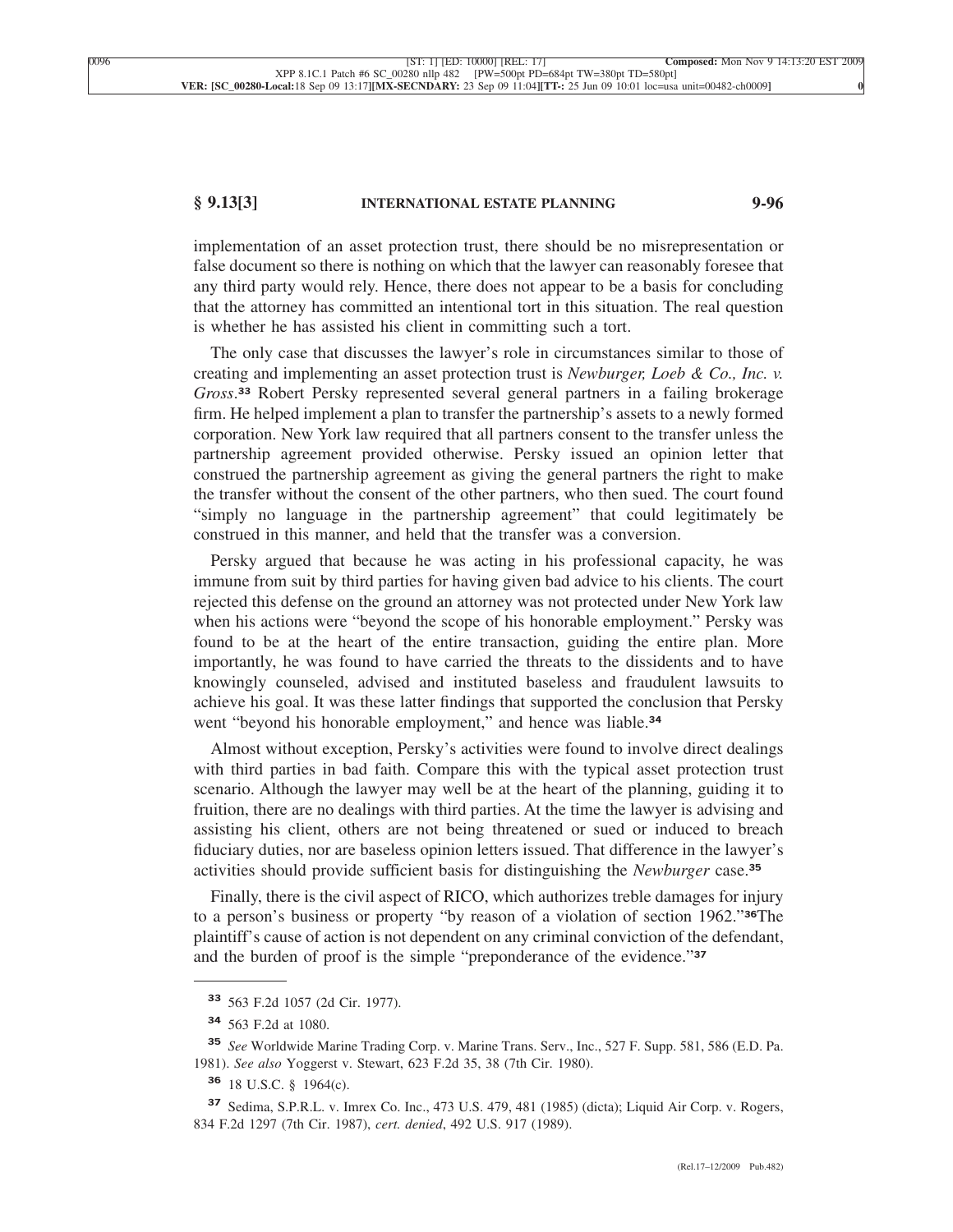# **9-97 ASSET PROTECTION TRUSTS § 9.14[1]**

#### **§ 9.14 Goals of Asset Protection Trusts for Foreign Persons**

**Asset protection trust may be created to protect foreign investor's U.S. assets from: (1) expropriation in grantor's home country or in intermediate, offshore jurisdiction; (2) freezing or vesting by United States; (3) political turmoil in home country or offshore jurisdiction; and (4) bankruptcy in home country. When choosing situs of asset protection trust, advisor should consider potential forum jurisdiction's conflict-of-law principles and hospitality toward trust concept.**

The asset protection trust may be useful for a foreign person who has acquired or is acquiring assets with a U.S. situs and wishes to protect those assets from a range of possible events. Broadly speaking, these assets requiring protection are real property located in the United States, tangible personal property present in the United States, equity interests in U.S. corporations, and evidences of indebtedness of U.S. persons (including bank deposits). Generally the situs rules are derived from state rather than federal law.**<sup>1</sup>**

In the normal course of events, an ownership structure is developed for the foreign investor to acquire and hold the U.S. assets. It may involve an "offshore" entity formed under the laws of a third country. The principal considerations in developing that structure are usually taxes, administrative costs and convenience, home country laws regarding property interests (*e.g.,* marital or forced heirship rights), and any special rules in the United States regarding foreign ownership of assets. See Chapter 10.

The structure is initially static, that is, not purposefully planned to accommodate extraordinary changes in laws or political climates. Thereafter, the addition of insulating elements, designed to limit the adverse consequences of such changes, must be considered. As these elements generally involve greater administrative costs and inconvenience, and sometimes higher taxes, the amount of protection they offer must be analyzed and evaluated. This process requires an understanding of the law applicable to the particular risk in the absence of any such elements, and the effect those elements have in ameliorating the consequences of that risk if it occurs. This applicable law has two components: (1) the substantive law of the jurisdiction where the event occurs, for example, the law of the home country in an expropriation situation or of the United States in a "vesting" context; and (2) the substantive and procedural law of the trust situs. The degree of the foreign investor's concern (whether or not objectively justified) must also be taken into account.

### **[1] Emergency Events**

Typically the foreign client fears the following extraordinary events (collectively referred to as emergency events):

- (1) expropriation in his home country jurisdiction (see § 9.15, below);
- (2) expropriation or new taxes in any intermediate, offshore jurisdiction;
- (3) freezing or vesting of assets by the United States (see §§ 9.16, 9.17, below);

**<sup>§ 9.14</sup> <sup>1</sup>** *Cf.* Butner v. United States, 440 U.S. 48, 55 (1979) (holding that property interests are created and defined by state law unless some federal interest requires a different result).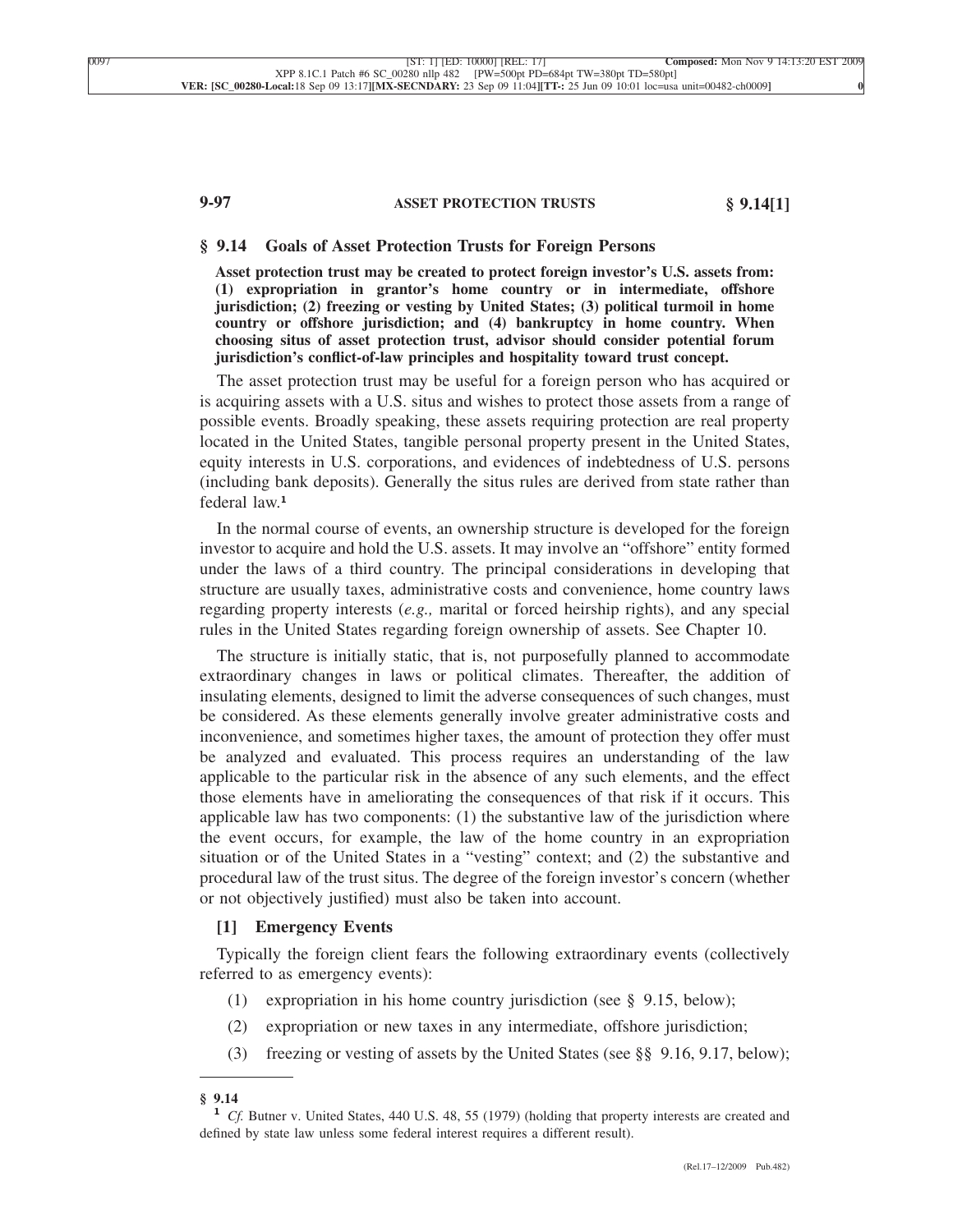# **§ 9.14[2] INTERNATIONAL ESTATE PLANNING 9-98**

- (4) political turmoil or upheaval in his home country or offshore jurisdiction that makes it difficult or impossible for him effectively to oversee the U.S. assets; and
- (5) bankruptcy in his home country and its effect on the U.S. assets.

An asset protection trust can provide protection against the consequences of each of these emergency events, but the degree of insulation varies with the situs of the trust and the type of emergency event.

### **[2] Situs of Trust for Foreign Person**

Most of the considerations for the choice of trust situs are the same as those for U.S. persons. See § 9.03, above. However, there are additional factors. A U.S. trust certainly offers more protection against expropriation than does a trust created in the home country (if the law of the home country even permits the creation of a trust), but its weaknesses are in the areas of bankruptcy and United States vesting orders on contingent remainder interests. An offshore trust gives the maximum protection at the risk of adding another jurisdiction whose laws and political climate must be considered. However, since the offshore country has no jurisdictional "hook" in the investor (he is not a citizen or resident thereof) and the underlying assets are in the United States, it should be possible to shift the trust situs to another country in the event of need, despite any objections the original trust situs may raise.

A sufficient nexus with the offshore jurisdiction may be obtained by locating trust assets within that jurisdiction through the use of a local holding company. If the holding company strategy is used, the jurisdiction of incorporation should have the following characteristics:

- zero taxation;
- flexible company law; and
- express provisions for domestication of local companies in other jurisdictions.**<sup>2</sup>**

**<sup>2</sup>** *See generally* W. Diamond, Tax Havens of the World (Matthew Bender) for complete discussion of the relative merits of various offshore jurisdictions.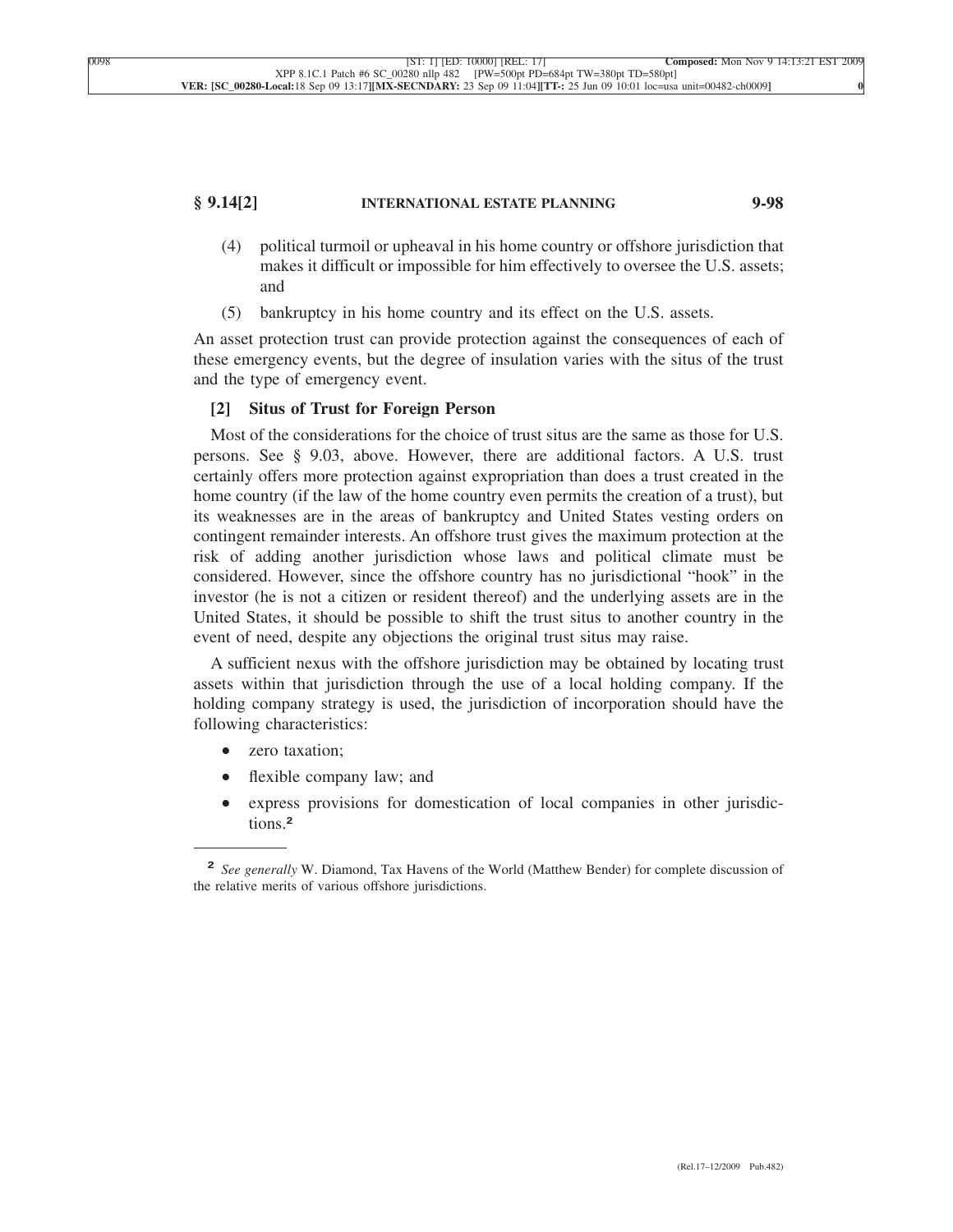## **9-99 ASSET PROTECTION TRUSTS § 9.15[1]**

## **§ 9.15 Protection Against Expropriation**

**Under Act of State Doctrine, United States does not interfere with foreign country's expropriation of property located within its territory. Even if expropriated property is located within United States, foreign law is applied in most cases unless application of such law would violate U.S. public policy. Trust may protect U.S. assets from expropriation.**

This section deals with attempted expropriation of the U.S. assets of a foreign person. A taking of those assets by the United States is covered in § 9.17, below. Expropriation encompasses more than a formal taking. It covers any governmental action that has the effect of depriving a foreign person of the fruits of owning U.S. assets. For example, it would include a new law changing the legal tender for discharging obligations such as bank accounts.**<sup>1</sup>**

If a foreign person owns U.S. assets directly, home country expropriation can take the form of laws vesting title to the assets in the home country government or agency thereof. If the U.S. assets are owned by a holding company formed under the laws of the expropriating country (whether it be the home or a third country), that country can declare the holding company dissolved and expropriate the liquidating distribution. Alternatively, the home country could expropriate the shares, regardless of where the company was formed (including the United States), and install its own officers and directors who would attempt to deal with the U.S. assets directly in the guise of corporate action.

The power to take the property of a national and to set the terms of that taking are implicit in the concept of sovereignty.**<sup>2</sup>** Consequently, international law can offer no protection against a country expropriating the property of its nationals that is situated in the expropriating country. Where the property is situated elsewhere, international law does provide protection (in the form of denying the extraterritorial effect of the expropriating decree) under certain circumstances.**<sup>3</sup>**

## **[1] Act of State Doctrine**

To judge the efficacy of any protective structure, an understanding of the relevant international law principles is necessary. The applicable international law is founded on international agreements and treaties,**4**the statutes and constitutions of the respective nations, the customs of individual nations, judicial precedents, and legal treatises.**<sup>5</sup>**

**<sup>4</sup>** *See* Restatement (Third) of the Foreign Relations Law of the United States §§ 301–339 (1986).

**<sup>§ 9.15</sup> <sup>1</sup>** Callejo v. Bancomer, S.A., 764 F.2d 1101 (5th Cir. 1985). For a broad discussion of currency controls and the Act of State Doctrine, see Ebenroth & Teitz, *Winning (or Losing) by Default: The Act of State Doctrine, Sovereign Immunity and Comity in International Business Transactions,* 19 Int'l Law. 225 (1985).

**<sup>2</sup>** *See* De Sanchez v. Banco Central de Nicaragua, 770 F.2d 1385, 1396 (5th Cir. 1985); F. Palicio y Compania, S.A. v. Brush, 256 F. Supp. 481, 487 (S.D.N.Y. 1966), *aff'd per curiam,* 375 F.2d 1011 (2d Cir. 1967).

**<sup>3</sup>** *See* Restatement (Third) of Foreign Relations Law of the United States § 712 n.1 (1986).

**<sup>5</sup>** *See, e.g.,* Jiminez v. Aristeguieta, 311 F.2d 547 (5th Cir. 1962); Banco Nacional de Cuba v.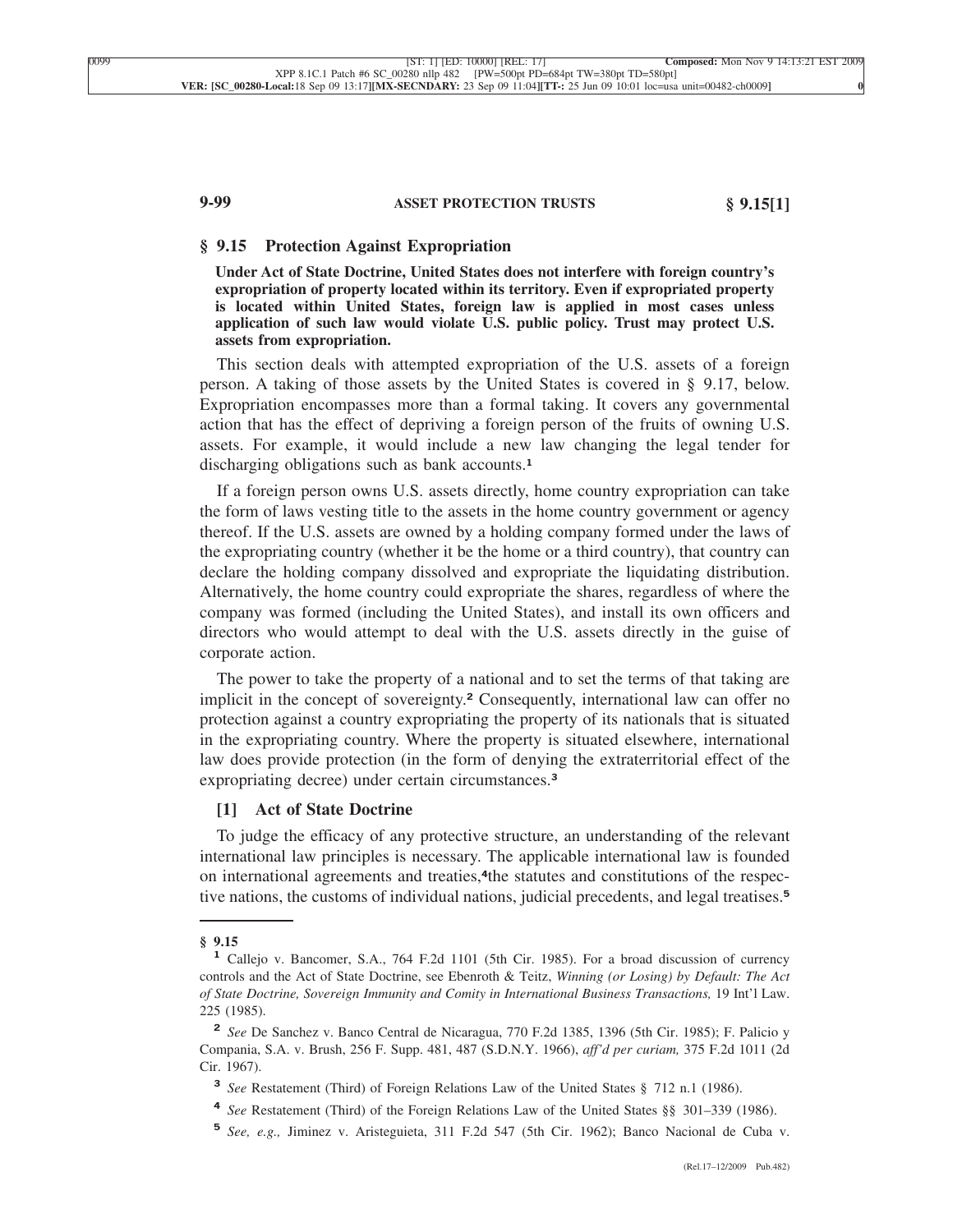## **§ 9.15[1] INTERNATIONAL ESTATE PLANNING 9-100**

The validity of an expropriation of property situated in another country is subject to the review of the courts of that other country pursuant to the *lex situs* principle (a state can control the ownership of property within its boundaries) and under the related concepts of state sovereignty and sovereign immunity. Consequently, the title to any U.S. situs assets will be determined by U.S. courts. The question is how they will react on the investor's challenge to the validity of the expropriating country's actions as they relate to U.S. assets. The United States version of the international law principles that these courts will apply is called the Act of State Doctrine. If the Doctrine applies, the U.S. courts will refuse to act. The result is the enforcement, by default, of the foreign government's act.

The Act of State Doctrine originated in late 19th century notions of sovereign immunity and comity.**6**Even so, it did not prevent U.S. courts from denying extraterritorial effect of expropriation decrees.**<sup>7</sup>** However, in *Banco Nacional de Cuba v. Sabbatino*, **<sup>8</sup>**the Supreme Court shifted the basis of the Doctrine to that of judicial abstention based on separation of powers, concluding that courts have little competence in foreign affairs and should not restrict the executive branch's conduct of foreign policy.**9**The Court held that:

[T]he Judicial Branch will not examine the validity of a taking of property within its own territory by a foreign sovereign government, extant and recognized by this country at the time of suit, in the absence of a treaty or other unambiguous agreement regarding controlling legal principles, even if the complaint alleges that the taking violates customary international law.**<sup>10</sup>**

The Court's refusal to review the acts of the Cuban government even though those acts allegedly violated international law drew severe criticism. Within a few months, Congress passed the so-called Second Hickenlooper Amendment.**11**It requires adjudication of certain claims where the expropriation violates international law. The statute is of little relevance to the foreign investor because the actions of a government with respect to the property of one of its nationals is not an international law issue unless the property is situated outside that state, in which case the Act of State Doctrine does not apply.**12**See § 9.15[2], below.

The Act of State Doctrine may be inapplicable under the "Bernstein Exception."

**<sup>7</sup>** *See* Salimoff & Co. v. Standard Oil Co., 262 N.Y. 220, 186 N.E 679 (1933); Fred S. James & Co. v. Rossia Ins. Co., 247 N.Y. 262, 160 N.E. 364 (1928).

Sabbatino, 307 F.2d 845 (2d Cir. 1962). *See* Restatement (Third) of the Foreign Relations Law of the United States §§ 711–712 (1986).

**<sup>6</sup>** *See* Underhill v. Hernandez, 168 U.S. 250, 252 (1897).

**<sup>8</sup>** 376 U.S. 398 (1964).

**<sup>9</sup>** 376 U.S. at 421–427 (1964).

**<sup>10</sup>** 376 U.S. at 428 (1964).

**<sup>11</sup>** Foreign Assistance Act of 1964, Pub. L. No. 88-633, 88th Cong., 2d Sess., § 301(d)(4), 78 Stat. 1009 (current version at 22 U.S.C. § 2370(e)(2)).

**<sup>12</sup>** *See* Empresa Cubana Exportadora, Inc. v. Lamborn & Co., 652 F.2d 231 (2d Cir. 1981).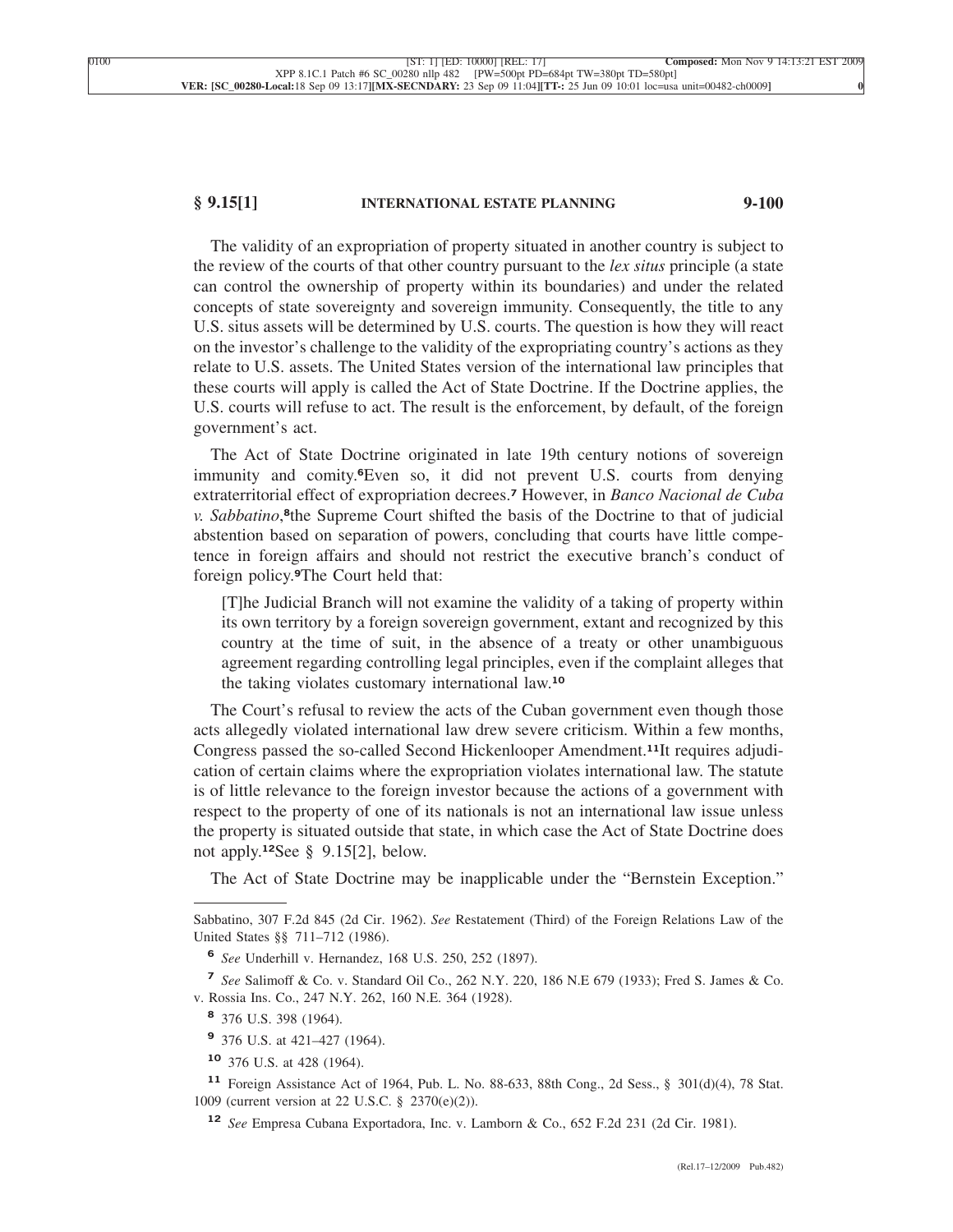# **9-101 ASSET PROTECTION TRUSTS § 9.15[2]**

Where the Executive Branch indicates that application of the Act of State Doctrine would not advance U.S. foreign policy interests, the Supreme Court has held that it should not be applied.**13**Usually the Executive Branch does this by submitting a "Bernstein Letter" to the court. However, where the State Department had clearly made public its position that U.S. courts should have jurisdiction over the acts of the foreign government in question, this exception has been applied even when no such letter has been sent.**<sup>14</sup>**

### **[2] Expropriation of U.S. Assets**

Under *Banco Nacional de Cuba v. Sabbatino*, **<sup>15</sup>** the principal exception to the Act of State Doctrine is territorial. The Doctrine does not apply to the taking by a foreign state of property located outside of its territory at the time of taking.**<sup>16</sup>** Despite scholarly arguments to the contrary, $17$  the lower courts have been unanimous in holding that *Sabbatino* means what it says. However, the Second Circuit has twice suggested that an action in a U.S. court can be dismissed on "comity" grounds even where a foreign act of state involves property situated outside its territory.**<sup>18</sup>** Alternatively, these two cases may be read as applying conflict-of-law principles to situations in which the situs test is failed.

*Sabbatino* listed two other exceptions to the Act of State Doctrine for instances where: (1) the expropriating foreign government is not recognized by the U.S. at the time of suit; and (2) there is a treaty or other unambiguous agreement which covers the foreign state's act. The nonrecognition exception has very little utility, based on historical precedent. Until a new government is recognized, the courts assume that the former government continues to exist, and therefore will not apply the Doctrine to acts of the new government.**19**Also, severance of diplomatic relations with a still recognized government does not affect the application of the Doctrine to acts of that government.**20**The treaty exception is of uncertain meaning (how precise must the treaty or agreement be to qualify as unambiguous?) and effect (does it render the Act of State Doctrine inapplicable or is it one factor to be considered in deciding whether

**<sup>13</sup>** First Nat'l City Bank v. Banco Nacional de Cuba, 406 U.S. 759 (1972).

**<sup>14</sup>** Banco Nacional de Cuba v. Chemical Bank, 594 F. Supp. 1553 (S.D.N.Y. 1984).

**<sup>15</sup>** 376 U.S. 398 (1964).

**<sup>16</sup>** *See, e.g.,* Tchacosh Co. v. Rockwell Int'l Corp., 766 F.2d 1333 (9th Cir. 1985); Airline Pilots Ass'n v. TACA Int'l Airlines, 748 F.2d 965 (5th Cir. 1984).

**<sup>17</sup>** *See* Crockett, *Extraterritorial Expropriations,* 13 Ind. L. Rev. 655 (1980); Henkin, *The Foreign Affairs Power of the Federal Courts:* Sabbatino, 64 Colum. L. Rev. 805, 828 (1964).

**<sup>18</sup>** Allied Bank Int'l v. Banco Credito Agricola de Cartago, 757 F.2d 516 (2d Cir.), *cert. dismissed,* 473 U.S. 934 (1985); Drexel Burnham Lambert Group v. Galadari, 777 F.2d 877 (2d Cir. 1985).

**<sup>19</sup>** Blanco v. Pan-American Life Ins. Co., 221 F. Supp. 219 (S.D. Fla. 1963), *aff'd,* 362 F.2d 167 (1966).

**<sup>20</sup>** Banco Nacional de Cuba v. Sabbatino, 376 U.S. 398 (1964).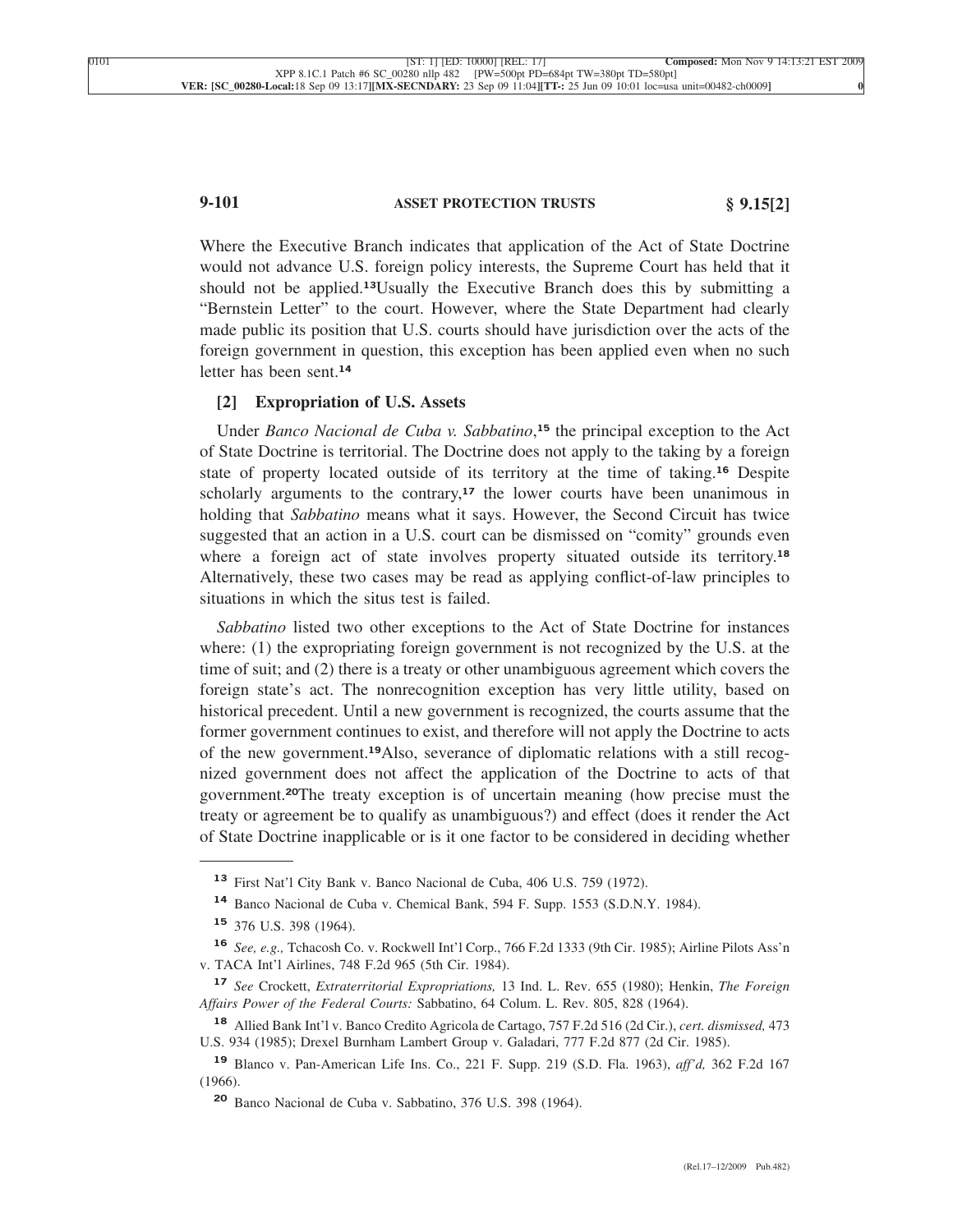## **§ 9.15[2] INTERNATIONAL ESTATE PLANNING 9-102**

## to apply the Doctrine?).**<sup>21</sup>**

While it may at first appear that the foreign investor obtains significant protection from the territorial exception to the Act of State Doctrine, reflection shows it to be largely illusory. The first problem is determining that the property has a U.S. situs. In the context of the Act of State Doctrine situs differs from the ordinary concept. It depends in large part on whether the purported taking can be said to have come to complete fruition within the dominion of the foreign government.**22**The only easy case is real or tangible personal property located in the United States. Even there, if the property is owned by a corporation rather than an individual investor, there may be difficulty in defeating the actions of the representatives of the expropriating foreign government acting in their capacities as corporate officials. However, the directors and the shareholders of a Cuban company expropriated by the government of Cuba were entitled to hold a directors' meeting and a shareholders' meeting in the United States, and to vote to continue in business, and to bring suit to obtain control of company assets held in the United States.**<sup>23</sup>** Similar conclusions have been reached where the holding company was formed outside the expropriating country.**<sup>24</sup>** English courts have been equally reluctant to permit indirect expropriations in the guise of corporate action.**<sup>25</sup>**

In the case of indebtedness, the courts have not formulated a consistent standard for making locational decisions.**<sup>26</sup>** Where the expropriating country does not have jurisdiction over the debtor, and cannot enforce or collect the debt, U.S.courts have found that the situs of the debt was not in the expropriating country so that the Act of State Doctrine did not apply.**<sup>27</sup>** However, where both the U.S. and the expropriating country have jurisdiction over the debtor, conflicting answers to the situs question have been given. A deposit in a foreign branch of a U.S. bank (a debt by the bank to the depositor) provides an illustration. One court found the situs to be in the foreign country (because it could enforce its expropriation order against the branch) so that the Doctrine applied.**<sup>28</sup>** A second court found the situs to be outside that country so that it did not.**<sup>29</sup>**

Even if the property is located in the United States, the normal choice-of-law rule

- **<sup>24</sup>** *See, e.g.,* Zwack v. Krause Bros. & Co., 237 F.2d 255, 259 (2d Cir. 1956).
- **<sup>25</sup>** *See* Banco de Bilbao v. Rey, [1938] 2 All. E.R. 253 (C.A.).
- **<sup>26</sup>** Many of the cases are collected in Note, *The Act of State Doctrine: Resolving Debt Situs Confusion,* 86 Colum. L. Rev. 594 (1986).
- **<sup>27</sup>** *See, e.g.,* Mendez v. Saks & Co., 485 F.2d 1355, 1364 (2d Cir. 1973), *rev'd on other grounds sub nom.,* Alfred Dunhill of London, Inc. v. Republic of Cuba, 425 U.S. 682 (1976).
	- **<sup>28</sup>** Perez v. Chase Manhattan Bank, N.A., 463 N.E.2d 5 (N.Y.), *cert. denied,* 105 S. Ct. 366 (1984).
	- **<sup>29</sup>** Garcia v. Chase Manhattan Bank, N.A., 735 F.2d 645, 649 (2d Cir. 1984).

**<sup>21</sup>** *See* Note, *Putting Meaning into the Treaty Exception to the Act of State Doctrine,* 17 Case W. Res. J. Int'l L. 107 (1985).

**<sup>22</sup>** Tabacalera Severiano Jorge, S.A. v. Standard Cigar Co., 392 F.2d 706, 715–16 (5th Cir.), *cert. denied,* 393 U.S. 924 (1968).

**<sup>23</sup>** Compania Ron Bacardi v. Bank of Nova Scotia, 193 F. Supp. 814 (S.D.N.Y. 1961).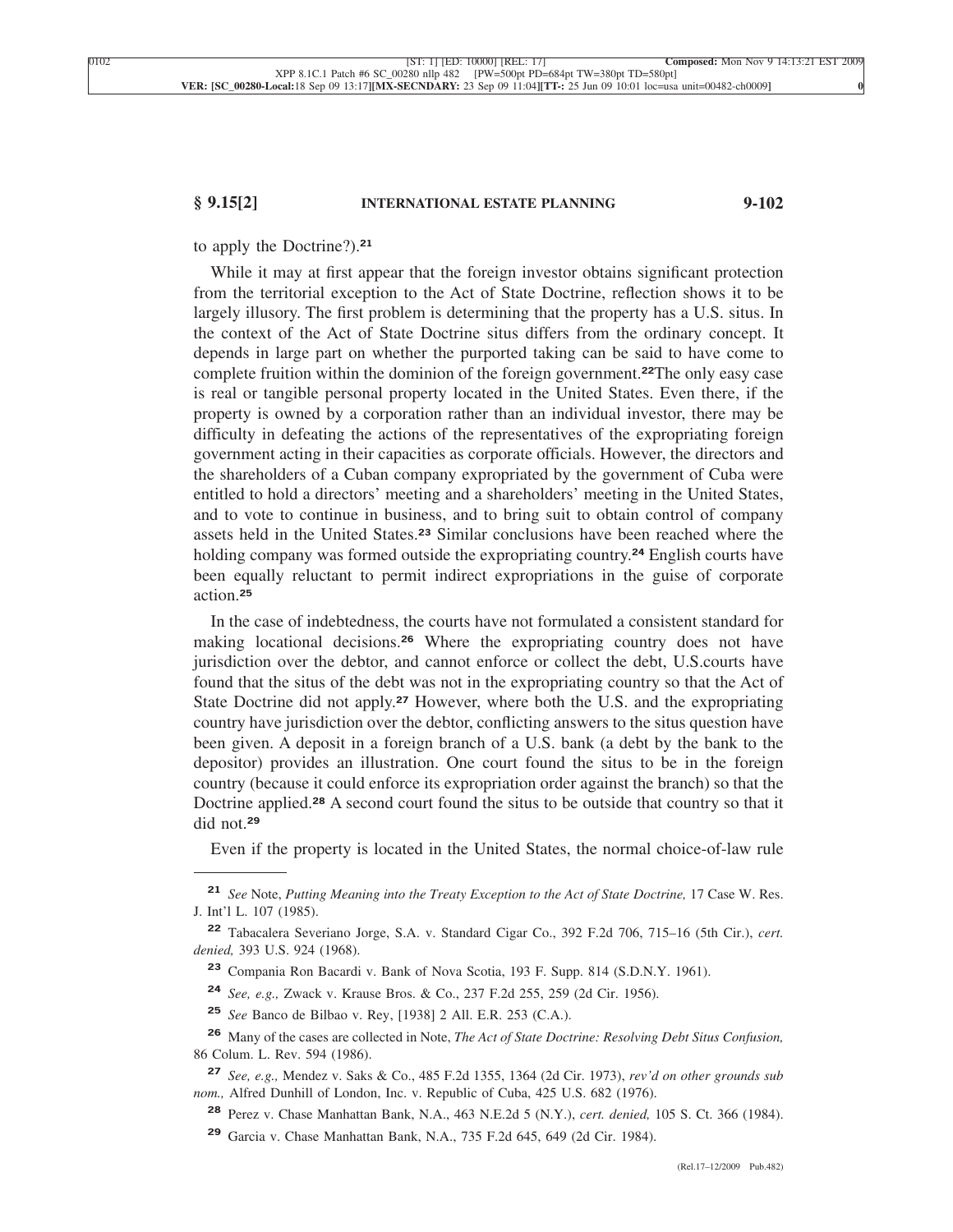# **9-103 ASSET PROTECTION TRUSTS § 9.15[2]**

in most act of state cases would point to application of the law of the state where the act took place, that is, the foreign expropriation law.**<sup>30</sup>** That normal choice-of-law rule may be disregarded where the law thus chosen would violate the strong public policy of the forum.**31**U.S. public policy is in general strongly opposed to expropriation without compensation.**32**The standard for just compensation, also known as the Hull rule,**33**provides that just compensation is:

- (1) equivalent to the value of the property taken;
- (2) paid at the time of taking, or within a reasonable time thereafter with interest from the date of taking; and
- (3) convertible into U.S. dollars without restriction.**<sup>34</sup>**

However, U.S. courts have given effect to the expropriation of U.S. assets without compensation where it serves the policy aims of the United States to do so.**35**Thus, the public policy element can make the territorial exception of uncertain protection to the foreign investor.

Even if the expropriated property is in the United States and the expropriation violates U.S. public policy, the litigation necessary to establish these conclusions will, at best, cloud the title to the property (and hence the ability to manage or dispose of the property) until the issue is decided, and at worst, not be brought because the foreign investor cannot reach a U.S. court (due to arrest, closing of the borders or the like) to challenge a foreign government's assertion of ownership.

The use of an offshore country holding company does not, by itself, solve these problems. See the discussion at § 9.10[3], above. The foreign relations law of the offshore country may well give no added measure of protection and, in any event, the delay in the effective administration of the underlying assets is not likely to be reduced by litigation in the courts of the offshore country. The law in most offshore jurisdictions is heavily influenced by the English decisions in which the territoriality principle (expropriation decrees are not automatically enforced outside the expropriating country) is well established.**36**Even so, English courts have shown extraordinary

**<sup>30</sup>** *See* Restatement (Second) of Conflict of Laws § 6 (1971).

**<sup>31</sup>** *See, e.g.,* Republic of Iraq v. First Nat'l City Bank, 353 F.2d 47, 51 (2d Cir. 1965), *cert. denied,* 382 U.S. 1027 (1966); Restatement (Second) of Conflict of Laws § 90 (1971).

**<sup>32</sup>** *See, e.g.,* United Bank v. Cosmic Int'l Inc., 542 F.2d 868 (2d Cir. 1976); Maltina Corp. v. Cawy Bottling Co., 462 F.2d 1021 (5th Cir.), *cert. denied,* 409 U.S. 1060 (1972). *Accord,* Restatement (Third) Foreign Relations Law of the United States § 712 (1986).

**<sup>33</sup>** Letter from Secretary of State Hull to the Minister of Foreign Relations of Mexico (July 21, 1938), reprinted in part in G. Hackworth, 3 Digest of International Law 655–657 (1942).

**<sup>34</sup>** Restatement (Third) of Foreign Relations Law of the United States § 712 (1986).

**<sup>35</sup>** *See* United States v. Pink, 315 U.S. 203 (1942); United States v. Belmont, 301 U.S. 324 (1937).

**<sup>36</sup>** Bank voor Handel en Scheepvart NV v. Slatford, [1953] 1 Q.B. 248, 260.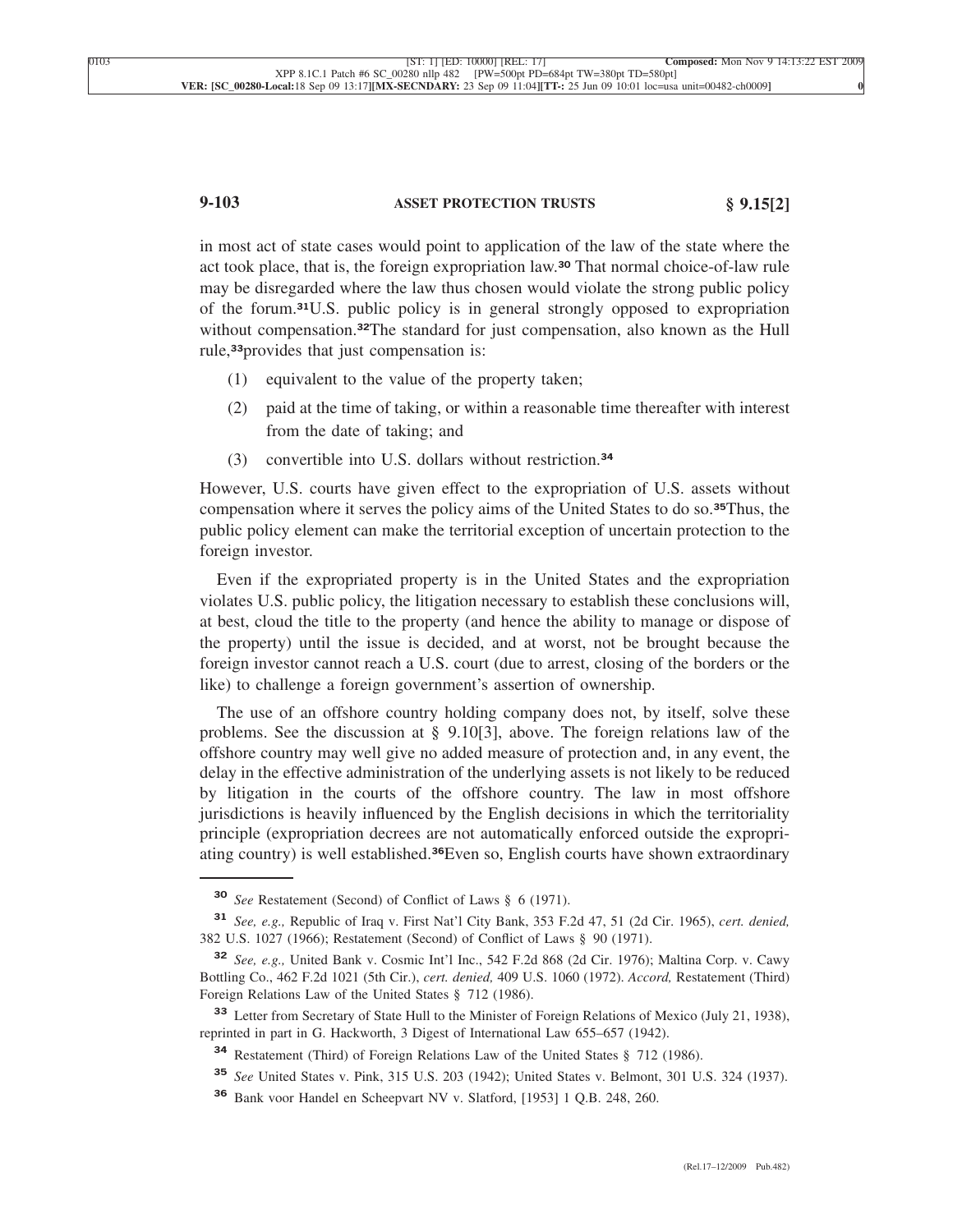# **§ 9.15[3] INTERNATIONAL ESTATE PLANNING 9-104**

deference to the acts of foreign states.**<sup>37</sup>** Their present view is similar to the U.S. Act of State Doctrine.**<sup>38</sup>**

# **[3] Difficulty of Expropriating U.S. Assets Owned by Asset Protection Trust**

An asset protection trust, as opposed to an offshore holding company, can provide a measure of protection against expropriation. If the foreign investor's rights with respect to the trust terminate or become dormant upon a home country expropriation, the argument over whether the home government has validly expropriated those rights should be immaterial since they no longer have any bearing on the operation of the trust or the distribution of its assets. This statement assumes that the termination or hibernation of the investor's rights in the trust is valid under the law of the trust-situs jurisdiction. That law must be examined carefully on this point and the analysis can be complex.

Under general international law principles, a judgment obtained in a country is not automatically enforceable in a second country.**39**However, all legal systems have a strong policy against repetitive litigation of claims and issues.**40**Consequently, courts generally choose to enforce foreign judgments, if they do not violate the public policy of the forum. The point here is that the expropriatinggovernment does not appear in the situs jurisdiction simply as a creditor enforcing a judgment (even though it may be loosely referred to as a judgment creditor). This is a critical distinction because restraints on alienation in trusts created by a settlor for his own benefit are generally invalid as against creditors of the settlor. It is the fact that the holder of the foreign judgment is not such a creditor that permits the forum courts to uphold the restraint against such holder.

**<sup>37</sup>** *See, e.g.,* Kahler v. Midland Bank, [1950] App. Cas. 24 (H.L. Eng.).

**<sup>38</sup>** Williams & Humbert Ltd. v.W&H Trade Marks (Jersey) Ltd., [1986] App. Cas. 368, 431 (H.L. Eng.).

**<sup>39</sup>** *See, e.g.,* Hilton v. Guyot, 159 U.S. 113 (1895).

**<sup>40</sup>** *See, e.g.,* Baldwin v. Iowa State Traveling Men's Ass'n, 283 U.S. 522, 525 (1931).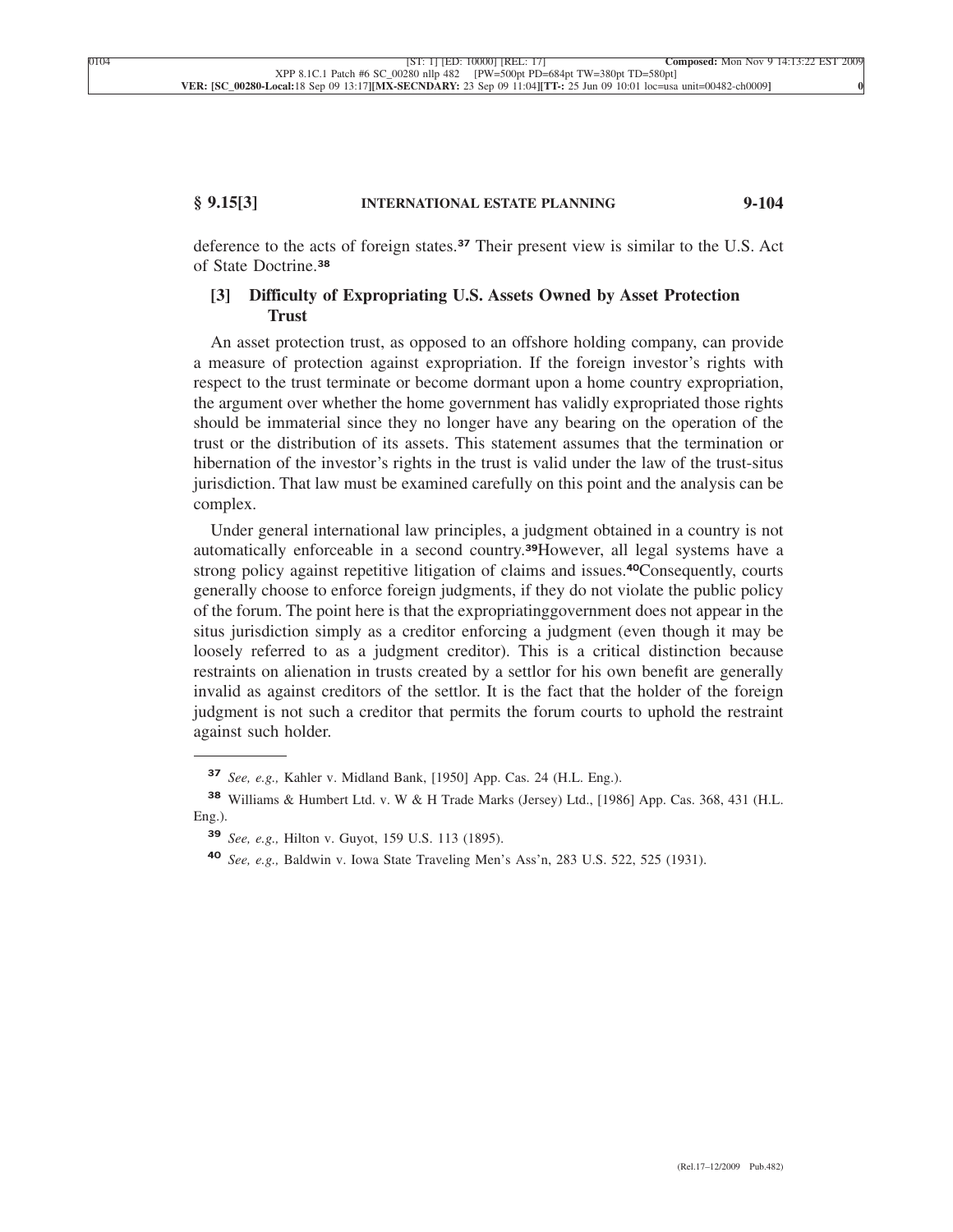# **9-105 ASSET PROTECTION TRUSTS § 9.16**

## **§ 9.16 Freezing Assets by United States—International Emergency Economic Powers Act**

**United States can freeze U.S. assets of foreign investors in cases of national emergency. Foreign investor can retrieve U.S. assets if he leaves country affected by freeze for country unaffected by freeze. Foreign corporations cannot retrieve U.S. assets during freeze because they cannot leave affected country. Trust can benefit those beneficiaries who leave affected country.**

Under the International Emergency Economic Powers Act,**<sup>1</sup>** if the President declares a national emergency**<sup>2</sup>** the U.S. assets of designated foreign owners can be frozen. When assets are frozen, they cannot be transferred to or at the direction of the foreign owners unless a special permit (or license) is obtained. Freezing orders are used when the United States wishes to prevent assets from returning to the designated country and to preserve those assets for possible vesting and use in the future settlement of U.S. claims against that government and its citizens.**3**Examples of this occurred in 1991 and 1992, freezing the assets in which the governments of Iraq**4**and Haiti,**5**respectively, have an interest. A freezing order does not affect title to the assets; it simply deprives the affected foreign investor of the use of his U.S. assets. The statutory authority is almost unlimited since the President may prevent or prohibit any dealing in or transactions involving any property in which any foreign national has any interest, by any person, or with respect to any property, subject to the jurisdiction of the United States.**6**For example, during World War II, U.S. bank accounts of some neutral nationals (Swiss and Swedish) were frozen.**<sup>7</sup>**

If a foreign investor leaves the country affected by a freeze, the United States has generally issued licenses allowing assets to be paid to legitimate refugees from such a country when ownership is clear.**<sup>8</sup>** Thus, freezing of assets is a problem that can be solved if the foreign investor immigrates to a country unaffected by the U.S. asset freeze and the U.S. maintains its historic licensingpolicy. For licensing purposes, the foreign investor must demonstrate that he is the beneficial owner, or a representative of the beneficial owner, of the assets and not just a holder of legal title to the assets.**9**Freezing may even be helpful to the foreign investor by providing an additional

**<sup>§ 9.16</sup> <sup>1</sup>** 50 U.S.C. §§ 1701–1706.

**<sup>2</sup>** The manner in which the President can declare and continue in effect a national emergency is regulated by the National Emergencies Act, 50 U.S.C. §§ 1601, 1621–1622, 1631, 1641, 1651.

**<sup>3</sup>** Miranda v. Secretary of Treasury, 766 F.2d 1 (1st Cir. 1985); *see also* Sardino v. Federal Reserve Bank, 361 F.2d 106 (2d Cir. 1966).

**<sup>4</sup>** 31 C.F.R. § 575.101 *et seq.* (July 1, 1993).

**<sup>5</sup>** 31 C.F.R. § 580.101 *et seq.* (July 1, 1993).

**<sup>6</sup>** 50 U.S.C. § 1702(a)(1).

**<sup>7</sup>** Exec. Order No. 8,785, 6 Fed. Reg. 2,897 (1941).

**<sup>8</sup>** *See* Reeves, *The Control of Foreign Funds by the United States Treasury,* 11 Law & Contemp. Probs. 17, 38 (1945). *See also* 31 C.F.R. § 500.505(b) (July 1, 1993).

**<sup>9</sup>** *See* Gen. Ruling No. 17, 8 Fed. Reg. 14,341 (1943).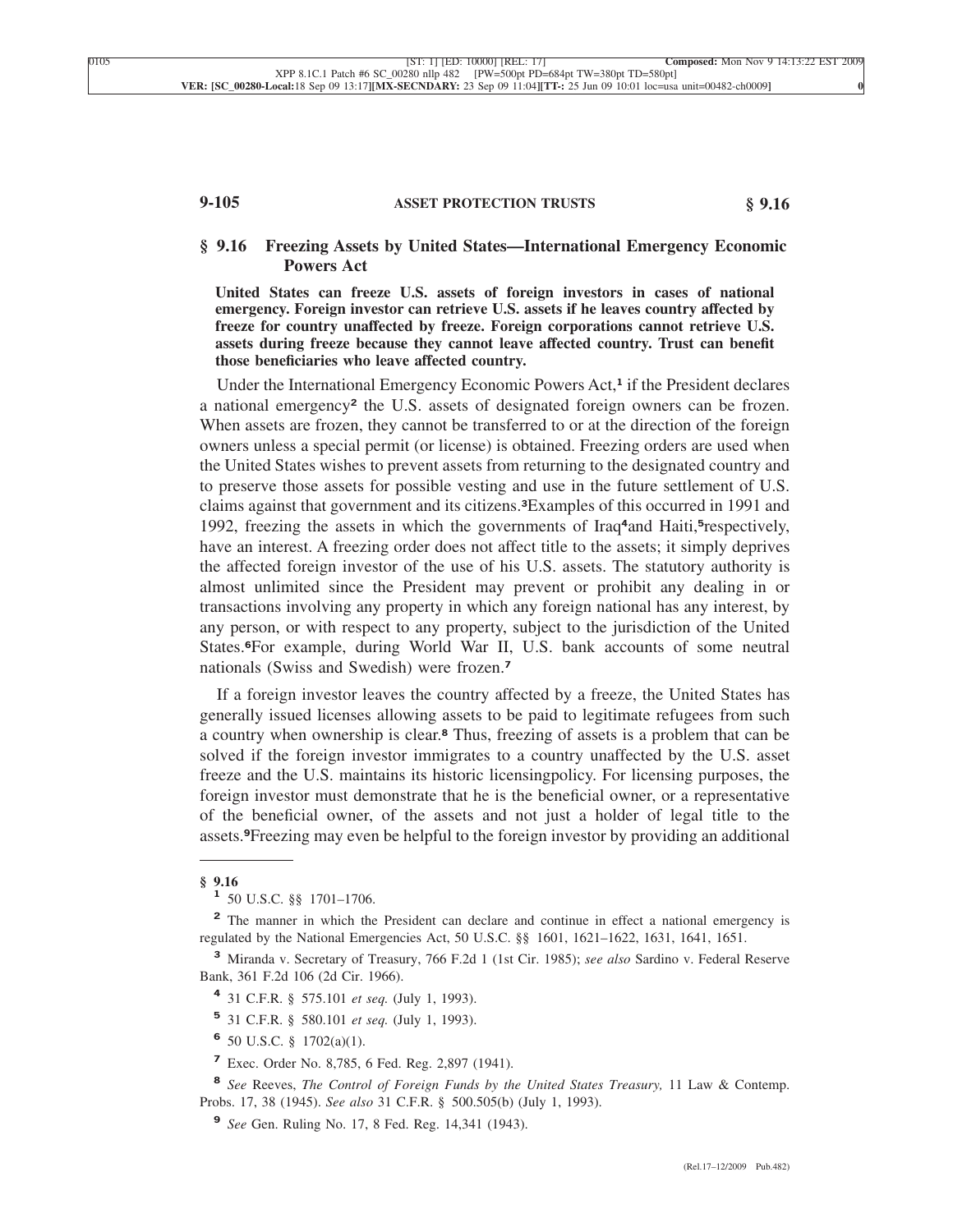## **§ 9.16 INTERNATIONAL ESTATE PLANNING 9-106**

defense against U.S. recognition of the investor's home country government's expropriation of U.S. assets (because they cannot be transferred from the foreign investor). On the other hand, freezing often results in economic losses because of a lack of proper asset management while the assets are frozen.

If the affected investor is unable to leave his home country, there is no effective remedy to restore the use of his U.S. assets to him. The U.S. courts generally do not recognize a transfer of frozen U.S. assets to another person from a legal owner who does not have a license;**10**and no person can obtain a license to receive (unfreeze) the assets without first leaving the country to which the freeze applies and showing that no affected foreign national has any interest in the assets.**<sup>11</sup>**

Foreign corporations are particularly vulnerable because they generally cannot leave their country of incorporation. A foreign corporation probably cannot avoid the effect of a freeze order by "domesticating" (as permitted under Delaware law, for example) because it would still exist as a corporation under the laws of the original jurisdiction.**12**In such a case, the foreign corporation's foreign shareholders who come to the United States generally cannot obtain the U.S. assets of the corporation.**13**Courts take a more sympathetic approach toward foreign shareholders seeking the U.S. assets of a foreign corporation where no freeze order exists.**<sup>14</sup>**

A similar problem occurs when an individual who owns frozen U.S. assets dies before being able to leave his home country. By regulation, a deceased foreign national has an interest in his own estate sufficient to permit the United States to freeze the estate's U.S. assets;**<sup>15</sup>** therefore, those heirs who reach the United States may find it impossible to obtain a license to receive the U.S. assets. The two Circuits considering this regulation reached opposite results. In one Fifth Circuit case all the *intestate* heirs of a deceased Cuban national were U.S. citizens or residents and the court held that the regulation imputing an interest to the decedent was arbitrary and without basis.**<sup>16</sup>** On similar facts, the Second Circuit upheld the regulation, in part on the theory that it prevented targeted foreign nationals from using transfers at death to U.S. persons to affect the U.S. citizen's stand on certain policies towards Cuba.**<sup>17</sup>** Subsequently, another Fifth Circuit case held that even if all of the *intestate* heirs were not U.S. citizens or residents, those that were entitled to licenses to unblock their shares of a deceased Cuban national's assets. The court expressly excluded testate and donative

**<sup>10</sup>** *See, e.g.,* Cheng Yih-Chun v. Federal Reserve Bank, 442 F.2d 460 (2d Cir. 1971).

**<sup>11</sup>** 31 C.F.R. § 500.802 (July 1, 1993).

**<sup>12</sup>** *See* Tran Qui Than v. Regan, 658 F.2d 1296 (9th Cir. 1981), *cert. denied,* 459 U.S. 1069 (1982).

**<sup>13</sup>** *See* Tran Qui Than v. Regan, 658 F.2d 1296 (9th Cir. 1981), *cert. denied,* 459 U.S. 1069 (1982); Nielsen v. Secretary of Treasury, 424 F.2d 833 (2d Cir. 1970).

**<sup>14</sup>** *See, e.g.,* Compania Ron Bacardi v. Bank of Nova Scotia, 193 F. Supp. 814 (S.D.N.Y. 1961).

**<sup>15</sup>** 31 C.F.R. § 500.327 (July 1, 1993).

**<sup>16</sup>** Real v. Simon, 510 F.2d 557 (5th Cir. 1975).

**<sup>17</sup>** Richardson v. Simon, 560 F.2d 500, 505 (2d Cir. 1977), *appeal dismissed,* 435 U.S. 939 (1978).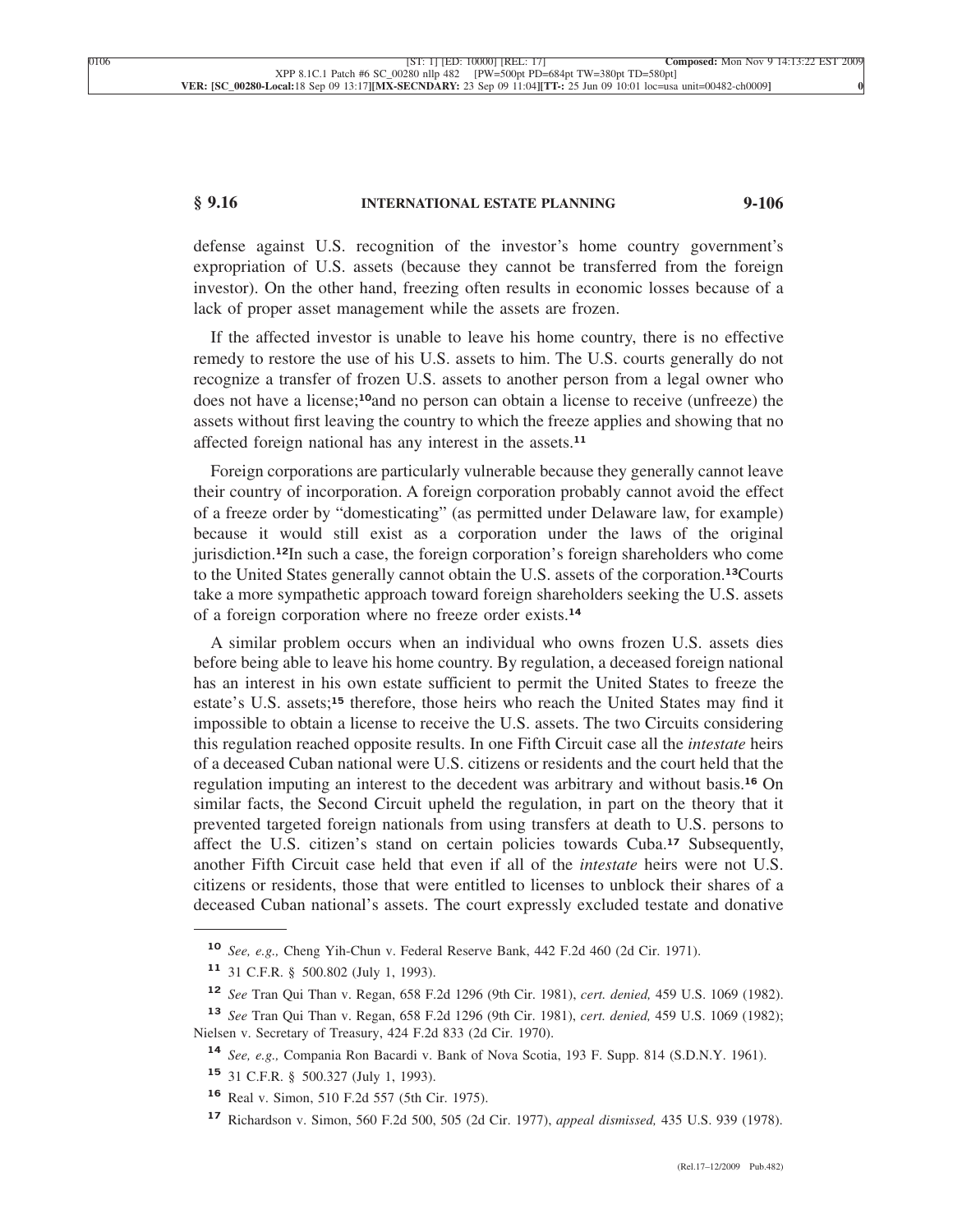## **9-107 ASSET PROTECTION TRUSTS § 9.16**

transfers from the scope of its ruling.**<sup>18</sup>**

If the foreign investor does no advance planning for a U.S. asset freeze, either he has been poorly advised or he believes that he (and his family) can afford to give up control of the U.S. assets during the freeze period and the assets are of a type that will not lose value due to the lack of management by the investor.

**Caution:** mThe freeze period can be long. The existing freeze of U.S. assets owned by Cuban resident nationals began on July 8, 1963.**19**If the freeze lasts long enough a court might hold it to be the equivalent of a vesting of title in the U.S. government.**20**Even if there is no actual vesting, a temporary freeze to a government may be a constructive vesting to an individual whose life may end before the end of the freeze.**<sup>21</sup>**

To plan for a the contingency of a U.S. asset freeze, the foreign investor has some options. He could plan to flee his home country, establish residency in a state friendly to the United States, establish his legal rights to the U.S. assets, and obtain a license, unblocking the assets.

If he wants to plan a more positive reaction to a freeze, he can set up an investment structure that has some chance of invalidating a blocking order and will, in any event, provide for effective management of the U.S. assets while the freeze is in effect.

A holding company organized in the U.S. or a foreign jurisdiction not included in the blocking order normally provides a mechanism for management because historically freezes have only prevented transfers of shares of the holding company and transactions by it with the targeted foreign nationals. Otherwisethe company is free to carry on its business. A freeze order could be aimed at blocking the company's regular business activities because the statute authorizes orders preventing the exercise of any right, power, or privilege with respect to any U.S. property in which any foreign national has any interest.**22**No such orders have been issued though, probably because it would destroy the company's business and thus lower its value. A holding company, however, contributes nothing towards solving the problem of the foreign investor's access to the U.S. assets if he cannot leave his home country.

A trust can provide at least a partial answer. A domestic trustee, being a U.S. person, cannot make any distributions to the foreign investor, even out of non-U.S. assets. A foreign trustee can make distributions to the affected foreign national out of non-U.S. assets, but is prohibited by the blocking order from making such distributions out of U.S. assets. However, those beneficiaries who leave (or who are already out of) the affected country can obtain licenses to receive distributions, under historical U.S. practice. While this does not directly benefit the foreign investor who establishes the

**<sup>18</sup>** Tagle v. Regan, 643 F.2d 1058 (5th Cir. Unit B 1981).

**<sup>19</sup>** 28 Fed. Reg. 6,974 (1963).

**<sup>20</sup>** *See* Restatement (Third) of Foreign Relations Law of the United States § 712 cmt. g, n6 (1986).

**<sup>21</sup>** Nielsen v. Secretary of Treasury, 424 F.2d 833 (2d Cir. 1970).

**<sup>22</sup>** 50 U.S.C. § 1702(a)(1).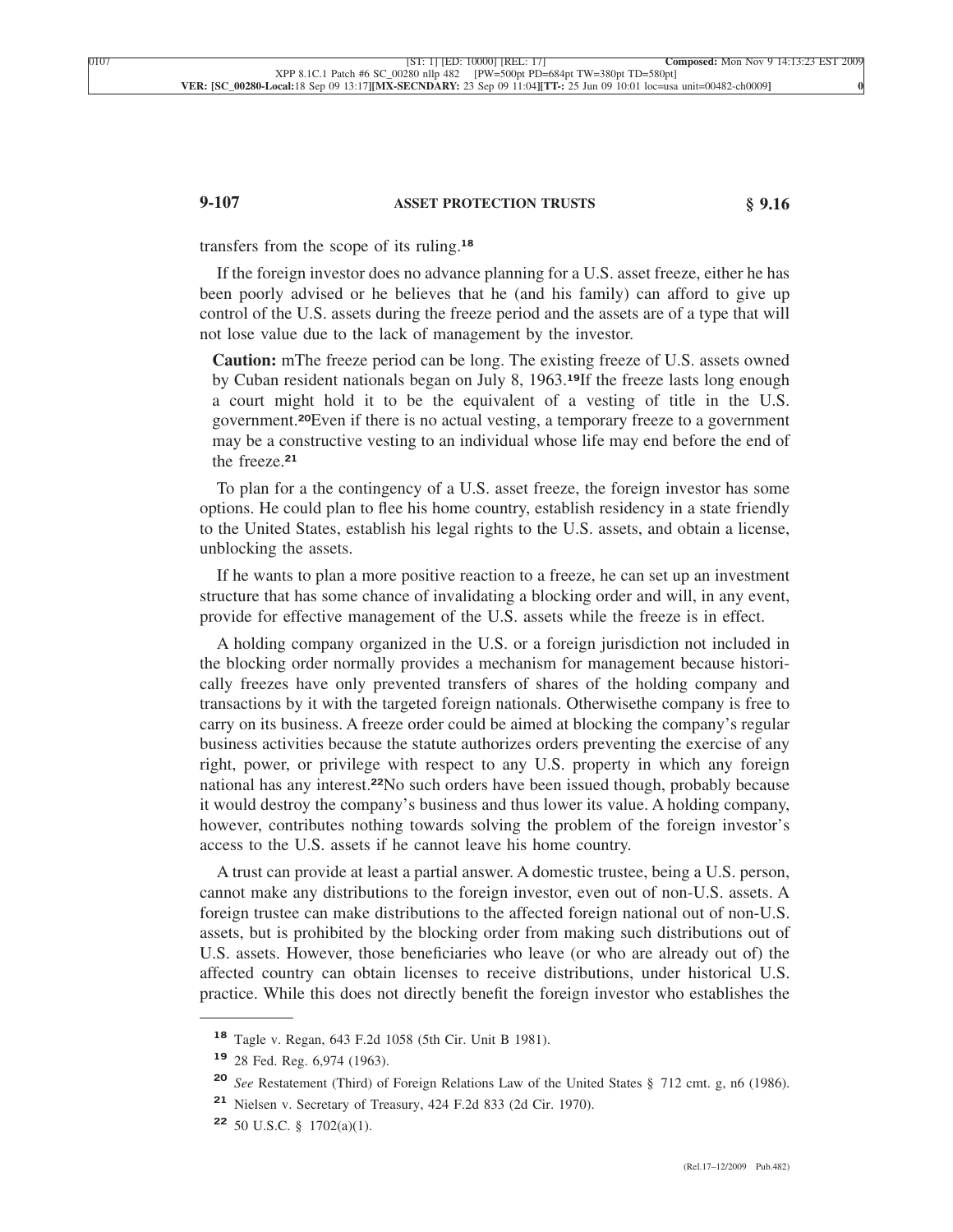# **§ 9.16 INTERNATIONAL ESTATE PLANNING 9-108**

trust, it does help the refugee members of his family who are beneficiaries.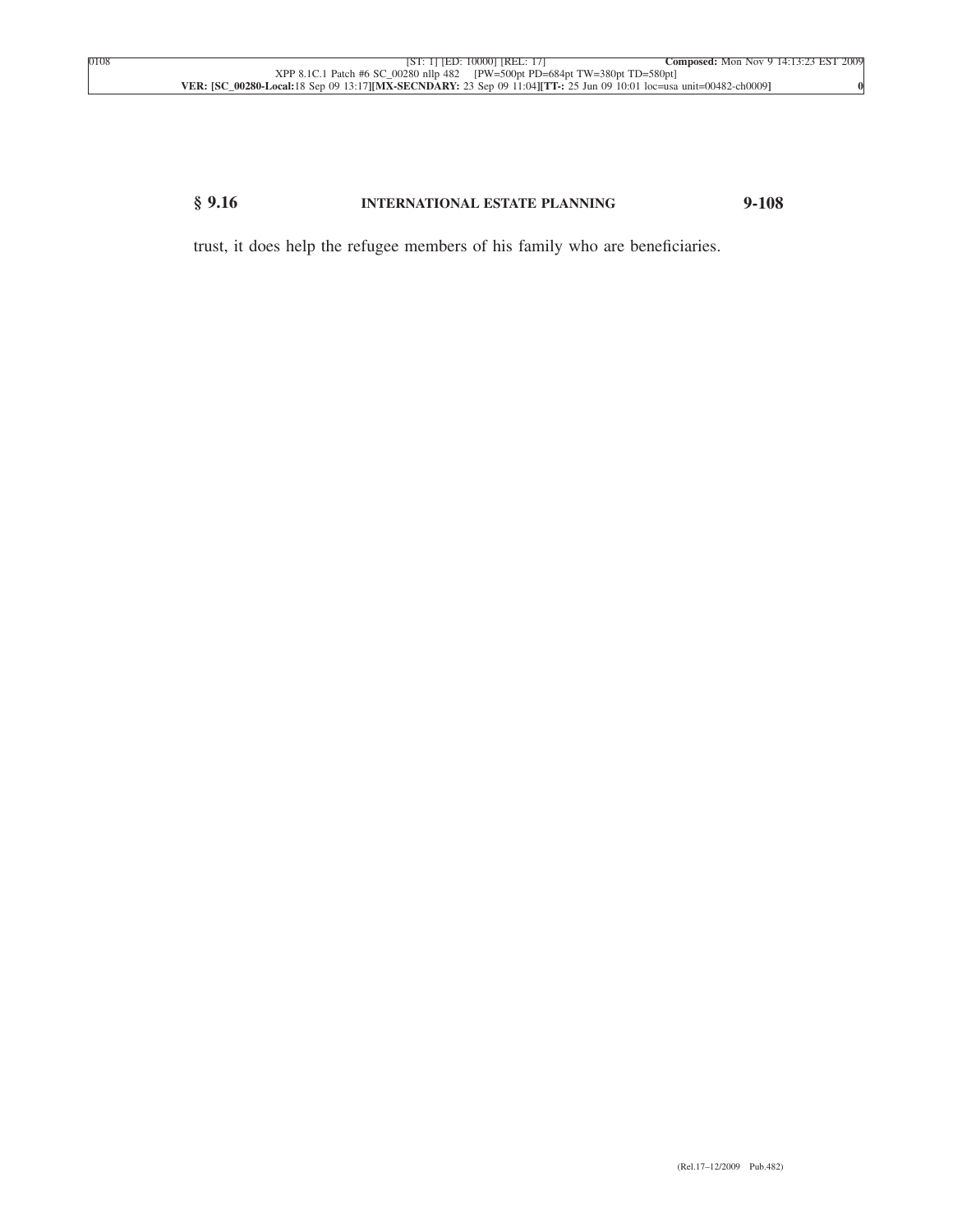# **9-109 ASSET PROTECTION TRUSTS § 9.17**

#### **§ 9.17 Vesting Assets by United States—Trading With the Enemy Act**

**United States can seize property belonging to or controlled by enemy during war. If beneficiary's interest in trust vests while he is enemy, United States can seize his interest. If beneficiary's interest in trust does not vest while he is enemy, United States cannot seize his interest. Trust assets may be further protected if trust situs is non-enemy foreign jurisdiction.**

The Trading with the Enemy Act**<sup>1</sup>** permits the Custodian, during a declared war, to seize property in the United States belonging to or controlled by an enemy. The role of Custodian has been filled at different times by: an Alien Property Custodian; various officials in the Department of Justice; and (currently) by the Office of Foreign Assets Control within the Treasury Department. For convenience the title of "Custodian" is used regardless of the designation of the official at the time. Enemies include: (1) individuals (of whatever nationality) resident in and corporations incorporated in any country with which the United States is at war or which is occupied by such a country (thus a Dutch corporation was an enemy for this purpose after the German invasion of the Netherlands in World War II);**2**and (2) corporations or foreign individuals doing business with or within the territory of the enemy country.**3**The term also includes nationals of an enemy state that are not resident in the enemy state, to the extent provided for in a Presidential proclamation. No President has ever issued such a proclamation, however. A seizure under the Trading with the Enemy Act in effect vests title to the property in the Custodian and a sale of vested property by the Custodian conveys valid title.**<sup>4</sup>**

The operation of the Act is not as straightforward as the above summary would indicate. Section 5(b) authorizes the Custodian to vest (take) any property or interest of *any* foreign national. Thus, the vesting power is not limited to property of the enemy. Section 9(a) of the Act permits any claimant to the property who is not an enemy or ally of an enemy to sue for return of the property. Read literally, the net effect is that the seizure of property belonging to a non-enemy foreign national would be fruitless since it would have to be returned. Notice, however, what has happened to the burden of proof. Instead of the Custodian having to establish that the property belongs to an enemy, the foreign person has to establish that he is not an enemy. The Fifth Amendment to the U.S. Constitution prohibits the taking of property without just compensation. Theprohibition under this amendment compels the return of property taken (or just compensation for the property) to "friends" of the United States,**<sup>5</sup>** but not to "enemies" of the United States.**<sup>6</sup>**

**<sup>§ 9.17</sup> <sup>1</sup>** 50 U.S.C. app. §§ 1–44.

**<sup>2</sup>** Meijer v. General Cigar Co., 81 N.Y.S.2d 488 (Sup. Ct. 1948).

**<sup>3</sup>** 50 U.S.C. app. § 2.

**<sup>4</sup>** Cummings v. Deutsche Bank, 300 U.S. 115 (1937).

**<sup>5</sup>** Russian Volunteer Fleet v. United States, 282 U.S. 481 (1931).

**<sup>6</sup>** Sardino v. Federal Reserve Bank, 361 F.2d 106 (2d Cir. 1966); Silesian-American Corp. v. Clark, 332 U.S. 469 (1947).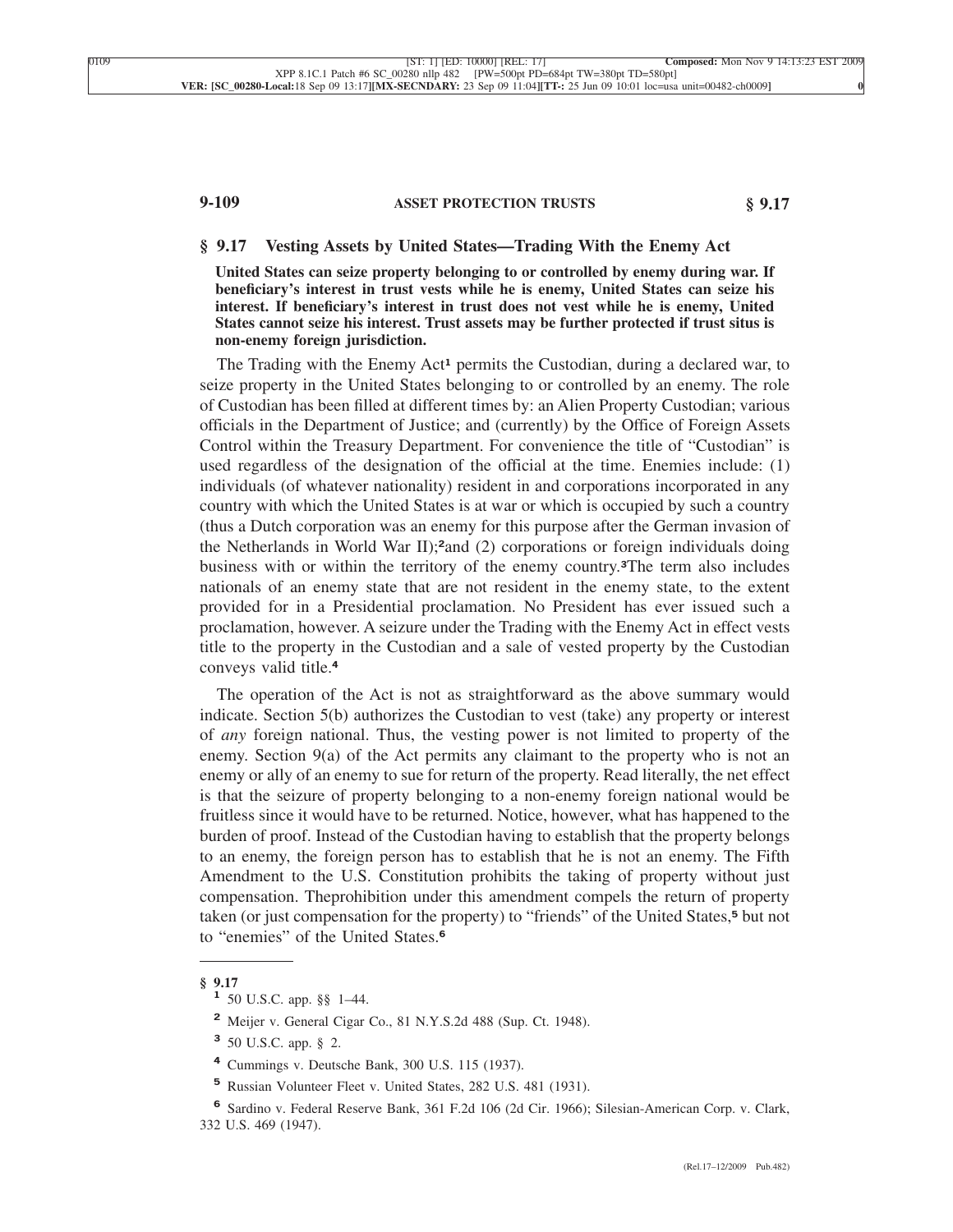## **§ 9.17[1] INTERNATIONAL ESTATE PLANNING 9-110**

In an attempt to conceal ownership of U.S. assets, enemies have often utilized sham transactions. If discovered, these are ineffective as the enemy transferor is treated as continuing to be the beneficial owner of the property. Sham transactions have been identified in the following situations:

- An enemy transfers U.S. assets without reasonable business motives;**<sup>7</sup>**
- An enemy retains an option to repurchase the transferred property;**<sup>8</sup>**
- An enemy sells property for inadequate consideration;**9**and
- An enemy transferor restricts the transferee's use of the property.**<sup>10</sup>**

Circumstantial evidence may be used to infer that a seemingly arm's-length transaction is really a sham.**<sup>11</sup>**

## **[1] Defense—Not an Enemy**

Technically, there is no defense to a vesting order, in the sense of obtaining judicial protection against its implementation. Where the owner is neither an enemy nor an ally of an enemy, the vesting is wrongful and the remedy is a return of the property.**12**However, in *Clark v. Uebersee-Finanz Korp.*, **<sup>13</sup>**the Custodian argued that a return was available only if the vesting was unauthorized and since the statute clearly permitted the vesting of property of any foreign national or corporation (no matter how friendly), no foreign person ever had any remedy. In that case, a Swiss company sought the return of vested corporate assets on the ground that it was not within the statutory definition of an enemy or an ally of an enemy. The Court took an intermediate position and held that the vesting power was not intended to appropriate friendly or neutral assets but only to reach enemy interests, including those which masqueraded under those innocent fronts.**<sup>14</sup>** In other words, neutral corporations *tainted* by enemy ownership or control are not allowed to obtain the return of vested assets. However, non-enemy ("innocent") shareholders of a *tainted* neutral corporation have an interest apart from the corporation. Therefore, innocent shareholders are allowed a return of assets proportionate to their stock holdings in the *tainted* neutral corporation.**15**While the scope of the taint doctrine has never been clearly delineated, it is clear that the use of U.S. or neutral holding companies does not shield U.S. assets against vesting under the Act.

- **<sup>8</sup>** Beck v. McGrath, 182 F.2d 315 (2d Cir. 1950)
- **<sup>9</sup>** Stoehr v. Wallace, 255 U.S. 239 (1921).
- **<sup>10</sup>** Vort v. McGrath, 99 F. Supp. 57 (D.D.C 1951), *aff'd,* 199 F.2d 782 (D.C. Cir. 1952).
- **<sup>11</sup>** Feller v. McGrath, 106 F. Supp. 147 (W.D. Pa. 1952).

**<sup>7</sup>** Kind v. Clark, 161 F.2d 36 (2d Cir. 1947).

**<sup>12</sup>** 50 U.S.C. app. § 9(a).

**<sup>13</sup>** 332 U.S. 480 (1947).

**<sup>14</sup>** 332 U.S. at 485.

**<sup>15</sup>** Kaufman v. Societe Internationale pour Participations Industrielles et Commerciales, S.A., 343 U.S. 156 (1952).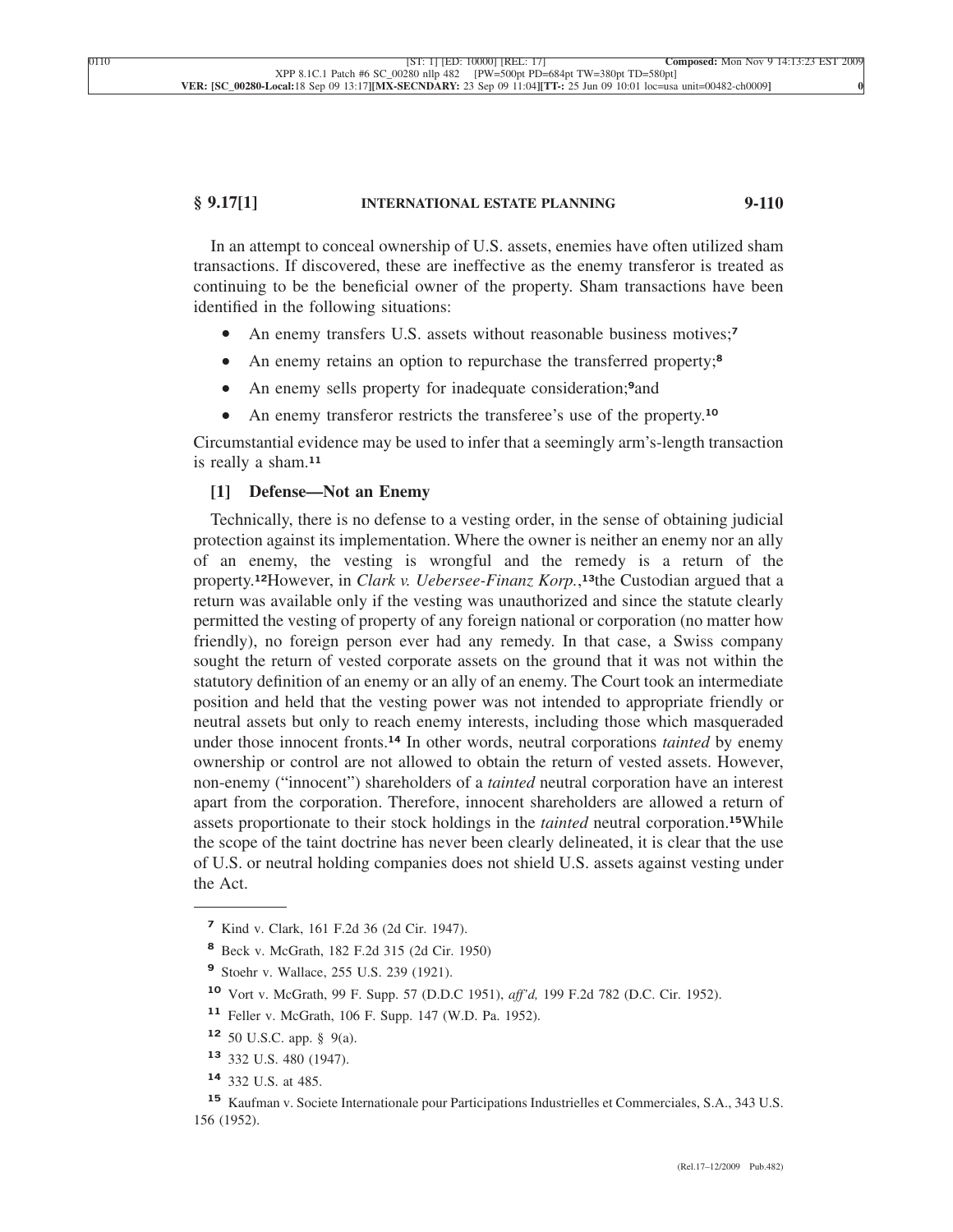# **9-111 ASSET PROTECTION TRUSTS § 9.17[2]**

#### **[2] Use of Trust—Limit Rights of Enemy Beneficiary of Trust**

An asset protection trust may provide a large measure of protection against an attempted taking by the Custodian. While the cases dealing with the reach of the Custodian's vesting power in the context of trusts are not always consistent, the following principle seems to emerge: the Custodian has no greater rights in the trust than the enemy beneficiary.**16**If the enemy is a beneficiary of a discretionary trust, the trustee cannot be compelled to exercise its discretion so as to distribute trust property to the Custodian.**17**A trust provision terminating the interest of a beneficiary if he is or becomes an enemy is effective and the Custodian cannot obtain any of the trust assets.**<sup>18</sup>**

When the interest of any enemy beneficiary is not terminated but merely delayed until such time as he ceases to be an enemy, whether the Custodian may succeed to the trust interest depends on whether the enemy beneficiary has a vested interest in the trust. The Custodian can take only those interests that the remaindermen have while they are enemy nationals. If the remainder interest is vested subject to defeasance on a condition subsequent, the Custodian succeeds to that interest. Thus, if the interest is vested in the enemy beneficiary, even though payment may be delayed, the Custodian is entitled to the distribution when made.**19**However, if the remainder interest is not vested, and vests only on the condition precedent of the termination of hostilities, then the remaindermen have no interests under the trust while they are enemies, and there is nothing for the Custodian to take.**<sup>20</sup>** However, if the condition precedent (contingency) occurswhile the Custodian's vesting order is still in effect, the Custodian would then succeed to the enemy beneficiary's interest. Hence the contingency must be carefully described.

**Example 1:** A trust provision providing that no payment is to be made to the beneficiary until the beneficiary is "in a position to receive the benefits" from the payment is construed as making that beneficiary's ability to derive personal benefit from the payment a condition precedent to the vesting of any interest in the beneficiary. Since a vesting by the Custodian of the beneficiary's interest in the trust prevents the beneficiary's personal enjoyment of the payment, the enemy beneficiary has no present interest with the result that the Custodian is not entitled

**<sup>16</sup>** Central Hanover Bank & Trust Co. v. Markham, 68 F. Supp. 829 (S.D.N.Y. 1946); *In re* Drey (Bendit), 214 A.D. 446, 212 N.Y.S. 526 (App. Div. 1st Dept. 1925).

**<sup>17</sup>** Brownell v. Mercantile Trust Co., 139 F. Supp. 834 (E.D. Mo. 1956).

**<sup>18</sup>** Security-First Nat'l Bank v. Rogers, 330 P.2d 811 (Cal. 1958); Harvard Trust Co. v. Attorney General, 106 N.E.2d 269 (Mass. 1952).

**<sup>19</sup>** Rogers v. Hartford-Connecticut Trust Co., 165 F. Supp. 116 (D. Conn. 1958); *In re* Estate of Zuber, 304 P.2d 247 (Cal. Ct. App. 1956).

**<sup>20</sup>** Brownell v. Hartford-Connecticut Trust Co., 147 F. Supp. 929 (D. Conn. 1956); *In re* Willof Schmidt, 97 N.W.2d 441 (Minn. 1959). *See* Note, *Control of Alien Property in Time of War or National Emergency: Avoidance of Vesting under the Trading with the Enemy Act,* 37 Cornell L.Q. 110, 116–19 (1951).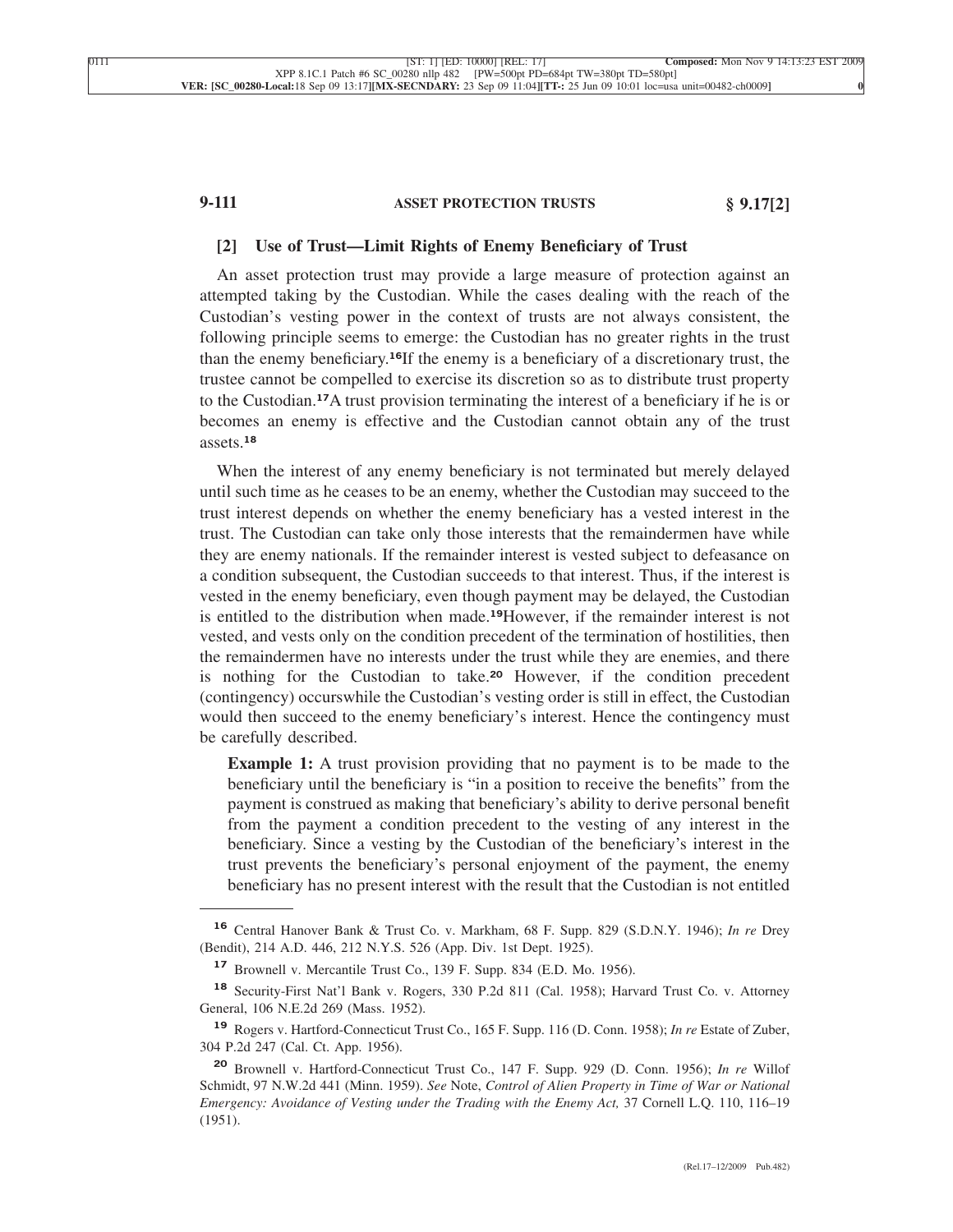## **§ 9.17[2] INTERNATIONAL ESTATE PLANNING 9-112**

to recover anything from the trust.**<sup>21</sup>**

**Example 2:** Under the terms of a trust, the income of the trust is to be accumulated during the lifetime of the settlor, unless he should direct the trustee to apply it for the use of his children, and on his death be distributed to his children. The settlor and his children are enemies. Until the trust assets are distributed on the settlor's death, the Custodian cannot reach any interest under the trust.**<sup>22</sup>**

**Example 3:** A testator bequeathed property to his brother and sister, who were enemies, and provided that if they were not entitled to receive the legacies, trustees should hold the property for three years after the "Armistice of World War II," and if they were not then entitled to receive the money it should be held in trust for certain charitable purposes. The court viewed the bequests as not being vested in the German beneficiaries until the condition was met. Since it was not, the alternative charitable trust inherited the property and the Custodian was not entitled to anything.**<sup>23</sup>**

**Example 4:** A testator left property in trust for two residents of Germany to hold the income for them and on the termination of hostilities to pay them the principal but if they should die before the termination of hostilities to pay the principal to a third person. The court upheld the validity of the gift to the third person and determined that the Custodian took nothing.**<sup>24</sup>**

The Custodian has frequently argued that he is not a successor to the beneficiary since he is not acting by or on behalf of the enemy beneficiary, but is simply substituted for him in all respects under the trust, occupying as to all the property rights vested in him precisely the same position the enemy would have had had the vesting orders not issued.**25**The Custodian's reasoning is as follows: since the Custodian is not an enemy alien, the beneficiary is therefore not an enemy and the prohibition against distributions to enemy aliens does not apply. The courts have not accepted this argument.**<sup>26</sup>**

**Caution:** In *Kammholz v. Allen*, **<sup>27</sup>**the court concluded that it would be against public policy to sanction a testator's circumvention of the intent of Congress by deferring the payment in favor of enemy aliens until such payments once again become legal. There is some doubt whether this public policy really exists, however. In affirming *Kammholz* the Second Circuit did not refer to it. Only two other cases have made

**<sup>21</sup>** McGrath v. Ward, 91 F. Supp. 636 (D. Mass. 1950).

**<sup>22</sup>** Chase Nat'l Bank v. Reinicke, 76 N.Y.S.2d 63 (Sup. Ct. 1947), *aff'd mem. sub nom.,* Chase Nat'l Bank v. McGrath, 276 A.D. 831, 93 N.Y.S.2d 724 (App. Div. 1st Dept. 1949), *aff'd without opinion,* 301 N.Y. 602, 93 N.E.2d 495 (1950).

**<sup>23</sup>** Monarski v. Greb, 95 N.E.2d 433 (Ill. 1950).

**<sup>24</sup>** *In re* Paszotta's Trust, 172 N.E.2d 904 (Ind. Ct. App. 1961).

**<sup>25</sup>** Security-First Nat'l Bank v. Rogers, 324 P.2d 908, 916 (1958), *aff'd,* 330 P.2d 811 (Cal. 1958).

**<sup>26</sup>** *See* Bishop, *Judicial Construction of the Trading with the Enemy Act,* 62 Harv. L. Rev. 721, 738–39 (1949).

**<sup>27</sup>** 155 F. Supp. 511, 515–516 (S.D.N.Y. 1957), *aff'd,* 256 F.2d 437 (2d Cir. 1958).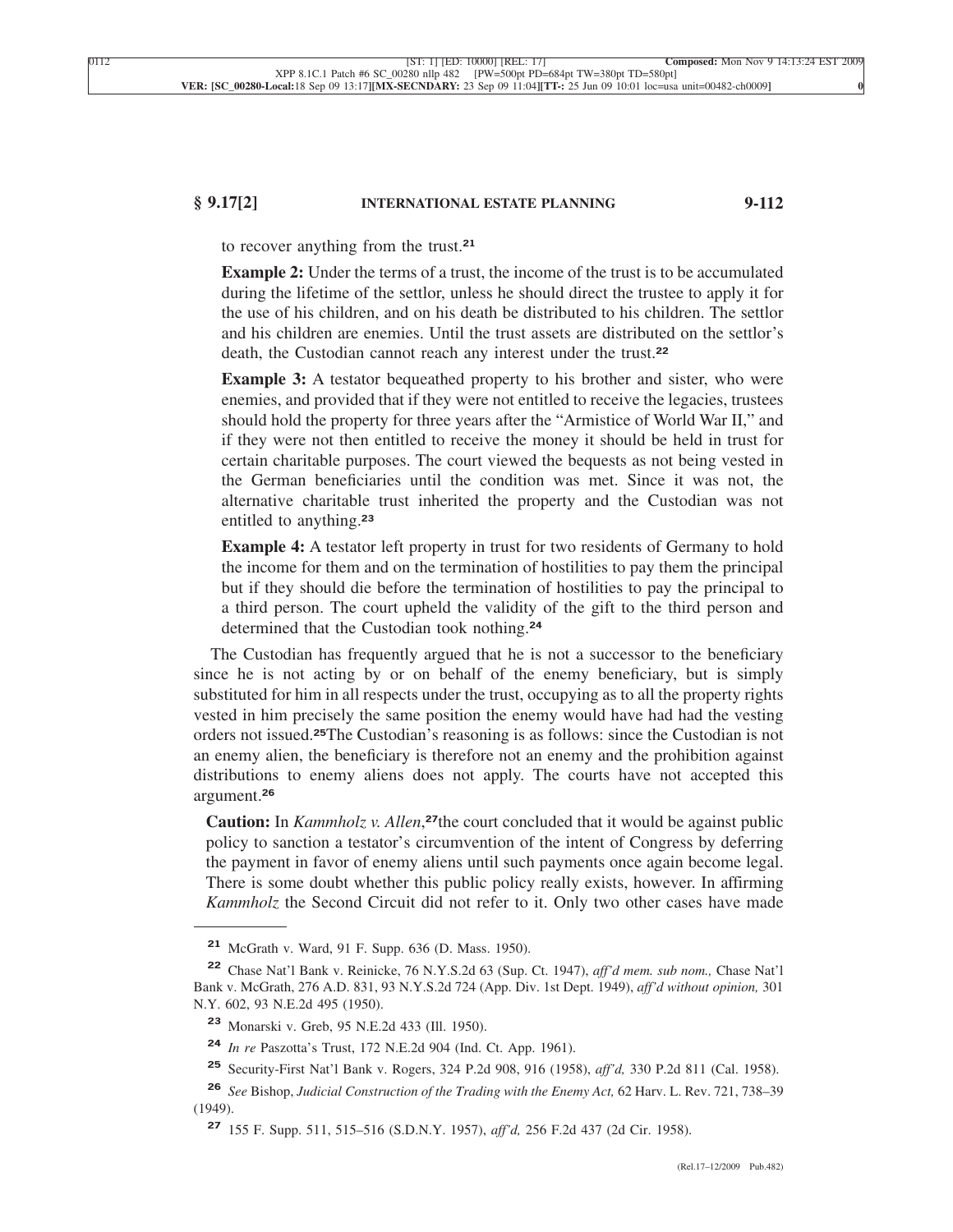# **9-113 ASSET PROTECTION TRUSTS § 9.17[3]**

public policy the basis for a decision.**28**The other cases that have cited Kammholz on the issue of public policy have concluded (on generally tenuous grounds) that the settlor did not intend to avoid the Act by the delayed payment or vesting provision.**29**It would be a peculiar public policy that rested on the intent of the settlor and not on the intent of Congress. In any event, there is no public policy against providing a gift over to a non-enemy beneficiary to avoid vesting under the Act.**<sup>30</sup>**

# **[3] Situs of Trust Factor**

The likelihood of defeating the Custodian's claim to a contingent remainder interest may be greater if the trust is created in a non-enemy foreign jurisdiction and the trustee is a resident of that jurisdiction. There are several reasons for this conclusion. Under English principles, the enforcement by a court in that jurisdiction of the Custodian's vesting order generally requires a determination that the U.S. law is neither penal in nature nor against the public policy of the forum.**31**Neither of these defenses would be available in a U.S. court with respectto a U.S. trust. Moreover, that jurisdiction will recognize the difference between a vested interest that is subject to divestment upon a condition subsequent and an interest that vests upon a condition precedent, as discussed above. The English law is clear that the latter does not give the beneficiary anything that a Custodian can take.**<sup>32</sup>** Drafting a contingent interest under the local law (presumably derived from English law) requires care if the desired result is to be achieved.

**Example 1:** Trust *A* provides for the conversion of an income interest to a discretionary interest if an event happens that deprives the beneficiary of the right to receive the income. This provision was sufficient to prevent the U.K. from taking the income interest when the beneficiary became an enemy alien.**<sup>33</sup>**

**Example 2:** Trust *B* provides for conversion of an income interest to a discretionary interest if the beneficiary does anything to make the income payable to another. This provision did not prevent the U.K. from taking the income interest upon the beneficiary becoming an enemy alien since that circumstance did not occur as the result of any act of the beneficiary.**<sup>34</sup>**

The Custodian could try to circumvent these obstacles by vesting the trust assets

**<sup>28</sup>** *In re* Reiner's Estate, 44 N.Y.S.2d 282 (Sur. Ct. 1943); Thee's Estate, 49 Pa. D. & C. 362 (Orphans' Ct. 1943) (however, this result may be explained on the basis that a trust may not have been created).

**<sup>29</sup>** *See, e.g., In re* Will of Schmidt, 97 N.W.2d 441 (Minn. 1959).

**<sup>30</sup>** Kammholz v. Allen, 155 F. Supp. 511, 515–516 (S.D.N.Y. 1957), *aff'd,* 256 F.2d 437 (2d Cir. 1958); *In re* Reuss' Estate, 91 N.Y.S.2d 479 (Sur. Ct. 1949).

**<sup>31</sup>** *See* A. Dicey & J. Morris, 2 Conflict of Laws 972–979 (11th ed. 1987). *Cf.* Attorney-Generalof New Zealand v. Ortiz, [1982] 3 All. E.R. 432 (C.A.), *aff'd on other grounds,* [1984] App. Cas. 1 (H.L. Eng.) (denying enforcement, against an English defendant possessing an ancient Maori woodcarving, of a New Zealand law forfeiting historic objects exported without permission, on the theory that such laws were ejusdem generis with penal and revenue laws which were unenforceable abroad).

**<sup>32</sup>** *In re* Schiff, [1921] 1 Ch. 149 (1920).

**<sup>33</sup>** Gourju v. Custodian of Enemy Property, [1942] 2 All. E.R. 605 (Ch.).

**<sup>34</sup>** Hall v. Montgomery, [1943] 2 All. E.R. 753 (Ch.).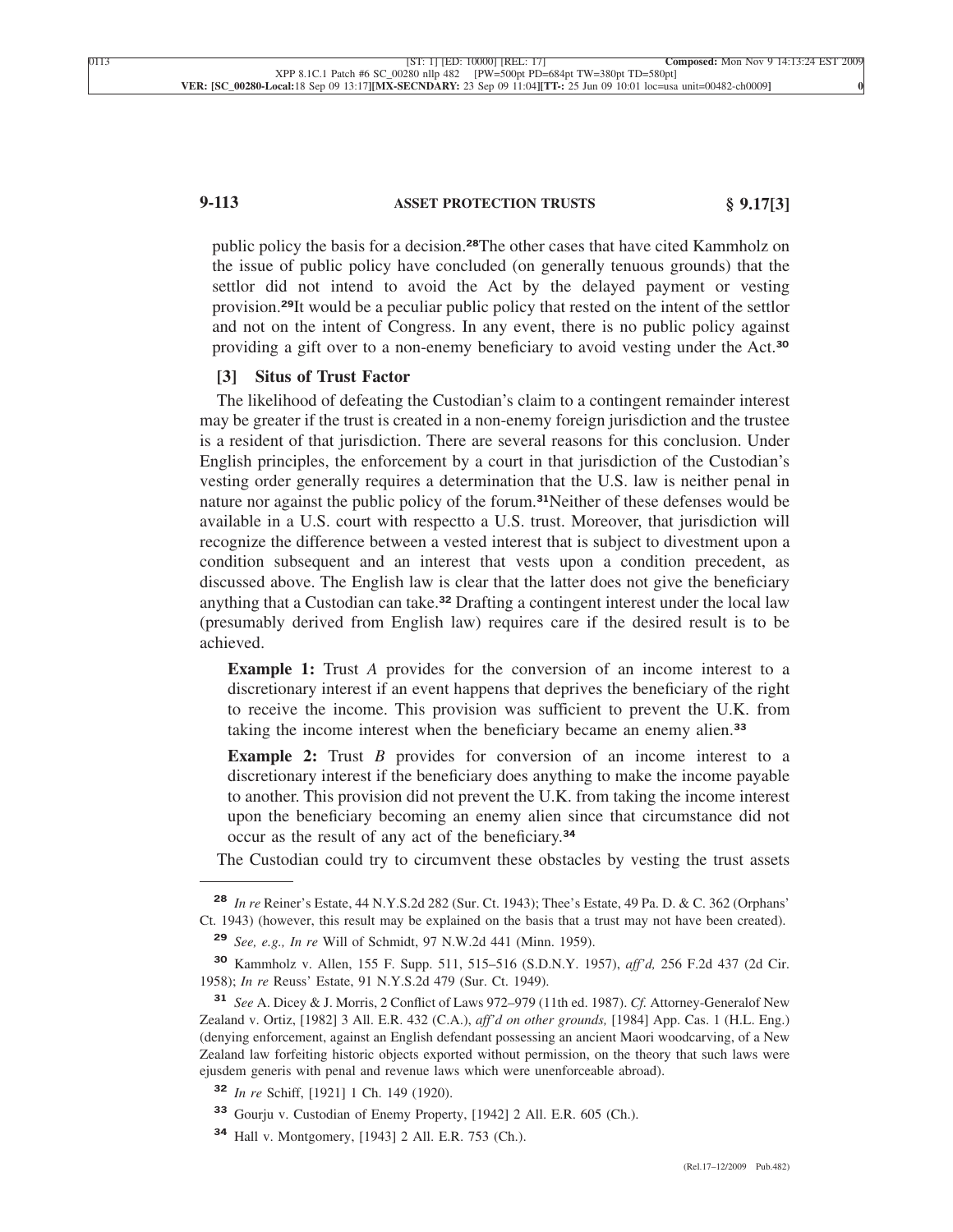## **§ 9.17[3] INTERNATIONAL ESTATE PLANNING 9-114**

(since their legal title is in a foreign national, the trustee) and force the trustee to sue for their return in a U.S. court. A U.S. court could refuse to apply the usual choice-of-law rules (which would look to the law of the trust situs to determine questions relating to interests in the trust) on the ground that strong U.S. public policy—the Trading with the Enemy Act—would be violated if foreign law were applied. Alternatively, the U.S. court could view the issue as relating to the ownership of trust assets and apply U.S. law directly. In either case, if the court found that the trust was "tainted" with enemy ownership or control it could refuse to order the return of the assets, analogizing the trust to the corporation in *Clark v. Uebersee-Finanz Korp*. **35**

**Caution:** While the case law demonstrates the decided benefits of a trust in preventing the Custodian's vesting order from actually reaching U.S. assets, a note of caution is warranted. All but one**36**of the cases dealing with trusts involved trusts created by third parties, although it was reasonably clear that the termination or delayed vesting provisions were aimed at avoiding a vesting by the Custodian. When an enemy beneficiary creates the trust it is possible that public policy of the type enunciated in *Kammholz* could be used either to deny the validity of the contingent remainder (in effect converting it into a termination so that the enemy could never receive any benefit from the trust) or to replace the enemy beneficiary with the Custodian (so that the restriction on distributions to enemy aliens would not apply). Neither of these appears likely, however, since the first amounts to a tampering with (as opposed to an override of) local property law and the second requires a fiction more metaphysical than legal.

The trustee has a fiduciary duty to initiate proceedings to recover seized trust assets.**37**This fiduciary duty creates a tension between the requirement that the trustee disclose information about the trust and its beneficiaries before trust assets can be returned and the trustee's fiduciary duty to keep such information confidential.**<sup>38</sup>**

**<sup>35</sup>** 332 U.S. 480 (1947).

**<sup>36</sup>** Chase Nat'l Bank v. Reinicke, 76 N.Y.S.2d 63 (Sup. Ct. 1947), *aff'd mem. sub nom.,* Chase Nat'l Bank v. McGrath, 276 A.D. 831, 93 N.Y.S.2d 724 (1949), *aff'd mem.,* 301 N.Y. 602, 93 N.E.2d 495 (1950).

**<sup>37</sup>** Isenberg v. Trent Trust Co., 26 F.2d 609 (9th Cir. 1928).

**<sup>38</sup>** United States v. Field, 532 F.2d 404 (5th Cir. 1976); United States v. Burbank, 525 F.2d 9 (2d Cir. 1975).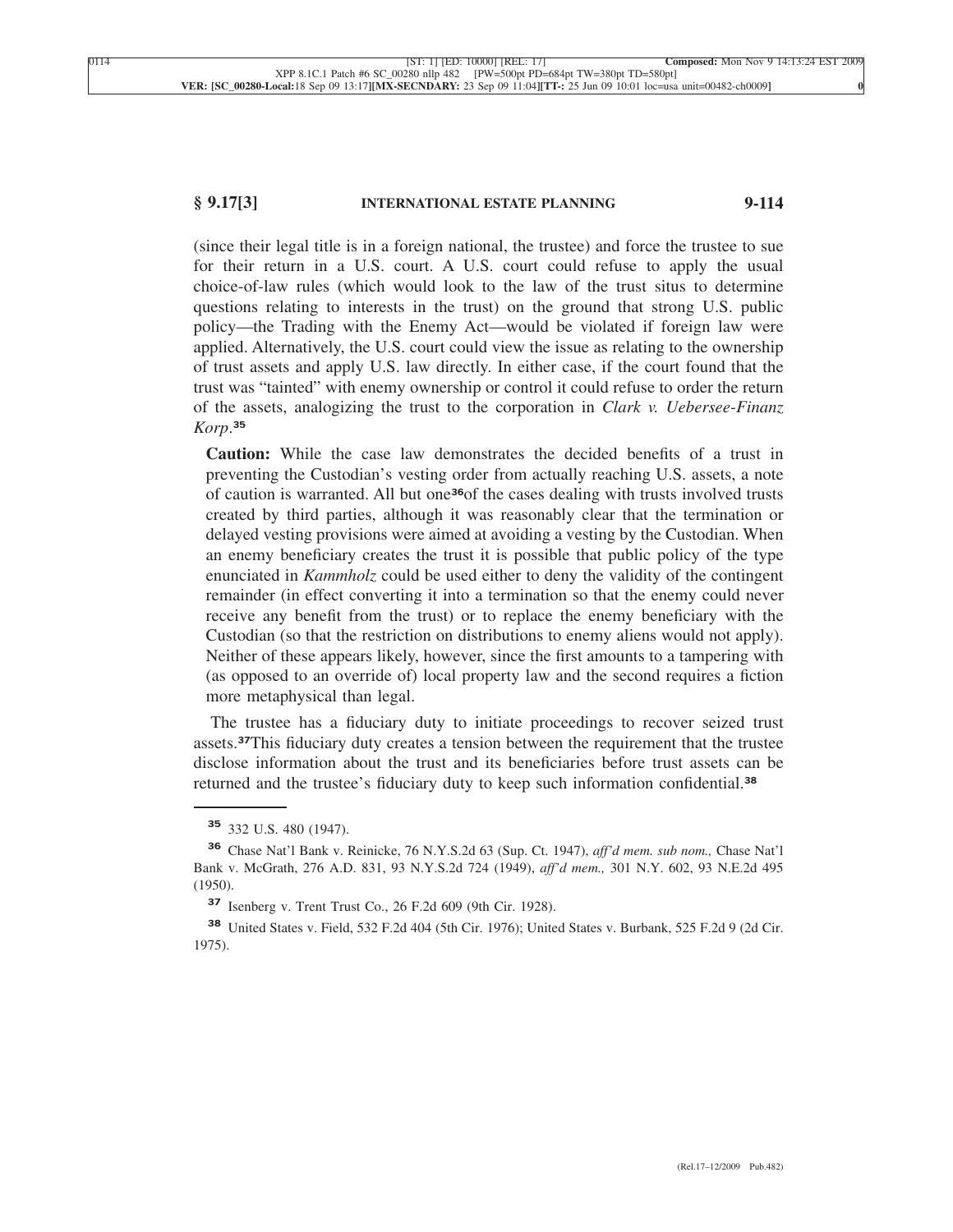# **9-115 ASSET PROTECTION TRUSTS § 9.18**

### **§ 9.18 Drafting Elements of Asset Protection Trust**

**Asset protection trust should be created under laws of a jurisdiction providing that contingent remainder interests in personal property do not vest until occurrence of contingency. Trust instrument should contain escape clause and provide for Protector. Trust instrument should give trustee discretion to make distributions of income and principal and should give settlor limited power of appointment.**

In summary, the ultimate asset protection trust should have the following elements:

- The trust should be created under the laws of a jurisdiction, onshore or offshore, which give statutory protection from creditors' claims to self-settled asset protection trusts.
- For additional practical protection from creditors, if organized offshore, the trust should have as its trustee a corporation organized in and having its only offices in that offshore jurisdiction. This will prevent other countries (*e.g.,* the United States) from exerting economic pressure on the trustee by levying fines on a local branch or affiliate.**<sup>1</sup>**
- The beneficiaries consist of the settlor and such others as he wished. These could be prioritized, for example, the settlor and his immediate family might be the primary beneficiaries and more distant relatives the secondary beneficiaries. If none of these are resident in the United States or a jurisdiction thought highly unlikely to become the object of a freezing or vesting order, a large, recognized charity in the United States might be a third-level beneficiary. This provides an alternative to a government as the final recipient of the trust assets if none of the other beneficiaries is ever able (within the term of the trust) to leave the country that expropriates the property or is at war with the United States. Such a charity, being tax-exempt, would avoid a U.S. taking of part of the assets in the form of taxes on an accumulation distribution.
- The trust instrument should give the trustee the discretion, subject to the veto of the Protector, to make current distributions of income (current and accumulated) and of principal.
- The trust instrument should give the settlor a limited power of appointment (excluding the settlor, his creditors, his estate, or the creditors of his estate) over the trust assets upon termination of the trust, so as to make the transfer an incomplete gift for United States tax purposes.
- The settlor should otherwise have as few rights as possible over the trust and only a discretionary interest in trust income or principal which may be extinguished upon the occurrence of certain events.
- The trust instrument should expressly authorize the trustee to hold investments to the full extent allowed by the law of the situs jurisdiction (whatever that may be from time to time), while expressly prohibiting investments not so

**<sup>§ 9.18</sup> <sup>1</sup>** *See* United States v. Bank of Nova Scotia, 740 F.2d 817 (11th Cir. 1984).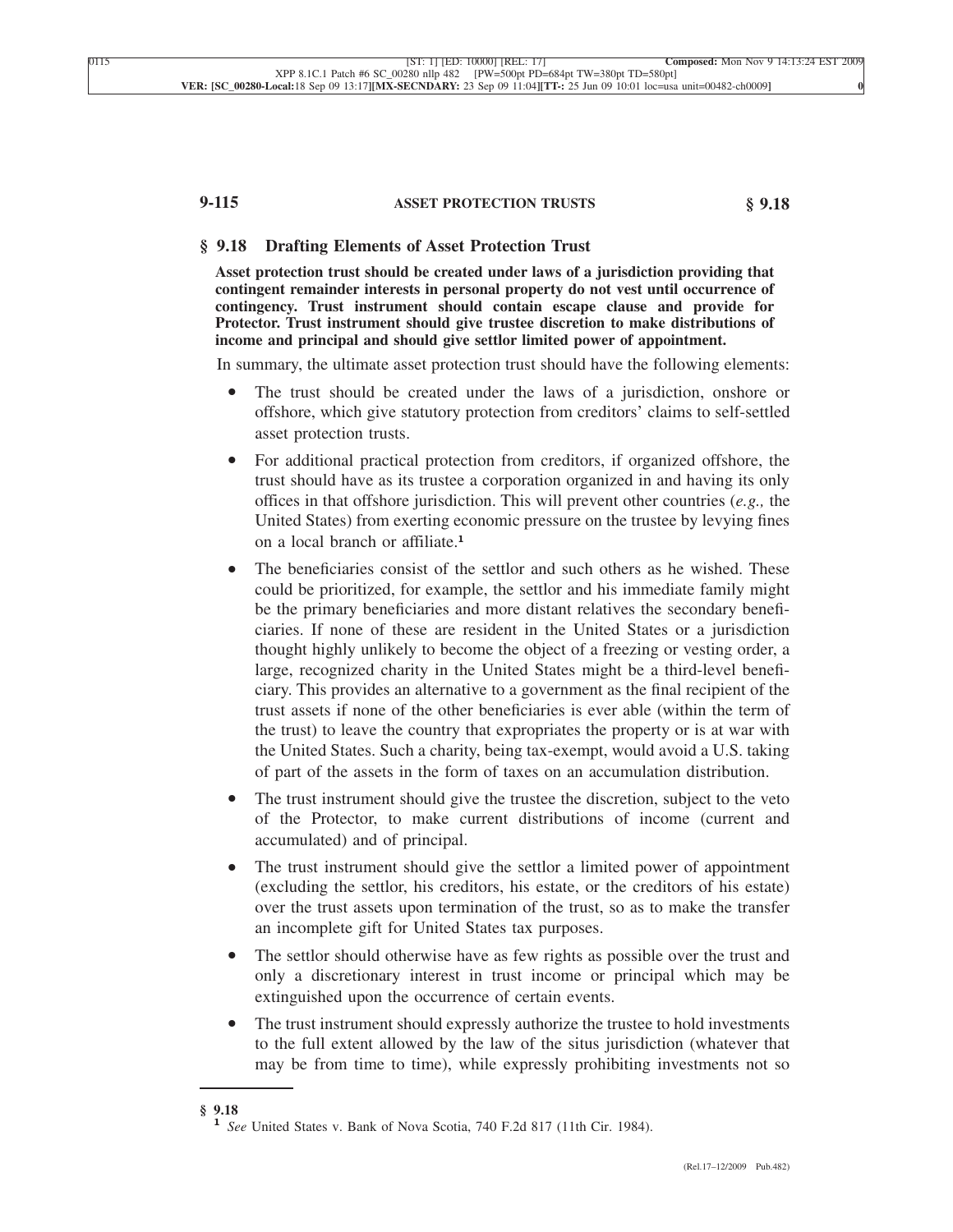# **§ 9.18 INTERNATIONAL ESTATE PLANNING 9-116**

authorized.

- The trust should contain an escape clause (including the trigger mechanism) authorizing the change of trustee, applicable law and place of administration.
- The trust should provide for a Protector and his replacement (including any special provisions necessary if the Protector is initially the settlor), and provide broad indemnification against liability for a hasty exercise of the situs change power.
- The trust term should be for a specified period of time, with the trustee having the right (subject to the concurrence of the Protector, which could require the consent of the settlor or other primary beneficiaries) to terminate the trust earlier. An override provision should terminate the trust on the last day of the shortest permitted period of delayed vesting under the perpetuities law of the original jurisdiction and the situs jurisdiction (whatever that may be from time to time).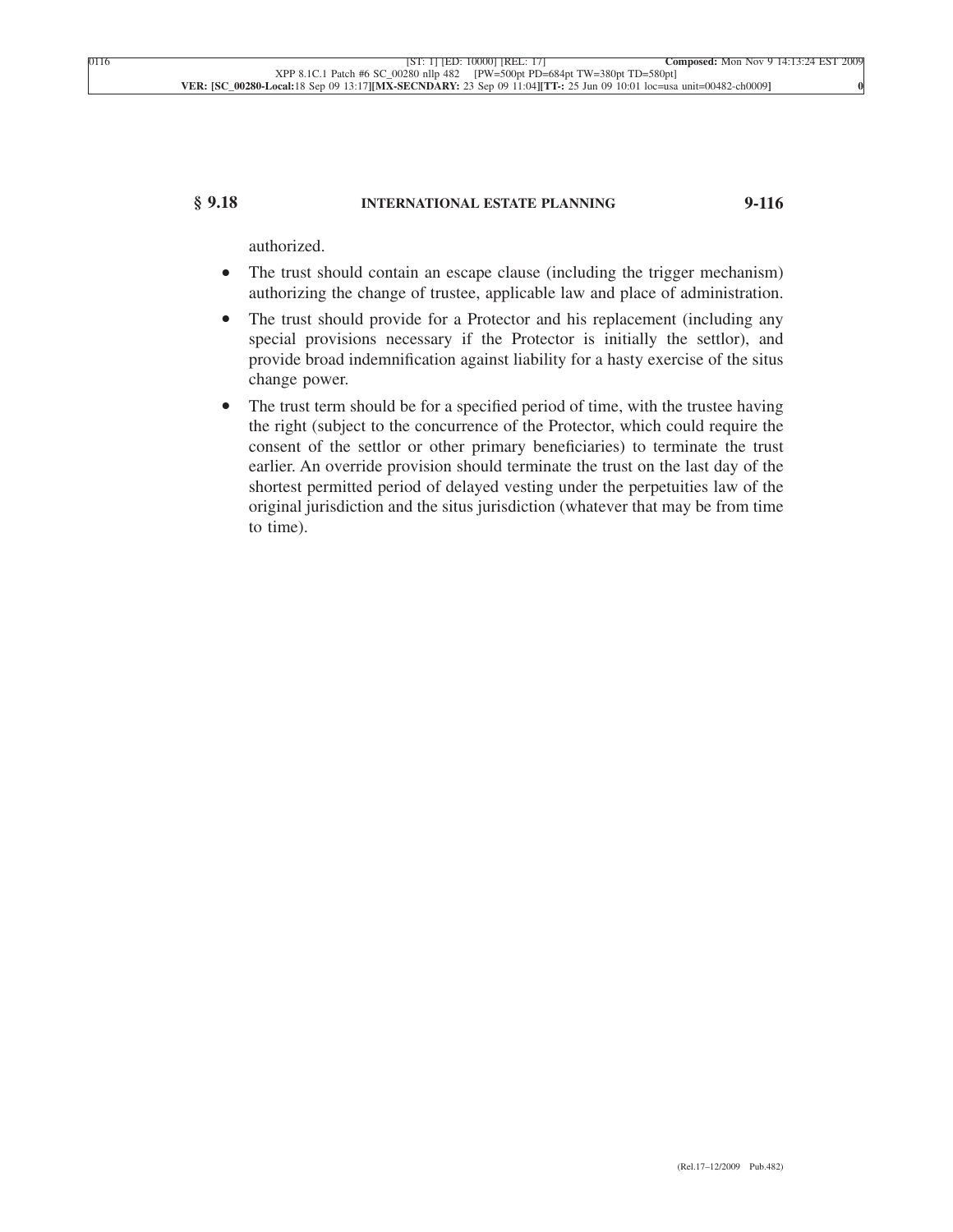# **9-117 ASSET PROTECTION TRUSTS § 9.19[1]**

### **§ 9.19 Suggested Clauses for Asset Protection Trust**

**Trust instrument should define emergency events and provide terms for appointment of trustee and Protector. Trust instrument should designate which country's law governs trust administration and provide for change of governing law under certain circumstances.**

The suggested clauses presented here are only examples of possible language, not models of what should be included in any asset protection trust. The clauses are numbered to show the cross-reference possibilities. Brackets generally indicate choices, which must be made only after very careful deliberation. Naturally, the law of the situs of the proposed trust must be consulted.

#### **[1] Form: Definition and Effect of an Emergency Event**

## **Form 9.1 Definition and Effect of an Emergency Event**

- 1. *Emergency Event.* An "Emergency Event" shall mean any one of the following:
	- (A) a declaration of a state of war between a Relevant Jurisdiction and any Country;
	- (B) any attack upon, or invasion of, the territory of a Relevant Jurisdiction by the armed forces of or acknowledged agents of any other Country, which, in the opinion of the Trustee, cannot be fairly described as a "border incursion or incident";
	- (C) any armed conflict in which the government of, or persons residing in, a Relevant Jurisdiction shall be actively involved which, in the opinion of the Trustee, creates or is likely to create a threat to peace, order and stability within such Relevant Jurisdiction;
	- (D) any insurrection within a Relevant Jurisdiction which, in the opinion of the Trustee, creates or is likely to create a threat to peace, order and stability within such Relevant Jurisdiction;
	- (E) the enactment, promulgation, publication, making or committing of any legislation, order, proclamation, statement or act of any government or of any governmental agency or governmental body of a Relevant Jurisdiction by reason of which:
		- (i) any part (or all) of the Trust Estate [*defined elsewhere, generally being all trust assets, including accumulated income*] shall become (or shall be apprehended, in the opinion of the Trustee) liable to effective expropriation, confiscation, or compulsory acquisition [without compensation that, in the opinion of the [Trustee][Protector], will be (a) equivalent in value, (b) paid at the time of taking (or within a reasonable time thereafter, with reasonable interest), and (c) freely convertible into foreign currency];
		- (ii) any part (or all) of the Trust Estate shall become (or shall be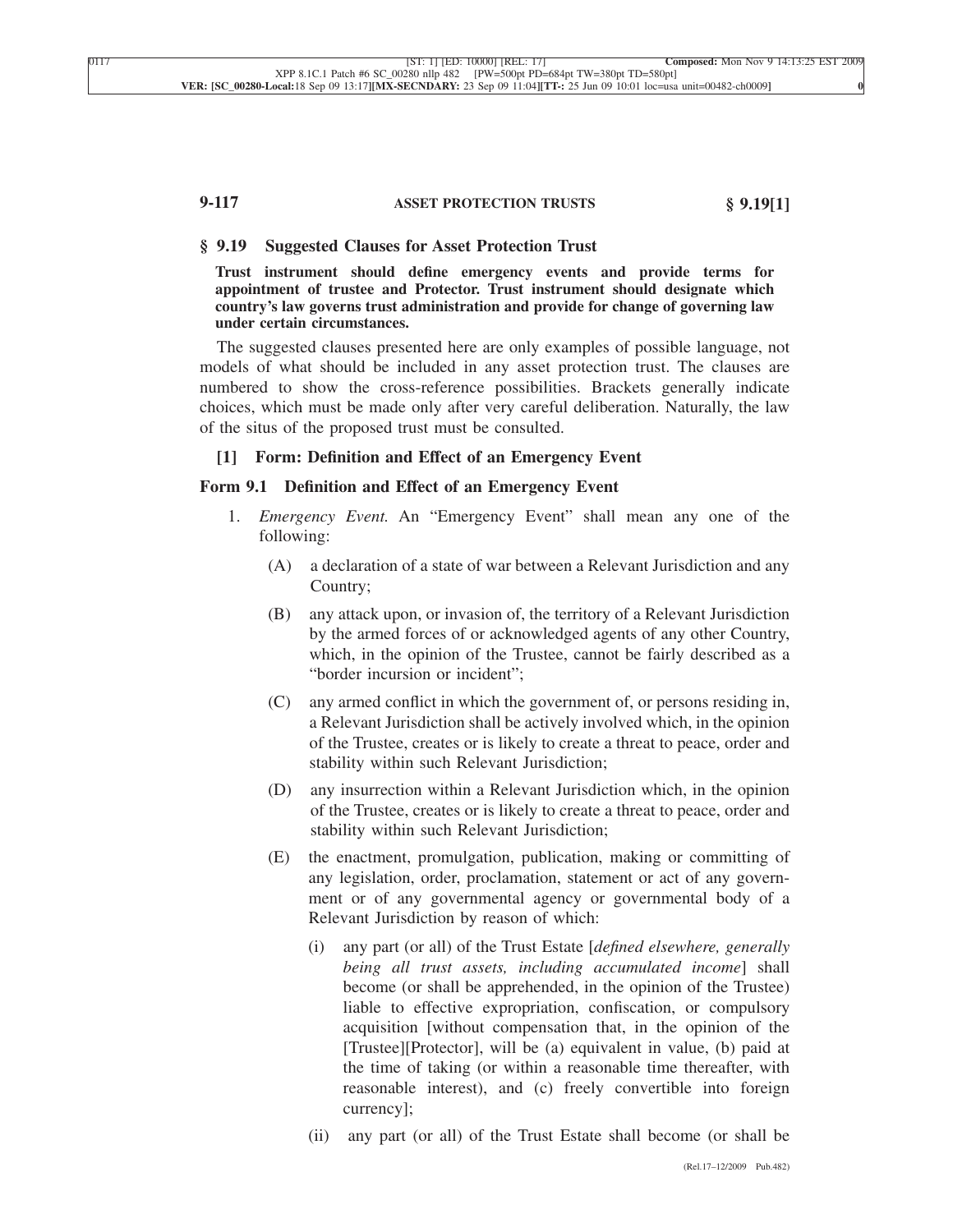# **§ 9.19[1] INTERNATIONAL ESTATE PLANNING 9-118**

apprehended, in the opinion of the Trustee) liable to effective compulsory conversion into the currency or securities of any Country;

- (iii) any part (or all) of the Trust Estate which does not consist of the currency securities of any Country shall become (or shall be apprehended, in the opinion of the Trustee) liable to be compulsorily sold or otherwise disposed of;
- (iv) any interest (or power) of any person under this Trust shall become (or shall be apprehended, in the opinion of the Trustee) liable to effective expropriation confiscation, or compulsory acquisition; or
- (v) any tax, duty, charge, fee or other exaction shall be imposed on or with respect to (or shall be apprehended, in the opinion of the Trustee) any part (or all) of the Trust Estate or the income or gains therefrom, or on the Settlor [*defined elsewhere*] or any Beneficiary [*defined elsewhere*] (whether it is imposed by reason of death, change of residence or domicile, distribution, the holding of a power, or otherwise);
- (F) the enactment or imposition of any fiscal, social welfare, bankruptcy, creditor's-rights or other law of any government or of any governmental agency or governmental body of a Relevant Jurisdiction which, in the opinion of the Trustee, would significantly restrict or is likely to restrict the ability of any Beneficiary to retain, deal with, change the situs of, enjoy, bequeath, devise, transfer or dispose of any property of such Beneficiary or the income therefrom; and
- (G) any giving of notice by the Protector or, at any time when there shall be no Protector, by a person who would be a Primary Beneficiary [*defined elsewhere but generally being the settlor and his immediate family*] at the time of the giving of such notice (whether or not such person is then a Disqualified Person), that any one or more of the events referred to in subclauses A, B, C, D, E and F of this clause has occurred, is threatened or is apprehended.
- 2. *Relevant Jurisdiction.* A "Relevant Jurisdiction" shall mean any Country in which the settlor, any other primary beneficiary, or the Trustee, is a national, resident, or is incorporated, or which shall be specified in a notice referred to in subclause 1(G). "Relevant Jurisdiction" also includes the Country where the trust is administered, the Country whose laws govern the administration of the trust and the Country where the assets are located.
- 3. *Country.* A "Country" shall mean any nation, state, province, colony, protectorate, territory or other geographic unit irrespective of its political structure or form of government.
- 4. *Time of Emergency.* A "Time of Emergency" shall mean the period which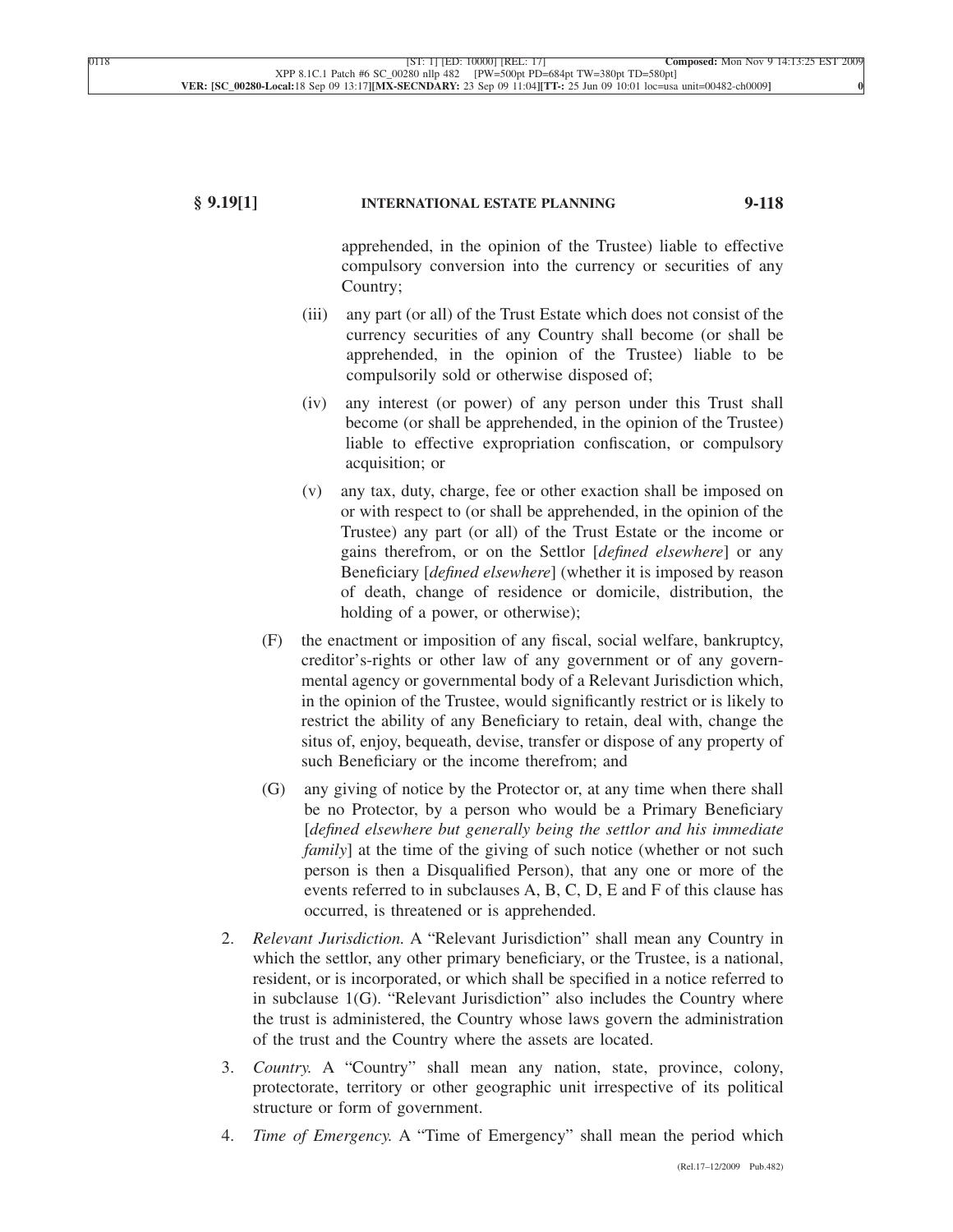# **9-119 ASSET PROTECTION TRUSTS § 9.19[2]**

commences on the day on which an Emergency Event shall occur and which terminates on the Termination Date.

- 5. *Termination Date.* The "Termination Date" with respect to any Time of Emergency shall mean the earlier of the following:
	- (A) the day on which notice of the termination of a Time of Emergency is given by the Protector or, at any time when there shall be no Protector, by a person who would be a Primary Beneficiary at the time of the giving of such notice (whether or not such person is then a Disqualified Person); and
	- (B) the day on which the Trustee determines that the Emergency Event (other than that described in subclause  $1(G)$ ) giving rise to a Time of Emergency no longer presents a significant threat to the safety and security of the Trust Estate or to the ability of each Beneficiary and of each individual who, if the Time of Emergency had terminated, would be a Beneficiary to enjoy, deal with or dispose of any amounts of income or capital to which such Beneficiary or such individual might become entitled under this Trust as such individual might see fit.
- 6. *Disqualified Person.* A "Disqualified Person" at any time or times shall mean any person if, by reason of the situs, powers, discretions, rights or obligations of such person as the Settlor, the Protector, a Trustee or a Beneficiary, or by reason of the citizenship or nationality or domicile of such person, or by reason of the physical presence or the residence or the incorporation of such person in any Country, or by reason of the relationship of such person to any Beneficiary, an Emergency Event has occurred and the ensuing Time of Emergency has not terminated or an Emergency Event would occur if such person were to be or to continue to have the powers, discretions, rights, obligations, responsibilities or status of the Settlor, the Protector, a Trustee or a Beneficiary.

# **[2] Form: Appointment of Successor Protector**

### **Form 9.2 Appointment of Successor Protector**

- 1. *Appointment.* The power of appointing a successor Protector [(who shall not be required to remain in or be resident of [*jurisdiction*] or any other specific jurisdiction)] hereof in the place and stead of any Protector ceasing to act hereunder (for any reason, including resignation) shall be vested in the Protector and may, from time to time, be exercised by the Protector by notice.
- 2. *Resignation.* Any Protector may at any time resign from the office of Protector hereof on giving not less than thirty (30) days' notice addressed to the Trustee or Trustees, which resignation shall be effective on the appointment of and acceptance of such appointment by a successor Protector in the place and stead of the resigning Protector.
- 3. *Automatic vacation of offıce.* The office of Protector shall be vacated if such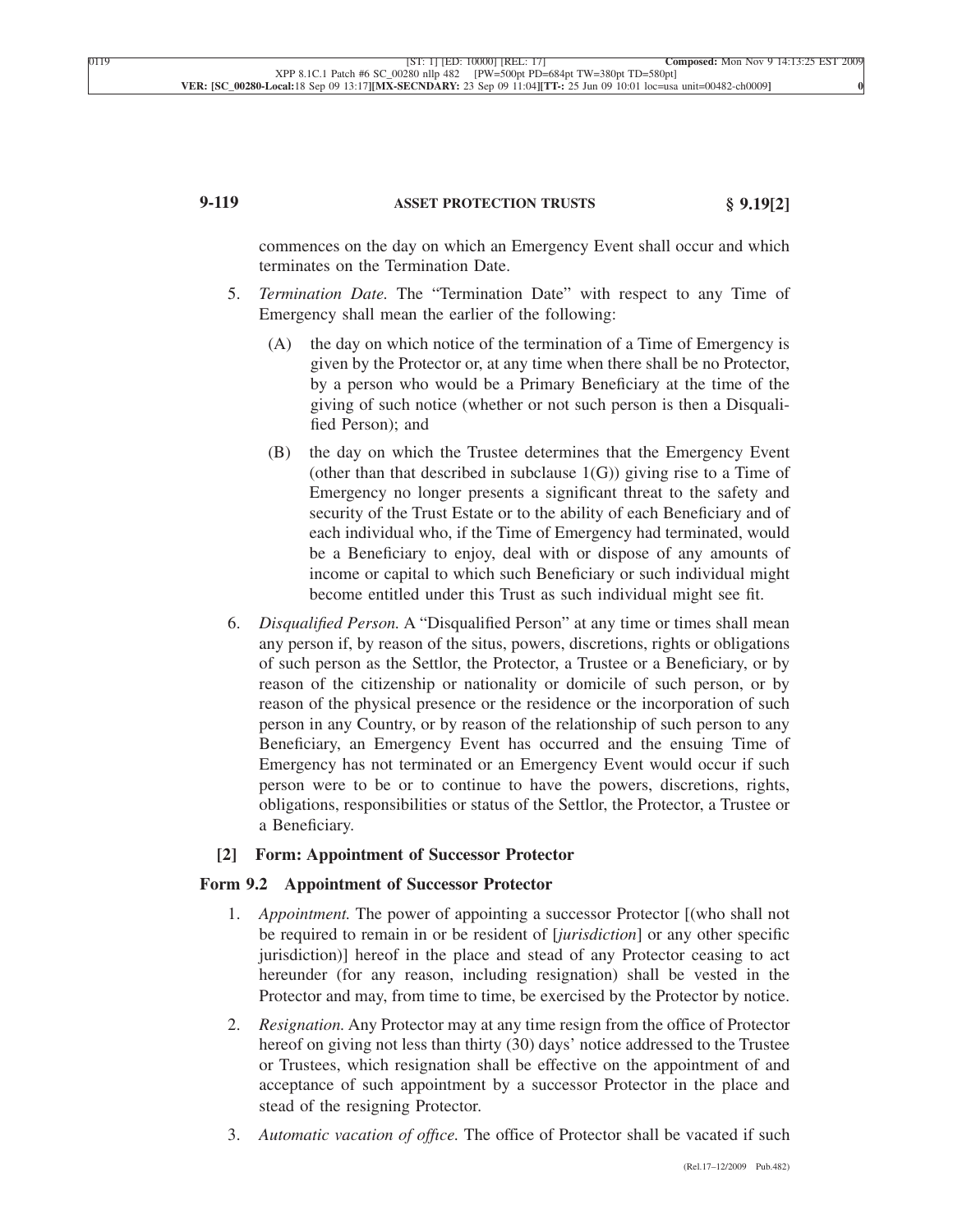# **§ 9.19[3] INTERNATIONAL ESTATE PLANNING 9-120**

Protector shall become a Disqualified Person or if such Protector, being an individual, shall die, be found mentally incapacitated, or be declared bankrupt or insolvent, or if such Protector, being a corporation, shall enter into liquidation, whether compulsory or voluntary, and not being merely a voluntary liquidation for the purposes of amalgamation or reconstruction.

- 4. *Failure of Protector.* If at anytime, for any reason whatsoever, a Protector shall cease being the Protector hereof without having validly appointed a successor Protector, [the Protector shall be [the senior partner for the time being of [*name*]] or [the Trustee or Trustees] [the Chief Justice of the [*court*] Court acting as an individual and not in his or her official capacity] may appoint any person not being one of the Trustees to be the Protector.
- 5. *Notice of changes.* Notices of all changes in the protectorship hereunder shall be endorsed on or attached to this Trust and shall be signed by the Trustee or Trustees and the Protector and every such notice shall be sufficient evidence to any person having dealings with the Protector for the time being hereof as to the facts to which it relates.
- 6. *Indemnity.* The Protector shall not be liable for any loss to the Trust Estate arising from any mistake or omission or any matter or other thing except willful fraud or wrongdoing on the part of the Protector [and this clause shall apply whether or not the Protector had or should have had notice of the matter causing loss].

# **[3] Form: Appointment and Removal of Trustees**

# **Form 9.3 Appointment and Removal of Trustees**

- 1. *Appointment.* The power of appointing [additional Trustees up to any number subject to such limit (if any) as may for the time being be imposed by any governing law or] substitute Trustees [(who shall not be required to remain in or be residents of [*jurisdiction*] or any other specific jurisdiction)] hereof shall be vested in the Protector and may, from time to time, be exercised by the Protector (this assumes that if the Settlor is not the Protector, the Settlor has no independent power) by notice, [and such power shall extend, but shall not be restricted,][but such power shall be limited] to the appointment of a new Trustee or Trustees in the place and stead of any Trustee ceasing to act hereunder (for any reason, including removal) or resigning his or her or its trusteeship.
- 2. *Removal.* The Protector or, at any time when there shall be no Protector, a person who would be a primary beneficiary at the time of the giving of such notice (whether or not such person is then a disqualified person), shall have an absolute and uncontrolled discretion, exercisable by notice, to remove any Trustee or Trustees for any reason whatsoever [at any time or times] [at any time or times during a Time of Emergency or with the consent of the Settlor.]
- 3. *Resignation.* Any Trustee may at any time resign from the office of Trustee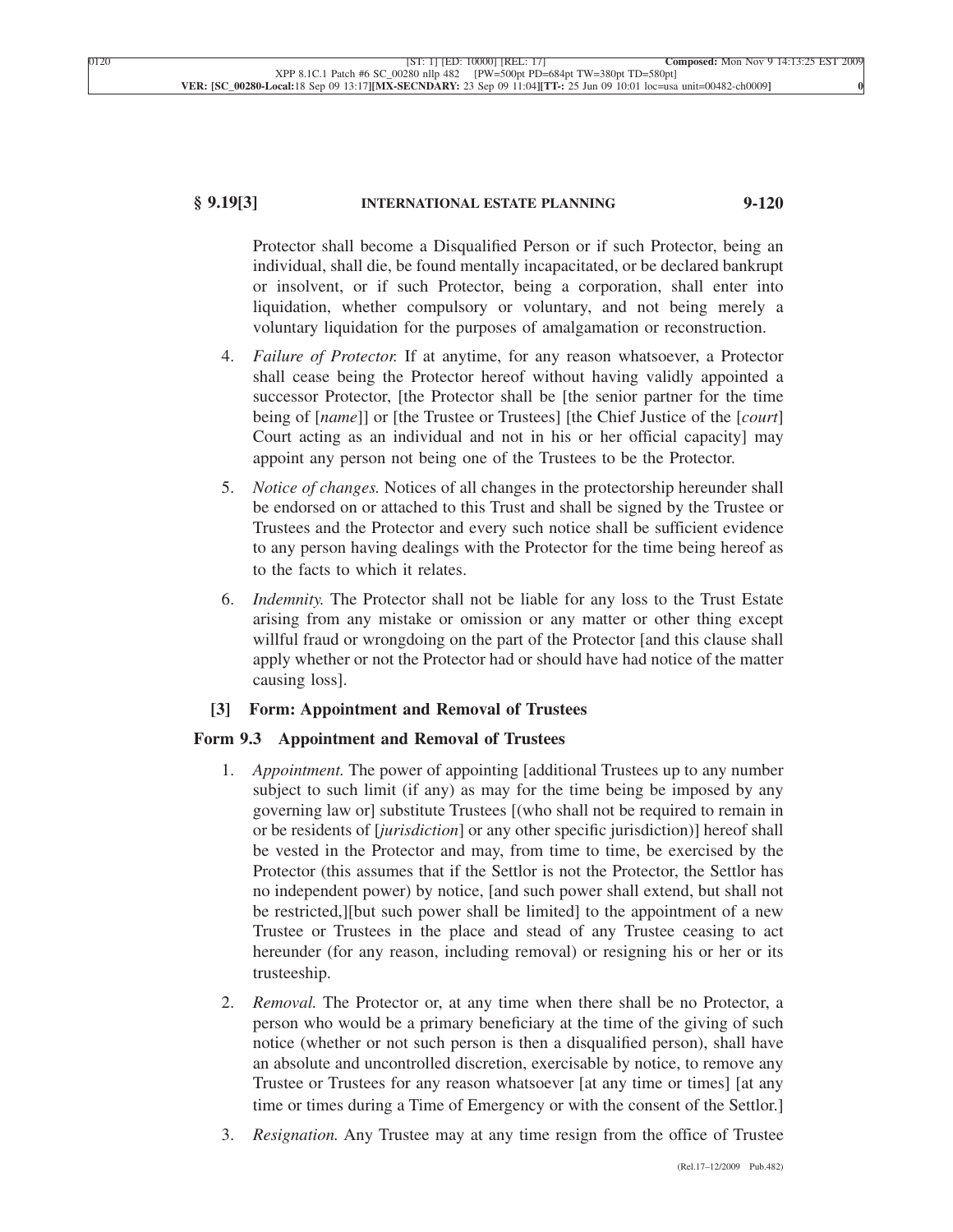# **9-121 ASSET PROTECTION TRUSTS § 9.19[4]**

hereof on giving not less than thirty (30) days notice addressed to the Protector and to the other Trustees (if any) but if there be no other Trustees, then on the appointment of and acceptance of such appointment by a new Trustee or Trustees in the place and stead of the resigning Trustee.

- 4. *Automatic vacation of offıce.* The office of a Trustee shall be vacated if such Trustee shall become a disqualified person or if such Trustee, being an individual, shall die, be found mentally incapacitated, or be declared bankrupt or insolvent, or if such Trustee, being a corporation, shall enter into liquidation, whether compulsory or voluntary, and not being merely a voluntary liquidation for the purposes of amalgamation or reconstruction.
- 5. *Residence of trustees.* No person who from time to time may be a Trustee hereof whether original or substituted [or additional] shall at any time be required to remain in or be a resident of any particular jurisdiction.
- 6. *Failure of trustees.* If at any time, for any reason whatsoever, there shall be no Trustee hereof, and, if at such time, there shall be no Protector under this Trust, a majority of such of the Beneficiaries as shall then be alive and not under any legal disability may appoint one or more substitute Trustees.
- 7. *Notice of changes.* Notice of all changes in the trusteeship hereunder shall be endorsed on or attached to this Trust and shall be signed by the surviving or continuing or substitute or additional Trustee or Trustees (and the Protector or any primary beneficiary who issued a notice under Clause 2) and every such notice shall be sufficient evidence to any person having dealings with the Trustees for the time being hereof as to the facts to which it relates.

# **[4] Form: Transfer of Trust Assets to Another Trust**

### **Form 9.4 Transfer of Trust Assets to Another Trust**

*Transfer of trust estate to another trust.* Notwithstanding any of the trusts, powers and provisions herein contained, the Protector shall have an absolute and uncontrolled discretion [at any time or times when the Settlor is the Protector by notice][to cause the automatic transfer and conveyance of or to direct the Trustees to transfer and convey] the whole or any share, portion, part or parts of the Trust Estate (except that which shall have indefeasibly vested in possession in one or more of the Beneficiaries), to any other trust established under or pursuant to the laws any jurisdiction, to be held by the trustees of such other trust with and subject to the powers and provisions of such other trust provided that none of the provisions of such other trust shall infringe the rule against perpetuities applicable to this Trust, that one of the Beneficiaries shall have the same beneficial interests, rights, powers, discretions and responsibilities under such other trust as are conferred upon the Settlor under the provisions of this Trust and that such trust shall contain provisions which in the unfettered opinion of the Protector would be substantially identical to the provisions of paragraphs [*refer to the clauses that set out the distribution patterns during the term of the Trust and upon its termination*] if any references to the Settlor in the such paragraphs referred to such one of the Beneficiaries, and upon such [notice being given] [transfer and conveyance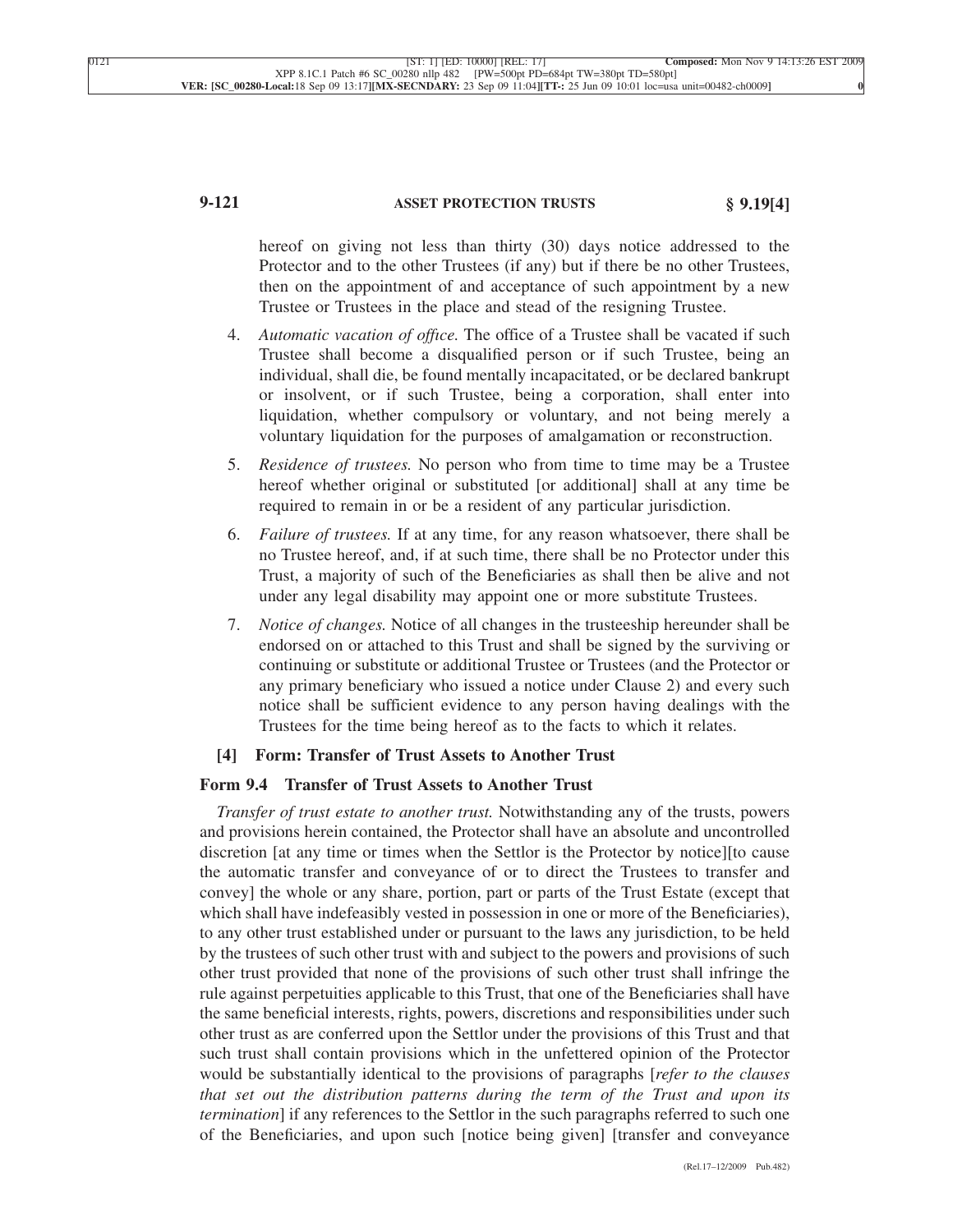## **§ 9.19[5] INTERNATIONAL ESTATE PLANNING 9-122**

being made] the trusts herein declared concerning the property comprised in such transfer and conveyance shall cease and terminate and such property shall for all purposes be subject to the trusts, powers and provisions contained in such other trust and be subject to and governed by the law of such other trust whether or not such law shall be the proper law of this Trust.

### **[5] Form: Change of Situs Provisions**

## **Form 9.5 Change of Situs Provisions**

**Alternative 1:** The original situs of the trusts created hereunder shall be [X]. The situs of any trust created hereunder may be maintained in any jurisdiction (including outside the United States) by the Trustee and thereafter transferred at any time or times to any jurisdiction selected by the Trustee with the consent of or upon the direction of the Protector, if one shall then be acting, by written instrument effecting such transfer. Upon any such transfer of situs, the trust estate of such trust may thereafter, at the election of the Trustee, be administered exclusively under the laws of (and subject, as required, to the exclusive supervision of the courts of) the jurisdiction to which it has been transferred. Accordingly, if the Trustee, with the consent of or upon the direction of the Protector, if one shall then be acting, elects to change the situs of any such trust, the Trustee is hereby relieved of any requirement of having to qualify in any other jurisdiction and of any requirement of having to account in any court of such other jurisdiction.

**Alternative 2:** The situs of the property of any trust created hereunder may be maintained in any jurisdiction, in the discretion of the Trustees (other than an Interested Trustee), and thereafter transferred at any time or times to any jurisdiction selected by the Trustees (other than an Interested Trustee), by written instrument effecting such transfer. Upon any such transfer of situs, the trust estate may thereafter, at the election of the Trustees (other than an Interested Trustee) of said trust, be administered exclusively under the laws of (and subject, as required, to the exclusive supervision of the courts of) the jurisdiction to which it has been transferred. Accordingly, if the Trustees (other than an Interested Trustee) on any trust created hereunder elects to change the situs of any such trust, said Trustees are hereby relieved of any requirement of having to qualify in any other jurisdiction and of any requirement of having to account in any court of such other jurisdiction.

# **[6] Form: Termination**

# **Form 9.6 Termination**

*Power to terminate early.* At any time before the expiration of [the perpetuities period, typically twenty-one (21) years after the date of the death of the last survivor of the Settlor, the spouse of the Settlor and the issue of the Settlor as shall be alive at the date of the execution of the Trust], the Protector in his absolute and uncontrolled discretion may by notice designate the day on which the Distribution Date shall occur; provided, however, that [if the Settlor shall not be the Protector then] such notice shall be ineffective unless consented to by such other or others of the primary beneficiaries, if any, as are then alive.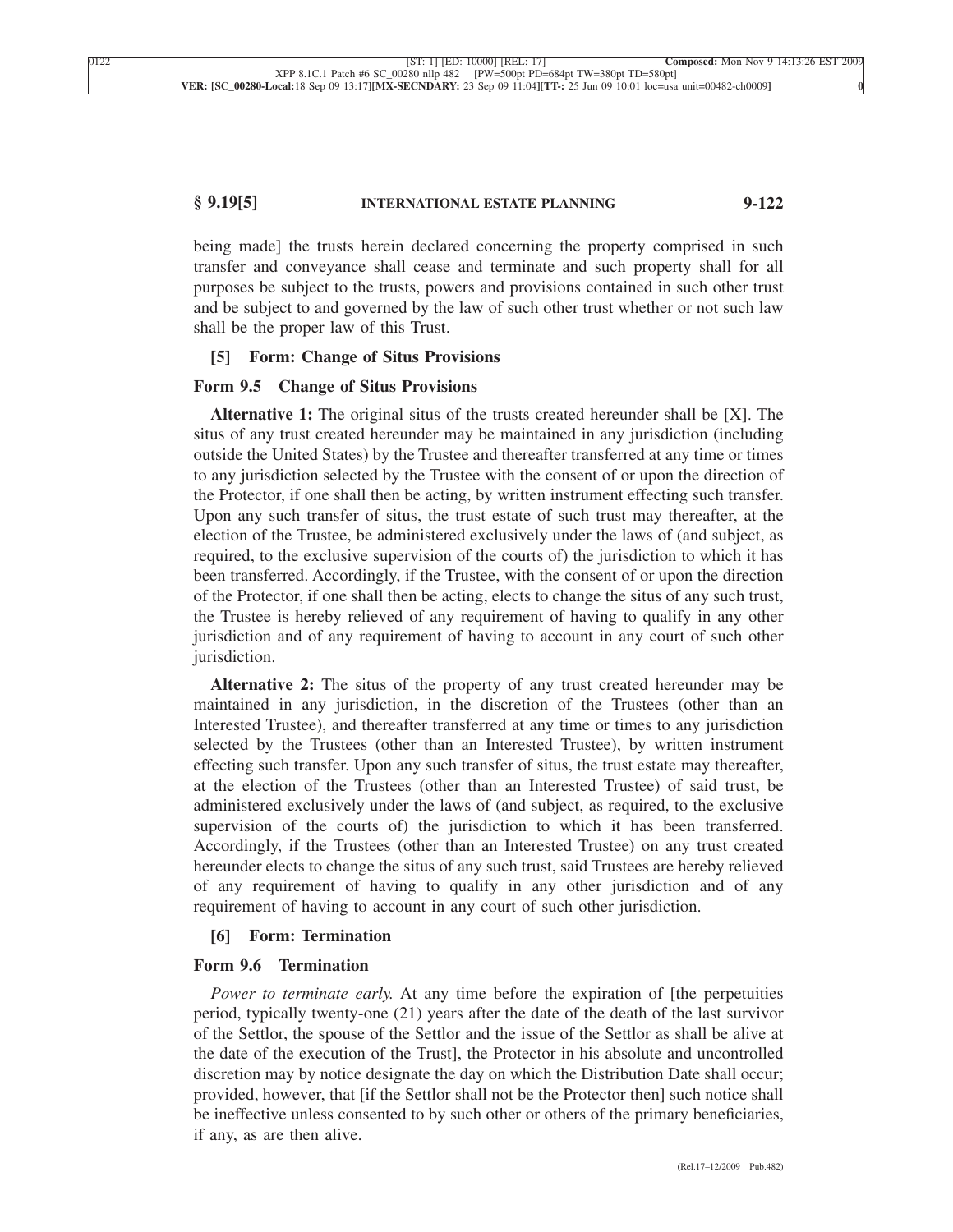# **9-123 ASSET PROTECTION TRUSTS § 9.19[9]**

### **[7] Form: Amendment and Revocation**

## **Form 9.7 Amendment and Revocation**

[*Power to amend and to revoke.* At any time and from time to time during the lifetime of the Settlor if the Settlor is not then a disqualified person, the Settlor in his personal capacity may by notice vary, amend, alter or revoke this Trust and each and every provision thereof.]

## **[8] Form: Proper Law**

### **Form 9.8 Proper Law**

- 1. *Initial proper law.* The proper law of this Trust shall be that of [*name jurisdiction*] and all rights under this Trust and its construction and effect shall be subject to and construed according to the laws of that jurisdiction.
- 2. *Forum for administration.* The courts of [*name jurisdiction*] shall be the forum for the administration of the Trust.
- 3. *Subsequent proper law.* Notwithstanding the provisions of clauses 1 and 2, the Trustee or Trustees may at any time with the consent of the Protector or, at any time when there shall be no Protector, of a person who would be a Primary Beneficiary at the time of giving of such consent (whether or not such person is then a Disqualified Person), declare in writing that from the date of such declaration the proper law of this Trust shall be that of any specified jurisdiction (not being a jurisdiction under the law of which this Trust would be capable of revocation) and all rights under this Trust and its construction and effect shall be subject to and construed according to the laws of that specified jurisdiction.
- 4. *Subsequent forum for administration.* Notwithstanding the provisions of clauses 1 and 2, the Trustee or Trustees may at any time with the consent of the Protector or, at any time when there shall be no Protector, of a person who would be a Primary Beneficiary at the time of giving of such consent (whether or not such person is then a Disqualified Person), declare in writing that from the date of such declaration the forum for the administration of the Trust shall be the courts of any specified jurisdiction.

# **[9] Form: Trust Term**

# **Form 9.9 Trust Term**

*Trust term.* The Trust Term shall mean the period ending on the earlier of:

- (1) The last day of the period [*a fixed number of years, assuming the jurisdiction uses such a number in its perpetuities legislation*] from the date of this Trust;
- (2) The last day of the period commencing on the date of this Trust and ending 21 years (less one day) after the death of the last survivor of the descendants living at the date of this Trust of His Late Majesty King George the Fifth; or
- (3) Such day or date as the Trustees [with the written consent of the Protector]